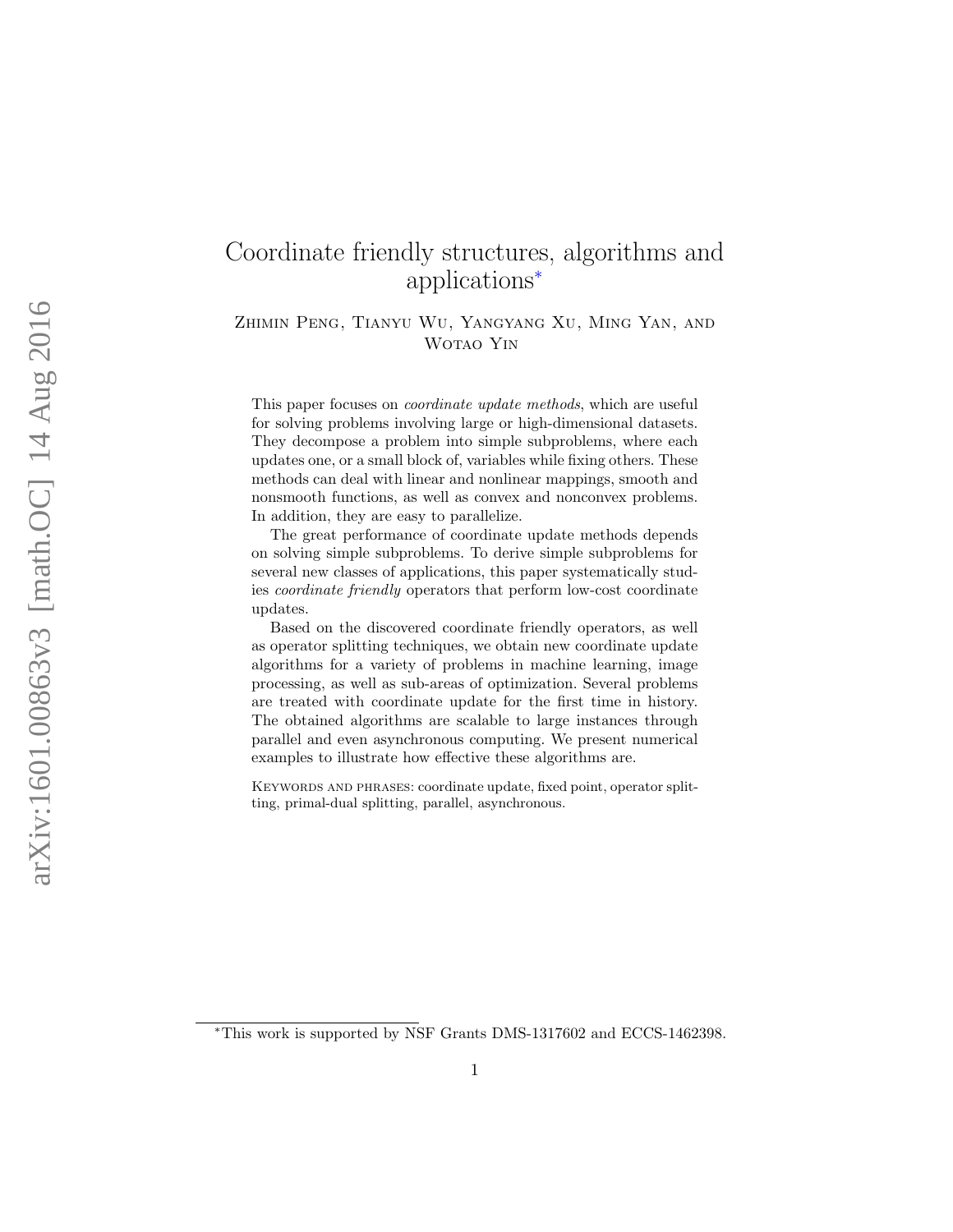### 1. Introduction

This paper studies coordinate update methods, which reduce a large problem to smaller subproblems and are useful for solving large-sized problems. These methods handle both linear and nonlinear maps, smooth and nonsmooth functions, and convex and nonconvex problems. The common special examples of these methods are the Jacobian and Gauss-Seidel algorithms for solving a linear system of equations, and they are also commonly used for solving differential equations (e.g., domain decomposition) and optimization problems (e.g., coordinate descent).

After coordinate update methods were initially introduced in each topic area, their evolution had been slow until recently, when data-driven applications (e.g., in signal processing, image processing, and statistical and machine learning) impose strong demand for scalable numerical solutions; consequently, numerical methods of small footprints, including coordinate update methods, become increasingly popular. These methods are generally applicable to many problems involving large or high-dimensional datasets.

Coordinate update methods generate simple subproblems that update one variable, or a small block of variables, while fixing others. The variables can be updated in the cyclic, random, or greedy orders, which can be selected to adapt to the problem. The subproblems that perform coordinate updates also have different forms. Coordinate updates can be applied either sequentially on a single thread or concurrently on multiple threads, or even in an asynchronous parallel fashion. They have been demonstrated to give rise to very powerful and scalable algorithms.

Clearly, the strong performance of coordinate update methods relies on solving *simple* subproblems. The cost of each subproblem must be proportional to how many coordinates it updates. When there are totally  $m$  coordinates, the cost of updating one coordinate should not exceed the average per-coordinate cost of the full update (made to all the coordinates at once). Otherwise, coordinate update is not computationally worthy. For example, let  $f : \mathbb{R}^m \to \mathbb{R}$  be a  $C^2$  function, and consider the Newton update  $x^{k+1}$   $\leftarrow x^k - (\nabla^2 f(x^k))^{-1} \nabla f(x^k)$ . Since updating each  $x_i$  (keeping others fixed) still requires forming the Hessian matrix  $\nabla^2 f(x)$  (at least  $O(m^2)$ ) operations) and factorizing it  $(O(m^3)$  operations), there is little to save in computation compared to updating all the components of  $x$  at once; hence, the Netwon's method is generally not amenable to coordinate update.

The recent coordinate-update literature has introduced new algorithms. However, they are primarily applied to a few, albeit important, classes of problems that arise in machine learning. For many complicated problems,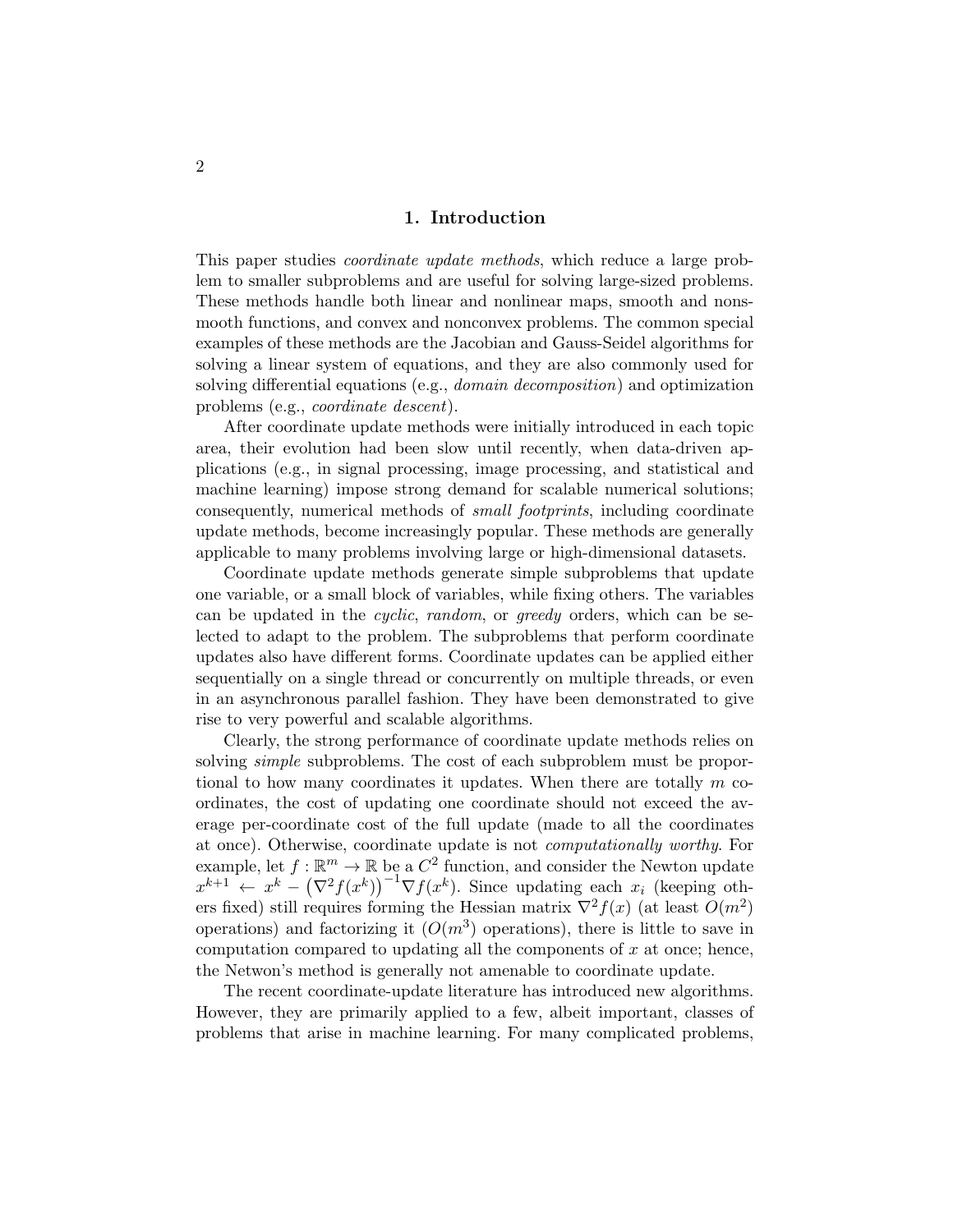it remains open whether simple subproblems can be obtained. We provide positive answers to several new classes of applications and introduce their coordinate update algorithms. Therefore, the focus of this paper is to build a set of tools for deriving simple subproblems and extending coordinate updates to new territories of applications.

We will frame each application into an equivalent fixed-point problem

$$
(1) \t\t x = \mathcal{T}x
$$

by specifying the operator  $\mathcal{T} : \mathbb{H} \to \mathbb{H}$ , where  $x = (x_1, \ldots, x_m) \in \mathbb{H}$ , and  $\mathbb{H} = \mathbb{H}_1 \times \cdots \times \mathbb{H}_m$  is a Hilbert space. In many cases, the operator  $\mathcal T$  itself represents an iteration:

<span id="page-2-0"></span>
$$
(2) \t\t x^{k+1} = \mathcal{T}x^k
$$

such that the limit of the sequence  $\{x^k\}$  exists and is a fixed point of  $\mathcal{T}$ , which is also a solution to the application or from which a solution to the application can be obtained. We call the scheme  $(2)$  a full update, as opposed to updating one  $x_i$  at a time. The scheme [\(2\)](#page-2-0) has a number of interesting special cases including methods of gradient descent, gradient projection, proximal gradient, operator splitting, and many others.

We study the structures of  $\mathcal T$  that make the following coordinate update algorithm computationally worthy

<span id="page-2-1"></span>(3) 
$$
x_i^{k+1} = x_i^k - \eta_k (x^k - \mathcal{T}x^k)_i,
$$

where  $\eta_k$  is a step size and  $i \in [m] := \{1, \ldots, m\}$  is arbitrary. Specifically, the cost of performing [\(3\)](#page-2-1) is roughly  $\frac{1}{m}$ , or lower, of that of performing [\(2\)](#page-2-0). We call such  $\mathcal T$  a **Coordinate Friendly (CF)** operator, which we will formally define.

This paper will explore a variety of CF operators. Single CF operators include linear maps, projections to certain simple sets, proximal maps and gradients of (nearly) separable functions, as well as gradients of sparsely supported functions. There are many more composite CF operators, which are built from single CF and non-CF operators under a set of rules. The fact that some of these operators are CF is not obvious.

These CF operators let us derive powerful coordinate update algorithms for a variety of applications including, but not limited to, linear and secondorder cone programming, variational image processing, support vector machine, empirical risk minimization, portfolio optimization, distributed computing, and nonnegative matrix factorization. For each application, we present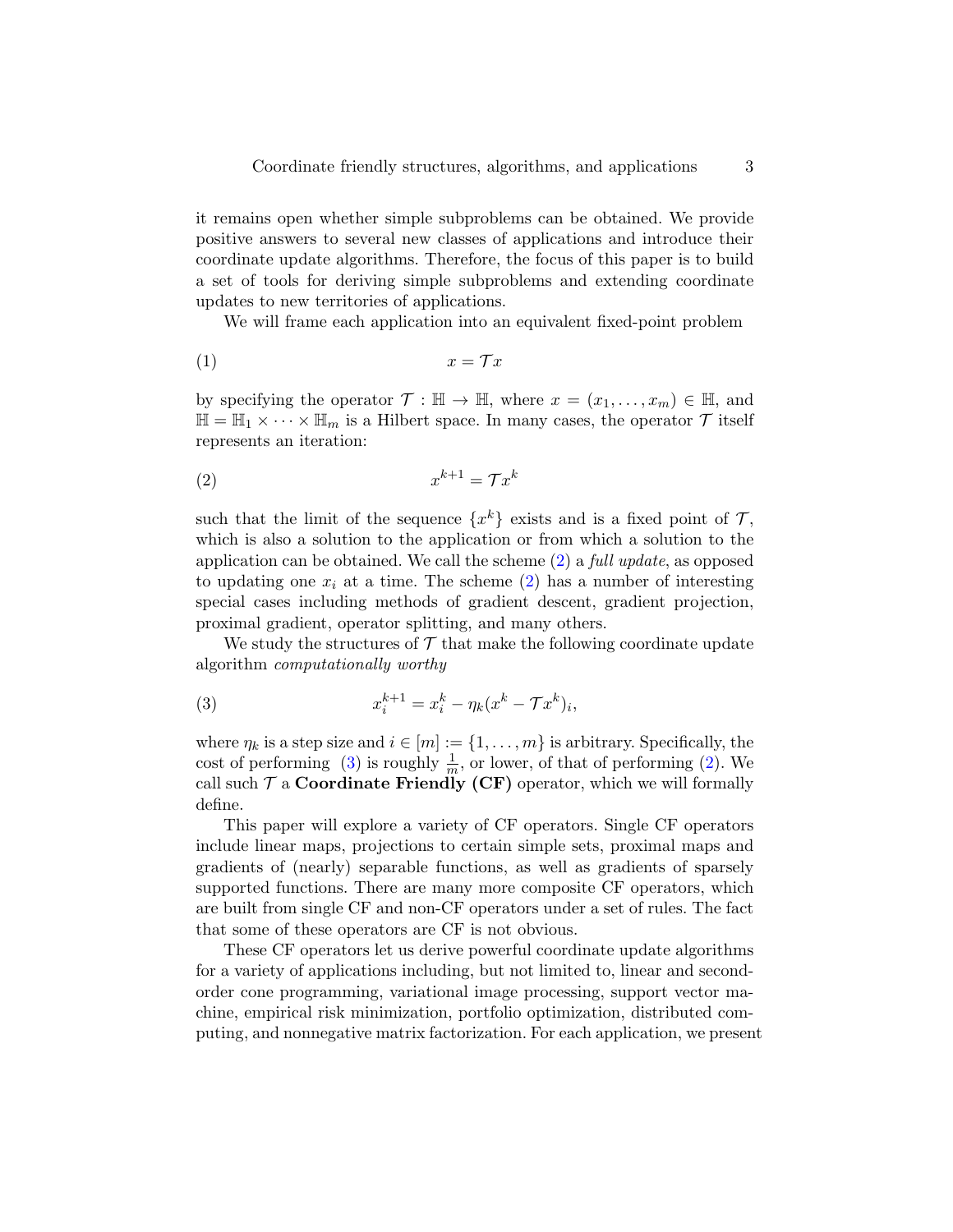an algorithm in the form of  $(2)$  so that its coordinate update  $(3)$  is efficient. In this way we obtain new coordinate update algorithms for these applications, some of which are treated with coordinate update for the first time.

The developed coordinate update algorithms are easy to parallelize. In addition, the work in this paper gives rise to parallel and asynchronous extensions to existing algorithms including the Alternating Direction Method of Multipliers (ADMM), primal-dual splitting algorithms, and others.

The paper is organized as follows. §[1.1](#page-3-0) reviews the existing frameworks of coordinate update algorithms.  $\S$ [2](#page-8-0) defines the CF operator and discusses different classes of CF operators. §[3](#page-14-0) introduces a set of rules to obtain composite CF operators and applies the results to operator splitting methods. §[4](#page-21-0) is dedicated to primal-dual splitting methods with CF operators, where existing ones are reviewed and a new one is introduced. Applying the results of previous sections, §[5](#page-29-0) obtains novel coordinate update algorithms for a variety of applications, some of which have been tested with their numerical results presented in §[6.](#page-42-0)

Throughout this paper, all functions  $f, g, h$  are proper closed convex and can take the extended value  $\infty$ , and all sets X, Y, Z are nonempty closed convex. The indicator function  $\iota_X(x)$  returns 0 if  $x \in X$ , and  $\infty$  elsewhere. For a positive integer m, we let  $[m] := \{1, \ldots, m\}.$ 

#### 1.1. Coordinate Update Algorithmic Frameworks

<span id="page-3-0"></span>This subsection reviews the *sequential* and *parallel* algorithmic frameworks for coordinate updates, as well as the relevant literature.

The general framework of coordinate update is

- 1. set  $k \leftarrow 0$  and initialize  $x^0 \in \mathbb{H} = \mathbb{H}_1 \times \cdots \times \mathbb{H}_m$
- 2. while not converged do
- 3. select an index  $i_k \in [m];$
- 4. update  $x_i^{k+1}$  for  $i = i_k$  while keeping  $x_i^{k+1} = x_i^k$ ,  $\forall i \neq i_k$ ;
- 5.  $k \leftarrow k + 1$ ;

Next we review the index rules and the methods to update  $x_i$ .

**1.1.1. Sequential Update.** In this framework, there is a sequence of coordinate indices  $i_1, i_2, \ldots$  chosen according to one of the following rules: cyclic, cyclic permutation, random, and greedy rules. At iteration  $k$ , only the  $i_k$ <sup>th</sup> coordinate is updated:

$$
\begin{cases} x_i^{k+1} = x_i^k - \eta_k (x^k - \mathcal{T}x^k)_i, & i = i_k, \\ x_i^{k+1} = x_i^k, & \text{for all } i \neq i_k. \end{cases}
$$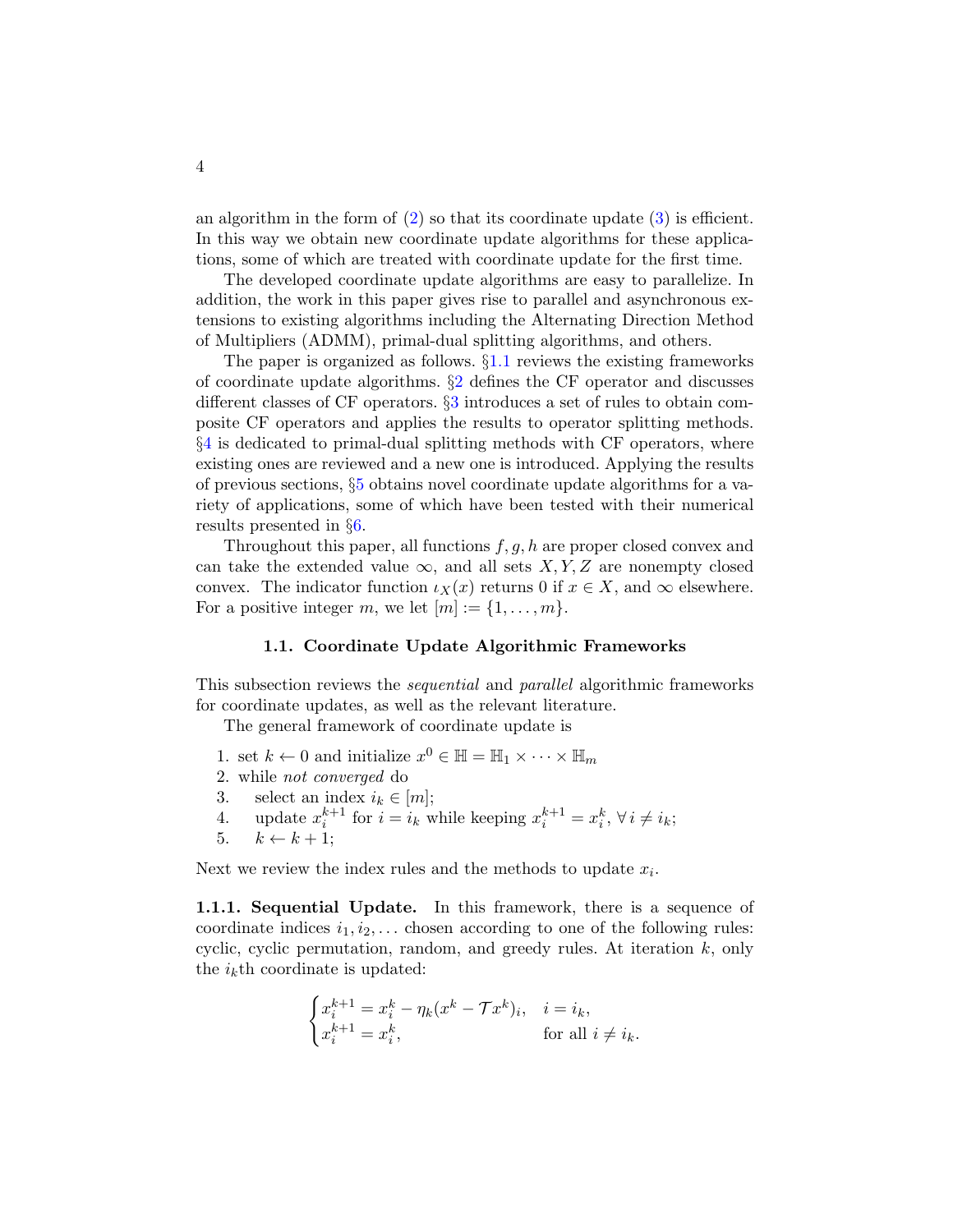Sequential updates have been applied to many problems such as the Gauss-Seidel iteration for solving a linear system of equations, alternating projection [\[75,](#page-53-0) [4\]](#page-47-0) for finding a point in the intersection of two sets, ADMM [\[31,](#page-50-0) [30\]](#page-50-1) for solving monotropic programs, and Douglas-Rachford Splitting (DRS) [\[26\]](#page-49-0) for finding a zero to the sum of two operators.

In optimization, *coordinate descent* algorithms, at each iteration, minimize the function  $f(x_1, \ldots, x_m)$  by fixing all but one variable  $x_i$ . Let

$$
x_{i-} := (x_1, \ldots, x_{i-1}), \quad x_{i+} = (x_{i+1}, \ldots, x_m)
$$

collect all but the ith coordinate of x. Coordinate descent solves one of the following subproblems:

(4a) 
$$
(\mathcal{T}x^k)_i = \argmin_{x_i} f(x^k_{i-}, x_i, x^k_{i+}),
$$

(4b) 
$$
(\mathcal{T}x^k)_i = \underset{x_i}{\arg\min} f(x_{i-}^k, x_i, x_{i+}^k) + \frac{1}{2\eta_k} \|x_i - x_i^k\|^2,
$$

(4c) 
$$
(\mathcal{T}x^k)_i = \underset{x_i}{\arg\min} \langle \nabla_i f(x^k), x_i \rangle + \frac{1}{2\eta_k} ||x_i - x_i^k||^2,
$$

(4d) 
$$
(\mathcal{T}x^k)_i = \underset{x_i}{\arg\min} \langle \nabla_i f^{\text{diff}}(x^k), x_i \rangle + f_i^{\text{prox}}(x_i) + \frac{1}{2\eta_k} ||x_i - x_i^k||^2,
$$

which are called *direct* update, *proximal* update, *gradient* update, and *prox*gradient update, respectively. The last update applies to the function

$$
f(x) = f^{\text{diff}}(x) + \sum_{i=1}^{m} f_i^{\text{prox}}(x_i),
$$

where  $f^{\text{diff}}$  is differentiable and each  $f_i^{\text{prox}}$  $i_i^{\text{prox}}$  is proximable (its proximal map takes  $O(dim(x_i)$  polylog $(dim(x_i))$  operations to compute).

Sequential-update literature. Coordinate descent algorithms date back to the 1950s [\[35\]](#page-50-2), when the cyclic index rule was used. Its convergence has been established under a variety of cases, for both convex and nonconvex objective functions; see [\[77,](#page-53-1) [85,](#page-54-0) [57,](#page-52-0) [33,](#page-50-3) [45,](#page-51-0) [70,](#page-53-2) [32,](#page-50-4) [72,](#page-53-3) [58,](#page-52-1) [8,](#page-48-0) [36,](#page-50-5) [78\]](#page-53-4). Proximal updates are studied in [\[32,](#page-50-4) [1\]](#page-47-1) and developed into prox-gradient updates in [\[74,](#page-53-5) [73,](#page-53-6) [13\]](#page-48-1) and mixed updates in [\[81\]](#page-54-1).

The random index rule first appeared in [\[48\]](#page-51-1) and then [\[61,](#page-52-2) [44\]](#page-51-2). Recently, [\[82,](#page-54-2) [80\]](#page-54-3) compared the convergence speeds of cyclic and stochastic update-orders. The gradient update has been relaxed to stochastic gradient update for large-scale problems in [\[21,](#page-49-1) [83\]](#page-54-4).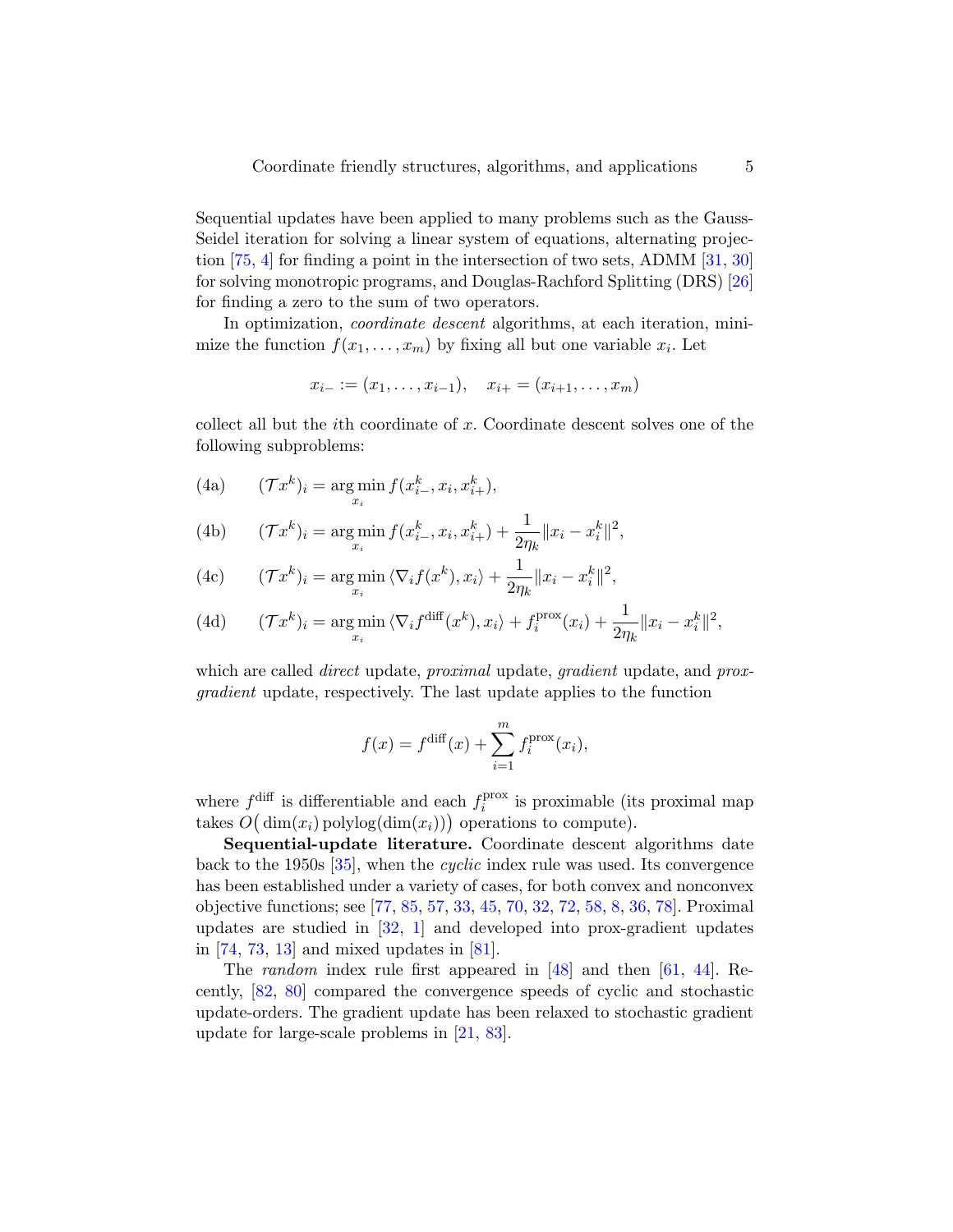The greedy index rule leads to fewer iterations but is often impractical since it requires a lot of effort to calculate scores for all the coordinates. However, there are cases where calculating the scores is inexpensive [\[11,](#page-48-2) [41,](#page-50-6) [79\]](#page-54-5) and the save in the total number of iterations significantly outweighs the extra calculation [\[74,](#page-53-5) [25,](#page-49-2) [55,](#page-52-3) [49\]](#page-51-3).

A simple example. We present the coordinate update algorithms under different index rules for solving a simple least squares problem:

minimize 
$$
f(x) := \frac{1}{2} ||Ax - b||^2
$$
,

where  $A \in \mathbb{R}^{p \times m}$  and  $b \in \mathbb{R}^p$  are Gaussian random. Our goal is to numerically demonstrate the advantages of coordinate updates over the full update of gradient descent:

$$
x^{k+1} = x^k - \eta_k A^\top (Ax^k - b).
$$

The four tested index rules are: cyclic, cyclic permutation, random, and greedy under the Gauss-Southwell<sup>[1](#page-5-0)</sup> rule. Note that because this example is very special, the comparisons of different index rules are far from conclusive.

In the full update, the step size  $\eta_k$  is set to the theoretical upper bound 2  $\frac{2}{\|A\|_2^2}$ , where  $\|A\|_2$  denotes the matrix operator norm and equals the largest singular value of A. For each coordinate update to  $x_i$ , the step size  $\eta_k$  is set to  $\frac{1}{(A^{\top}A)_{ii}}$ . All of the full and coordinate updates have the same *per-epoch* complexity, so we plot the objective errors in Figure [1.](#page-6-0)

1.1.2. Parallel Update. As one of their main advantages, coordinate update algorithms are easy to parallelize. In this subsection, we discuss both synchronous (sync) and asynchronous (async) parallel updates.

Sync-parallel (Jacobi) update specifies a sequence of index subsets  $\mathbb{I}_1, \mathbb{I}_2, \ldots \subseteq [m]$ , and at each iteration k, the coordinates in  $\mathbb{I}_k$  are updated in parallel by multiple agents:

$$
\begin{cases} x_i^{k+1}=x_i^k-\eta_k(x^k-\mathcal{T}x^k)_i, & i\in\mathbb{I}_k,\\ x_i^{k+1}=x_i^k, & i\not\in\mathbb{I}_k. \end{cases}
$$

Synchronization across all agents ensures that all  $x_i$  in  $\mathbb{I}_k$  are updated and also written to the memory before the next iteration starts. Note that, if

<span id="page-5-0"></span><sup>&</sup>lt;sup>1</sup>it selects  $i_k = \arg \max_i ||\nabla_i f(x^k)||$ .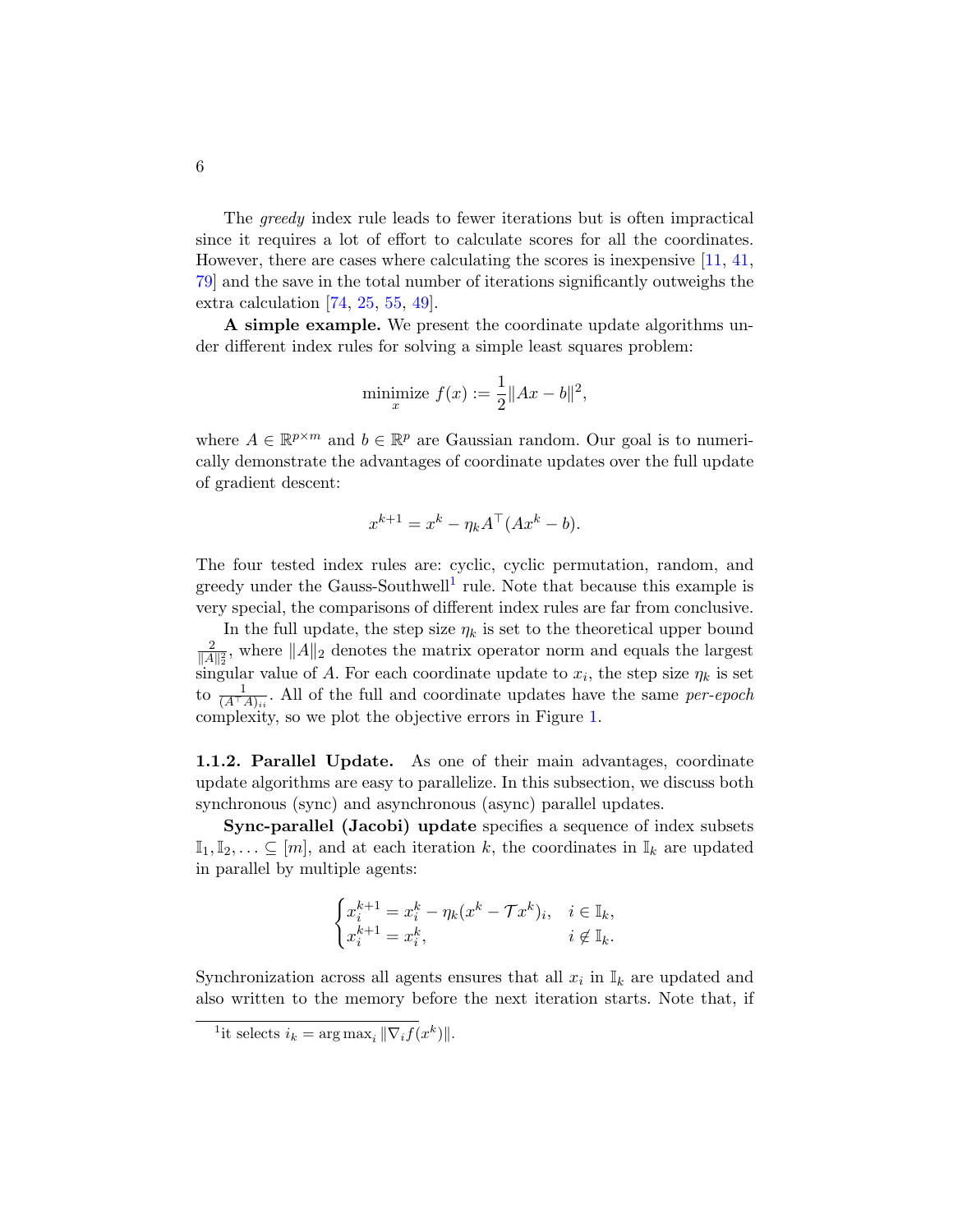<span id="page-6-0"></span>

Figure 1: Gradient descent: the coordinate updates are faster than the full update since the former can take larger steps at each step.

 $\mathbb{I}_k = [m]$  for all k, then all the coordinates are updated and, thus, each iteration reduces to the full update:  $x^{k+1} = x^k - \eta_k (x^k - \mathcal{T}x^k)$ .

Async-parallel update. In this setting, a set of agents still perform parallel updates, but synchronization is eliminated or weakened. Hence, each agent continuously applies  $(5)$ , which reads x from and writes  $x_i$  back to the shared memory (or through communicating with other agents without shared memory):

<span id="page-6-1"></span>(5) 
$$
\begin{cases} x_i^{k+1} = x_i^k - \eta_k \left( (\mathcal{I} - \mathcal{T}) x^{k-d_k} \right)_i, & i = i_k, \\ x_i^{k+1} = x_i^k, & \text{for all } i \neq i_k. \end{cases}
$$

Unlike before, k increases whenever any agent completes an update.

The lack of synchronization often results in computation with out-ofdate information. During the computation of the kth update, other agents make  $d_k$  updates to x in the shared memory; when the kth update is written, its input is already  $d_k$  iterations out of date. This number is referred to as the asynchronous delay. In [\(5\)](#page-6-1), the agent reads  $x^{k-d_k}$  and commits the update to  $x_{i_k}^k$ . Here we have assumed *consistent* reading, i.e.,  $x^{k-d_k}$  lying in the set  ${x_j}_{j=1}^k$ . This requires implementing a memory lock. Removing the lock can lead to *inconsistent* reading, which still has convergence guarantees; see [\[54,](#page-52-4) Section 1.2] for more details.

Synchronization across all agents means that all agents will wait for the last (slowest) agent to complete. Async-parallel updates eliminate such idle time, spread out memory access and communication, and thus often run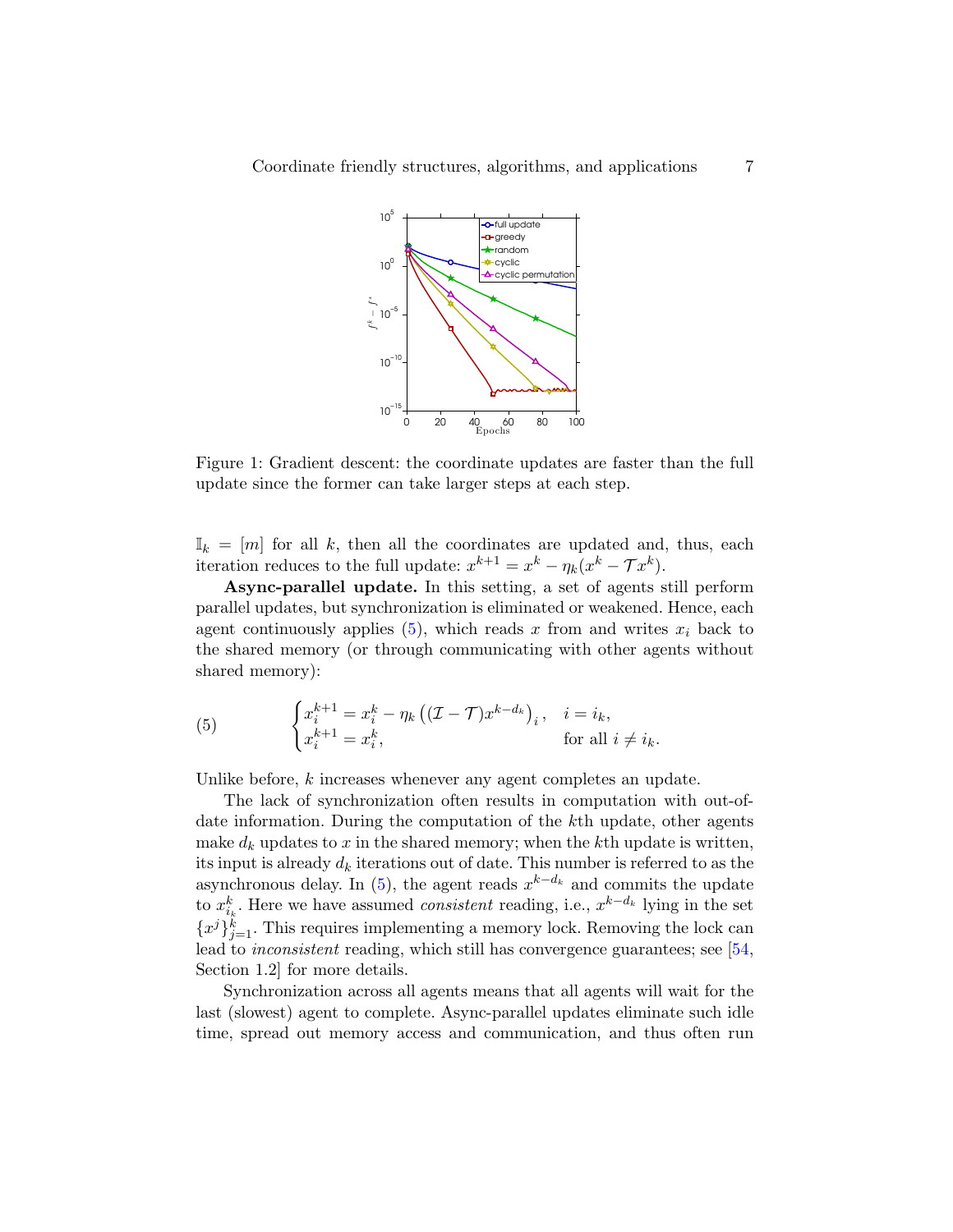

Figure 2: Sync-parallel computing (left) versus async-parallel computing (right). On the left, all the agents must wait at idle (white boxes) until the slowest agent has finished.

much faster. However, async-parallel is more difficult to analyze because of the asynchronous delay.

Parallel-update literature. Async-parallel methods can be traced back to [\[17\]](#page-48-3) for systems of linear equations. For function minimization, [\[12\]](#page-48-4) introduced an async-parallel gradient projection method. Convergence rates are obtained in [\[69\]](#page-53-7). Recently, [\[14,](#page-48-5) [62\]](#page-52-5) developed parallel randomized methods.

For fixed-point problems, async-parallel methods date back to [\[3\]](#page-47-2) in 1978. In the pre-2010 methods [\[2,](#page-47-3) [10,](#page-48-6) [6,](#page-48-7) [27\]](#page-49-3) and the review [\[29\]](#page-49-4), each agent updates its own subset of coordinates. Convergence is established under the *P*-contraction condition and its variants [\[10\]](#page-48-6). Papers  $[6, 7]$  $[6, 7]$  $[6, 7]$  show convergence for async-parallel iterations with simultaneous reading and writing to the same set of components. Unbounded but stochastic delays are considered in [\[67\]](#page-53-8).

Recently, random coordinate selection appeared in [\[19\]](#page-49-5) for fixed-point problems. The works [\[47,](#page-51-4) [59,](#page-52-6) [43,](#page-51-5) [42,](#page-51-6) [37\]](#page-50-7) introduced async-parallel stochastic methods for function minimization. For fixed-point problems, [\[54\]](#page-52-4) introduced async-parallel stochastic methods, as well as several applications.

### 1.2. Contributions of This Paper

The paper systematically discusses the CF properties found in both single and composite operators underlying many interesting applications. We introduce approaches to recognize CF operators and develop coordinateupdate algorithms based on them. We provide a variety of applications to illustrate our approaches. In particular, we obtain new coordinate-update algorithms for image deblurring, portfolio optimization, second-order cone programming, as well as matrix decomposition. Our analysis also provides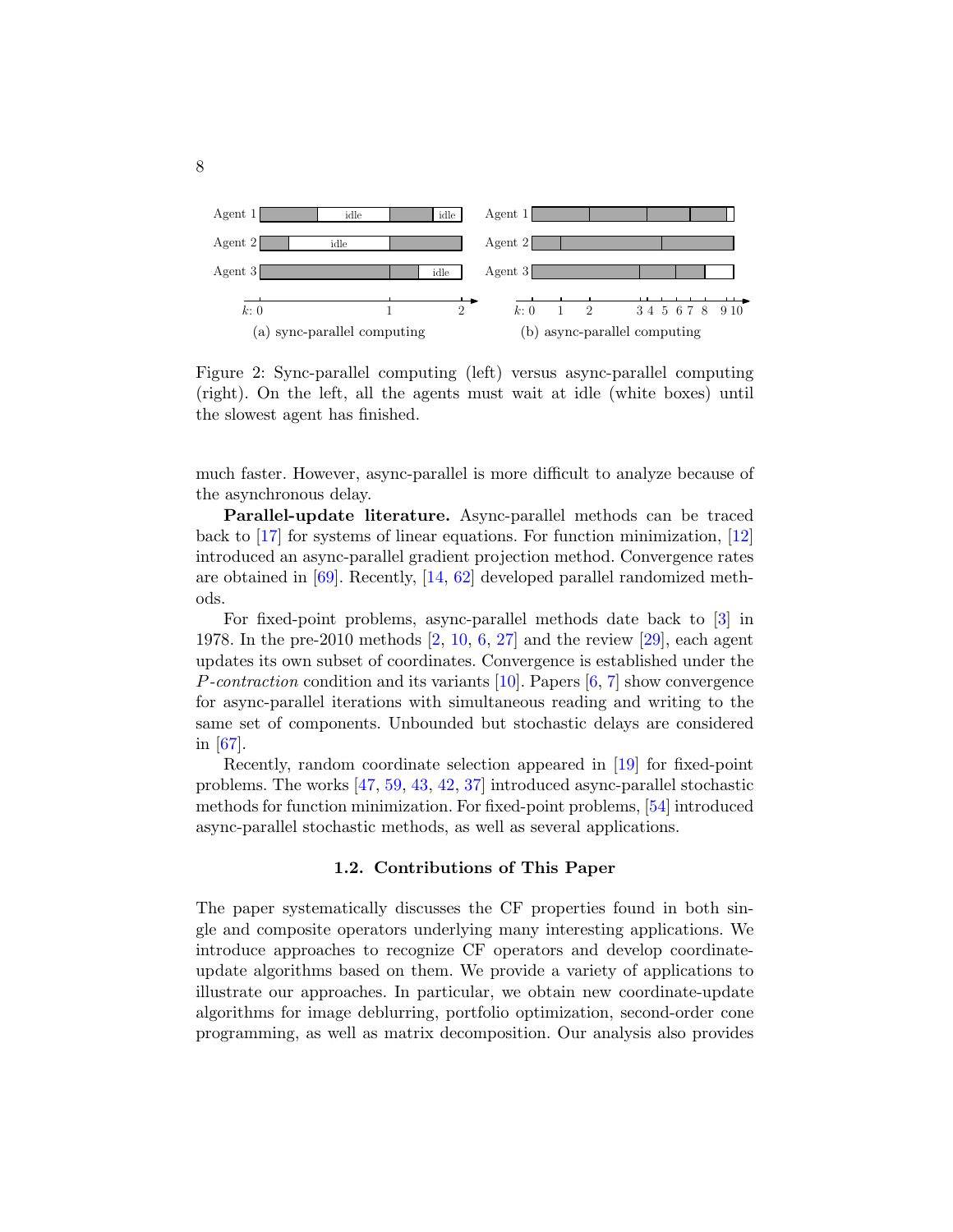guidance to the implementation of coordinate-update algorithms by specifying how to compute certain operators and maintain certain quantities in memory. We also provide numerical results to illustrate the efficiency of the proposed coordinate update algorithms.

This paper does not focus on the convergence perspective of coordinate update algorithms, though a convergence proof is provided in the appendix for a new primal-dual coordinate update algorithm. In general, in fixed-point algorithms, the iterate convergence is ensured by the monotonic decrease of the distance between the iterates and the solution set, while in minimization problems, the objective value convergence is ensured by the monotonic decrease of a certain energy function. The reader is referred to the existing literature for details.

The structural properties of operators discussed in this paper are irrelevant to the convergence-related properties such as nonexpansiveness (for an operator) or convexity (for a set or function). Hence, the algorithms developed can be still applied to nonconvex problems.

### 2. Coordinate Friendly Operators

### 2.1. Notation

<span id="page-8-0"></span>For convenience, we do not distinguish a *coordinate* from a block of co*ordinates* throughout this paper. We assume our variable x consists of  $m$ coordinates:

$$
x = (x_1, \ldots, x_m) \in \mathbb{H} := \mathbb{H}_1 \times \cdots \times \mathbb{H}_m
$$
 and  $x_i \in \mathbb{H}_i$ ,  $i = 1, \ldots, m$ .

For simplicity, we assume that  $\mathbb{H}_1, \ldots, \mathbb{H}_m$  are finite-dimensional real Hilbert spaces, though most results hold for general Hilbert spaces. A function maps from  $\mathbb H$  to  $\mathbb R$ , the set of real numbers, and an operator maps from  $\mathbb H$  to  $\mathbb G$ , where the definition of G depends on the context.

Our discussion often involves two points  $x, x^+ \in \mathbb{H}$  that *differ over one* coordinate: there exists an index  $i \in [m]$  and a point  $\delta \in \mathbb{H}$  supported on  $\mathbb{H}_i$ , such that

<span id="page-8-1"></span>
$$
(6) \t\t x^+ = x + \delta.
$$

Note that  $x_j^+ = x_j$  for all  $j \neq i$ . Hence,  $x^+ = (x_1, \ldots, x_i + \delta_i, \ldots, x_m)$ .

**Definition 1** (number of operations). We let  $\mathfrak{M}[a \mapsto b]$  denote the number of basic operations that it takes to compute the quantity b from the input a.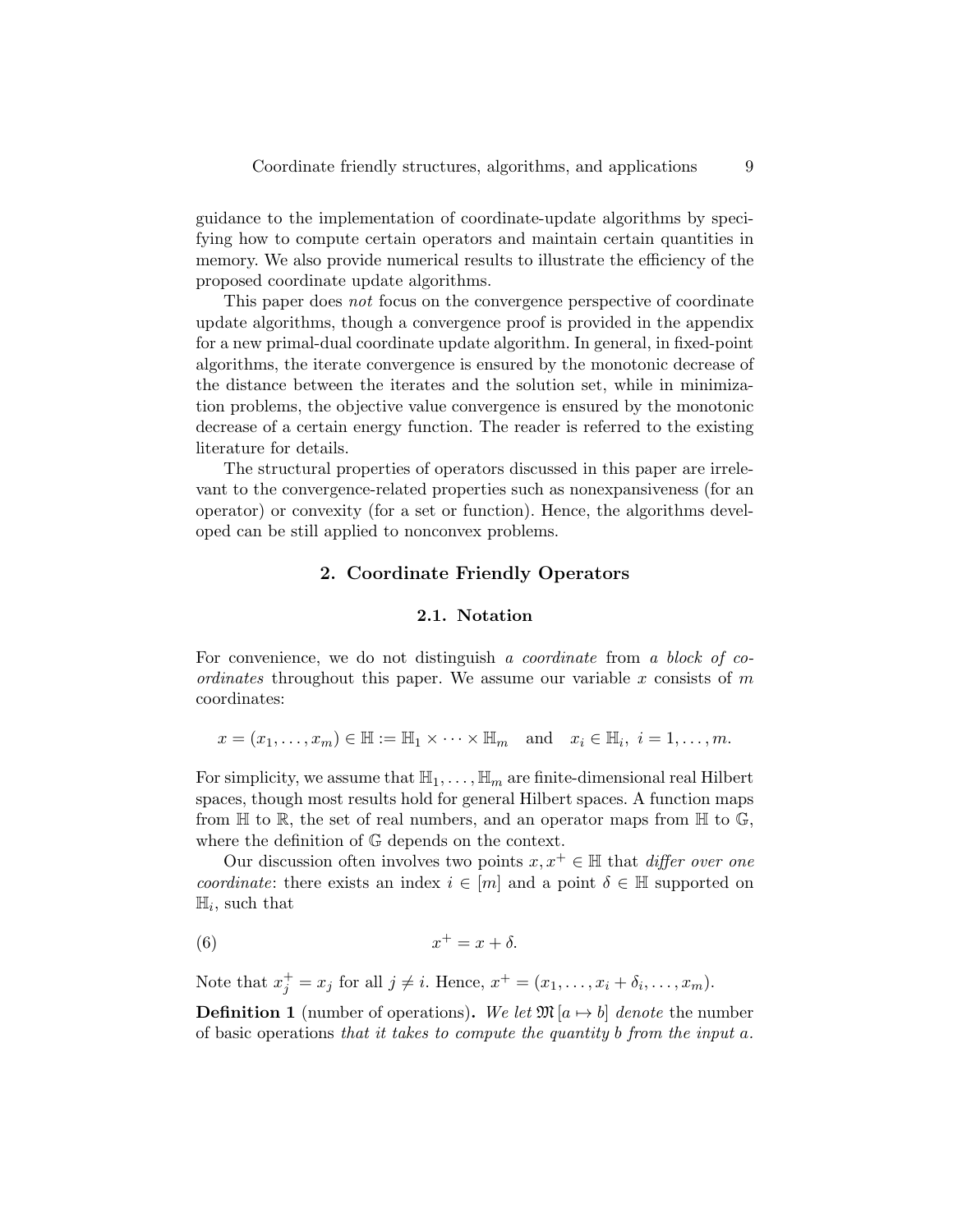For example,  $\mathfrak{M}[x \mapsto (\mathcal{T}x)_i]$  denotes the number of operations to compute the *i*th component of  $\mathcal{T} x$  given x. We explore the possibility to compute  $(Tx)_i$  with much fewer operations than what is needed to first compute  $Tx$ and then take its ith component.

### 2.2. Single Coordinate Friendly Operators

This subsection studies a few classes of CF operators and then formally defines the CF operator. We motivate the first class through an example.

In the example below, we let  $A_{i,:}$  and  $A_{:,j}$  be the *i*th row and *j*th column of a matrix A, respectively. Let  $A^{\top}$  be the transpose of A and  $A_{i,:}^{\top}$  be  $(A^{\top})_{i,:}$ , i.e., the ith row of the transpose of A.

<span id="page-9-1"></span>Example 1 (least squares I). Consider the least squares problem

(7) 
$$
\min_{x} \text{imize } f(x) := \frac{1}{2} \|Ax - b\|^2,
$$

where  $A \in \mathbb{R}^{p \times m}$  and  $b \in \mathbb{R}^p$ . In this example, assume that  $m = \Theta(p)$ , namely, m and p are of the same order. We compare the full update of  $gradient$  descent to its coordinate update.<sup>[2](#page-9-0)</sup> The full update is referred to as the iteration  $x^{k+1} = \mathcal{T}x^k$  where  $\mathcal{T}$  is given by

(8) 
$$
\mathcal{T}x := x - \eta \nabla f(x) = x - \eta A^{\top} A x + \eta A^{\top} b.
$$

Assuming that  $A^{\top}A$  and  $A^{\top}b$  are already computed, we have  $\mathfrak{M}[x \mapsto \mathcal{T}x] =$  $O(m^2)$ . The coordinate update at the kth iteration performs

<span id="page-9-2"></span>
$$
x_{i_k}^{k+1} = (\mathcal{T}x^k)_{i_k} = x_{i_k}^k - \eta \nabla_{i_k} f(x^k),
$$

and  $x_j^{k+1} = x_j^k, \forall j \neq i_k$ , where  $i_k$  is some selected coordinate.

Since for all i,  $\nabla_i f(x^k) = (A^{\top} (Ax - b))_i = (A^{\top} A)_{i,:} \cdot x - (A^{\top} b)_i$ , we have  $\mathfrak{M}[x \mapsto (\mathcal{T}x)_i] = O(m)$  and thus  $\mathfrak{M}[x \mapsto (\mathcal{T}x)_i] = O(\frac{1}{m}\mathfrak{M}[x \mapsto \mathcal{T}x]).$ Therefore, the coordinate gradient descent is computationally worthy.

The operator  $\mathcal T$  in the above example is a special Type-I CF operator.

**Definition 2** (Type-I CF). For an operator  $\mathcal{T} : \mathbb{H} \to \mathbb{H}$ , let  $\mathfrak{M}[x \mapsto (\mathcal{T}x)_i]$ be the number of operations for computing the ith coordinate of  $\mathcal{T} x$  given x

<span id="page-9-0"></span><sup>2</sup>Although gradient descent is seldom used to solve least squares, it often appears as a part in first-order algorithms for problems involving a least squares term.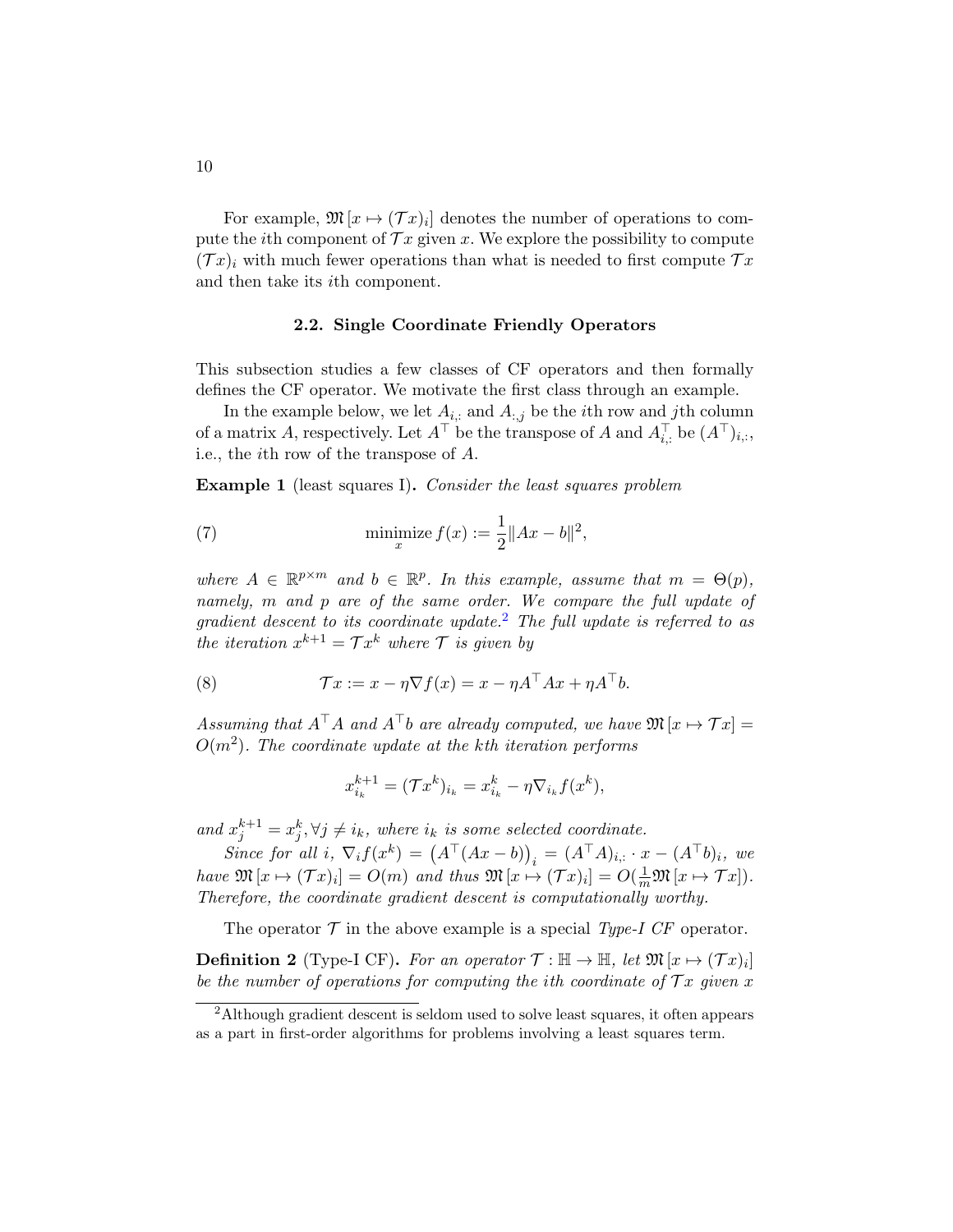and  $\mathfrak{M}[x \mapsto \mathcal{T}x]$  the number of operations for computing  $\mathcal{T}x$  given x. We say  $\mathcal T$  is Type-I CF (denoted as  $\mathcal F_1$ ) if for any  $x \in \mathbb H$  and  $i \in [m]$ , it holds

$$
\mathfrak{M}\left[x\mapsto(\mathcal{T}x)_i\right]=O\bigg(\frac{1}{m}\mathfrak{M}\left[x\mapsto\mathcal{T}x\right]\bigg).
$$

<span id="page-10-1"></span>Example 2 (least squares II). We can implement the coordinate update in Example [1](#page-9-1) in a different manner by maintaining the result  $\mathcal{T}x^k$  in the memory. This approach works when  $m = \Theta(p)$  or  $p \gg m$ . The full update [\(8\)](#page-9-2) is unchanged. At each coordinate update, from the maintained quantity  $\mathcal{T}x^k$ , we immediately obtain  $x_{i_k}^{k+1} = (\mathcal{T}x^k)_{i_k}$ . But we need to update  $\mathcal{T}x^k$  to  $\mathcal{T}x^{k+1}$ . Since  $x^{k+1}$  and  $x^k$  differ only over the coordinate  $i_k$ , this update can be computed as

$$
\mathcal{T}x^{k+1} = \mathcal{T}x^k + x^{k+1} - x^k - \eta(x_{i_k}^{k+1} - x_{i_k}^k)(A^{\top}A)_{:,i_k},
$$

which is a scalar-vector multiplication followed by vector addition, taking only  $O(m)$  operations. Computing  $Tx^{k+1}$  from scratch involves a matrixvector multiplication, taking  $O(\mathfrak{M}\left[x \mapsto \mathcal{T}(x)\right]) = O(m^2)$  operations. Therefore,

$$
\mathfrak{M}\left[\left\{x^k, \mathcal{T}x^k, x^{k+1}\right\} \mapsto \mathcal{T}x^{k+1}\right] = O\!\left(\frac{1}{m}\mathfrak{M}\left[x^{k+1} \mapsto \mathcal{T}x^{k+1}\right]\right)
$$

The operator  $\mathcal T$  in the above example is a special Type-II CF operator.

.

**Definition 3** (Type-II CF). An operator  $\mathcal T$  is called Type-II CF (denoted as  $\mathcal{F}_2$ ) if, for any i, x and  $x^+ := (x_1, \ldots, (\mathcal{T}x)_i, \ldots, x_m)$ , the following holds

<span id="page-10-0"></span>(9) 
$$
\mathfrak{M}\left[\left\{x,\mathcal{T}x,x^+\right\}\mapsto\mathcal{T}x^+\right]=O\left(\frac{1}{m}\mathfrak{M}\left[x^+\mapsto\mathcal{T}x^+\right]\right).
$$

The next example illustrates an efficient coordinate update by maintaining certain quantity other than  $\mathcal{T} x$ .

**Example 3** (least squares III). For the case  $p \ll m$ , we should avoid pre-computing the relative large matrix  $A^{\top}A$ , and it is cheaper to compute  $A^{\top}(Ax)$  than  $(A^{\top}A)x$ . Therefore, we change the implementations of both the full and coordinate updates in Example [1.](#page-9-1) In particular, the full update

$$
x^{k+1} = \mathcal{T}x^k = x^k - \eta \nabla f(x^k) = x^k - \eta A^\top (Ax^k - b),
$$

pre-multiplies  $x^k$  by A and then  $A^{\top}$ . Hence,  $\mathfrak{M}\left[x^k \mapsto \mathcal{T}(x^k)\right] = O(mp)$ .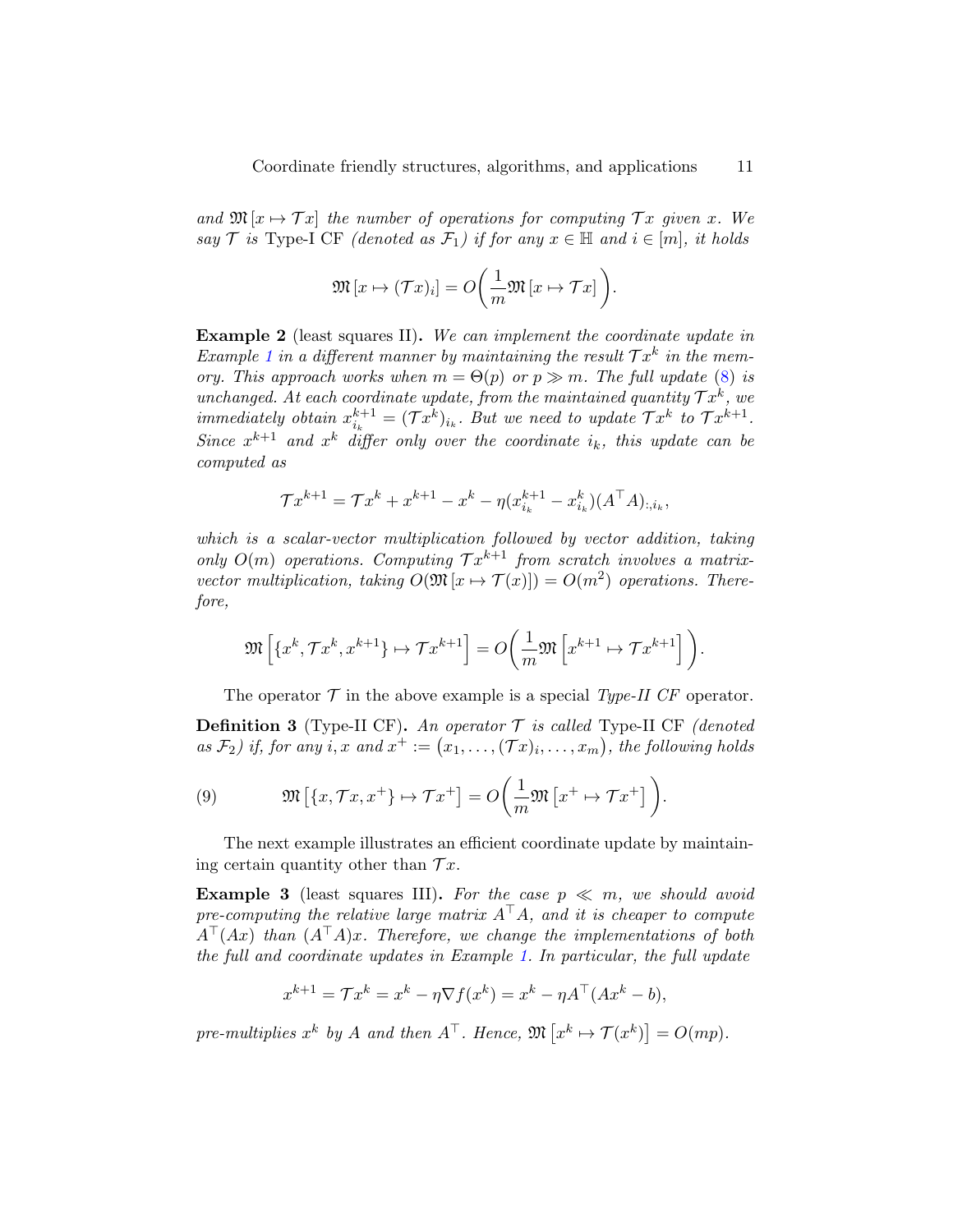We change the coordinate update to maintain the intermediate quantity  $Ax<sup>k</sup>$ . In the first step, the coordinate update computes

$$
(\mathcal{T}x^k)_{i_k} = x_{i_k}^k - \eta (A^\top (Ax^k) - A^\top b)_{i_k},
$$

by pre-multiplying  $Ax^k$  by  $A_{i_k,:}^{\top}$ . Then, the second step updates  $Ax^k$  to  $Ax^{k+1}$ by adding  $(x_{i_k}^{k+1} - x_{i_k}^k)A_{:,i_k}$  to  $Ax^k$ . Both steps take  $O(p)$  operations, so

$$
\mathfrak{M}\left[\left\{x^k, Ax^k\right\} \mapsto \left\{x^{k+1}, Ax^{k+1}\right\}\right] = O(p) = O\left(\frac{1}{m}\mathfrak{M}\left[x^k \mapsto \mathcal{T}x^k\right]\right).
$$

Combining Type-I and Type-II CF operators with the last example, we arrive at the following CF definition.

**Definition 4** (CF operator). We say that an operator  $\mathcal{T} : \mathbb{H} \to \mathbb{H}$  is CF if, for any i, x and  $x^+ := (x_1, \ldots, (\mathcal{T} x)_i, \ldots, x_m)$ , the following holds

<span id="page-11-0"></span>(10) 
$$
\mathfrak{M}\left[\left\{x,\mathcal{M}(x)\right\}\mapsto\left\{x^+,\mathcal{M}(x^+)\right\}\right]=O\left(\frac{1}{m}\mathfrak{M}\left[x\mapsto\mathcal{T}x\right]\right),
$$

where  $\mathcal{M}(x)$  is some quantity maintained in the memory to facilitate each coordinate update and refreshed to  $\mathcal{M}(x^+)$ .  $\mathcal{M}(x)$  can be empty, i.e., except x, no other varying quantity is maintained.

The left-hand side of [\(10\)](#page-11-0) measures the cost of performing one coordinate update (including the cost of updating  $\mathcal{M}(x)$  to  $\mathcal{M}(x^{+})$ ) while the right-hand side measures the average per-coordinate cost of updating all the coordinates together. When  $(10)$  holds,  $\mathcal T$  is amenable to coordinate updates.

By definition, a Type-I CF operator  $\mathcal T$  is CF without maintaining any quantity, i.e.,  $\mathcal{M}(x) = \emptyset$ .

A Type-II CF operator  $\mathcal T$  satisfies [\(10\)](#page-11-0) with  $\mathcal M(x) = \mathcal Tx$ , so it is also CF. Indeed, given any x and i, we can compute  $x^+$  by immediately letting  $x_i^+ = (\mathcal{T}x)_i$  (at  $O(1)$  cost) and keeping  $x_j^+ = x_j$ ,  $\forall j \neq i$ ; then, by [\(9\)](#page-10-0), we update  $\mathcal{T}x$  to  $\mathcal{T}x^+$  at a low cost. Formally, letting  $\mathcal{M}(x) = \mathcal{T}x$ ,

$$
\mathfrak{M}\left[\{x,\mathcal{M}(x)\}\mapsto\{x^+,\mathcal{M}(x^+)\}\right] \n\leq \mathfrak{M}\left[\{x,\mathcal{T}x\}\mapsto x^+\right] + \mathfrak{M}\left[\{x,\mathcal{T}x,x^+\}\mapsto \mathcal{T}x^+\right] \n\stackrel{(9)}{=} O(1) + O\left(\frac{1}{m}\mathfrak{M}\left[x^+\mapsto \mathcal{T}x^+\right]\right) \n= O\left(\frac{1}{m}\mathfrak{M}\left[x\mapsto \mathcal{T}x\right]\right).
$$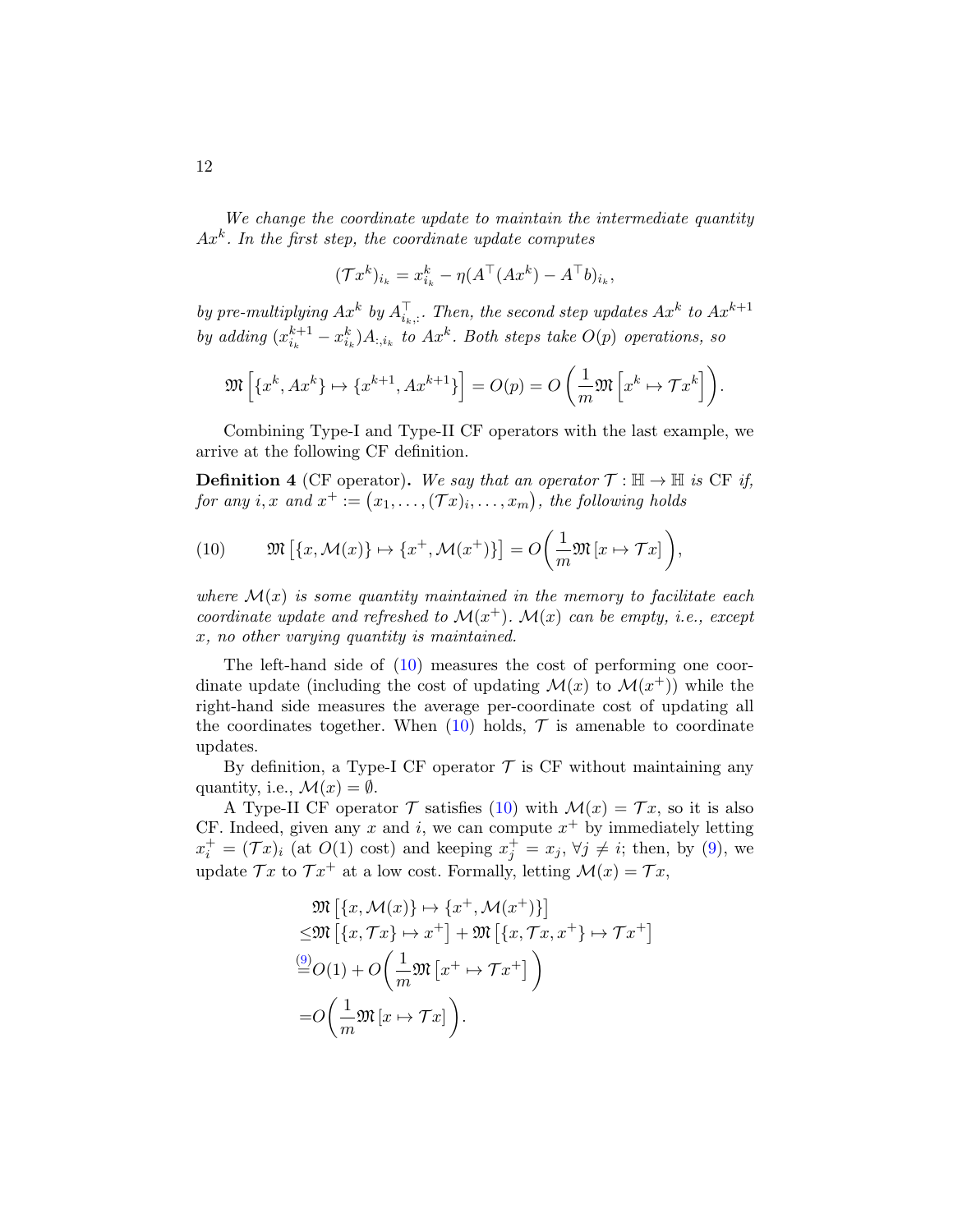In general, the set of CF operators is much larger than the union of Type-I and Type-II CF operators.

Another important subclass of CF operators are operators  $\mathcal{T} : \mathbb{H} \to \mathbb{H}$ where  $(\mathcal{T} x)_i$  only depends on one, or a few, entries among  $x_1, \ldots, x_m$ . Based on how many input coordinates they depend on, we partition them into three subclasses.

**Definition 5** (separable operator). Consider  $\mathfrak{T} := \{ \mathcal{T} \mid \mathcal{T} : \mathbb{H} \to \mathbb{H} \}$ . We have the partition  $\mathfrak{T} = \mathcal{C}_1 \cup \mathcal{C}_2 \cup \mathcal{C}_3$ , where

- separable operator:  $\mathcal{T} \in \mathcal{C}_1$  if, for any index i, there exists  $\mathcal{T}_i : \mathbb{H}_i \to \mathbb{H}_i$ such that  $(\mathcal{T} x)_i = \mathcal{T}_i x_i$ , that is,  $(\mathcal{T} x)_i$  only depends on  $x_i$ .
- nearly-separable operator:  $\mathcal{T} \in \mathcal{C}_2$  if, for any index i, there exists  $\mathcal{T}_i$ and index set  $\mathbb{I}_i$  such that  $(\mathcal{T}x)_i = \mathcal{T}_i({x_j}_{j \in \mathbb{I}_i})$  with  $|\mathbb{I}_i| \ll m$ , that is, each  $(\mathcal{T} x)_i$  depends on a few coordinates of x.
- non-separable operator:  $C_3 := \mathfrak{T} \setminus (C_1 \cup C_2)$ . If  $\mathcal{T} \in C_3$ , there exists some i such that  $(\mathcal{T} x)_i$  depends on many coordinates of x.

Throughout the paper, we assume the coordinate update of a (nearly-) separable operator costs roughly the same for all coordinates. Under this assumption, separable operators are both Type-I CF and Type-II CF, and nearly-separable operators are Type-I CF.<sup>[3](#page-12-0)</sup>

### 2.3. Examples of CF Operators

In this subsection, we give examples of CF operators arising in different areas including linear algebra, optimization, and machine learning.

Example 4 ((block) diagonal matrix). Consider the diagonal matrix

$$
A = \begin{bmatrix} a_{1,1} & 0 \\ & \ddots & \\ 0 & a_{m,m} \end{bmatrix} \in \mathbb{R}^{m \times m}.
$$

Clearly  $\mathcal{T} : x \mapsto Ax$  is separable.

<span id="page-12-0"></span><sup>3</sup>Not all nearly-separable operators are Type-II CF. Indeed, consider a sparse matrix  $A \in \mathbb{R}^{m \times m}$  whose non-zero entries are only located in the last column. Let  $\mathcal{T}x = Ax$  and  $x^+ = x + \delta_m$ . As  $x^+$  and x differ over the last entry,  $\mathcal{T}x^+ = \mathcal{T}x + (x^+_{m} - x^+_{m})$  $x_m$ , takes m operations. Therefore, we have  $\mathfrak{M}[\{x, \mathcal{T}x, x^+\} \mapsto \mathcal{T}x^+] = O(m)$ . Since  $\mathcal{T}x^+ = x^+_{m}A_{:,m}$  takes m operations, we also have  $\mathfrak{M}[x^+ \mapsto \mathcal{T}x^+] = O(m)$ . Therefore, [\(9\)](#page-10-0) is violated, and there is no benefit from maintaining  $\mathcal{T} x$ .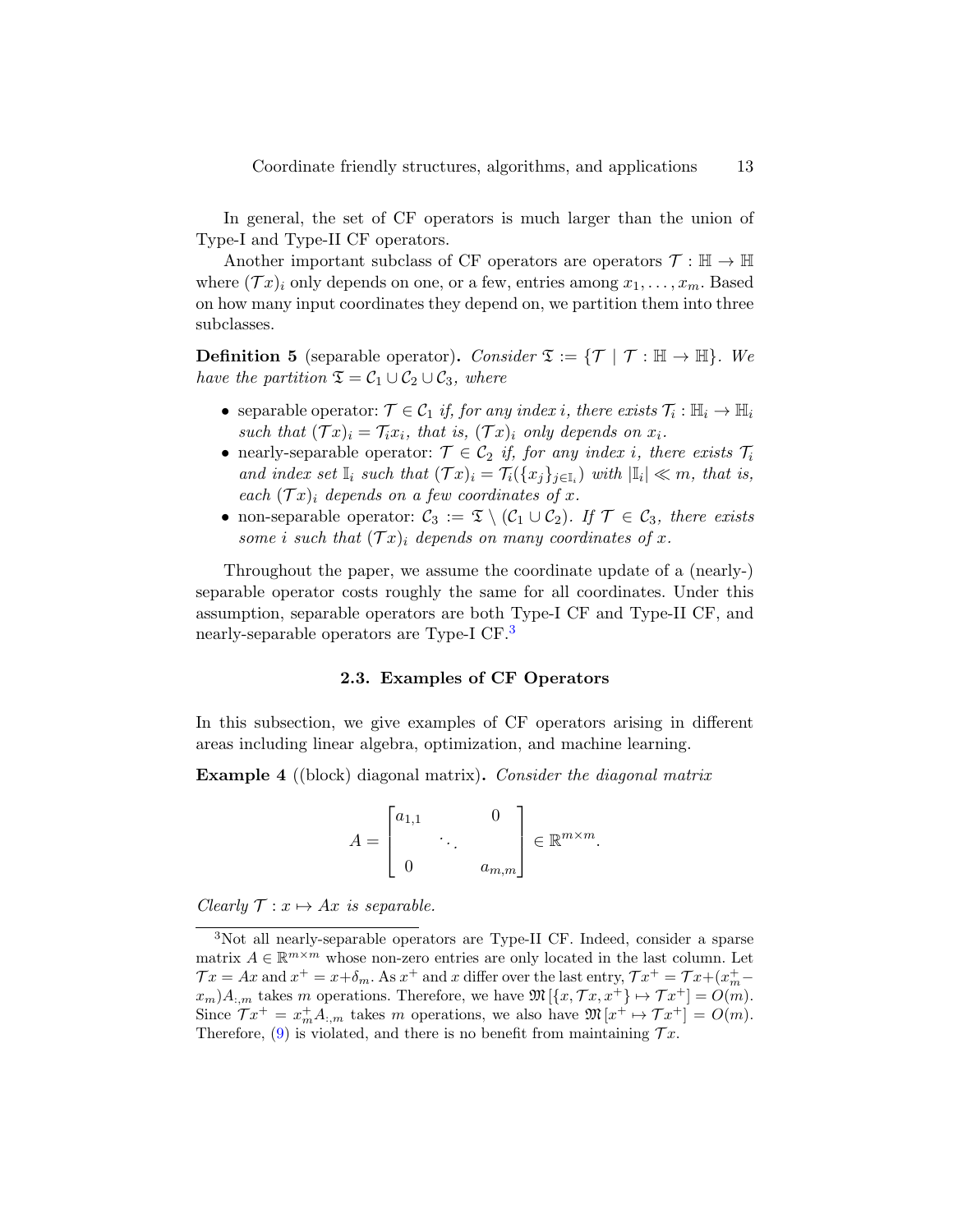Example 5 (gradient and proximal maps of a separable function). Consider a separable function

$$
f(x) = \sum_{i=1}^{m} f_i(x_i).
$$

Then, both  $\nabla f$  and  $\mathbf{prox}_{\gamma f}$  are separable, in particular,

$$
(\nabla f(x))_i = \nabla f_i(x_i) \quad and \quad (\mathbf{prox}_{\gamma f}(x))_i = \mathbf{prox}_{\gamma f_i}(x_i).
$$

Here,  $\mathbf{prox}_{\gamma f}(x)$  ( $\gamma > 0$ ) is the proximal operator that we define in Definition [10](#page-55-0) in Appendix [A.](#page-54-6)

**Example 6** (projection to box constraints). Consider the "box" set  $B :=$  ${x : a_i \leq x_i \leq b_i, i \in [m]} \subset \mathbb{R}^m$ . Then, the projection operator  $\text{proj}_B$  is separable. Indeed,

$$
(\mathbf{proj}_B(x))_i = \max(b_i, \, \min(a_i, \, x_i)).
$$

**Example 7** (sparse matrices). If every row of the matrix  $A \in \mathbb{R}^{m \times m}$  is sparse,  $\mathcal{T}: x \mapsto Ax$  is nearly-separable.

Examples of sparse matrices arise from various finite difference schemes for differential equations, problems defined on sparse graphs. When most pairs of a set of random variables are conditionally independent, their inverse covariance matrix is sparse.

Example 8 (sum of sparsely supported functions). Let E be a class of index sets and every  $e \in E$  be a small subset of  $[m], |e| \ll m$ . In addition  $\#\{e : i \in e\} \ll \#\{e\}$  for all  $i \in [m]$ . Let  $x_e := (x_i)_{i \in e}$ , and

$$
f(x) = \sum_{e \in E} f_e(x_e).
$$

The gradient map  $\nabla f$  is nearly-separable.

An application of this example arises in wireless communication over a graph of m nodes. Let each  $x_i$  be the spectrum assignment to node i, each e be a neighborhood of nodes, and each  $f_e$  be a utility function. The input of  $f_e$  is  $x_e$  since the utility depends on the spectra assignments in the neighborhood.

In machine learning, if each observation only involves a few features, then each function of the optimization objective will depend on a small number of components of x. This is the case when graphical models are used  $[64, 9]$  $[64, 9]$  $[64, 9]$ .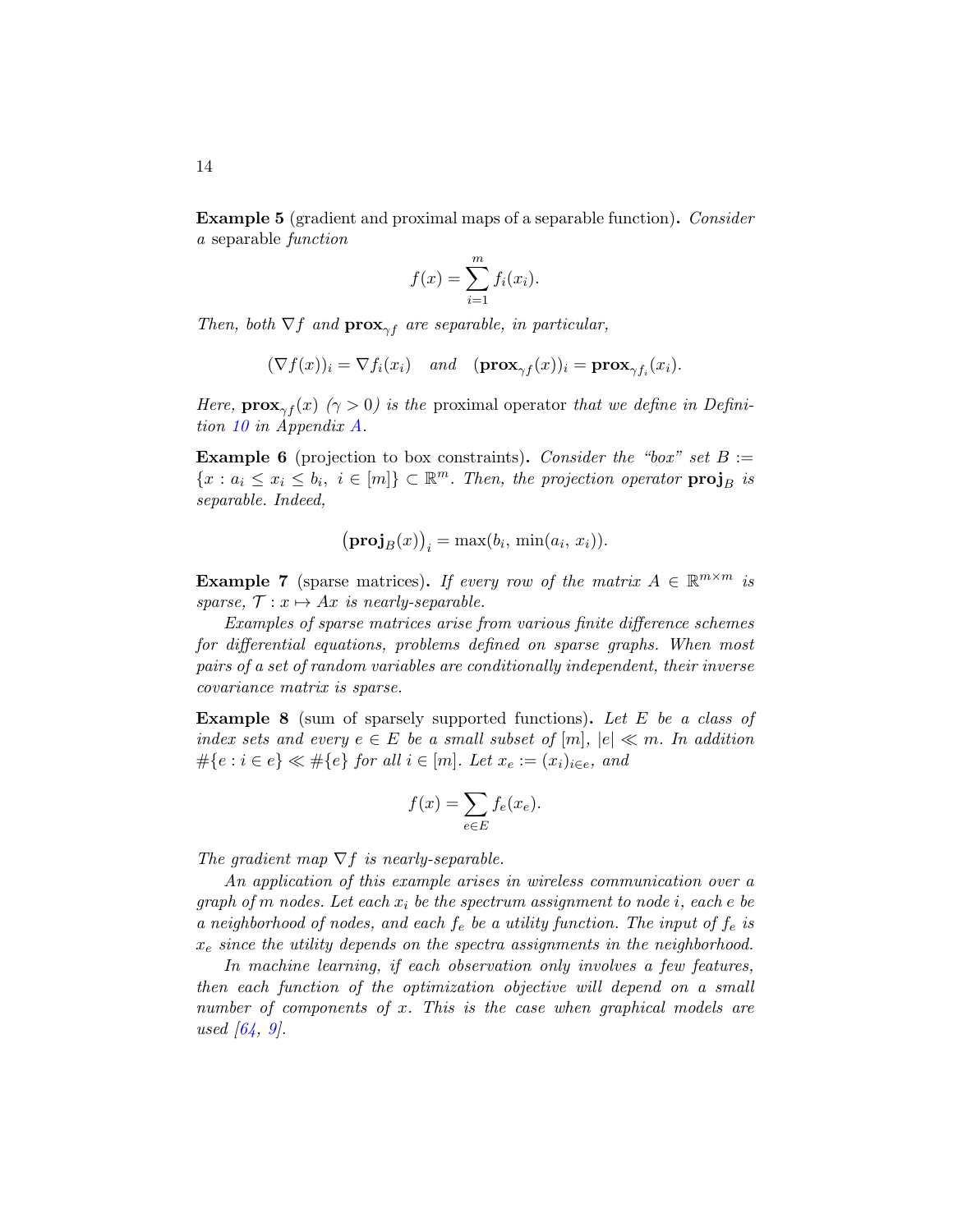<span id="page-14-2"></span>**Example 9** (squared hinge loss function). Consider for  $a, x \in \mathbb{R}^m$ ,

$$
f(x) := \frac{1}{2} (\max(0, 1 - \beta a^{\top} x))^2,
$$

which is known as the squared hinge loss function. Consider the operator

(11) 
$$
\mathcal{T}x := \nabla f(x) = -\beta \max(0, 1 - \beta a^{\top} x)a.
$$

Let us maintain  $\mathcal{M}(x) = a^{\top}x$ . For arbitrary x and i, let

<span id="page-14-1"></span>
$$
x_i^+ := (\mathcal{T}x)_i = -\beta \max(0, 1 - \beta a^\top x) a_i
$$

and  $x_j^+ := x_j$ ,  $\forall j \neq i$ . Then, computing  $x_i^+$  from x and  $a^{\top}x$  takes  $O(1)$  (as  $a^{\top}x$  is maintained), and computing  $a^{\top}x^+$  from  $x_i^+ - x_i$  and  $a^{\top}x$  costs  $O(1)$ . Formally, we have

$$
\mathfrak{M}\left[\{x, a^{\top}x\} \mapsto \{x^+, a^{\top}x^+\}\right] \leq \mathfrak{M}\left[\{x, a^{\top}x\} \mapsto x^+\right] + \mathfrak{M}\left[\{a^{\top}x, x_i^+ - x_i\} \mapsto a^{\top}x^+\right] = O(1) + O(1) = O(1).
$$

On the other hand,  $\mathfrak{M}[x \mapsto \mathcal{T}x] = O(m)$ . Therefore, [\(10\)](#page-11-0) holds, and  $\mathcal{T}$ defined in  $(11)$  is CF.

### 3. Composite Coordinate Friendly Operators

<span id="page-14-0"></span>Compositions of two or more operators arise in algorithms for problems that have composite functions, as well as algorithms that are derived from operator splitting methods. To update the variable  $x^k$  to  $x^{k+1}$ , two or more operators are sequentially applied, and therefore the structures of all operators determine whether the update is CF. This is where CF structures become less trivial but more interesting. This section studies composite CF operators. The exposition leads to the recovery of existing algorithms, as well as powerful new algorithms.

#### 3.1. Combinations of Operators

<span id="page-14-3"></span>We start by an example with numerous applications. It is a generalization of Example [9.](#page-14-2)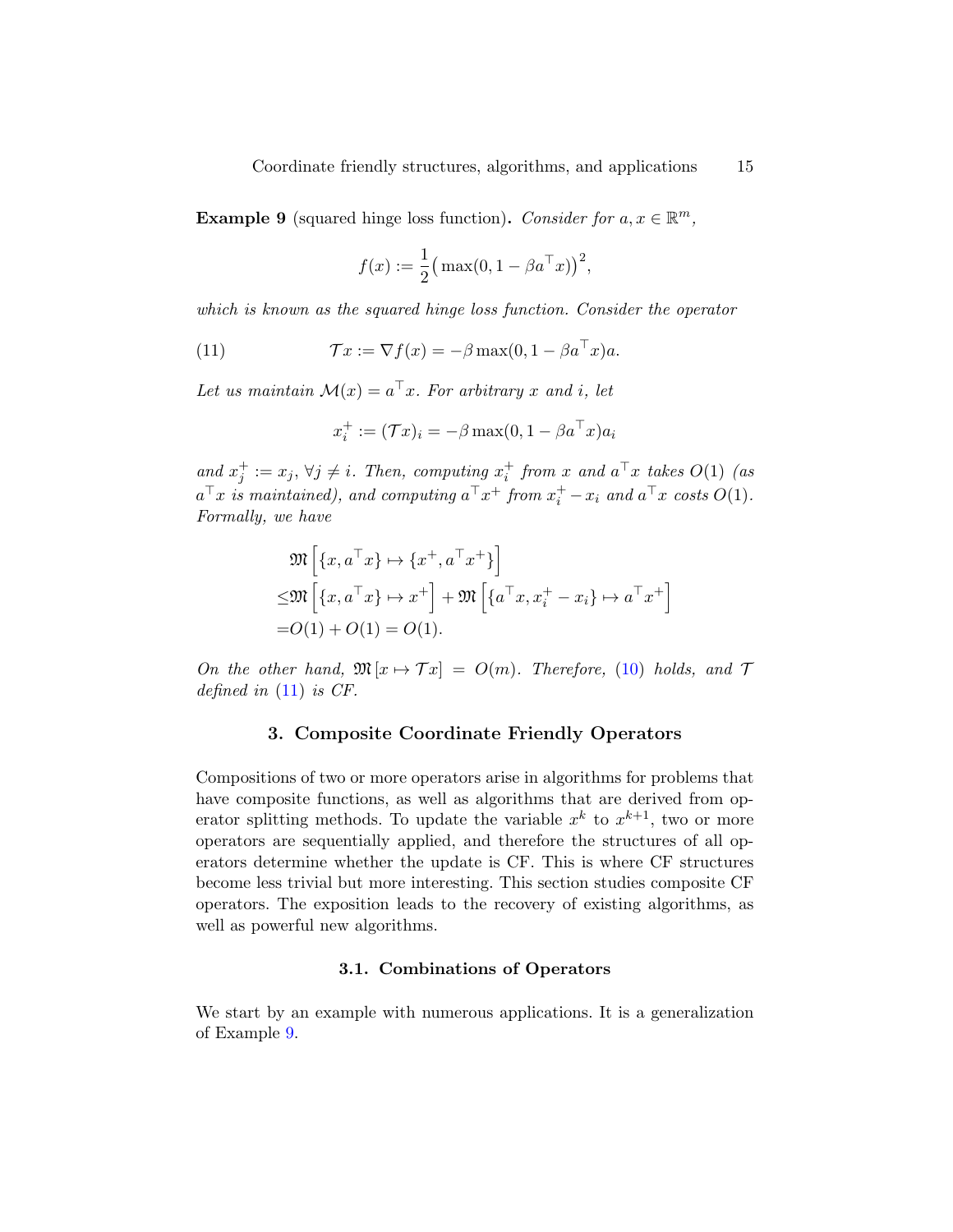<span id="page-15-0"></span>**Example 10** (scalar map pre-composing affine function). Let  $a_j \in \mathbb{R}^m$ ,  $b_j \in$  $\mathbb{R}$ , and  $\phi_j : \mathbb{R} \to \mathbb{R}$  be differentiable functions,  $j \in [p]$ . Let

$$
f(x) = \sum_{j=1}^{p} \phi_j (a_j^{\top} x + b_j).
$$

Assume that evaluating  $\phi'_j$  costs  $O(1)$  for each j. Then,  $\nabla f$  is CF. Indeed, let

$$
\mathcal{T}_1y:=A^\top y,\quad \mathcal{T}_2y:=[\phi_1'(y_1);\ldots;\phi_p'(y_p)],\quad \mathcal{T}_3x:=Ax+b,
$$

where  $A = [a_1^\top; a_2^\top; \dots; a_p^\top] \in \mathbb{R}^{p \times m}$  and  $b = [b_1; b_2; \dots; b_p] \in \mathbb{R}^{p \times 1}$ . Then we have  $\nabla f(x) = \mathcal{T}_1 \circ \mathcal{T}_2 \circ \mathcal{T}_3 x$ . For any x and  $i \in [m]$ , let  $x_i^+ = \nabla_i f(x)$  and  $x_j^+ = x_j, \forall j \neq i$ , and let  $\mathcal{M}(x) := \mathcal{T}_3x$ . We can first compute  $\mathcal{T}_2 \circ \mathcal{T}_3x$  from  $\tilde{\mathcal{T}}_3x$  for  $O(p)$  operations, then compute  $\nabla_i f(x)$  and thus  $x^+$  from  $\{x, \mathcal{T}_2 \circ \mathcal{T}_3 x\}$ for  $O(p)$  operations, and finally update the maintained  $\mathcal{T}_3x$  to  $\mathcal{T}_3x^+$  from  ${x, x^+, \mathcal{T}_{3}x}$  for another  $O(p)$  operations. Formally,

$$
\mathfrak{M}[\{x,\mathcal{T}_3x\}\mapsto \{x^+,\mathcal{T}_3x^+\}]
$$
  
\n
$$
\leq \mathfrak{M}[\mathcal{T}_3x \mapsto \mathcal{T}_2 \circ \mathcal{T}_3x] + \mathfrak{M}[\{x,\mathcal{T}_2 \circ \mathcal{T}_3x\} \mapsto x^+] + \mathfrak{M}[\{x,\mathcal{T}_3x,x^+\} \mapsto \{\mathcal{T}_3x^+\}]
$$
  
\n
$$
= O(p) + O(p) + O(p) = O(p).
$$

Since  $\mathfrak{M}[x \mapsto \nabla f(x)] = O(pm)$ , therefore  $\nabla f = \mathcal{T}_1 \circ \mathcal{T}_2 \circ \mathcal{T}_3$  is CF.

If  $p = m, T_1, T_2, T_3$  all map from  $\mathbb{R}^m$  to  $\mathbb{R}^m$ . Then, it is easy to check that  $\mathcal{T}_1$  is Type-I CF,  $\mathcal{T}_2$  is separable, and  $\mathcal{T}_3$  is Type-II CF. The last one is crucial since not maintaining  $\mathcal{T}_3x$  would disqualify  $\mathcal T$  from CF. Indeed, to obtain  $(\mathcal{T}x)_i$ , we must multiply  $A_i^{\top}$  to all the entries of  $\mathcal{T}_2 \circ \mathcal{T}_3x$ , which in turn needs all the entries of  $\mathcal{T}_3x$ , computing which from scratch would cost  $O(pm)$ .

There are general rules to preserve Type-I and Type-II CF. For example,  $\mathcal{T}_1 \circ \mathcal{T}_2$  is still Type-I CF, and  $\mathcal{T}_2 \circ \mathcal{T}_3$  is still CF, but there are counter examples where  $\mathcal{T}_2 \circ \mathcal{T}_3$  can be neither Type-I nor Type-II CF. Such properties are important for developing efficient coordinate update algorithms for complicated problems; we will formalize them in the following.

The operators  $\mathcal{T}_2$  and  $\mathcal{T}_3$  in the above example are prototypes of *cheap* and easy-to-maintain operators from  $\mathbb H$  to  $\mathbb G$  that arise in operator compositions.

**Definition 6** (cheap operator). For a composite operator  $\mathcal{T} = \mathcal{T}_1 \circ \cdots \circ \mathcal{T}_p$ , an operator  $\mathcal{T}_i : \mathbb{H} \to \mathbb{G}$  is cheap if  $\mathfrak{M}[x \mapsto \mathcal{T}_i x]$  is less than or equal to the number of remaining coordinate-update operations, in order of magnitude.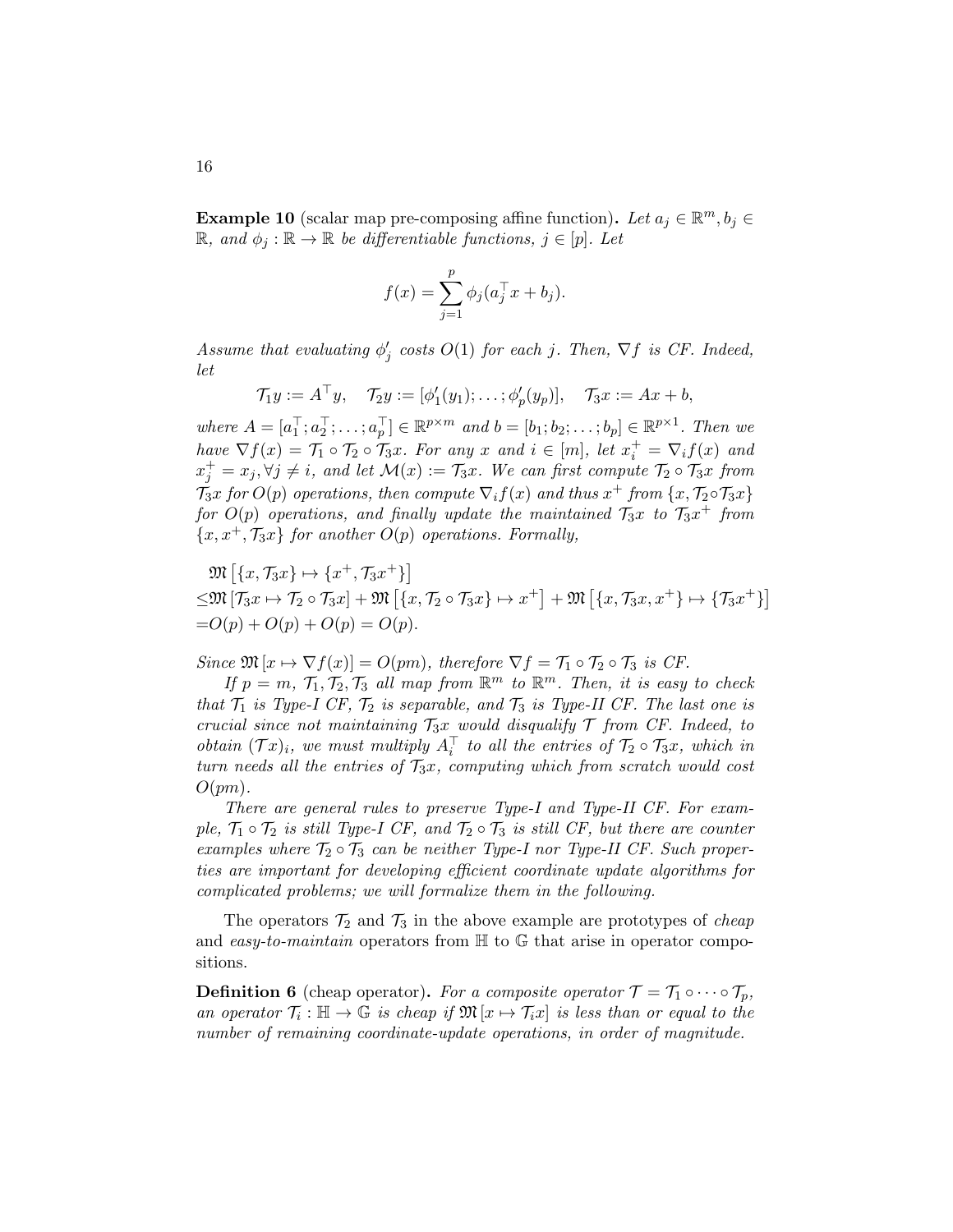<span id="page-16-0"></span>

| Case $T_1 \in$                | $\eta_2 \in$                                          | $(\mathcal{T}_1 \circ \mathcal{T}_2) \in$                    |
|-------------------------------|-------------------------------------------------------|--------------------------------------------------------------|
| $\mathcal{C}_1$ (separable)   | $\mathcal{C}_1, \mathcal{C}_2, \mathcal{C}_3$         | $\mathcal{C}_1, \mathcal{C}_2, \mathcal{C}_3$ , respectively |
| $\mathcal{C}_2$ (nearly-sep.) | $\mathcal{C}_1, \mathcal{C}_3$                        | $\mathcal{C}_2, \mathcal{C}_3$ , resp.                       |
|                               |                                                       | $\mathcal{C}_2$ or $\mathcal{C}_3$ , case by case            |
| $\mathcal{C}_3$ (non-sep.)    | $\mathcal{C}_1 \cup \mathcal{C}_2 \cup \mathcal{C}_3$ |                                                              |

<span id="page-16-1"></span>Table 1:  $\mathcal{T}_1 \circ \mathcal{T}_2$  inherits the weaker separability property from those of  $\mathcal{T}_1$ and  $\mathcal{T}_2$ .

| Case | $\mathcal{T}_1 \in$                | $\mathcal{T}_2 \in$           | $(\mathcal{T}_1 \circ \mathcal{T}_2) \in$ | Example            |
|------|------------------------------------|-------------------------------|-------------------------------------------|--------------------|
| 5    | $\mathcal{C}_1 \cup \mathcal{C}_2$ | $\mathcal{F},\,\mathcal{F}_1$ | $\mathcal{F}, \mathcal{F}_1$ , resp.      | Examples 11 and 13 |
| 6    | $\mathcal{F},\,\mathcal{F}_2$      |                               | $\mathcal{F}, \mathcal{F}_2$ , resp.      | Example 10         |
| 7    |                                    | $\mathcal{F}_2$               |                                           | Example 12         |
| 8    | cheap                              | Fo                            |                                           | Example 13         |
| 9    |                                    | cheap                         |                                           | Examples 10 and 13 |

Table 2: Summary of how  $\mathcal{T}_1 \circ \mathcal{T}_2$  inherits CF properties from those of  $\mathcal{T}_1$ and  $\mathcal{T}_2$ .

**Definition 7** (easy-to-maintain operator). For a composite operator  $\mathcal{T} =$  $\mathcal{T}_1 \circ \cdots \circ \mathcal{T}_p$ , the operator  $\mathcal{T}_p : \mathbb{H} \to \mathbb{G}$  is easy-to-maintain, if for any  $x, i, x^+$ satisfying [\(6\)](#page-8-1),  $\mathfrak{M}[\{x, \mathcal{T}_p x, x^+\} \mapsto \mathcal{T}_p x^+]$  is less than or equal to the number of remaining coordinate-update operations, in order of magnitude, or belongs to  $O(\frac{1}{\dim \mathbb{G}} \mathfrak{M}[x^+ \mapsto \mathcal{T}x^+])$ .

The splitting schemes in §[3.2](#page-17-2) below will be based on  $\mathcal{T}_1 + \mathcal{T}_2$  or  $\mathcal{T}_1 \circ \mathcal{T}_2$ , as well as a sequence of such combinations. If  $\mathcal{T}_1$  and  $\mathcal{T}_2$  are both CF,  $\mathcal{T}_1+\mathcal{T}_2$ remains CF, but  $\mathcal{T}_1 \circ \mathcal{T}_2$  is not necessarily so. This subsection discusses how  $\mathcal{T}_1 \circ \mathcal{T}_2$  inherits the properties from  $\mathcal{T}_1$  and  $\mathcal{T}_2$ . Our results are summarized in Tables [1](#page-16-0) and [2](#page-16-1) and explained in detail below.

The combination  $\mathcal{T}_1 \circ \mathcal{T}_2$  generally inherits the *weaker* property from  $\mathcal{T}_1$ and  $\mathcal{T}_2$ .

The separability  $(C_1)$  property is preserved by composition. If  $\mathcal{T}_1, \ldots, \mathcal{T}_n$ are separable, then  $\mathcal{T}_1 \circ \cdots \circ \mathcal{T}_n$  is separable. However, combining nearlyseparable  $(\mathcal{C}_2)$  operators may not yield a nearly-separable operator since composition introduces more dependence among the input entries. Therefore, composition of nearly-separable operators can be either nearly-separable or non-separable.

Next, we discuss how  $\mathcal{T}_1 \circ \mathcal{T}_2$  inherits the CF properties from  $\mathcal{T}_1$  and  $\mathcal{T}_2$ . For simplicity, we only use matrix-vector multiplication as examples to illustrate the ideas; more interesting examples will be given later.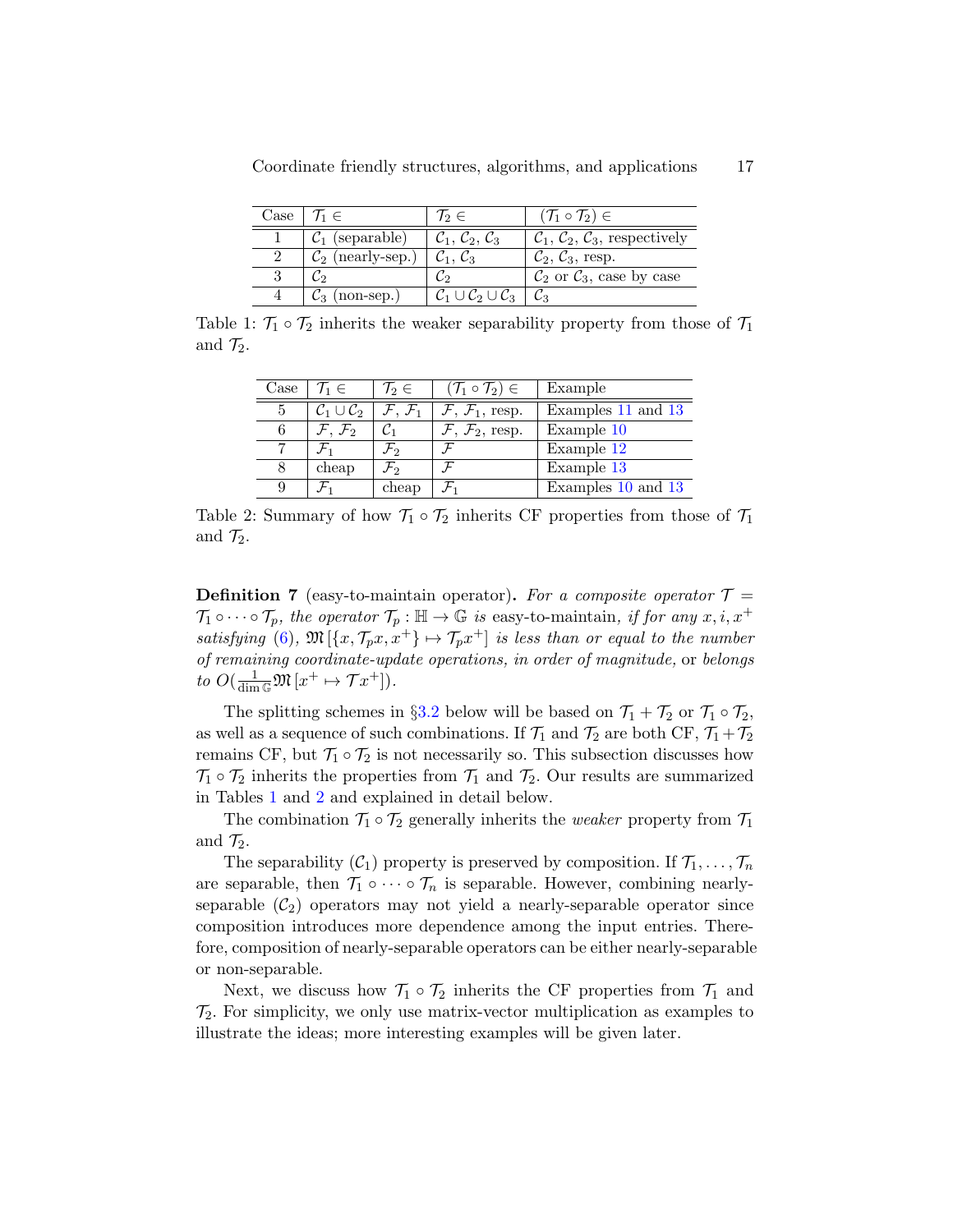• If  $\mathcal{T}_1$  is separable or nearly-separable  $(\mathcal{C}_1 \cup \mathcal{C}_2)$ , then as long as  $\mathcal{T}_2$  is CF  $(\mathcal{F})$ ,  $\mathcal{T}_1 \circ \mathcal{T}_2$  remains CF. In addition, if  $\mathcal{T}_2$  is Type-I CF  $(\mathcal{F}_1)$ , so is  $\mathcal{T}_1 \circ \mathcal{T}_2$ .

<span id="page-17-0"></span>**Example 11.** Let  $A \in \mathbb{R}^{m \times m}$  be sparse and  $B \in \mathbb{R}^{m \times m}$  dense. Then  $\mathcal{T}_1 x = Ax$  is nearly-separable and  $\mathcal{T}_2 x = Bx$  is Type-I CF<sup>[4](#page-17-3)</sup>. For any i, let  $\mathbb{I}_i$  index the set of nonzeros on the ith row of A. We first compute  $(Bx)_{\mathbb{I}_i}$ , which costs  $O(|\mathbb{I}_i|m)$ , and then  $a_{i,\mathbb{I}_i}(Bx)_{\mathbb{I}_i}$ , which costs  $O(|\mathbb{I}_i|)$ , where  $a_{i,\mathbb{I}_i}$  is formed by the nonzero entries on the ith row of A. Assume  $O(|\mathbb{I}_i|) = O(1)$ ,  $\forall i$ . We have, from the above discussion, that  $\mathfrak{M}\left[x \mapsto (\mathcal{T}_1 \circ \mathcal{T}_2 x)_i\right] = O(m)$ , while  $\mathfrak{M}\left[x \mapsto \mathcal{T}_1 \circ \mathcal{T}_2 x\right] = O(m^2)$ . Hence,  $\mathcal{T}_1 \circ \mathcal{T}_2$  is Type-I CF.

• Assume that  $\mathcal{T}_2$  is separable  $(\mathcal{C}_1)$ . It is easy to see that if  $\mathcal{T}_1$  is CF  $(\mathcal{F})$ , then  $\mathcal{T}_1 \circ \mathcal{T}_2$  remains CF. In addition if  $\mathcal{T}_1$  is Type-II CF  $(\mathcal{F}_2)$ , so is  $\mathcal{T}_1 \circ \mathcal{T}_2$ ; see Example [10.](#page-15-0)

Note that, if  $\mathcal{T}_2$  is nearly-separable, we do not always have CF properties for  $\mathcal{T}_1 \circ \mathcal{T}_2$ . This is because  $\mathcal{T}_2 x$  and  $\mathcal{T}_2 x^+$  can be totally different (so updating  $\mathcal{T}_2 x$  is expensive) even if x and  $x^+$  only differ over one coordinate; see the footnote [3](#page-12-0) on Page [13.](#page-12-0)

• Assume that  $\mathcal{T}_1$  is Type-I CF  $(\mathcal{F}_1)$ . If  $\mathcal{T}_2$  is Type-II CF  $(\mathcal{F}_2)$ , then  $\mathcal{T}_1 \circ \mathcal{T}_2$  is CF  $(\mathcal{F})$ .

<span id="page-17-1"></span>**Example 12.** Let  $A, B \in \mathbb{R}^{m \times m}$  be dense. Then  $\mathcal{T}_1 x = Ax$  is Type-1 CF and  $\mathcal{T}_2x = Bx$  Type-II CF (by maintaining Bx; see Example [2\)](#page-10-1). For any x and i, let  $x^+$  satisfy [\(6\)](#page-8-1). Maintaining  $\mathcal{T}_2x$ , we can compute  $(\mathcal{T}_1 \circ \mathcal{T}_2 x)_j$  for  $O(m)$  operations for any j and update  $\mathcal{T}_2 x^+$  for  $O(m)$ operations. On the other hand, computing  $\mathcal{T}_1 \circ \mathcal{T}_2 x^+$  without maintaining  $\mathcal{T}_2$ x takes  $O(m^2)$  operations.

• Assume that one of  $\mathcal{T}_1$  and  $\mathcal{T}_2$  is cheap. If  $\mathcal{T}_2$  is cheap, then as long as  $\mathcal{T}_1$  is Type-I CF  $(\mathcal{F}_1)$ ,  $\mathcal{T}_1 \circ \mathcal{T}_2$  is Type-I CF. If  $\mathcal{T}_1$  is cheap, then as long as  $\mathcal{T}_2$  is Type-II CF  $(\mathcal{F}_2)$ ,  $\mathcal{T}_1 \circ \mathcal{T}_2$  is CF  $(\mathcal{F})$ ; see Example [13.](#page-20-0)

<span id="page-17-2"></span>We will see more examples of the above cases in the rest of the paper.

#### 3.2. Operator Splitting Schemes

We will apply our discussions above to operator splitting and obtain new algorithms. But first, we review several major operator splitting schemes and

<span id="page-17-3"></span><sup>&</sup>lt;sup>4</sup>For this example, one can of course pre-compute AB and claim that  $(\mathcal{T}_1 \circ \mathcal{T}_2)$ is Type-I CF. Our arguments keep  $A$  and  $B$  separate and only use the nearlyseparability of  $\mathcal{T}_1$  and Type-I CF property of  $\mathcal{T}_2$ , so our result holds for any such composition even when  $\mathcal{T}_1$  and  $\mathcal{T}_2$  are nonlinear.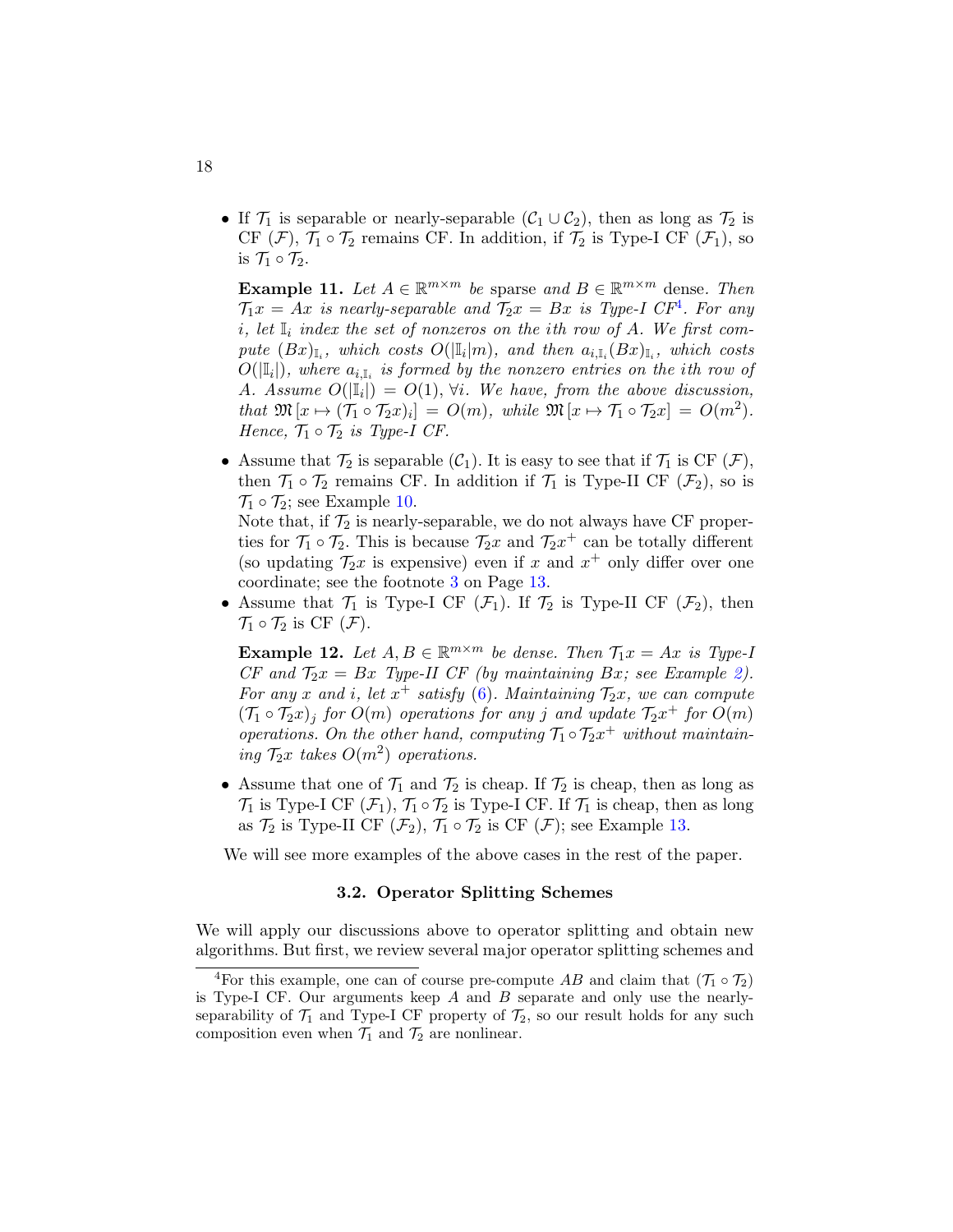discuss their CF properties. We will encounter important concepts such as (*maximum*) monotonicity and cocoercivity, which are given in Appendix [A.](#page-54-6) For a monotone operator  $A$ , the resolvent operator  $\mathcal{J}_A$  and the reflectiveresolvent operator  $\mathcal{R}_{\mathcal{A}}$  are also defined there, in [\(67\)](#page-55-1) and [\(68\)](#page-55-2), respectively.

Consider the following problem: given three operators  $A, B, C$ , possibly set-valued,

<span id="page-18-0"></span>(12) find 
$$
x \in \mathbb{H}
$$
 such that  $0 \in Ax + Bx + Cx$ ,

where " $+$ " is the Minkowski sum. This is a high-level abstraction of many problems or their optimality conditions. The study began in the 1960s, followed by a large number of algorithms and applications over the last fifty years. Next, we review a few basic methods for solving [\(12\)](#page-18-0).

When  $\mathcal{A}, \mathcal{B}$  are maximally monotone (think it as the subdifferential  $\partial f$ of a proper convex function f) and C is  $\beta$ -cocoercive (think it as the gradient  $\nabla f$  of a 1/ $\beta$ -Lipschitz differentiable function f), a solution can be found by the iteration [\(2\)](#page-2-0) with  $\mathcal{T} = \mathcal{T}_{3S}$ , introduced recently in [\[24\]](#page-49-6), where

<span id="page-18-3"></span>(13) 
$$
\mathcal{T}_{3S} := \mathcal{I} - \mathcal{J}_{\gamma\beta} + \mathcal{J}_{\gamma\mathcal{A}} \circ (2\mathcal{J}_{\gamma\beta} - \mathcal{I} - \gamma \mathcal{C} \circ \mathcal{J}_{\gamma\beta}).
$$

Indeed, by setting  $\gamma \in (0, 2\beta)$ ,  $\mathcal{T}_{3S}$  is  $\left(\frac{2\beta}{4\beta-\gamma}\right)$ -averaged (think it as a property weaker than the Picard contraction; in particular,  $\mathcal T$  may not have a fixed point). Following the standard convergence result (cf. textbook [\[5\]](#page-47-4)), provided that  $\mathcal T$  has a fixed point, the sequence from [\(2\)](#page-2-0) converges to a fixed-point x<sup>\*</sup> of  $\mathcal T$ . Note that, instead of  $x^*$ ,  $\mathcal J_{\gamma\beta}(x^*)$  is a solution to [\(12\)](#page-18-0).

Following §[3.1,](#page-14-3)  $\mathcal{T}_{3S}$  is CF if  $\mathcal{J}_{\gamma A}$  is separable  $(\mathcal{C}_1)$ ,  $\mathcal{J}_{\gamma B}$  is Type-II CF  $(\mathcal{F}_2)$ , and C is Type-I CF  $(\mathcal{F}_1)$ .

We give a few special cases of  $\mathcal{T}_{3S}$  below, which have much longer history. They all converge to a fixed point  $x^*$  whenever a solution exists and  $\gamma$  is properly chosen. If  $\mathcal{B} \neq 0$ , then  $\mathcal{J}_{\gamma\beta}(x^*)$ , instead of  $x^*$ , is a solution to [\(12\)](#page-18-0).

Forward-Backward Splitting (FBS): Letting  $\beta = 0$  yields  $\mathcal{J}_{\gamma\beta} = \mathcal{I}$ . Then,  $\mathcal{T}_{3S}$  reduces to FBS [\[52\]](#page-51-7):

<span id="page-18-1"></span>(14) 
$$
\mathcal{T}_{\text{FBS}} := \mathcal{J}_{\gamma A} \circ (\mathcal{I} - \gamma \mathcal{C})
$$

for solving the problem  $0 \in \mathcal{A}x + \mathcal{C}x$ .

Backward-Forward Splitting (BFS): Letting  $\mathcal{A} = 0$  yields  $\mathcal{J}_{\gamma \mathcal{A}} = \mathcal{I}$ . Then,  $\mathcal{T}_{3S}$  reduces to BFS:

<span id="page-18-2"></span>(15) 
$$
\mathcal{T}_{\rm BFS} := (\mathcal{I} - \gamma \mathcal{C}) \circ \mathcal{J}_{\gamma \mathcal{B}}
$$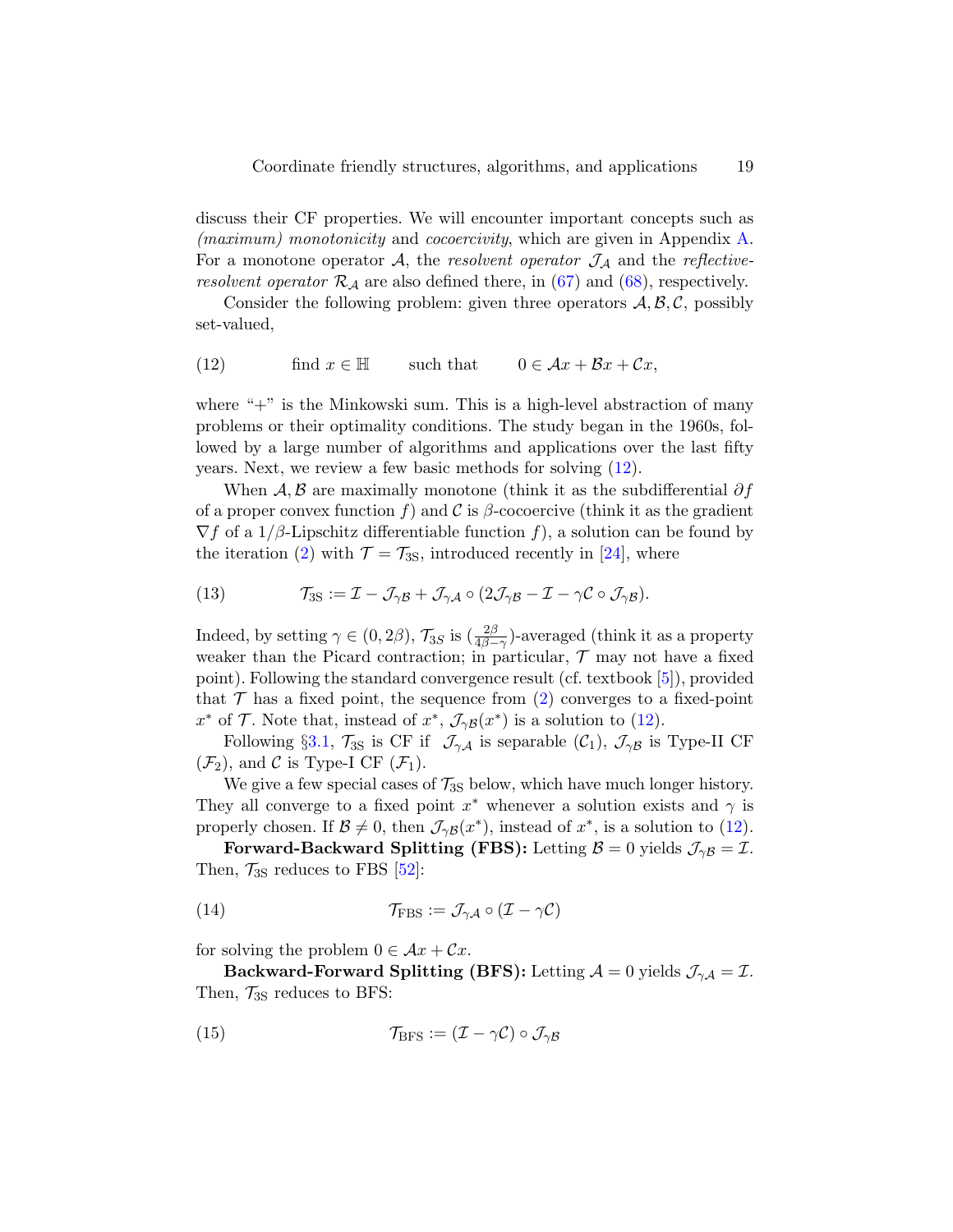for solving the problem  $0 \in \mathcal{B}x + \mathcal{C}x$ . When  $\mathcal{A} = \mathcal{B}$ ,  $\mathcal{T}_{\text{FBS}}$  and  $\mathcal{T}_{\text{BFS}}$  apply the same pair of operators in the opposite orders, and they solve the same problem. Iterations based on  $\mathcal{T}_{\rm BFS}$  are rarely used in the literature because they need an extra application of  $\mathcal{J}_{\gamma B}$  to return the solution, so  $\mathcal{T}_{BFS}$  is seemingly an unnecessary variant of  $\mathcal{T}_{\text{FBS}}$ . However, they become different for coordinate update; in particular,  $\mathcal{T}_{BFS}$  is CF (but  $\mathcal{T}_{FBS}$  is generally not) when  $\mathcal{J}_{\gamma\beta}$  is Type-II CF  $(\mathcal{F}_2)$  and C is Type-I CF  $(\mathcal{F}_1)$ . Therefore,  $\mathcal{T}_{\rm BFS}$  is worth discussing alone.

<span id="page-19-0"></span>**Douglas-Rachford Splitting (DRS):** Letting  $C = 0$ ,  $\mathcal{T}_{3S}$  reduces to

(16) 
$$
\mathcal{T}_{\text{DRS}} := \mathcal{I} - \mathcal{J}_{\gamma \mathcal{B}} + \mathcal{J}_{\gamma \mathcal{A}} \circ (2\mathcal{J}_{\gamma \mathcal{B}} - \mathcal{I}) = \frac{1}{2}(\mathcal{I} + \mathcal{R}_{\gamma \mathcal{A}} \circ \mathcal{R}_{\gamma \mathcal{B}})
$$

introduced in [\[26\]](#page-49-0) for solving the problem  $0 \in \mathcal{A}x + \mathcal{B}x$ . A more general splitting is the Relaxed Peaceman-Rachford Splitting (RPRS) with  $\lambda \in [0,1]$ :

(17) 
$$
\mathcal{T}_{\text{RPRS}} = (1 - \lambda) \mathcal{I} + \lambda \mathcal{R}_{\gamma A} \circ \mathcal{R}_{\gamma B},
$$

which recovers  $\mathcal{T}_{\text{DRS}}$  by setting  $\lambda = \frac{1}{2}$  $\frac{1}{2}$  and Peaceman-Rachford Splitting (PRS) [\[53\]](#page-52-8) by letting  $\lambda = 1$ .

Forward-Douglas-Rachford Splitting (FDRS): Let V be a linear subspace, and  $\mathcal{N}_V$  and  $\mathcal{P}_V$  be its normal cone and projection operator, respectively. The FDRS [\[15\]](#page-48-10)

$$
\mathcal{T}_{\text{FDRS}} = \mathcal{I} - \mathcal{P}_V + \mathcal{J}_{\gamma A} \circ (2\mathcal{P}_V - \mathcal{I} - \gamma \mathcal{P}_V \circ \tilde{\mathcal{C}} \circ \mathcal{P}_V),
$$

aims at finding a point x such that  $0 \in \mathcal{A} x + \tilde{\mathcal{C}} x + \mathcal{N}_V x$ . If an optimal x exists, we have  $x \in V$  and  $\mathcal{N}_V x$  is the orthogonal complement of V. Therefore, the problem is equivalent to finding x such that  $0 \in \mathcal{A} x + \mathcal{P}_V \circ \tilde{\mathcal{C}} \circ \mathcal{P}_V x + \mathcal{N}_V x$ . Thus,  $\mathcal{T}_{3S}$  recovers  $\mathcal{T}_{\text{FDRS}}$  by letting  $\mathcal{B} = \mathcal{N}_V$  and  $\mathcal{C} = \mathcal{P}_V \circ \tilde{\mathcal{C}} \circ \mathcal{P}_V$ .

Forward-Backward-Forward Splitting (FBFS): Composing  $\mathcal{T}_{\text{FBS}}$ with one more forward step gives  $\mathcal{T}_{\text{FBFS}}$  introduced in [\[71\]](#page-53-9):

<span id="page-19-1"></span>(18) 
$$
\mathcal{T}_{\text{FBFS}} = -\gamma \mathcal{C} + (\mathcal{I} - \gamma \mathcal{C}) \mathcal{J}_{\gamma \mathcal{A}} (\mathcal{I} - \gamma \mathcal{C}).
$$

 $\mathcal{T}_{\text{FBFS}}$  is not a special case of  $\mathcal{T}_{3S}$ . At the expense of one more application of  $(\mathcal{I} - \gamma \mathcal{C})$ ,  $\mathcal{T}_{\text{FBFS}}$  relaxes the convergence condition of  $\mathcal{T}_{\text{FBS}}$  from the cocoercivity of  $C$  to its monotonicity. (For example, a nonzero skew symmetric matrix is monotonic but not cocoercive.) From Table [2,](#page-16-1) we know that  $\mathcal{T}_{\text{FBFS}}$ is CF if both  $\mathcal{C}$  and  $\mathcal{J}_{\gamma A}$  are separable.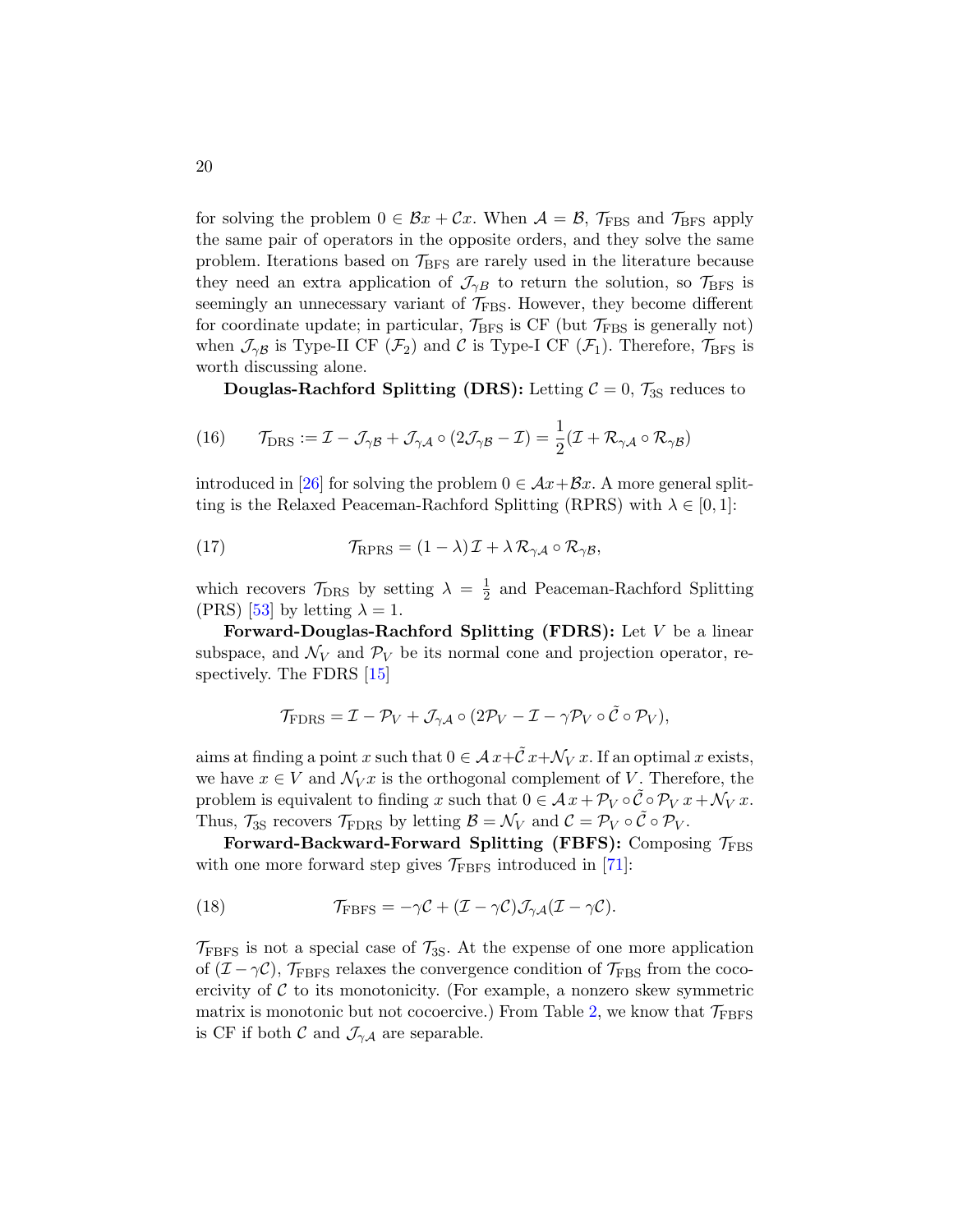**3.2.1. Examples in Optimization.** Consider the optimization problem

<span id="page-20-1"></span>(19) 
$$
\min_{x \in X} \text{imize } f(x) + g(x),
$$

where  $X$  is the feasible set and  $f$  and  $g$  are objective functions. We present examples of operator splitting methods discussed above.

<span id="page-20-0"></span>**Example 13** (proximal gradient method). Let  $X = \mathbb{R}^m$ , f be differentiable, and g be proximable in [\(19\)](#page-20-1). Setting  $A = \partial g$  and  $C = \nabla f$  in [\(14\)](#page-18-1) gives  $\mathcal{J}_{\gamma A} = \mathbf{prox}_{\gamma g}$  and reduces  $x^{k+1} = \mathcal{T}_{\text{FBS}}(x^k)$  to prox-gradient iteration:

<span id="page-20-2"></span>(20) 
$$
x^{k+1} = \mathbf{prox}_{\gamma g}(x^k - \gamma \nabla f(x^k)).
$$

A special case of [\(20\)](#page-20-2) with  $g = \iota_X$  is the projected gradient iteration:

<span id="page-20-5"></span>(21) 
$$
x^{k+1} = \mathcal{P}_X(x^k - \gamma \nabla f(x^k)).
$$

If  $\nabla f$  is CF and  $\mathbf{prox}_{\gamma q}$  is (nearly-)separable (e.g.,  $g(x) = ||x||_1$  or the indicator function of a box constraint) or if  $\nabla f$  is Type-II CF and  $\mathbf{prox}_{\gamma q}$ is cheap (e.g.,  $\nabla f(x) = Ax - b$  and  $g = ||x||_2$ ), then the FBS iteration [\(20\)](#page-20-2) is CF. In the latter case, we can also apply the BFS iteration  $(15)$  (i.e, compute  $prox_{\gamma q}$  and then perform the gradient update), which is also CF.

**Example 14** (ADMM). Setting  $X = \mathbb{R}^m$  simplifies [\(19\)](#page-20-1) to

<span id="page-20-3"></span>(22) 
$$
\text{minimize } f(x) + g(y), \quad \text{subject to } x - y = 0.
$$

<span id="page-20-4"></span>The ADMM method iterates:

(23a) 
$$
x^{k+1} = \mathbf{prox}_{\gamma f}(y^k - \gamma s^k),
$$

(23b) 
$$
y^{k+1} = \mathbf{prox}_{\gamma g}(x^{k+1} + \gamma s^k),
$$

(23c) 
$$
s^{k+1} = s^k + \frac{1}{\gamma} (x^{k+1} - y^{k+1}).
$$

(The iteration can be generalized to handle the constraint  $Ax - By = b$ .) The dual problem of [\(22\)](#page-20-3) is  $\min_s f^*(-s) + g^*(s)$ , where  $f^*$  is the convex conjugate of f. Letting  $A = -\partial f^*(-)$  and  $B = \partial g^*$  in [\(16\)](#page-19-0) recovers the *iteration* [\(23\)](#page-20-4) through (see the derivation in Appendix  $B$ )

$$
t^{k+1} = \mathcal{T}_{\text{DRS}}(t^k) = t^k - \mathcal{J}_{\gamma \mathcal{B}}(t^k) + \mathcal{J}_{\gamma \mathcal{A}} \circ (2\mathcal{J}_{\gamma \mathcal{B}} - \mathcal{I})(t^k).
$$

From the results in  $\S 3.1$ , a sufficient condition for the above iteration to be CF is that  $\mathcal{J}_{\gamma A}$  is (nearly-)separable and  $\mathcal{J}_{\gamma B}$  being CF.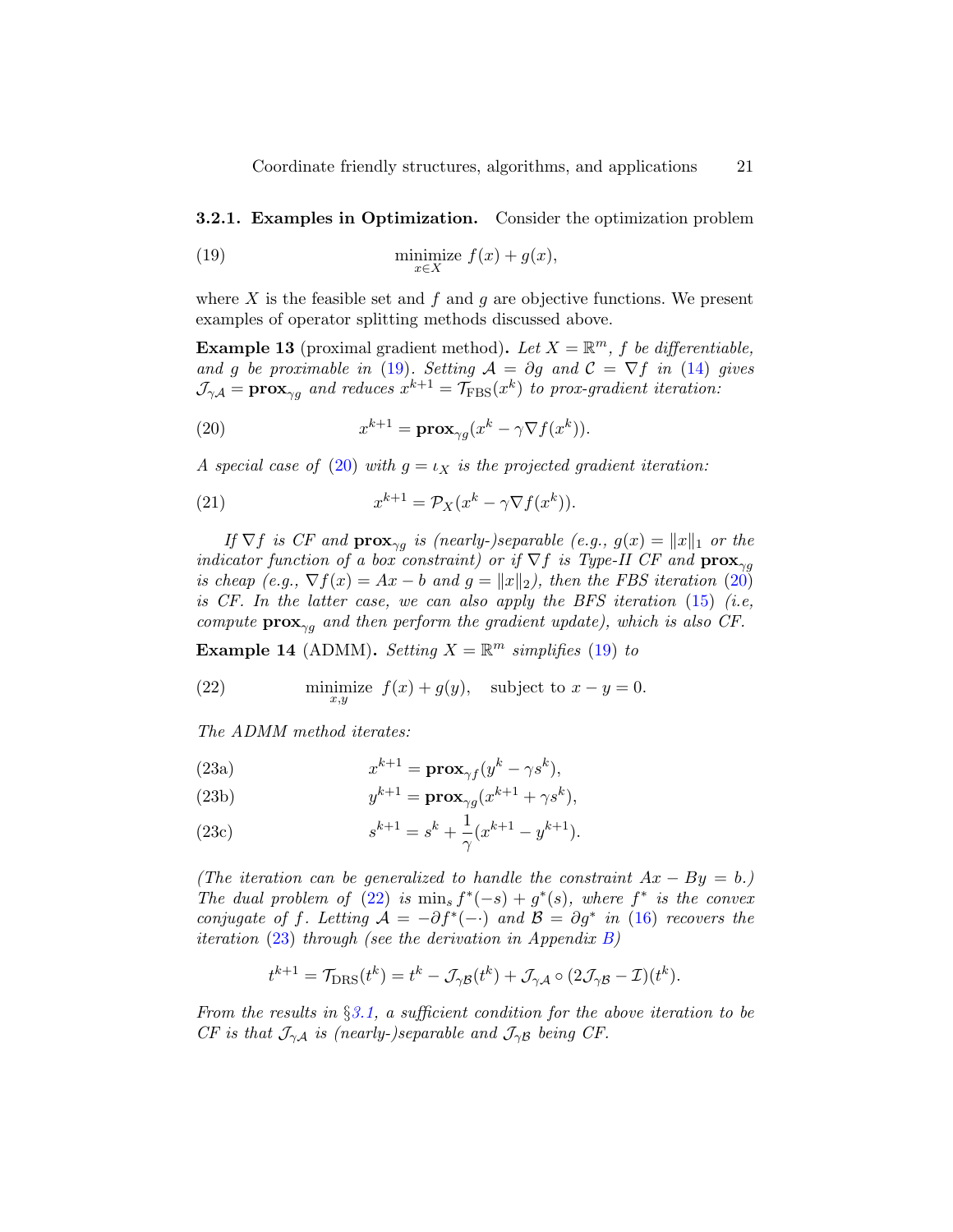The above abstract operators and their CF properties will be applied in §[5](#page-29-0) to give interesting algorithms for several applications.

### <span id="page-21-1"></span>4. Primal-dual Coordinate Friendly Operators

<span id="page-21-0"></span>We study how to solve the problem

(24) 
$$
\min_{x \in \mathbb{H}} \text{size } f(x) + g(x) + h(Ax),
$$

with primal-dual splitting algorithms, as well as their coordinate update versions. Here, f is differentiable and A is a "p-by- $m$ " linear operator from  $\mathbb{H} = \mathbb{H}_1 \times \cdots \times \mathbb{H}_m$  to  $\mathbb{G} = \mathbb{G}_1 \times \cdots \times \mathbb{G}_p$ . Problem [\(24\)](#page-21-1) abstracts many applications in image processing and machine learning.

**Example 15** (image deblurring/denoising). Let  $u^0$  be an image, where  $u_i^0 \in [0, 255]$ , and B be the blurring linear operator. Let  $\|\nabla u\|_1$  be the anisotropic<sup>[5](#page-21-2)</sup> total variation of u (see  $(49)$  for definition). Suppose that b is a noisy observation of  $Bu^0$ . Then, we can try to recover  $u^0$  by solving

(25) 
$$
\text{minimize } \frac{1}{2} ||Bu - b||^2 + \iota_{[0, 255]}(u) + \lambda ||\nabla u||_1,
$$

which can be written in the form of [\(24\)](#page-21-1) with  $f = \frac{1}{2}$  $\frac{1}{2}||B \cdot -b||^2$ ,  $g = \iota_{[0,255]},$  $A = \nabla$ , and  $h = \lambda \|\cdot\|_1$ .

More examples with the formulation  $(24)$  will be given in §[4.2.](#page-24-0) In general, primal-dual methods are capable of solving complicated problems involving constraints and the compositions of proximable and linear maps like  $\|\nabla u\|_1$ .

In many applications, although h is proximable,  $h \circ A$  is generally nonproximable and non-differentiable. To avoid using slow subgradient methods, we can consider the primal-dual splitting approaches to separate h and  $A$  so that  $\mathbf{prox}_h$  can be applied. We derive that the equivalent form (for convex cases) of  $(24)$  is to find x such that

(26) 
$$
0 \in (\nabla f + \partial g + A^{\top} \circ \partial h \circ A)(x).
$$

Introducing the dual variable  $s \in \mathbb{G}$  and applying the biconjugation prop-

<span id="page-21-2"></span><sup>&</sup>lt;sup>5</sup>Generalization to the isotropic case is straightforward by grouping variables properly.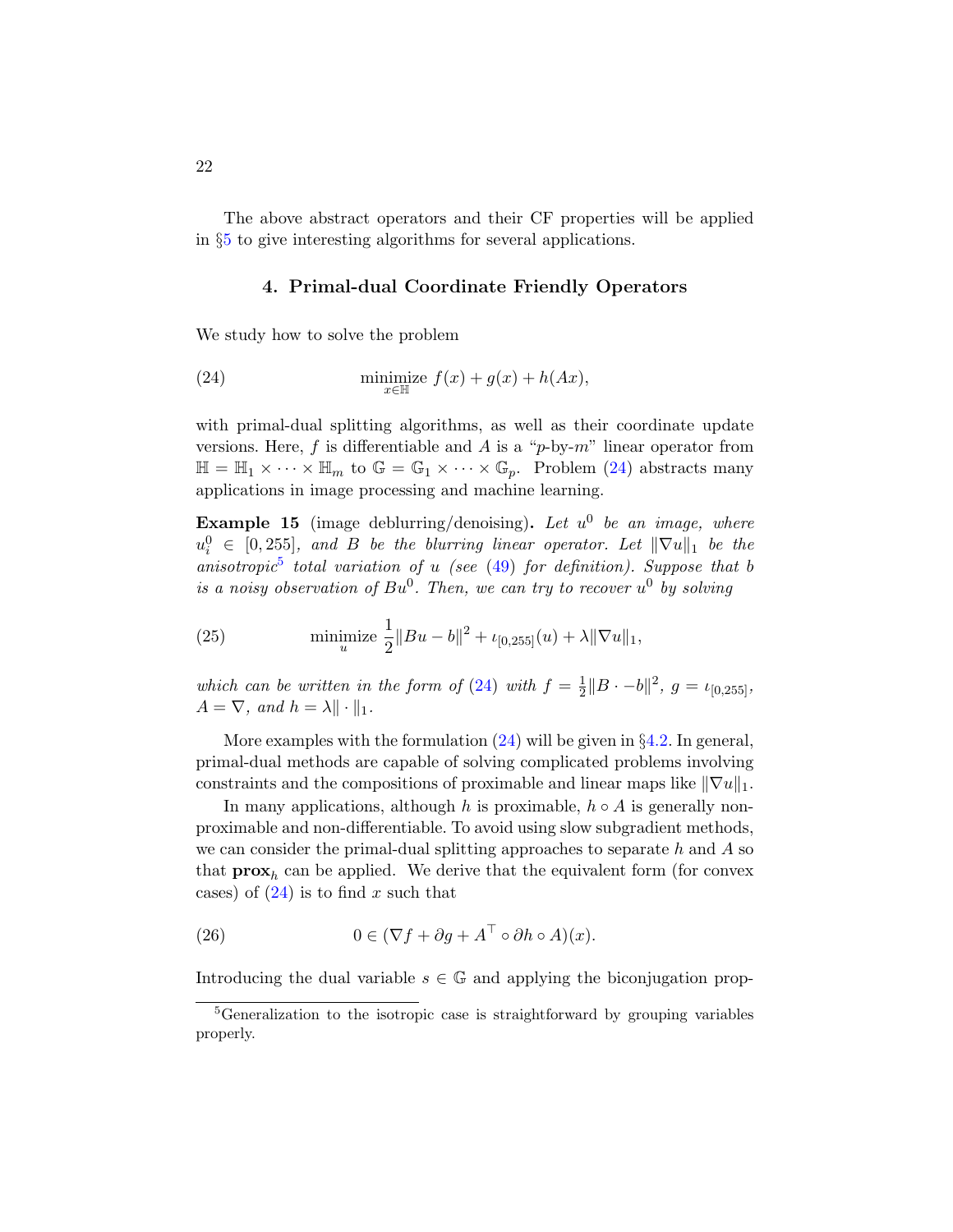erty:  $s \in \partial h(Ax) \Leftrightarrow Ax \in \partial h^*(s)$ , yields the equivalent condition

<span id="page-22-0"></span>(27) 
$$
0 \in \left( \underbrace{\begin{bmatrix} \nabla f & 0 \\ 0 & 0 \end{bmatrix}}_{\text{operator } A} + \underbrace{\begin{bmatrix} \partial g & 0 \\ 0 & \partial h^* \end{bmatrix}}_{\text{operator } B} + \begin{bmatrix} 0 & A^\top \\ -A & 0 \end{bmatrix} \right) \underbrace{\begin{bmatrix} x \\ s \end{bmatrix}}_{z},
$$

which we shorten as  $0 \in \mathcal{A}z + \mathcal{B}z$ , with  $z \in \mathbb{H} \times \mathbb{G} =: \mathbb{F}$ .

<span id="page-22-2"></span>Problem  $(27)$  can be solved by the Condat-V $\tilde{u}$  algorithm  $[20, 76]$  $[20, 76]$  $[20, 76]$ :

(28) 
$$
\begin{cases} s^{k+1} = \mathbf{prox}_{\gamma h^*}(s^k + \gamma Ax^k), \\ x^{k+1} = \mathbf{prox}_{\eta g}(x^k - \eta (\nabla f(x^k) + A^{\top} (2s^{k+1} - s^k))), \end{cases}
$$

which explicitly applies A and  $A^{\top}$  and updates s, x in a Gauss-Seidel style <sup>[6](#page-22-1)</sup>. We introduce an operator  $\mathcal{T}_{CV} : \mathbb{F} \to \mathbb{F}$  and write

$$
\text{iteration (28)} \quad \Longleftrightarrow \quad z^{k+1} = \mathcal{T}_{\text{CV}}(z^k).
$$

<span id="page-22-3"></span>Switching the orders of  $x$  and  $s$  yields the following algorithm:

(29) 
$$
\begin{cases} x^{k+1} = \mathbf{prox}_{\eta g}(x^k - \eta (\nabla f(x^k) + A^{\top} s^k)), \\ s^{k+1} = \mathbf{prox}_{\gamma h^*}(s^k + \gamma A(2x^{k+1} - x^k)), \end{cases} \text{ as } z^{k+1} = \mathcal{T}_{\text{CV}}' z^k.
$$

It is known from [\[18,](#page-49-8) [23\]](#page-49-9) that both [\(28\)](#page-22-2) and [\(29\)](#page-22-3) reduce to iterations of nonexpansive operators (under a special metric), i.e.,  $\mathcal{T}_{CV}$  is nonexpansive; see Appendix [C](#page-57-0) for the reasoning.

Remark 1. Similar primal-dual algorithms can be used to solve other problems such as saddle point problems  $(40, 46, 16)$  $(40, 46, 16)$  $(40, 46, 16)$  and variational inequalities [\[68\]](#page-53-11). Our coordinate update algorithms below apply to these problems as well.

### 4.1. Primal-dual Coordinate Update Algorithms

<span id="page-22-5"></span>In this subsection, we make the following assumption.

<span id="page-22-4"></span>Assumption 1. Functions g and  $h^*$  in the problem [\(24\)](#page-21-1) are separable and proximable. Specifically,

$$
g(x) = \sum_{i=1}^{m} g_i(x_i)
$$
 and  $h^*(y) = \sum_{j=1}^{p} h_i^*(y_i)$ .

<span id="page-22-1"></span><sup>6</sup>By the Moreau identity:  $\mathbf{prox}_{\gamma h^*} = \mathcal{I} - \gamma \mathbf{prox}_{\frac{1}{\gamma}h}(\frac{1}{\gamma})$ , one can compute  $\mathbf{prox}_{\frac{1}{\gamma}h}$ instead of  $\mathbf{prox}_{\gamma h^*}$ , which inherits the same separability properties from  $\mathbf{prox}_{\frac{1}{\gamma}h}$ .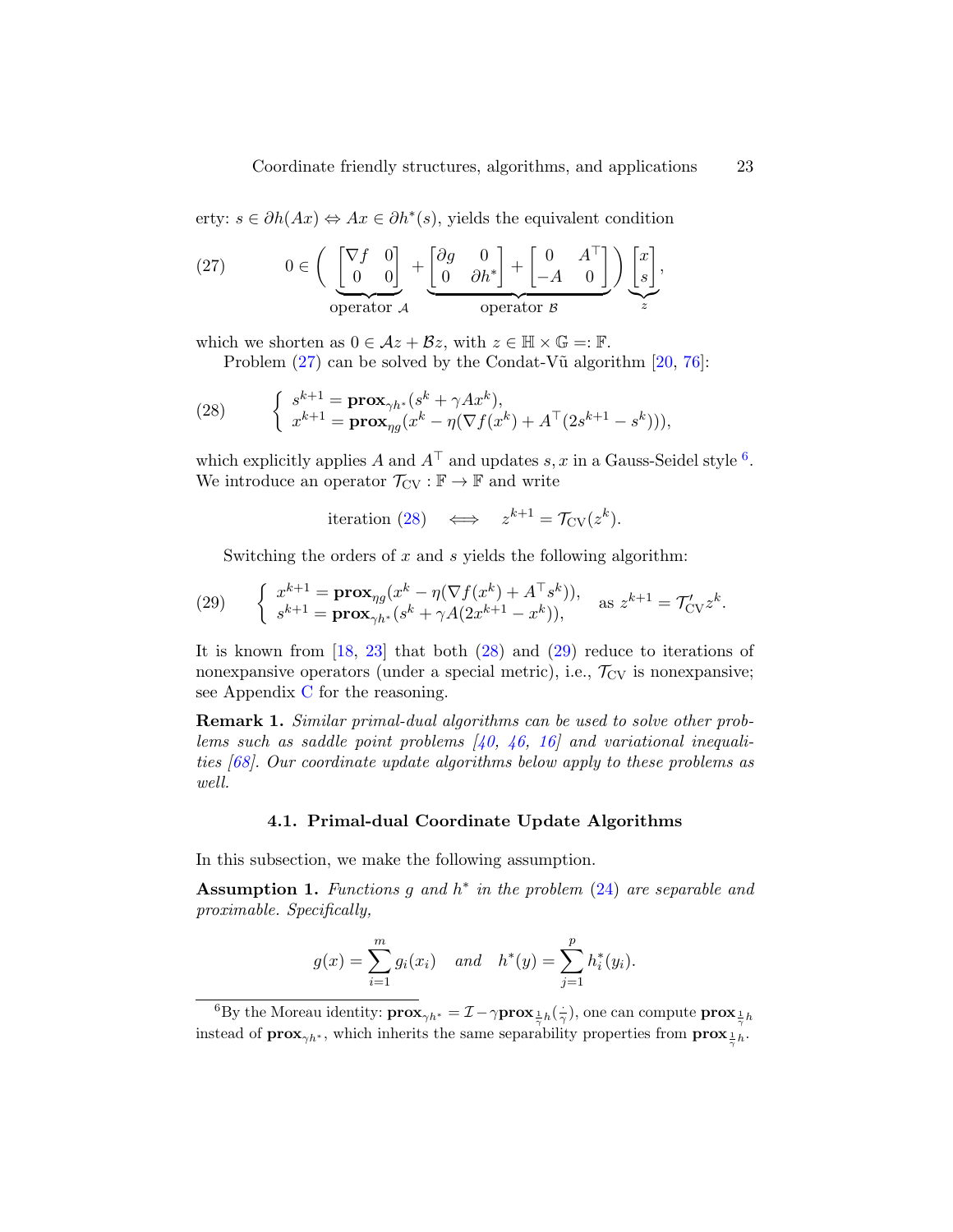Furthermore,  $\nabla f$  is CF.

### Proposition [1](#page-22-4). Under Assumption 1, the followings hold:

(a) when  $p = O(m)$ , the Condat-Vu operator  $\mathcal{T}_{CV}$  in [\(28\)](#page-22-2) is CF, more specifically,

$$
\mathfrak{M}\left[\left\{z^k, Ax\right\} \mapsto \left\{z^+, Ax^+\right\}\right] = O\left(\frac{1}{m+p} \mathfrak{M}\left[z^k \mapsto \mathcal{T}_{\text{CV}} z^k\right]\right);
$$

(b) when  $m \ll p$  and  $\mathfrak{M}[x \mapsto \nabla f(x)] = O(m)$ , the Condat-Vu operator  $\mathcal{T}_{\text{CV}}'$ in [\(29\)](#page-22-3) is CF, more specifically,

$$
\mathfrak{M}\left[\{z^k, A^\top s\} \mapsto \{z^+, A^\top s^+\}\right] = O\left(\frac{1}{m+p} \mathfrak{M}\left[z^k \mapsto \mathcal{T}'_{\text{CV}} z^k\right]\right).
$$

*Proof.* Computing  $z^{k+1} = \mathcal{T}_{CV} z^k$  involves evaluating  $\nabla f$ ,  $\mathbf{prox}_g$ , and  $\mathbf{prox}_{h^*}$ , applying A and  $A^{\top}$ , and adding vectors. It is easy to see  $\mathfrak{M}\left[z^k \mapsto \mathcal{T}_{CV}z^k\right] =$  $O(mp+m+p)+\mathfrak{M}[x \to \nabla f(x)],$  and  $\mathfrak{M}\left[z^k \mapsto \mathcal{T}'_{\text{CV}}z^k\right]$  is the same. (a) We assume  $\nabla f \in \mathcal{F}_1$  for simplicity, and other cases are similar.

- 1. If  $(\mathcal{T}_{CV}z^k)_j = s_i^{k+1}$ , computing it involves: adding  $s_i^k$  and  $\gamma(Ax^k)_i$ , and evaluating  $\mathbf{prox}_{\gamma h_i^*}$ . In this case  $\mathfrak{M}\left[\{z^k, Ax\} \mapsto \{z^+, Ax^+\}\right] = O(1)$ .
- 2. If  $(\mathcal{T}_{CV}z^k)_j = x_i^{k+1}$ , computing it involves evaluating: the entire  $s^{k+1}$ for  $O(p)$  operations,  $(A^{\top}(2s^{k+1}-s^k))_i$  for  $O(p)$  operations,  $\mathbf{prox}_{\eta g_i}$ for  $O(1)$  operations,  $\nabla_i f(x^k)$  for  $O(\frac{1}{m}\mathfrak{M}[x \mapsto \nabla f(x)])$  operations, as well as updating  $Ax^+$  for  $O(p)$  operations. In this case  $\mathfrak{M}\left[\{z^k, Ax\} \mapsto \{z^+, Ax^+\}\right] = O(p + \frac{1}{m}\mathfrak{M}\left[x \mapsto \nabla f(x)\right]).$

Therefore,  $\mathfrak{M}\left[\{z^k, Ax\} \mapsto \{z^+, Ax^+\}\right] = O\left(\frac{1}{m+p} \mathfrak{M}\left[z^k \mapsto \mathcal{T}_{\text{CV}} z^k\right]\right).$ 

(b) When  $m \ll p$  and  $\mathfrak{M}[x \mapsto \nabla f(x)] = O(m)$ , following arguments similar to the above, we have

 $\mathfrak{M}\left[\{z^k, A^\top s\} \mapsto \{z^+, A^\top s^+\}\right] = O(1) + \mathfrak{M}\left[x \mapsto \nabla_i f(x)\right]$  if  $(\mathcal{T}'_{\text{CV}} z^k)_j = x_i^{k+1};$ and  $\mathfrak{M}\left[\{z^k, A^\top s\} \mapsto \{z^+, A^\top s^+\}\right] = O(m) + \mathfrak{M}\left[x \mapsto \nabla f(x)\right]$  if  $(\mathcal{T}_{\text{CV}}^{\prime} z^k)_j =$  $s_i^{k+1}$ .

In both cases  $\mathfrak{M}\left[\{z^k, A^\top s\} \mapsto \{z^+, A^\top s^+\}\right] = O(\frac{1}{m+p} \mathfrak{M}\left[z^k \mapsto \mathcal{T}_{\text{CV}}' z^k\right]).$ 

24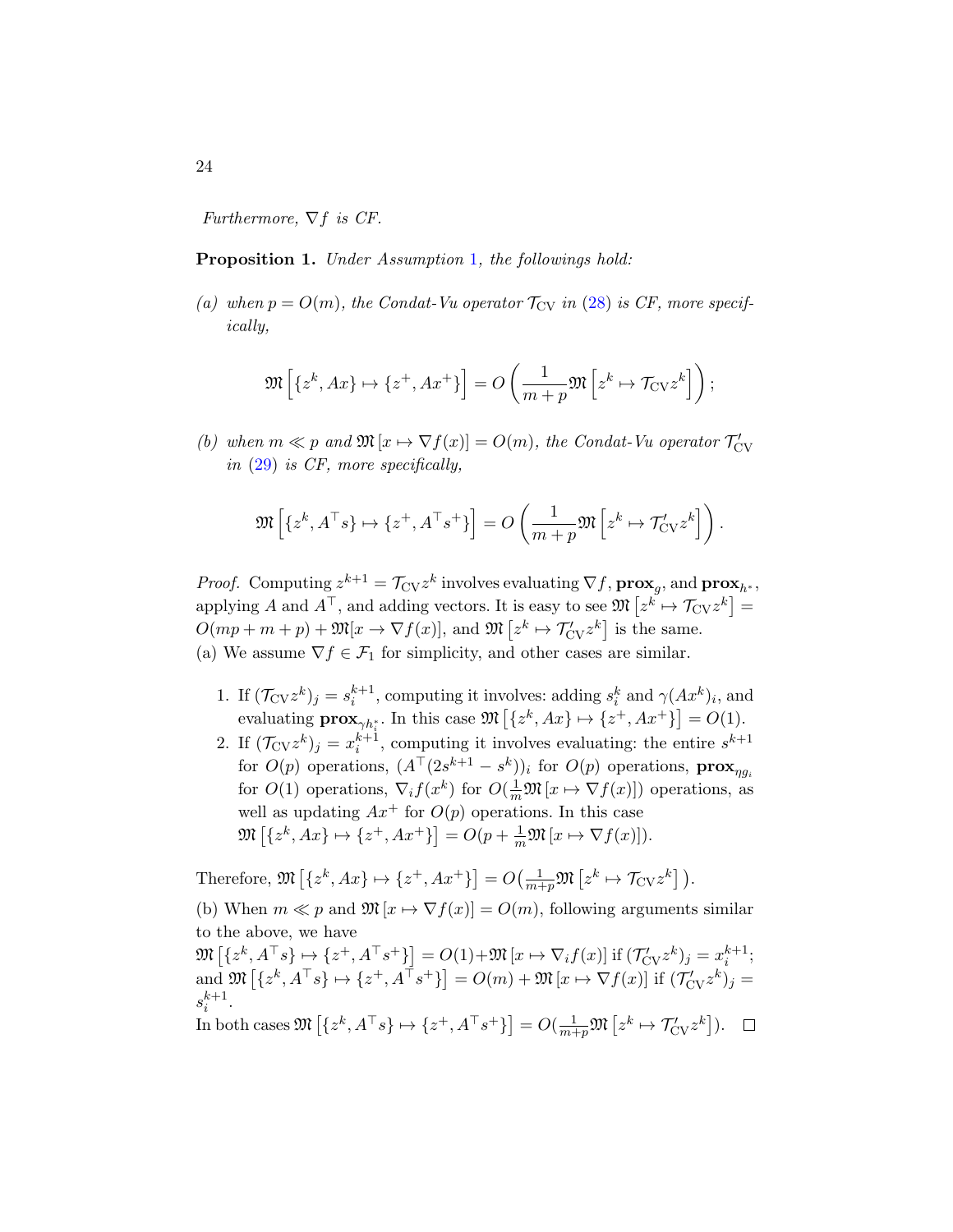#### 4.2. Extended Monotropic Programming

<span id="page-24-0"></span>We develop a primal-dual coordinate update algorithm for the extended monotropic program:

<span id="page-24-2"></span>(30) 
$$
\begin{array}{ll}\text{minimize} & g_1(x_1) + g_2(x_2) + \cdots + g_m(x_m) + f(x),\\ \text{subject to} & A_1x_1 + A_2x_2 + \cdots + A_mx_m = b,\end{array}
$$

where  $x = (x_1, \ldots, x_m) \in \mathbb{H} = \mathbb{H}_1 \times \ldots \times \mathbb{H}_m$  with  $\mathbb{H}_i$  being Euclidean spaces. It generalizes linear, quadratic, second-order cone, semi-definite programs by allowing extended-valued objective functions  $g_i$  and f. It is a special case of [\(24\)](#page-21-1) by letting  $g(x) = \sum_{m=1}^{m}$  $i=1$  $g_i(x_i)$ ,  $A = [A_1, \dots, A_m]$  and  $h = \iota_{\{b\}}$ .

Example 16 (quadratic programming). Consider the quadratic program

<span id="page-24-1"></span>(31) minimize 
$$
\frac{1}{2}x^{\top}Ux + c^{\top}x
$$
, subject to  $Ax = b$ ,  $x \in X$ ,

where U is a symmetric positive semidefinite matrix and  $X = \{x : x_i \geq 1\}$ 0  $\forall i$ . Then, [\(31\)](#page-24-1) is a special case of [\(30\)](#page-24-2) with  $g_i(x_i) = \iota_{i>0}(x_i)$ ,  $f(x) =$ 1  $\frac{1}{2}x^{\top}Ux + c^{\top}x$  and  $h = \iota_{\{b\}}$ .

Example 17 (Second Order Cone Programming (SOCP)). The SOCP

minimize 
$$
c^{\top} x
$$
, subject to  $Ax = b$ ,  
\n $x \in X = Q_1 \times \cdots \times Q_n$ ,

(where the number of cones n may not be equal to the number of blocks  $m$ ,) can be written in the form of [\(30\)](#page-24-2): minimize<sub> $x \in \mathbb{R}^m$ </sub>  $\iota_X(x) + c^\top x + \iota_{\{b\}}(Ax)$ .

Applying iteration [\(28\)](#page-22-2) to problem [\(30\)](#page-24-2) and eliminating  $s^{k+1}$  from the second row yield the Jacobi-style update (denoted as  $\mathcal{T}_{emp}$ ):

(32) 
$$
\begin{cases} s^{k+1} = s^k + \gamma(Ax^k - b), \\ x^{k+1} = \mathbf{prox}_{\eta g}(x^k - \eta(\nabla f(x^k) + A^\top s^k + 2\gamma A^\top A x^k - 2\gamma A^\top b)). \end{cases}
$$

To the best of our knowledge, this update is never found in the literature. Note that  $x^{k+1}$  no longer depends on  $s^{k+1}$ , making it more convenient to perform coordinate updates.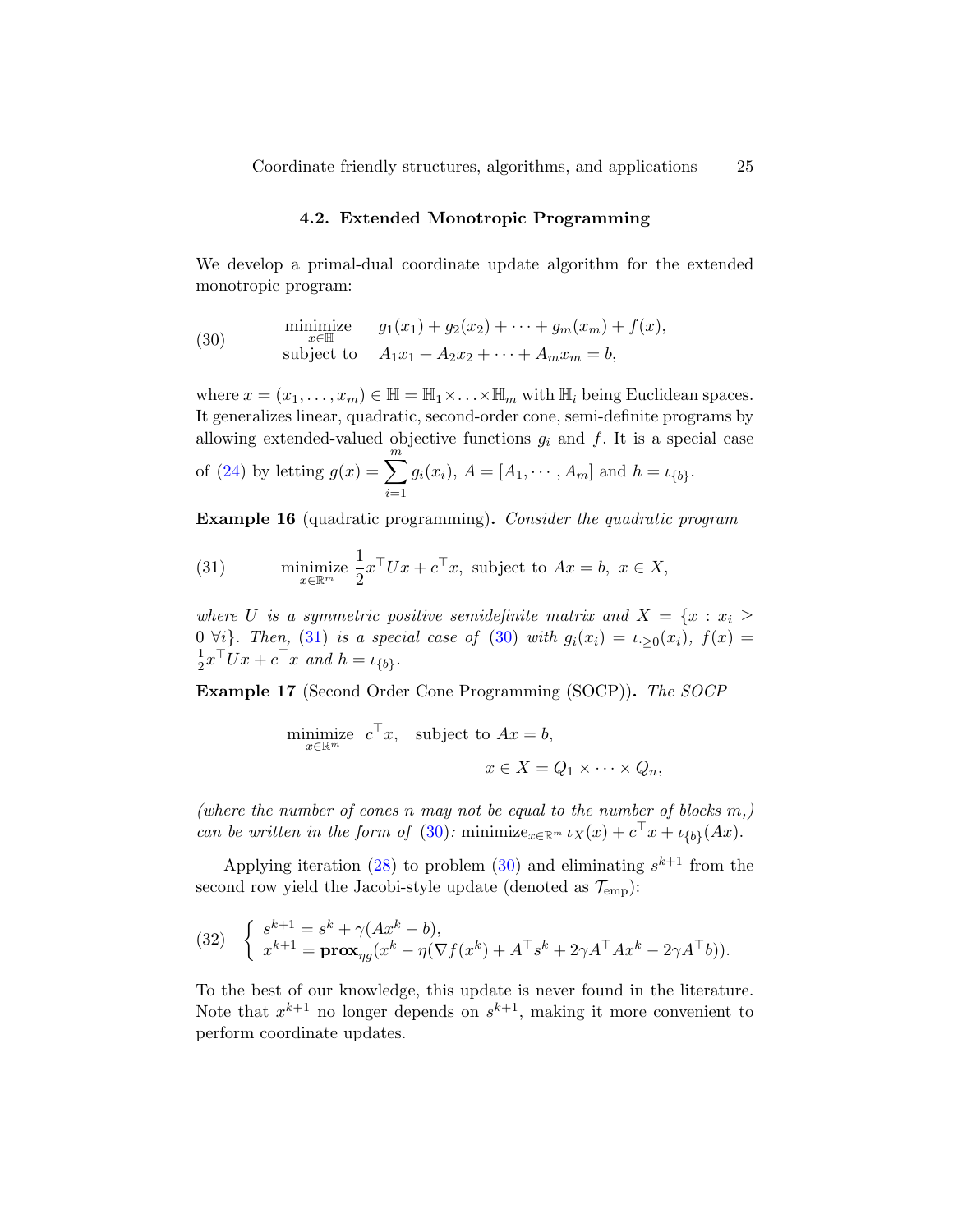**Remark 2.** In general, when the s update is affine, we can decouple  $s^{k+1}$ and  $x^{k+1}$  by plugging the s update into the x update. It is the case when h is affine or quadratic in problem [\(24\)](#page-21-1).

A sufficient condition for  $\mathcal{T}_{emp}$  to be CF is  $\mathbf{prox}_{q} \in \mathcal{C}_1$  i.e., separable. Indeed, we have  $\mathcal{T}_{emp} = \mathcal{T}_1 \circ \mathcal{T}_2$ , where

$$
\mathcal{T}_1 = \begin{bmatrix} \mathcal{I} & 0 \\ 0 & \mathbf{prox}_{\eta g} \end{bmatrix}, \mathcal{T}_2 \begin{bmatrix} s \\ x \end{bmatrix} = \begin{bmatrix} s + \gamma (Ax - b) \\ x - \eta (\nabla f(x) + A^\top s + 2\gamma A^\top Ax - 2\gamma A^\top b) \end{bmatrix}.
$$

Following Case 5 of Table [2,](#page-16-1)  $\mathcal{T}_{emp}$  is CF. When  $m = \Theta(p)$ , the separability condition on  $\mathbf{prox}_g$  can be relaxed to  $\mathbf{prox}_g \in \mathcal{F}_1$  since in this case  $\mathcal{T}_2 \in \mathcal{F}_2$ , and we can apply Case 7 of Table [2](#page-16-1) (by maintaining  $\nabla f(x)$ ,  $A^{\dagger} s$ , Ax and  $A^{\top}Ax.$ 

### 4.3. Overlapping-Block Coordinate Updates

<span id="page-25-1"></span>In the coordinate update scheme based on  $(28)$ , if we select  $x_i$  to update then we must first compute  $s^{k+1}$ , because the variables  $x_i$ 's and  $s_j$ 's are coupled through the matrix A. However, once  $x_i^{k+1}$  is obtained,  $s^{k+1}$  is discarded. It is not used to update s or cached for further use. This subsection introduces ways to utilize the otherwise wasted computation.

We define, for each  $i, \mathbb{J}(i) \subset [p]$  as the set of indices j such that  $A_{i,j}^{\top} \neq 0$ , and, for each  $j, \mathbb{I}(j) \subset [m]$  as the set of indices of i such that  $A_{i,j}^{\top} \neq 0$ . We also let  $m_j := |\mathbb{I}(j)|$ , and assume  $m_j \neq 0, \forall j \in [p]$  without loss of generality.

We arrange the coordinates of  $z = [x; s]$  into m overlapping blocks. The ith block consists of the coordinate  $x_i$  and all  $s_j$ 's for  $j \in \mathbb{J}(i)$ . This way, each  $s_i$  may appear in more than one block. We propose a block coordinate update scheme based on  $(28)$ . Because the blocks overlap, each  $s_i$  may be updated in multiple blocks, so the  $s_j$  update is relaxed with parameters  $\rho_{i,j} \geq 0$ (see [\(33\)](#page-25-0) below) that satisfy  $\sum_{i\in I(j)} \rho_{i,j} = 1$ ,  $\forall j \in [p]$ . The aggregated effect is to update  $s_j$  without scaling. (Following the KM iteration [\[39\]](#page-50-9), we can also assign a relaxation parameter  $\eta_k$  for the  $x_i$  update; then, the  $s_i$ update should be relaxed with  $\rho_{i,j}\eta_{k}$ .)

We propose the following update scheme:

<span id="page-25-0"></span>(33) 
$$
\begin{cases}\n\text{select } i \in [m], \text{ and then compute} \\
\tilde{s}_j^{k+1} = \mathbf{prox}_{\gamma h_j^*}(s_j^k + \gamma(Ax^k)_j), \text{ for all } j \in \mathbb{J}(i), \\
\tilde{x}_i^{k+1} = \mathbf{prox}_{\eta g_i}(x_i^k - \eta(\nabla_i f(x^k) + \sum_{j \in \mathbb{J}(i)} A_{i,j}^{\top} (2\tilde{s}_j^{k+1} - s_j^k))), \\
\text{update } x_i^{k+1} = x_i^k + (\tilde{x}_i^{k+1} - x_i^k), \\
\text{update } s_j^{k+1} = s_j^k + \rho_{i,j}(\tilde{s}_j^{k+1} - s_j^k), \text{ for all } j \in \mathbb{J}(i).\n\end{cases}
$$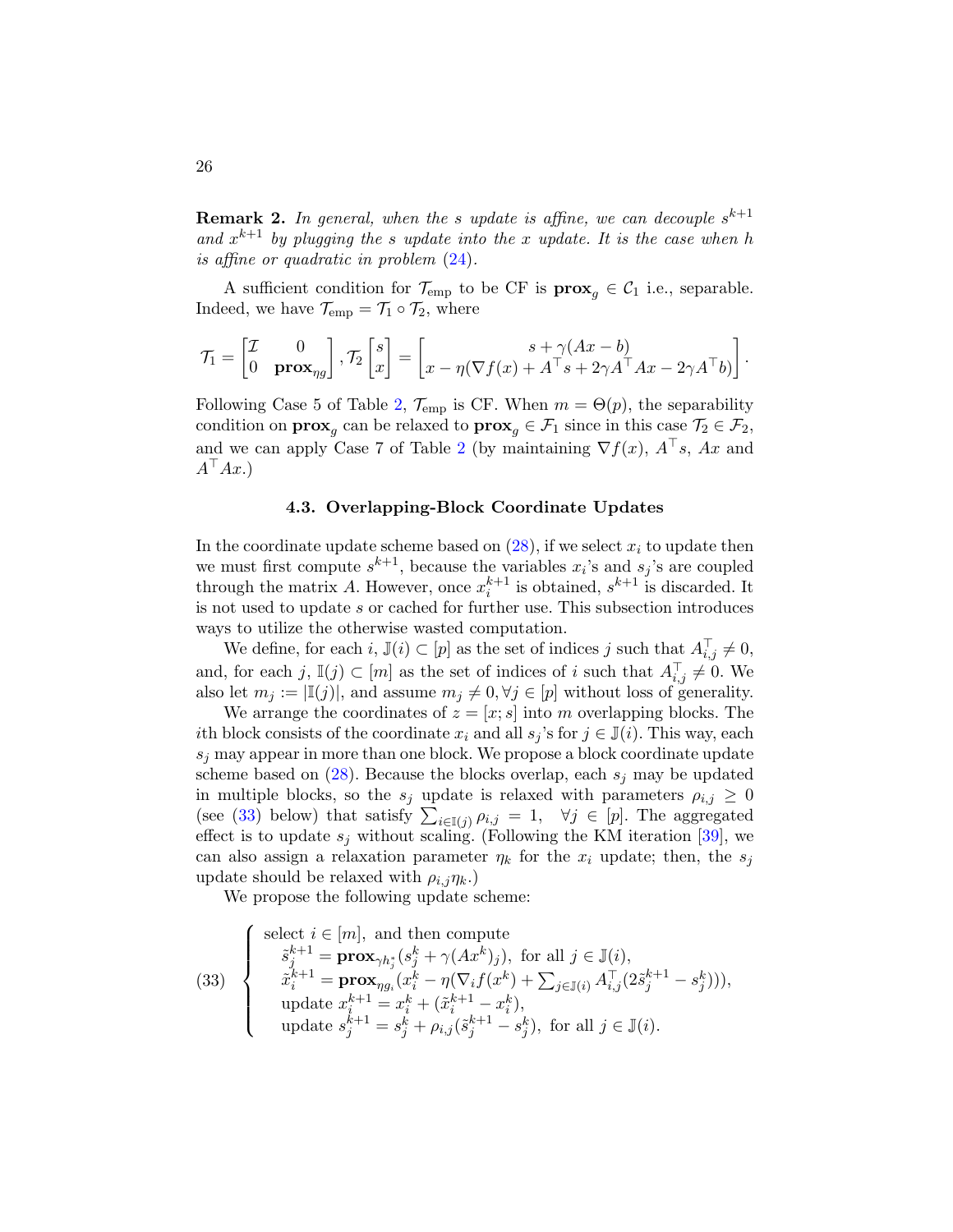**Remark 3.** The use of relaxation parameters  $\rho_{i,j}$  makes our scheme different from that in  $[56]$ .

Following the assumptions and arguments in  $\S 4.1$ , if we maintain Ax, the cost for each block coordinate update is  $O(p) + \mathfrak{M}\left[x \mapsto \nabla_i f(x)\right]$ , which is  $O(\frac{1}{m}\mathfrak{M}\left[z \mapsto \mathcal{T}_{CV}z\right])$ . Therefore the coordinate update scheme [\(33\)](#page-25-0) is computationally worthy.

Typical choices of  $\rho_{i,j}$  include: (1) one of the  $\rho_{i,j}$ 's is 1 for each j, others all equal to 0. This can be viewed as assigning the update of  $s_j$  solely to a block containing  $x_i$ . (2)  $\rho_{i,j} = \frac{1}{m}$  $\frac{1}{m_j}$  for all  $i \in \mathbb{I}(j)$ . This approach spreads the update of  $s_i$  over all the related blocks.

Remark 4. The recent paper [\[28\]](#page-49-10) proposes a different primal-dual coordinate update algorithm. The authors produce a new matrix  $\bar{A}$  based on  $A$ , with only one nonzero entry in each row, i.e.  $m_j = 1$  for each j. They also modify h to  $\bar{h}$  so that the problem

<span id="page-26-0"></span>(34) 
$$
\min_{x \in \mathbb{H}} \text{ize } f(x) + g(x) + \bar{h}(\bar{A}x)
$$

has the same solution as  $(24)$ . Then they solve  $(34)$  by the scheme  $(33)$ . Because they have  $m_i = 1$ , every dual variable coordinate is only associated with one primal variable coordinate. They create non-overlapping blocks of z by duplicating each dual variable coordinate  $s_i$  multiple times. The computation cost for each block coordinate update of their algorithm is the same as  $(33)$ , but more memory is needed for the duplicated copies of each  $s_i$ .

# 4.4. Async-Parallel Primal-Dual Coordinate Update Algorithms and Their Convergence

In this subsection, we propose two async-parallel primal-dual coordinate update algorithms using the algorithmic framework of [\[54\]](#page-52-4) and state their convergence results. When there is only one agent, all algorithms proposed in this section reduce to stochastic coordinate update algorithms [\[19\]](#page-49-5), and their convergence is a direct consequence of Theorem [1.](#page-28-0) Moreover, our convergence analysis also applies to sync-parallel algorithms.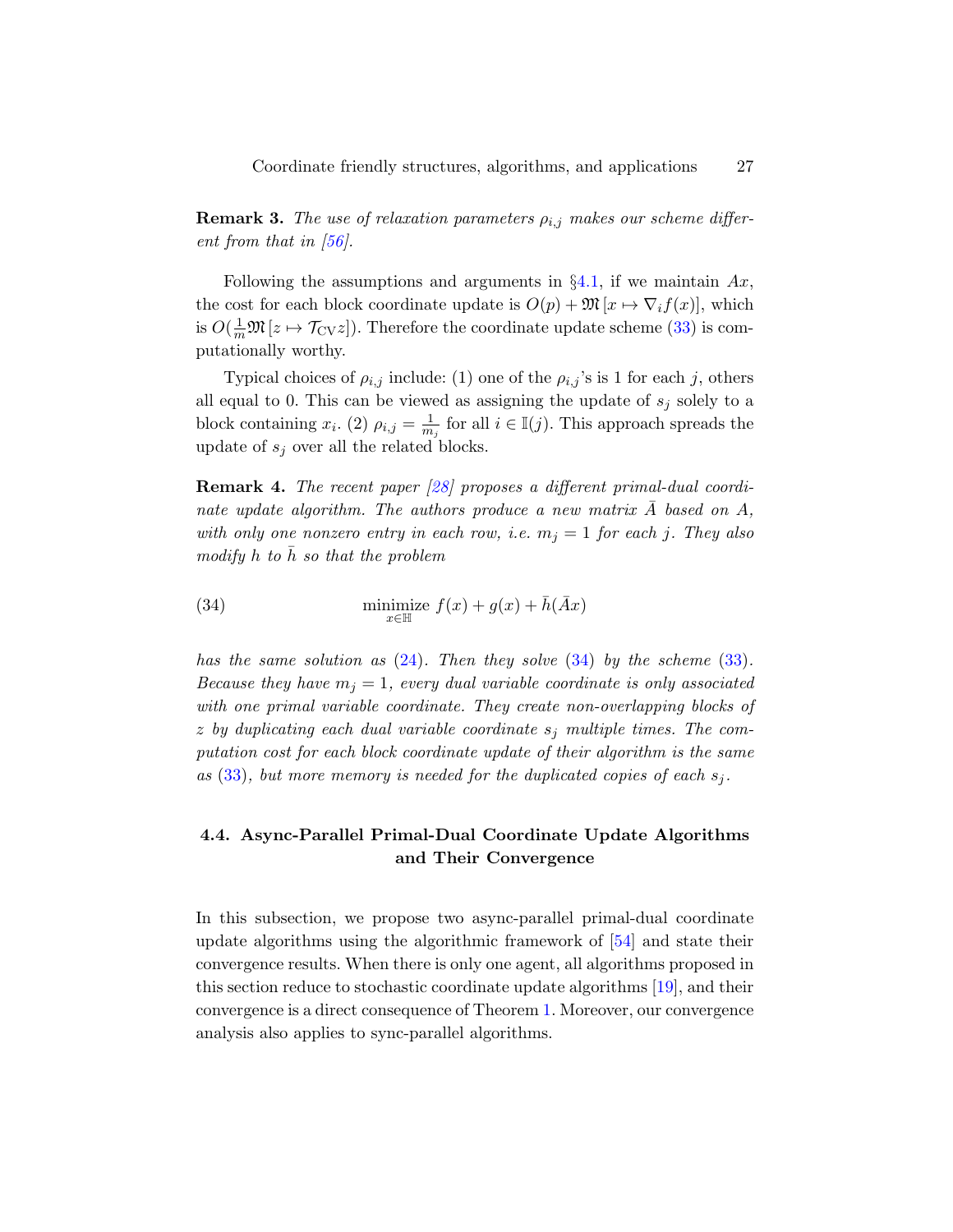<span id="page-27-1"></span>The two algorithms are based on §[4.1](#page-22-5) and §[4.3,](#page-25-1) respectively.

Algorithm 1: Async-parallel primal-dual coordinate update algorithm using  $\mathcal{T}_{CV}$ **Input** :  $z^0 \in \mathbb{F}$ ,  $K > 0$ , a discrete distribution  $(q_1, \ldots, q_{m+p})$  with  $\sum_{i=1}^{m+p} q_i = 1$  and  $q_i > 0, \forall i$ , set global iteration counter  $k = 0$ ; while  $k < K$ , every agent asynchronously and continuously do select  $i_k \in [m+p]$  with  $\text{Prob}(i_k = i) = q_i;$ perform an update to  $z_{i_k}$  according to [\(35\)](#page-27-0); update the global counter  $k \leftarrow k + 1$ ;

Whenever an agent updates a coordinate, the global iteration number  $k$ increases by one. The k<sup>th</sup> update is applied to  $z_{i_k}$ , with  $i_k$  being independent random variables:  $z_i = x_i$  when  $i \leq m$  and  $z_i = s_{i-m}$  when  $i > m$ . Each coordinate update has the form:

<span id="page-27-0"></span>(35) 
$$
\begin{cases} z_{i_k}^{k+1} = z_{i_k}^k - \frac{\eta_k}{(m+p)q_{i_k}} (\hat{z}_{i_k}^k - (\mathcal{T}_{\text{CV}} \hat{z}_{i_k}^k), \\ z_i^{k+1} = z_i^k, \quad \forall i \neq i_k, \end{cases}
$$

where  $\eta_k$  is the step size,  $z^k$  denotes the state of z in global memory just before the update [\(35\)](#page-27-0) is applied, and  $\hat{z}^k$  is the result that z in global memory is read by an agent to its local cache (see  $[54, §1.2]$  $[54, §1.2]$  for both consistent and inconsistent cases). While  $(\hat{z}_{i_k}^k - (\mathcal{T}_{CV} \hat{z}^k)_{i_k})$  is being computed, asynchronous parallel computing allows other agents to make updates to  $z$ , introducing so-called asynchronous delays. Therefore,  $\hat{z}^k$  can be different from  $z^k$ . We refer the reader to  $[54, §1.2]$  $[54, §1.2]$  for more details.

The async-parallel algorithm using the overlapping-block coordinate update [\(33\)](#page-25-0) is in Algorithm [2](#page-28-1) (recall that the overlapping-block coordinate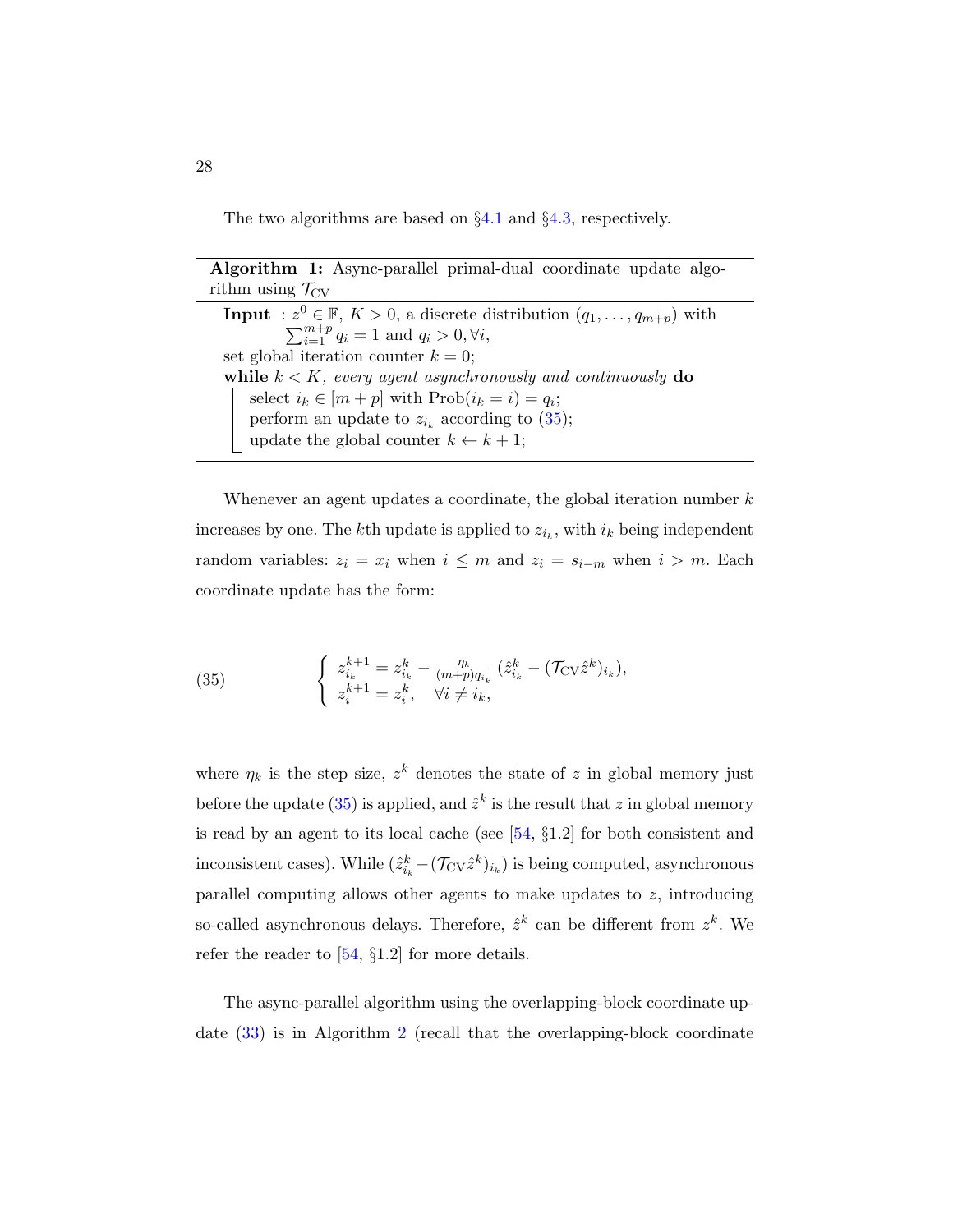<span id="page-28-1"></span>update is introduced to save computation).

Algorithm 2: Async-parallel primal-dual overlapping-block coordinate update algorithm using  $\mathcal{T}_{CV}$ **Input** :  $z^0 \in \mathbb{F}$ ,  $K > 0$ , a discrete distribution  $(q_1, \ldots, q_m)$  with  $\sum_{i=1}^{m} q_i = 1$  and  $q_i > 0, \forall i$ , set global iteration counter  $k = 0$ ; while  $k < K$ , every agent asynchronously and continuously do select  $i_k \in [m]$  with  $Prob(i_k = i) = q_i;$ Compute  $\tilde{s}_j^{k+1}, \forall j \in \mathbb{J}(i_k)$  and  $\tilde{x}_{i_k}^{k+1}$  according to [\(33\)](#page-25-0); update  $x_{i_k}^{k+1} = x_{i_k}^k + \frac{\eta_k}{mq_i}$  $\frac{\eta_k}{m q_{i_k}} (\tilde{x}_{i_k}^{k+1} - x_{i_k}^k);$ let  $x_i^{k+1} = x_i^k$  for  $i \neq i_k$ ; update  $s_j^{k+1} = s_j^k + \frac{\rho_{i,j} \eta_k}{m q_{i_k}}$  $\frac{\partial i,j\eta_k}{\partial m q_{i_k}}(\tilde{s}_j^{k+1} - s_j^k)$ , for all  $j \in \mathbb{J}(i_k)$ ; let  $s_j^{k+1} = s_j^k$ , for all  $j \notin \mathbb{J}(i_k)$ ; update the global counter  $k \leftarrow k + 1$ ;

Here we still allow asynchronous delays, so  $\tilde{x}_{i_k}$  and  $\tilde{s}_j^{k+1}$  are computed using some  $\hat{z}^k$ .

**Remark 5.** If shared memory is used, it is recommended to set all but one  $\rho_{i,j}$ 's to 0 for each i.

<span id="page-28-0"></span>**Theorem 1.** Let  $Z^*$  be the set of solutions to problem [\(24\)](#page-21-1) and  $(z^k)_{k\geq 0} \subset \mathbb{F}$ be the sequence generated by Algorithm [1](#page-27-1) or Algorithm [2](#page-28-1) under the following conditions:

- (i)  $f, g, h^*$  are closed proper convex functions, f is differentiable, and  $\nabla f$ is Lipschitz continuous with constant  $\beta$ ;
- (ii) the delay for every coordinate is bounded by a positive number  $\tau$ , i.e. for every  $1 \leq i \leq m+p$ ,  $\hat{z}_i^k = z_i^{k-d_i^k}$  for some  $0 \leq d_i^k \leq \tau$ ;
- (iii)  $\eta_k \in [\eta_{\min}, \eta_{\max}]$  for certain  $\eta_{\min}, \eta_{\max} > 0$ .

Then  $(z^k)_{k\geq 0}$  converges to a  $Z^*$ -valued random variable with probability 1.

The formulas for  $\eta_{\text{min}}$  and  $\eta_{\text{max}}$ , as well as the proof of Theorem [1,](#page-28-0) are given in Appendix [D](#page-58-0) along with additional remarks. The algorithms can be applied to solve problem  $(24)$ . A variety of examples are provided in §[5.1](#page-29-1) and §[5.2.](#page-33-0)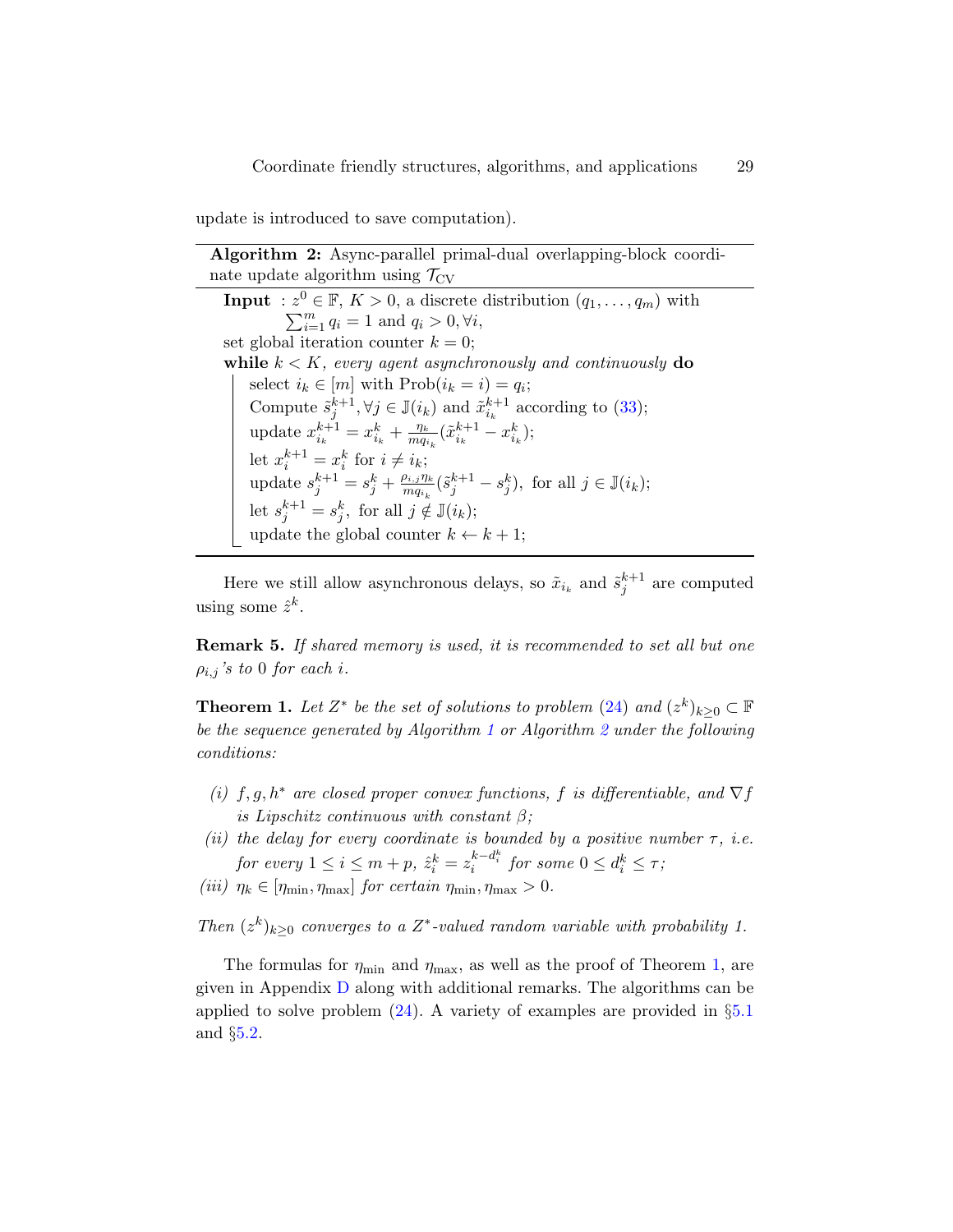### 5. Applications

<span id="page-29-0"></span>In this section, we provide examples to illustrate how to develop coordinate update algorithms based on CF operators. The applications are categorized into five different areas. The first subsection discusses three well-known machine learning problems: empirical risk minimization, Support Vector Machine (SVM), and group Lasso. The second subsection discusses image processing problems including image deblurring, image denoising, and Computed Tomography (CT) image recovery. The remaining subsections provide applications in finance, distributed computing as well as certain stylized optimization models. Several applications are treated with coordinate update algorithms for the first time.

For each problem, we describe the operator  $\mathcal T$  and how to efficiently calculate  $(\mathcal{T}x)_i$ . The final algorithm is obtained after plugging the update in a coordinate update framework in  $\S1.1$  $\S1.1$  along with parameter initialization, an index selection rule, as well as some termination criteria.

#### <span id="page-29-2"></span>5.1. Machine Learning

<span id="page-29-1"></span>5.1.1. Empirical Risk Minimization (ERM). We consider the following regularized empirical risk minimization problem

(36) 
$$
\text{minimize } \frac{1}{p} \sum_{j=1}^{p} \phi_j(a_j^\top x) + f(x) + g(x),
$$

where  $a_j$ 's are sample vectors,  $\phi_j$ 's are loss functions, and  $f + g$  is a regularization function. We assume that  $f$  is differentiable and  $g$  is proximable. Examples of [\(36\)](#page-29-2) include linear SVM, regularized logistic regression, ridge regression, and Lasso. Further information on ERM can be found in [\[34\]](#page-50-10). The need for coordinate update algorithms arises in many applications of [\(36\)](#page-29-2) where the number of samples or the dimension of  $x$  is large.

We define  $A = [a_1^\top; a_2^\top; \dots; a_p^\top]$  and  $h(y) := \frac{1}{p} \sum_{j=1}^p \phi_j(y_j)$ . Hence,  $h(Ax) = \frac{1}{p} \sum_{j=1}^p \phi_j(a_j^\top x)$ , and problem [\(36\)](#page-29-2) reduces to form [\(24\)](#page-21-1). We can apply the primal-dual update scheme to solve this problem, for which we introduce the dual variable  $s = (s_1, ..., s_p)^\top$ . We use  $p + 1$  coordinates, where the 0th coordinate is  $x \in \mathbb{R}^m$  and the jth coordinate is  $s_j, j \in [p]$ . The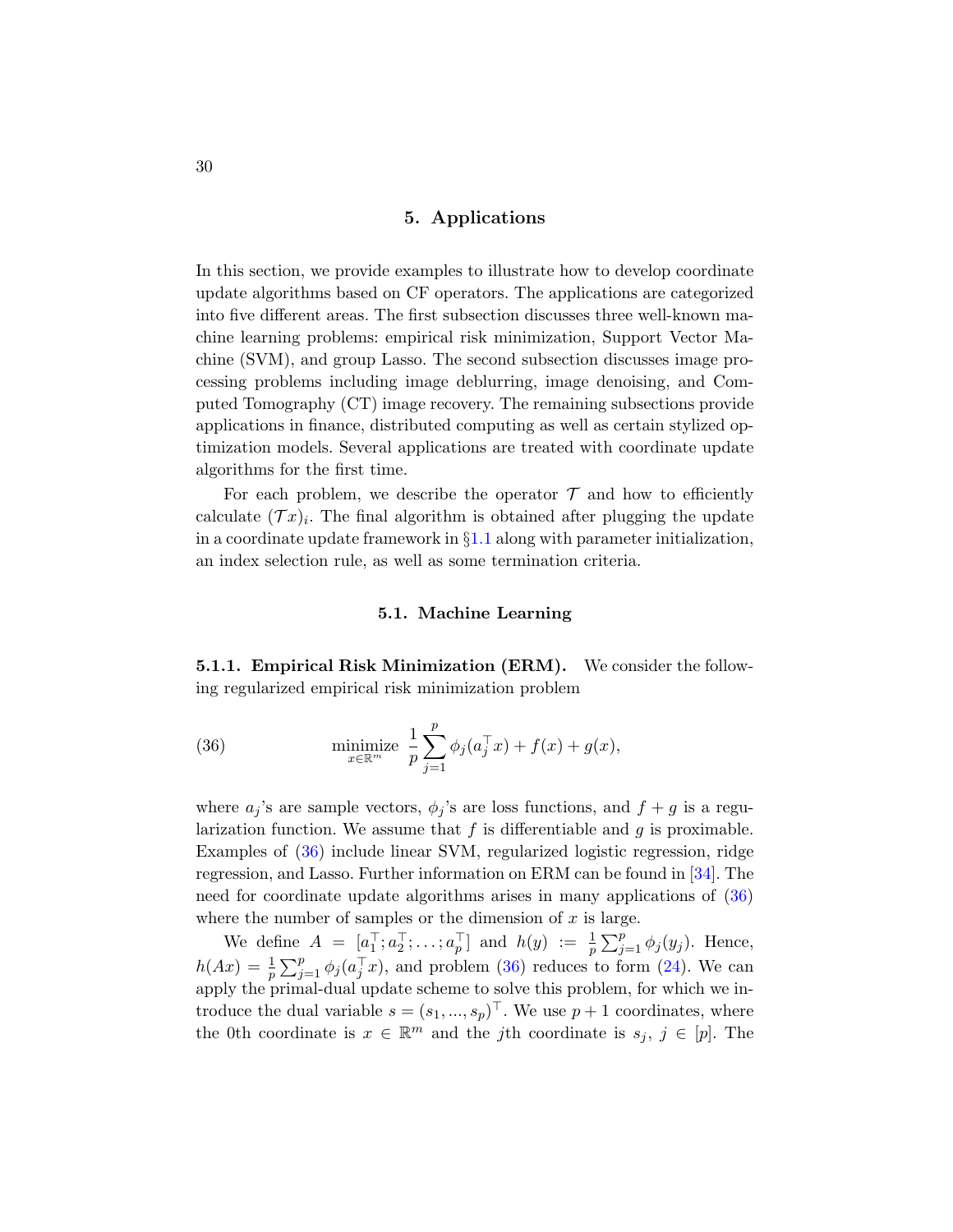operator  $\mathcal T$  is given in [\(29\)](#page-22-3). At each iteration, a coordinate is updated:

(37)   
\n
$$
\begin{cases}\n\text{if } x \text{ is chosen (the index 0), then compute} \\
x^{k+1} = \mathbf{prox}_{\eta g}(x^k - \eta(\nabla f(x^k) + A^\top s^k)), \\
\text{if } s_j \text{ is chosen (an index } j \in [p]), \text{ then compute} \\
\tilde{x}^{k+1} = \mathbf{prox}_{\eta g}(x^k - \eta(\nabla f(x^k) + A^\top s^k)), \\
\text{and} \\
s_j^{k+1} = \frac{1}{p} \mathbf{prox}_{p\gamma \phi_j^*}(ps_j^k + p\gamma a_j^\top (2\tilde{x}^{k+1} - x^k)).\n\end{cases}
$$

We maintain  $A^{\top} s \in \mathbb{R}^m$  in the memory. Depending on the structure of  $\nabla f$ , we can compute it each time or maintain it. When  $\mathbf{prox}_{q} \in \mathcal{F}_1$ , we can consider breaking  $x$  into coordinates  $x_i$ 's and also select an index  $i$  to update  $x_i$  at each time.

**5.1.2. Support Vector Machine.** Given the training data  $\{(a_i, \beta_i)\}_{i=1}^m$ with  $\beta_i \in \{+1, -1\}$ ,  $\forall i$ , the kernel support vector machine [\[65\]](#page-53-12) is

<span id="page-30-0"></span>(38) 
$$
\begin{array}{ll}\text{minimize} & \frac{1}{2} \|x\|_2^2 + C \sum_{i=1}^m \xi_i, \\ \text{subject to} & \beta_i (x^\top \phi(a_i) - y) \ge 1 - \xi_i, \, \xi_i \ge 0, \, \forall i \in [m], \end{array}
$$

where  $\phi$  is a vector-to-vector map, mapping each data  $a_i$  to a point in a (possibly) higher-dimensional space. If  $\phi(a) = a$ , then [\(38\)](#page-30-0) reduces to the linear support vector machine. The model [\(38\)](#page-30-0) can be interpreted as finding a hyperplane  $\{w : x^{\top}w - y = 0\}$  to separate two sets of points  $\{\phi(a_i) : \beta_i =$ 1} and  $\{\phi(a_i) : \beta_i = -1\}.$ 

<span id="page-30-1"></span>The dual problem of [\(38\)](#page-30-0) is

(39) minimize 
$$
\frac{1}{2}s^{\top}Qs - e^{\top}s
$$
, subject to  $0 \le s_i \le C$ ,  $\forall i$ ,  $\sum_i \beta_i s_i = 0$ ,

where  $Q_{ij} = \beta_i \beta_j k(a_i, a_j)$ ,  $k(\cdot, \cdot)$  is a so-called kernel function, and  $e =$  $(1, ..., 1)^{\top}$ . If  $\phi(a) = a$ , then  $k(a_i, a_j) = a_i^{\top} a_j$ .

**Unbiased case.** If  $y = 0$  is enforced in [\(38\)](#page-30-0), then the solution hyperplane  $\{w : x^{\top}w = 0\}$  passes through the origin and is called *unbiased*. Consequently, the dual problem ( [39\)](#page-30-1) will no longer have the linear constraint  $\sum_i \beta_i s_i = 0$ , leaving it with the coordinate-wise separable box constraints  $0 \leq s_i \leq C$ . To solve [\(39\)](#page-30-1), we can apply the FBS operator  $\mathcal T$  defined by [\(14\)](#page-18-1).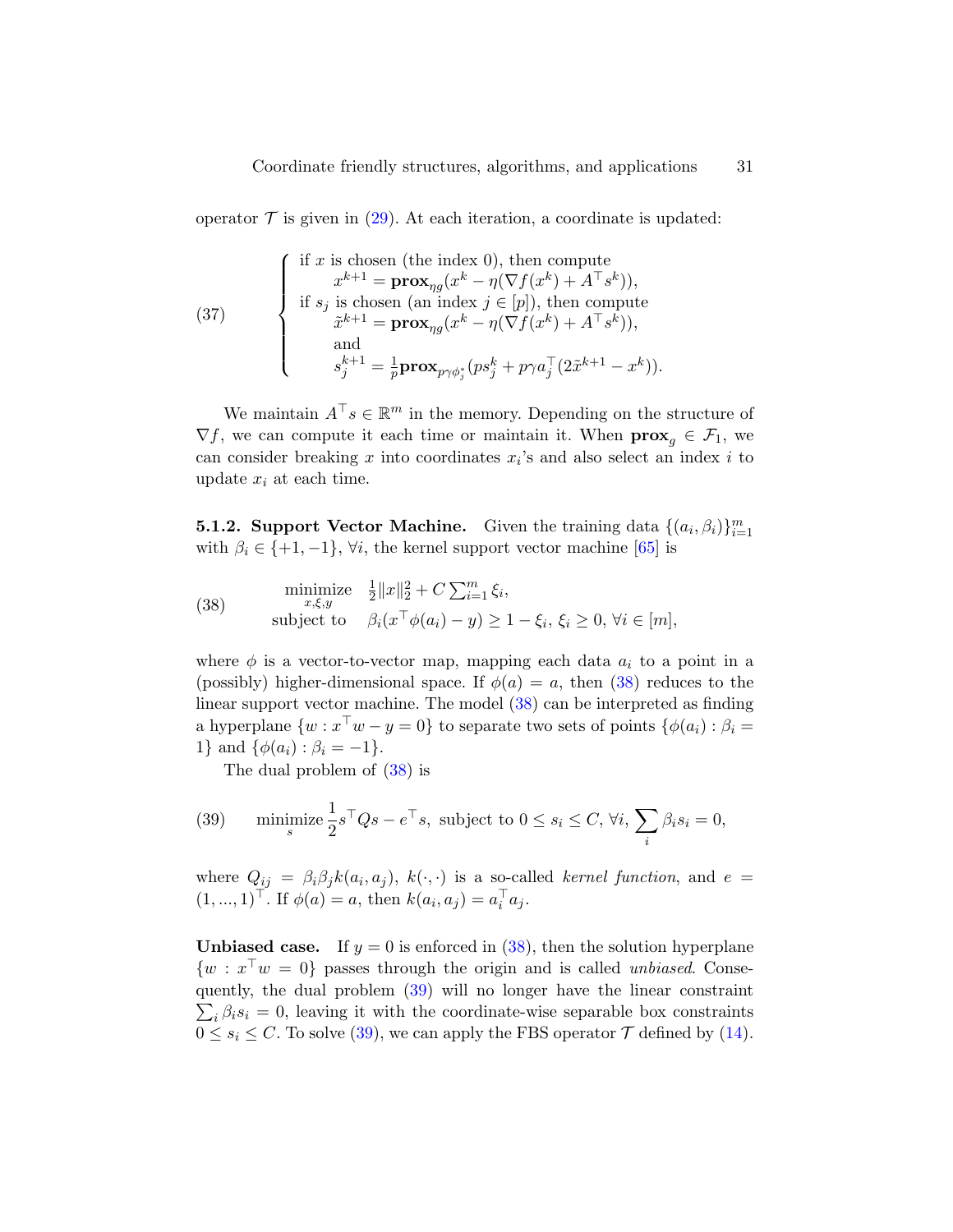Let  $d(s) := \frac{1}{2}s^{\top}Qs - e^{\top}s$ ,  $\mathcal{A} = \mathbf{prox}_{[0,C]}$ , and  $\mathcal{C} = \nabla d$ . The coordinate update based on FBS is

$$
s_i^{k+1} = \mathbf{proj}_{[0,C]}(s_i^k - \gamma_i \nabla_i d(s^k)),
$$

where we can take  $\gamma_i = \frac{1}{Q_i}$  $\frac{1}{Q_{ii}}.$ 

**Biased (general) case.** In this case, the mode [\(38\)](#page-30-0) has  $y \in \mathbb{R}$ , so the hyperplane  $\{w : x^{\top}w - y = 0\}$  may not pass the origin and is called *biased*. Then, the dual problem [\(39\)](#page-30-1) retains the linear constraint  $\sum_i \beta_i s_i = 0$ . In this case, we apply the primal-dual splitting scheme [\(28\)](#page-22-2) or the three-operator splitting scheme  $(13)$ .

<span id="page-31-2"></span>The coordinate update based on the full primal-dual splitting scheme [\(28\)](#page-22-2) is:

<span id="page-31-0"></span>(40a) 
$$
t^{k+1} = t^k + \gamma \sum_{i=1}^m \beta_i s_i^k,
$$

<span id="page-31-1"></span>(40b) 
$$
s_i^{k+1} = \mathbf{proj}_{[0,C]} \left( s_i^k - \eta \left( \nabla_i d(s^k) + \beta_i (2t^{k+1} - t^k) \right) \right),
$$

where  $t, s$  are the primal and dual variables, respectively. Note that we can let  $w := \sum_{i=1}^{m} \beta_i s_i$  and maintain it. With variable w and substituting [\(40a\)](#page-31-0) into  $(40b)$ , we can equivalently write  $(40)$  into

(41)   
\n
$$
\begin{cases}\n\text{if } t \text{ is chosen (the index 0), then compute} \\
\quad t^{k+1} = t^k + \gamma w^k, \\
\text{if } s_i \text{ is chosen (an index } i \in [m]), \text{ then compute} \\
s_i^{k+1} = \mathbf{proj}_{[0,C]}(s_i^k - \eta(q_i^{\top} s^k - 1 + \beta_i(2\gamma w^k + t^k))) \\
w^{k+1} = w^k + \beta_i(s_i^{k+1} - s_i^k).\n\end{cases}
$$

We can also apply the three-operator splitting  $(13)$  as follows. Let  $D_1 :=$  $[0, C]^m$  and  $D_2 := \{s : \sum_{i=1}^m \beta_i s_i = 0\}$ . Let  $\mathcal{A} = \textbf{proj}_{D_2}, \mathcal{B} = \textbf{proj}_{D_1}$ , and  $\mathcal{C}(x) = Qx - e$ , The full update corresponding to  $\mathcal{T} = (I - \eta_k)\mathcal{I} + \eta_k\mathcal{T}_{3S}$  is

$$
(42a) \qquad s^{k+1} = \mathbf{proj}_{D_2}(u^k),
$$

<span id="page-31-3"></span>(42b) 
$$
u^{k+1} = u^k + \eta_k \left( \mathbf{proj}_{D_1} \left( 2s^{k+1} - u^k - \gamma (Qs^{k+1} - e) \right) - s^{k+1} \right),
$$

where s is just an intermediate variable. Let  $\tilde{\beta} := \frac{\beta}{\|\beta\|}$  $\frac{\beta}{\|\beta\|_2}$  and  $w := \tilde{\beta}^\top u$ . Then  $proj_{D_2}(u) = (I - \tilde{\beta}\tilde{\beta}^{\top})u$ . Hence,  $s^{k+1} = u^k - w^k\tilde{\beta}$ . Plugging it into [\(42b\)](#page-31-3)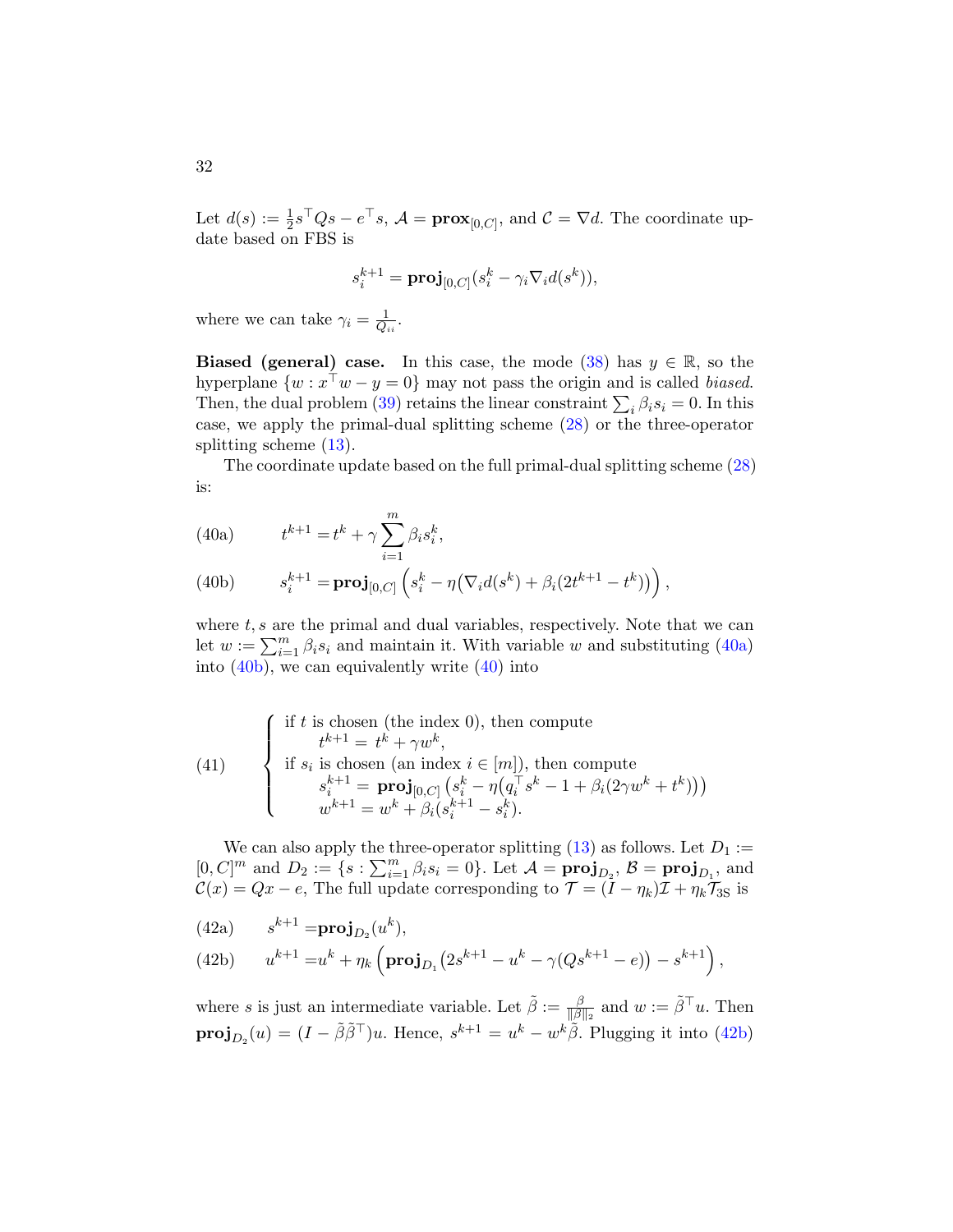yields the following coordinate update scheme:

$$
\label{eq:system} \left\{ \begin{array}{l} \text{if } i \in [m] \text{ is chosen, then compute} \\ s_i^{k+1} = u_i^k - w^k \tilde{\beta}_i, \\ u_i^{k+1} = u_i^k + \eta_k \left( \mathbf{proj}_{[0,C]} \left( 2 s_i^{k+1} - u_i^k - \gamma \big(q_i^\top u^k - w^k (q_i^\top \tilde{\beta}) - 1 \big) \right) - s_i^{k+1} \right) \\ w^{k+1} = w^k + \tilde{\beta}_i (u_i^{k+1} - u_i^k), \end{array} \right.
$$

where  $w^k$  is the maintained variable and  $s^k$  is the intermediate variable.

**5.1.3. Group Lasso.** The group Lasso regression problem  $[84]$  is

<span id="page-32-0"></span>(43) 
$$
\underset{x \in \mathbb{R}^n}{\text{minimize}} f(x) + \sum_{i=1}^m \lambda_i \|x_i\|_2,
$$

where f is a differentiable convex function, often bearing the form  $\frac{1}{2}||Ax ||b||_2^2$ , and  $x_i \in \mathbb{R}^{n_i}$  is a subvector of  $x \in \mathbb{R}^n$  supported on  $\mathbb{I}_i \subset [n]$ , and  $\cup_i \mathbb{I}_i = [n]$ . If  $\mathbb{I}_i \cap \mathbb{I}_j = \emptyset$ ,  $\forall i \neq j$ , it is called non-overlapping group Lasso, and if there are two different groups  $\mathbb{I}_i$  and  $\mathbb{I}_j$  with a non-empty intersection, it is called *overlapping group Lasso*. The model finds a coefficient vector  $x$ that minimizes the fitting (or loss) function  $f(x)$  and that is group sparse: all but a few  $x_i$ 's are zero.

Let  $U_i$  be formed by the columns of the identity matrix  $I$  corresponding to the indices in  $\mathbb{I}_i$ , and let  $U = [U_1^\top; \dots; U_m^\top] \in \mathbb{R}^{(\Sigma_i n_i) \times n}$ . Then,  $x_i = U_i^\top x$ . Let  $h_i(y_i) = \lambda_i ||y_i||_2, y_i \in \mathbb{R}^{n_i}$  for  $i \in [m]$ , and  $h(y) = \sum_{i=1}^m h_i(y_i)$  for  $y = [y_1; \ldots; y_m] \in \mathbb{R}^{\sum_i n_i}$ . In this way, [\(43\)](#page-32-0) becomes

(44) 
$$
\min_x z f(x) + h(Ux).
$$

**Non-overlapping case [\[84\]](#page-54-7).** In this case, we have  $\mathbb{I}_i \cap \mathbb{I}_j = \emptyset$ ,  $\forall i \neq j$ , and can apply the FBS scheme [\(14\)](#page-18-1) to [\(44\)](#page-32-1). Specifically, let  $\mathcal{T}_1 = \partial(h \circ U)$ and  $\mathcal{T}_2 = \nabla f$ . The FBS full update is

<span id="page-32-1"></span>
$$
x^{k+1} = \mathcal{J}_{\gamma\mathcal{T}_1} \circ (\mathcal{I} - \gamma\mathcal{T}_2)(x^k).
$$

The corresponding coordinate update is the following

<span id="page-32-2"></span>(45) 
$$
\begin{cases} \text{if } i \in [m] \text{ is chosen, then compute} \\ x_i^{k+1} = \arg \min_{x_i} \frac{1}{2} ||x_i - x_i^k + \gamma_i \nabla_i f(x^k) ||_2^2 + \gamma_i h_i(x_i), \end{cases}
$$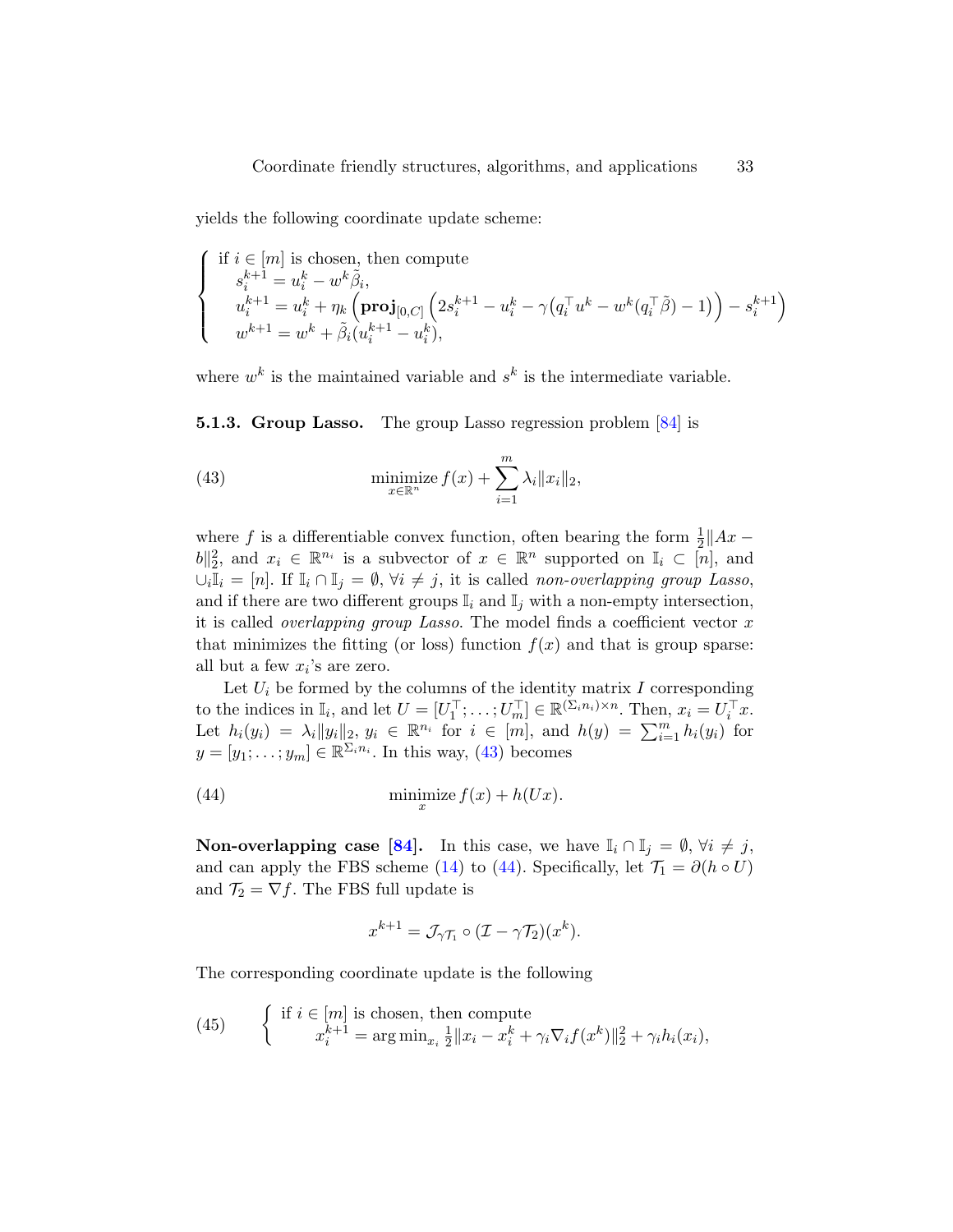where  $\nabla_i f(x^k)$  is the partial derivative of f with respect to  $x_i$  and the step size can be taken to be  $\gamma_i = \frac{1}{\|A\|}$  $\frac{1}{\|A_{:,i}\|^2}$ . When  $\nabla f$  is either cheap or easy-tomaintain, the coordinate update in  $(45)$  is inexpensive.

**Overlapping case [\[38\]](#page-50-11).** This case allows  $\mathbb{I}_i \cap \mathbb{I}_j \neq \emptyset$  for some  $i \neq j$ , causing the evaluation of  $\mathcal{J}_{\gamma\mathcal{T}_1}$  to be generally difficult. However, we can apply the primal-dual update [\(28\)](#page-22-2) to this problem as

(46a) 
$$
s^{k+1} = \mathbf{prox}_{\gamma h^*}(s^k + \gamma U x^k),
$$

(46b) 
$$
x^{k+1} = x^k - \eta (\nabla f(x^k) + U^{\top} (2s^{k+1} - s^k)),
$$

where s is the dual variable. Note that

<span id="page-33-1"></span>
$$
h^*(s) = \begin{cases} 0, & \text{if } \|s_i\|_2 \le \lambda_i, \ \forall i, \\ +\infty, & \text{otherwise,} \end{cases}
$$

is cheap. Hence, the corresponding coordinate update of [\(46\)](#page-33-1) is (47)

<span id="page-33-2"></span>
$$
\left\{\begin{array}{l} \text{if } s_i \text{ is chosen for some } i \in [m], \text{ then compute} \\ s_i^{k+1} = \textbf{proj}_{B_{\lambda_i}}(s_i^k + \gamma x_i^k) \\ \text{if } x_i \text{ is chosen for some } i \in [m], \text{ then compute} \\ x_i^{k+1} = x_i^k - \eta \left(U_i^T \nabla f(x^k) + U_i^T \sum_{j, U_i^T U_j \neq 0} U_j(2\textbf{proj}_{B_{\lambda_j}}(s_j^k + \gamma x_j^k) - s_j^k)\right), \end{array}\right.
$$

where  $B_{\lambda}$  is the Euclidean ball of radius  $\lambda$ . When  $\nabla f$  is easy-to-maintain, the coordinate update in [\(47\)](#page-33-2) is inexpensive. To the best of our knowledge, the coordinate update method [\(47\)](#page-33-2) is new.

### 5.2. Imaging

<span id="page-33-0"></span>5.2.1. DRS for Image Processing in the Primal-dual Form [\[50\]](#page-51-9). Many convex image processing problems have the general form

$$
\underset{x}{\text{minimize}}\, f(x) + g(Ax),
$$

where  $A$  is a matrix such as a dictionary, sampling operator, or finite difference operator. We can reduce the problem to the system:  $0 \in \mathcal{A}(z) + \mathcal{B}(z)$ , where  $z = [x; s]$ ,

$$
\mathcal{A}(z) := \begin{bmatrix} \partial f(x) \\ \partial g^*(s) \end{bmatrix}, \quad \text{and} \quad \mathcal{B}(z) := \begin{bmatrix} 0 & A^\top \\ -A & 0 \end{bmatrix} \begin{bmatrix} x \\ s \end{bmatrix}
$$

.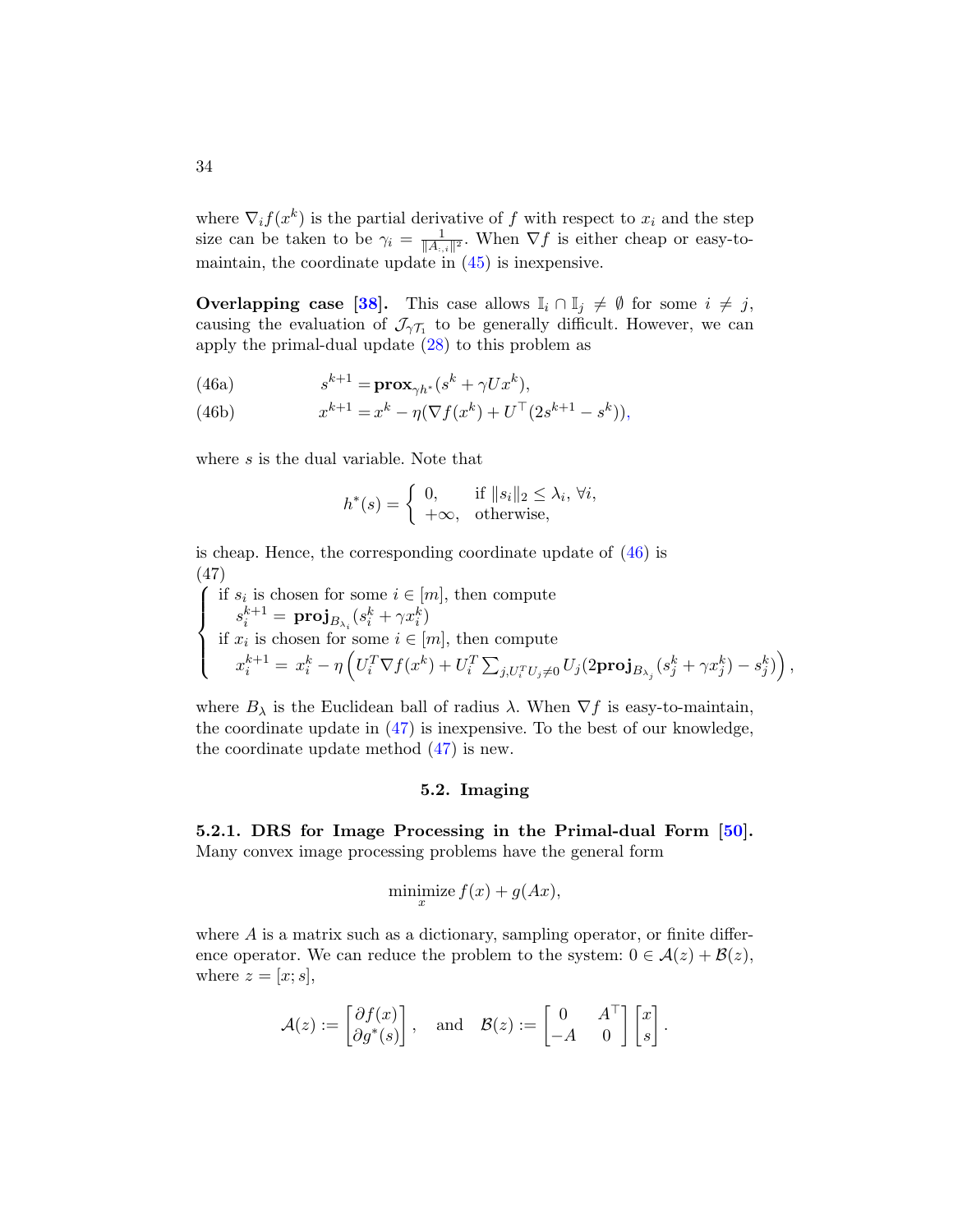(see Appendix [C](#page-57-0) for the reduction.) The work  $[50]$  gives their resolvents

$$
\mathcal{J}_{\gamma A} = \begin{bmatrix} \mathbf{prox}_{\gamma f} & 0 \\ 0 & \mathbf{prox}_{\gamma g^*} \end{bmatrix},
$$
  

$$
\mathcal{J}_{\gamma B} = (I + \gamma \mathcal{B})^{-1} = \begin{bmatrix} 0 & 0 \\ 0 & I \end{bmatrix} + \begin{bmatrix} I \\ \gamma A \end{bmatrix} (I + \gamma^2 A^\top A)^{-1} \begin{bmatrix} I \\ -\gamma A \end{bmatrix}^\top,
$$

where  $\mathcal{J}_{\gamma A}$  is often cheap or separable and we can explicitly form  $\mathcal{J}_{\gamma B}$  as a matrix or implement it based on a fast transform. With the defined  $\mathcal{J}_{\gamma A}$ and  $\mathcal{J}_{\gamma\beta}$ , we can apply the RPRS method as  $z^{k+1} = \mathcal{T}_{\text{RPRS}} z^k$ . The resulting RPRS operator is CF when  $\mathcal{J}_{\gamma\beta}$  is CF. Hence, we can derive a new RPRS coordinate update algorithm. We leave the derivation to the readers. Derivations of coordinate update algorithms for more specific image processing problems are shown in the following subsections.

5.2.2. Total Variation Image Processing. We consider the following Total Variation (TV) image processing model

<span id="page-34-1"></span>(48) 
$$
\min_{x} \|\bar{x}\|_{TV} + \frac{1}{2} \|Ax - b\|^2,
$$

where  $x \in \mathbb{R}^n$  is the vector representation of the unknown image, A is an  $m \times n$  matrix describing the transformation from the image to the measurements b. Common A includes sampling matrices in MRI, CT, denoising, deblurring, etc. Let  $(\nabla_i^h, \nabla_i^v)$  be the discrete gradient at pixel i and  $\nabla x = (\nabla_1^h x, \nabla_1^v x, \dots, \nabla_n^h x, \nabla_n^v x)^\top$ . Then the TV semi-norm  $\|\cdot\|_{TV}$  in the isotropic and anisotropic fashions are, respectively,

(49a) 
$$
||x||_{\text{TV}} = \sum_{i} \sqrt{(\nabla_i^h x)^2 + (\nabla_i^v x)^2},
$$

(49b) 
$$
||x||_{\text{TV}} = ||\nabla x||_1 = \sum_i \left( |\nabla_i^h x| + |\nabla_i^v x| \right).
$$

For simplicity, we use the anisotropic TV for analysis and in the numerical experiment in  $\S 6.2$ . It is slightly more complicated for the isotropic TV. Introducing the following notation

<span id="page-34-0"></span>
$$
B = \begin{pmatrix} \nabla \\ A \end{pmatrix}, \quad h(p,q) = \lambda ||p||_1 + \frac{1}{2} ||q - b||^2,
$$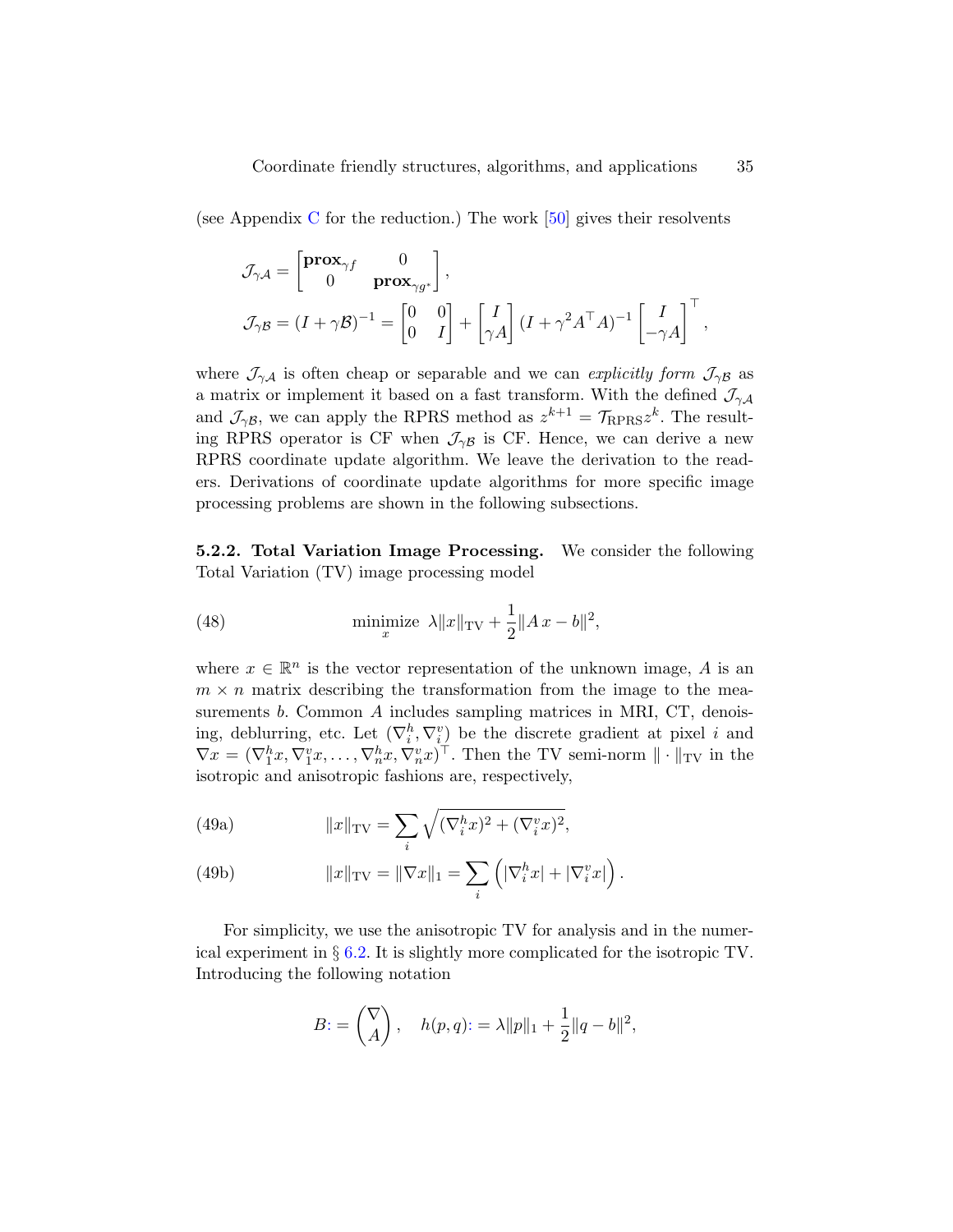we can reformulate [\(48\)](#page-34-1) as

<span id="page-35-1"></span>
$$
\underset{x}{\text{minimize}} \ \ h(B\,x) = h(\nabla x, A\,x),
$$

which reduces to the form of  $(24)$  with  $f = g = 0$ . Based on its definition, the convex conjugate of  $h(p, q)$  and its proximal operator are, respectively,

(50) 
$$
h^*(s,t) = \iota_{\|\cdot\|_{\infty} \leq \lambda}(s) + \frac{1}{2} \|t+b\|^2 - \frac{1}{2} \|b\|^2,
$$

<span id="page-35-0"></span>(51) 
$$
\mathbf{prox}_{\gamma h^*}(s,t) = \mathbf{proj}_{\|\cdot\|_{\infty} \leq \lambda}(s) + \frac{1}{1+\gamma}(t-\gamma b).
$$

Let s, t be the dual variables corresponding to  $\nabla x$  and Ax respectively, then using  $(51)$  and applying  $(29)$  give the following full update:

(52a) 
$$
x^{k+1} = x^k - \eta (\nabla^{\top} s^k + A^{\top} t^k),
$$

(52b) 
$$
s^{k+1} = \mathbf{proj}_{\|\cdot\|_{\infty} \leq \lambda} \left( s^k + \gamma \nabla (x^k - 2\eta (\nabla^{\top} s^k + A^{\top} t^k)) \right),
$$

(52c) 
$$
t^{k+1} = \frac{1}{1+\gamma} \left( t^k + \gamma A (x^k - 2\eta (\nabla^\top s^k + A^\top t^k)) - \gamma b \right).
$$

To perform the coordinate updates as described in §[4,](#page-21-0) we can maintain  $\nabla^{\top} s^k$ and  $A^{\top}t^k$ . Whenever a coordinate of  $(s, t)$  is updated, the corresponding  $\nabla^{\top} s^k$  (or  $A^{\top} t^k$ ) should also be updated. Specifically, we have the following coordinate update algorithm

(53)   
\n
$$
\begin{cases}\n\text{if } x_i \text{ is chosen for some } i \in [n], \text{ then compute} \\
x_i^{k+1} = x_i^k - \eta (\nabla^\top s^k + A^\top t^k)_i; \\
\text{if } s_i \text{ is chosen for some } i \in [2n], \text{ then compute} \\
s_i^{k+1} = \text{proj}_{\|\cdot\|_{\infty} \leq \lambda} (s_i^k + \gamma \nabla_i (x^k - 2\eta (\nabla^\top s^k + A^\top t^k))) \\
\text{and update } \nabla^\top s^k \text{ to } \nabla^\top s^{k+1}; \\
\text{if } t_i \text{ is chosen for some } i \in [m], \text{ then compute} \\
t_i^{k+1} = \frac{1}{1+\gamma} (t_i^k + \gamma A_{i,:}(x^k - 2\eta (\nabla^\top s^k + A^\top t^k)) - \gamma b_i) \\
\text{and update } A^\top t^k \text{ to } A^\top t^{k+1}.\n\end{cases}
$$

**5.2.3. 3D Mesh Denoising.** Following an example in  $[60]$ , we consider a 3D mesh described by their nodes  $\bar{x}_i = (\bar{x}_i^X, \bar{x}_i^Y, \bar{x}_i^Z), i \in [n]$ , and the adjacency matrix  $A \in \mathbb{R}^{n \times n}$ , where  $A_{ij} = 1$  if nodes i and j are adjacent, otherwise  $A_{ij} = 0$ . We let  $V_i$  be the set of neighbours of node *i*. Noisy mesh nodes  $z_i, i \in [n]$ , are observed. We try to recover the original mesh nodes by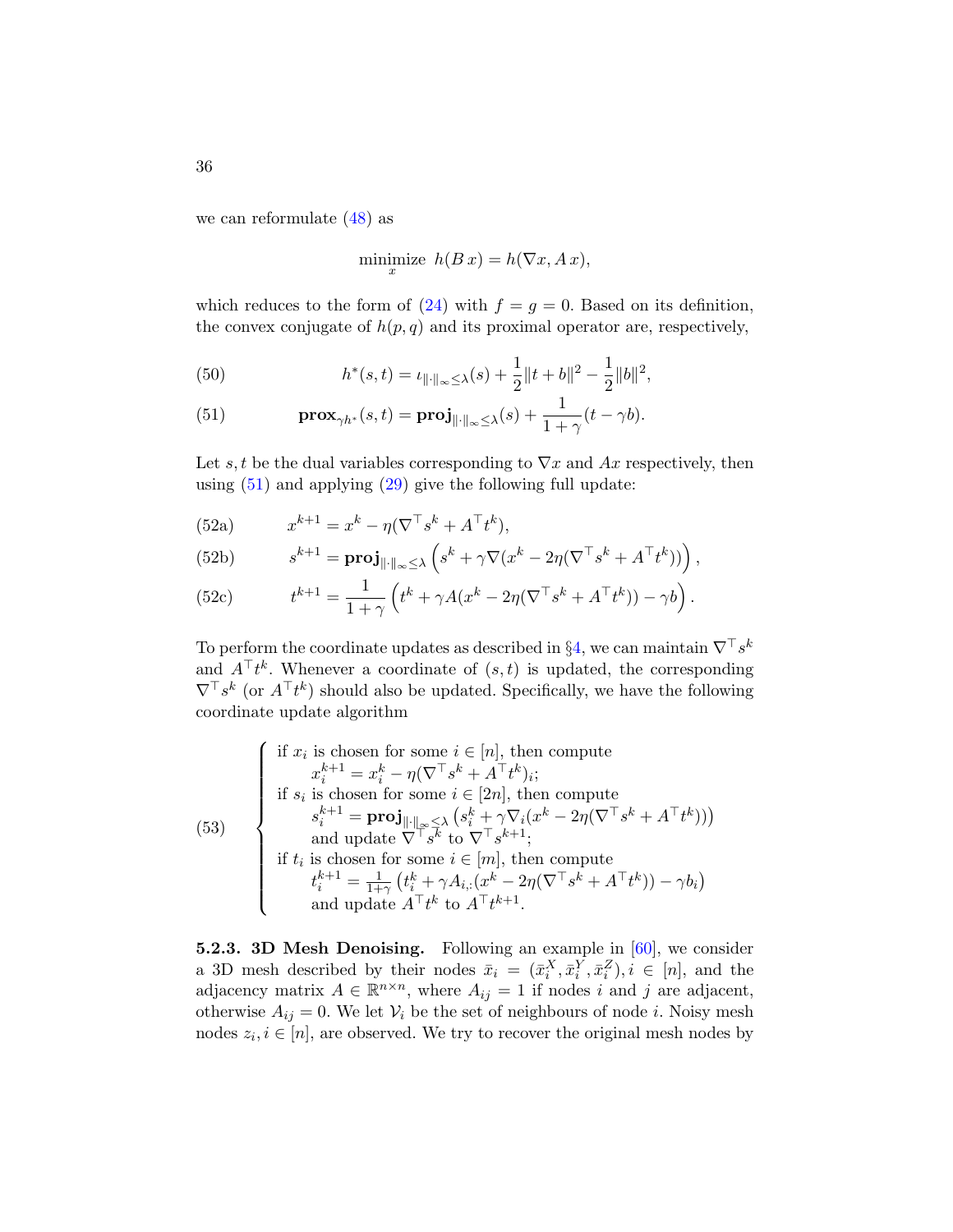solving the following optimization problem [\[60\]](#page-52-10):

(54) minimize 
$$
\sum_{i=1}^{n} f_i(x_i) + \sum_{i=1}^{n} g_i(x_i) + \sum_{i} \sum_{j \in \mathcal{V}_i} h_{i,j}(x_i - x_j),
$$

where  $f_i$ 's are differentiable data fidelity terms,  $g_i$ 's are the indicator functions of box constraints, and  $\sum_i \sum_{j \in \mathcal{V}_i} h_{i,j}(x_i - x_j)$  is the total variation on the mesh.

We introduce a dual variable s with coordinates  $s_{i,j}$ , for all ordered pairs of adjacent nodes  $(i, j)$ , and, based on the overlapping-block coordinate updating scheme [\(33\)](#page-25-0), perform coordinate update:

<span id="page-36-0"></span>
$$
\left\{\begin{array}{c} \mbox{select $i$ from $[n]$, then compute}\\ \tilde{s}^{k+1}_{i,j} = \mathbf{prox}_{\gamma h^*_{i,j}}(s^k_{i,j} + \gamma x^k_i - \gamma x^k_j), \forall j \in \mathcal{V}_i, \\ \tilde{s}^{k+1}_{j,i} = \mathbf{prox}_{\gamma h^*_{j,i}}(s^k_{j,i} + \gamma x^k_j - \gamma x^k_i), \forall j \in \mathcal{V}_i, \\ \mbox{ and update } \\ x_i^{k+1} = \mathbf{prox}_{\gamma g_i}(x^k_i - \eta(\nabla f_i(x^k_i) + \sum_{j \in \mathcal{V}_i} (2\tilde{s}^{k+1}_{i,j} - 2\tilde{s}^{k+1}_{j,i} - s^k_{i,j})),\\ s^{k+1}_{i,j} = s^k_{i,j} + \frac{1}{2}(\tilde{s}^{k+1}_{i,j} - s^k_{i,j}), \forall j \in \mathcal{V}_i, \\ s^{k+1}_{j,i} = s^k_{j,i} + \frac{1}{2}(\tilde{s}^{k+1}_{j,i} - s^k_{j,i}), \forall j \in \mathcal{V}_i.\end{array}\right.
$$

#### 5.3. Finance

5.3.1. Portfolio Optimization. Assume that we have one unit of capital and m assets to invest on. The *i*th asset has an expected return rate  $\xi_i \geq 0$ . Our goal is to find a portfolio with the minimal risk such that the expected return is no less than c. This problem can be formulated as

minimize 
$$
\frac{1}{2} x^\top Q x
$$
,  
subject to  $x \ge 0$ ,  $\sum_{i=1}^m x_i \le 1$ ,  $\sum_{i=1}^m \xi_i x_i \ge c$ ,

where the objective function is a measure of risk, and the last constraint imposes that the expected return is at least c. Let  $a_1 = e/\sqrt{m}$ ,  $b_1 = 1/\sqrt{m}$ ,  $a_2 = \xi / ||\xi||_2$ , and  $b_2 = c / ||\xi||_2$ , where  $e = (1, \ldots, 1)^{\top}, \xi = (\xi_1, \ldots, \xi_m)^{\top}$ . The above problem is rewritten as

(55) minimize 
$$
\frac{1}{2}x^{\top}Qx
$$
, subject to  $x \ge 0$ ,  $a_1^{\top}x \le b_1$ ,  $a_2^{\top}x \ge b_2$ .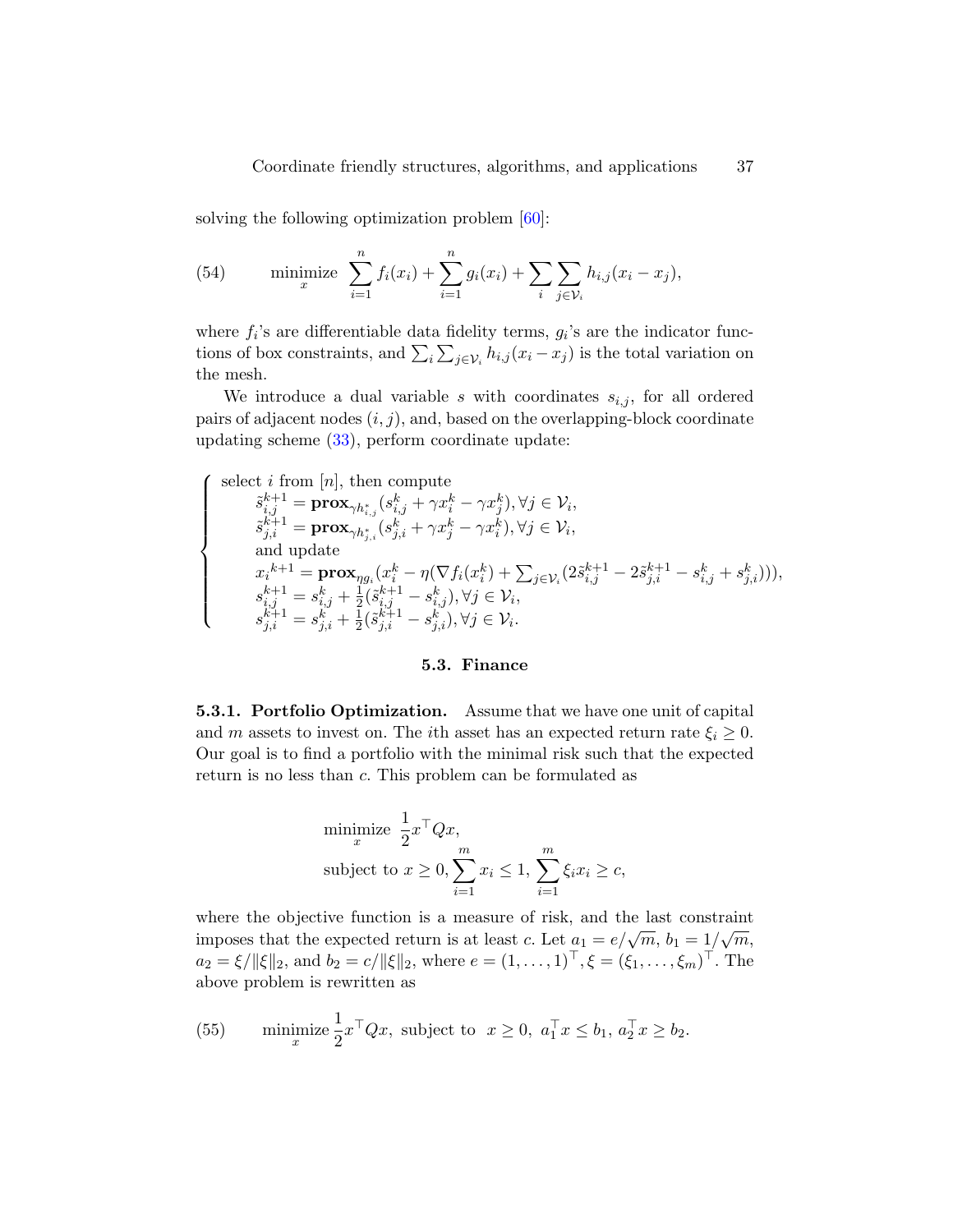<span id="page-37-0"></span>We apply the three-operator splitting scheme [\(13\)](#page-18-3) to [\(55\)](#page-36-0). Let  $f(x) =$ 1  $\frac{1}{2}x^{\top}Qx, D_1 = \{x : x \ge 0\}, D_2 = \{x : a_1^{\top}x \le b_1, a_2^{\top}x \ge b_2\}, D_{21} =$  ${x : a_1^{\top} x = b_1},$  and  $D_{22} = {x : a_2^{\top} x = b_2}.$  Based on [\(13\)](#page-18-3), the full update is

(56a) 
$$
y^{k+1} = \mathbf{proj}_{D_2}(x^k),
$$
  
(56b)  $x^{k+1} = x^k + \eta_k (\mathbf{proj}_{D_1}(2y^{k+1} - x^k - \gamma \nabla f(y^{k+1})) - y^{k+1}),$ 

where  $y$  is an intermediate variable. As the projection to  $D_1$  is simple, we discuss how to evaluate the projection to  $D_2$ . Assume that  $a_1$  and  $a_2$  are neither perpendicular nor co-linear, i.e.,  $a_1^\top a_2 \neq 0$  and  $a_1 \neq \lambda a_2$  for any scalar  $\lambda$ . In addition, assume  $a_1^\top a_2 > 0$  for simplicity. Let  $a_3 = a_2 - \frac{1}{a_1^\top a_2}$  $\frac{1}{a_1^{\top} a_2} a_1,$  $b_3 = b_2 - \frac{1}{a_1}$  $\frac{1}{a_1^{\top}a_2}b_1, a_4 = a_1 - \frac{1}{a_1^{\top}a_1^{\top}}$  $\frac{1}{a_1^{\top}a_2}a_2$ , and  $b_4 = b_1 - \frac{1}{a_1^{\top}a_2^{\top}}$  $\frac{1}{a_1^{\top} a_2} b_2$ . Then we can partition the whole space into four areas by the four hyperplanes  $a_i^{\top} x = b_i$ ,  $i = 1, ..., 4$ . Let  $P_i = \{x : a_i^{\top} x \le b_i, a_{i+1}^{\top} x \ge b_{i+1}\}, i = 1, 2, 3 \text{ and } P_4 = \{x : a_i^{\top} x \le b_i, a_{i+1}^{\top} x \ge b_{i+1}\}$  $a_4^{\top} x \leq b_4, a_1^{\top} x \geq b_1$ . Then

$$
\textbf{proj}_{D_2}(x) = \begin{cases} x, & \text{if } x \in P_1, \\ \textbf{proj}_{D_{22}}(x), & \text{if } x \in P_2, \\ \textbf{proj}_{D_{21} \cap D_{22}}(x), & \text{if } x \in P_3, \\ \textbf{proj}_{D_{21}}(x), & \text{if } x \in P_4. \end{cases}
$$

Let  $w_i = a_i^{\top} x - b_i, i = 1, 2$ , and maintain  $w_1, w_2$ . Let  $\tilde{a}_2 = \frac{a_2 - a_1(a_1^{\top} a_2)}{1 - (a_1^{\top} a_2)^2}$  $\frac{2-a_1(a_1\ a_2)}{1-(a_1^\top a_2)^2},$  $\tilde{a}_1 = \frac{a_1 - a_2(a_1^\top a_2)}{1 - (a_1^\top a_2)^2}$  $\frac{1-a_2(a_1 \ a_2)}{1-(a_1^\top a_2)^2}$ . Then

$$
\begin{aligned} \n\mathbf{proj}_{D_{21}}(x) &= x - w_1 a_1, \\ \n\mathbf{proj}_{D_{22}}(x) &= x - w_2 a_2, \\ \n\mathbf{proj}_{D_{21} \cap D_{22}}(x) &= x - w_1 \tilde{a}_1 - w_2 \tilde{a}_2, \n\end{aligned}
$$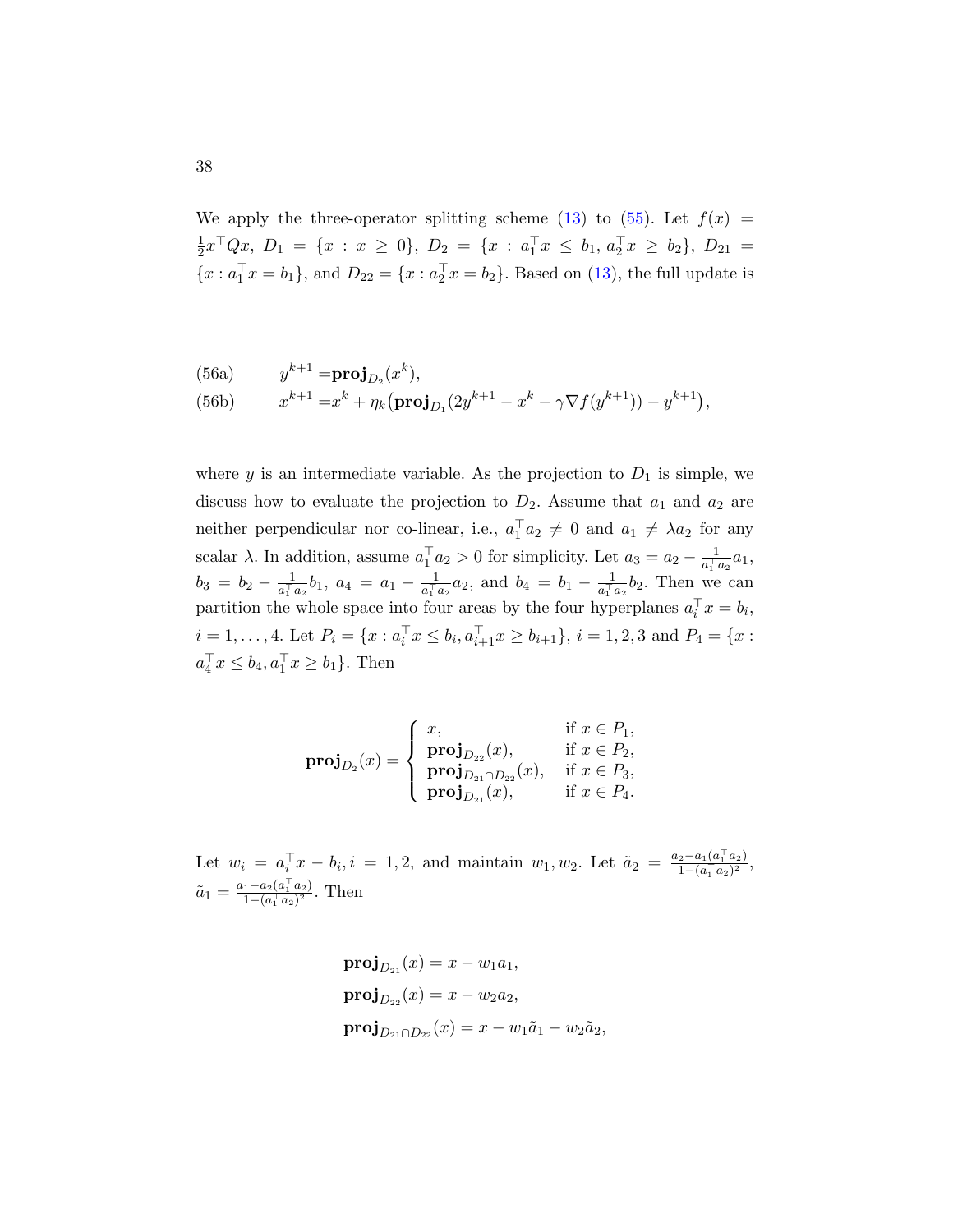<span id="page-38-0"></span>Hence, the coordinate update of [\(56\)](#page-37-0) is

(57a)  
\n
$$
x^{k} \in P_{1}: x_{i}^{k+1} = (1 - \eta_{k})x_{i}^{k} + \eta_{k} \max(0, x_{i}^{k} - \gamma q_{i}^{\top} x^{k}),
$$
\n
$$
x^{k} \in P_{2}: x_{i}^{k+1} = (1 - \eta_{k})x_{i}^{k} + \eta_{k} w_{2}^{k}(a_{2})_{i} + \eta_{k} \max(0,
$$
\n(57b)  
\n
$$
x_{i}^{k} - \gamma q_{i}^{\top} x^{k} - w_{2}^{k}(2(a_{2})_{i} - \gamma q_{i}^{\top} a_{2})),
$$
\n
$$
x^{k} \in P_{3}: x_{i}^{k+1} = (1 - \eta_{k})x_{i}^{k} + \eta_{k} (w_{1}^{k}(\tilde{a}_{1})_{i} + w_{2}^{k}(\tilde{a}_{2})_{i}) + \eta_{k} \max(0,
$$
\n(57c)  
\n
$$
x_{i}^{k} - \gamma q_{i}^{\top} x^{k} - w_{1}^{k}(2(\tilde{a}_{1})_{i} - \gamma q_{i}^{\top} \tilde{a}_{1}) - w_{2}^{k}(2(\tilde{a}_{2})_{i} - \gamma q_{i}^{\top} \tilde{a}_{2})),
$$
\n
$$
x^{k} \in P_{4}: x_{i}^{k+1} = (1 - \eta_{k})x_{i}^{k} + \eta_{k} w_{1}^{k}(a_{1})_{i} + \eta_{k} \max(0,
$$
\n(57d)  
\n
$$
x_{i}^{k} - \gamma q_{i}^{\top} x^{k} - w_{1}^{k}(2(a_{1})_{i} - \gamma q_{i}^{\top} a_{1})),
$$

where  $q_i$  is the *i*th column of Q. At each iteration, we select  $i \in [m]$ , and perform an update to  $x_i$  according to [\(57\)](#page-38-0) based on where  $x^k$  is. We then renew  $w_j^{k+1} = w_j^k + a_{ij} (x_i^{k+1} - x_i^k), j = 1, 2$ . Note that checking  $x^k$  in some  $P_j$ requires only  $O(1)$  operations by using  $w_1$  and  $w_2$ , so the coordinate update in [\(57\)](#page-38-0) is inexpensive.

### 5.4. Distributed Computing

**5.4.1. Network.** Consider that m worker agents and one master agent form a star-shaped network, where the master agent at the center connects to each of the worker agents. The  $m + 1$  agents collaboratively solve the consensus problem:

$$
\text{minimize} \sum_{i=1}^{m} f_i(x),
$$

where  $x \in \mathbb{R}^d$  is the common variable and each proximable function  $f_i$  is held privately by agent *i*. The problem can be reformulated as

(58) minimize 
$$
F(x) := \sum_{i=1}^{m} f_i(x_i)
$$
, subject to  $x_i = y$ ,  $\forall i \in [m]$ ,

which has the KKT condition

<span id="page-38-1"></span>(59) 
$$
0 \in \begin{bmatrix} \partial F & 0 & 0 \\ 0 & 0 & 0 \\ 0 & 0 & 0 \end{bmatrix} \begin{bmatrix} x \\ y \\ s \end{bmatrix} + \begin{bmatrix} 0 & 0 & I \\ 0 & 0 & -e^{\top} \\ I & -e & 0 \end{bmatrix} \begin{bmatrix} x \\ y \\ s \end{bmatrix},
$$
operator  $c$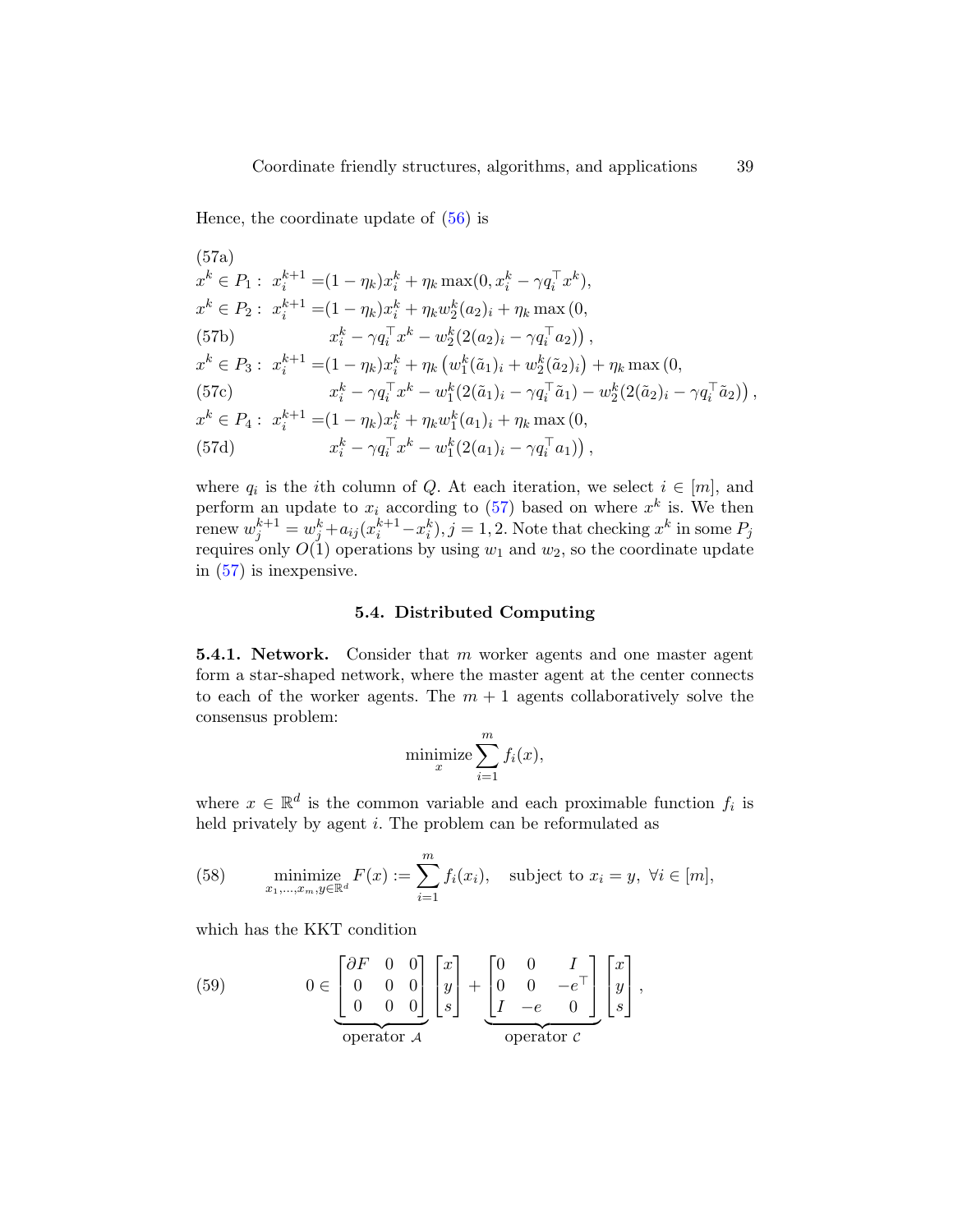where s is the dual variable.

Applying the FBFS scheme [\(18\)](#page-19-1) to [\(59\)](#page-38-1) yields the following full update:

<span id="page-39-0"></span>(60a) 
$$
x_i^{k+1} = \mathbf{prox}_{\gamma f_i}(x_i^k - \gamma s_i^k) + \gamma^2 x_i^k - \gamma^2 y^k - 2\gamma s_i^k,
$$

(60b) 
$$
y^{k+1} = (1 + m\gamma^2)y^k + 3\gamma \sum_{j=1}^m s_j^k - \gamma^2 \sum_{j=1}^m x_j^k,
$$

<span id="page-39-1"></span>(60c) 
$$
s_i^{k+1} = s_i^k - 2\gamma x_i^k - \gamma \mathbf{prox}_{\gamma f_i}(x_i^k - \gamma s_i^k) + 3\gamma y^k + \gamma^2 \sum_{j=1}^m s_j^k,
$$

where [\(60a\)](#page-39-0) and [\(60c\)](#page-39-1) are applied to all  $i \in [m]$ . Hence, for each i, we group  $x_i$  and  $s_i$  together and assign them on agent i. We let the master agent maintain  $\sum_j s_j$  and  $\sum_j x_j$ . Therefore, in the FBFS coordinate update, updating any  $(x_i, s_i)$  needs only y and  $\sum_j s_j$  from the master agent, and updating  $y$  is done on the master agent. In synchronous parallel setting, at each iteration, each worker agent *i* computes  $s_i^{k+1}, x_i^{k+1}$ , then the master agent collects the updates from all of the worker agents and then updates y and  $\sum_j s_j$ . The above update can be relaxed to be asynchronous. In this case, the master and worker agents work concurrently, the master agent updates y and  $\sum_j s_j$  as soon as it receives the updated  $s_i$  and  $x_i$  from any of the worker agents. It also periodically broadcasts  $y$  back to the worker agents.

### 5.5. Dimension Reduction

5.5.1. Nonnegative Matrix Factorization. Nonnegative Matrix Factorization (NMF) is an important dimension reduction method for nonnegative data. It was proposed by Paatero and his coworkers in [\[51\]](#page-51-10). Given a nonnegative matrix  $A \in \mathbb{R}_+^{p \times n}$ , NMF aims at finding two nonnegative matrices  $W \in \mathbb{R}^{p \times r}_+$  and  $H \in \mathbb{R}^{n \times r}_+$  such that  $WH^\top \approx A$ , where r is user-specified depending on the applications, and usually  $r \ll \min(p, n)$ . A widely used model is

<span id="page-39-2"></span>(61) 
$$
\begin{aligned}\n\text{minimize } F(W, H) &:= \frac{1}{2} \|W H^{\top} - A\|_F^2, \\
\text{subject to } W \in \mathbb{R}_+^{p \times r}, H \in \mathbb{R}_+^{n \times r}.\n\end{aligned}
$$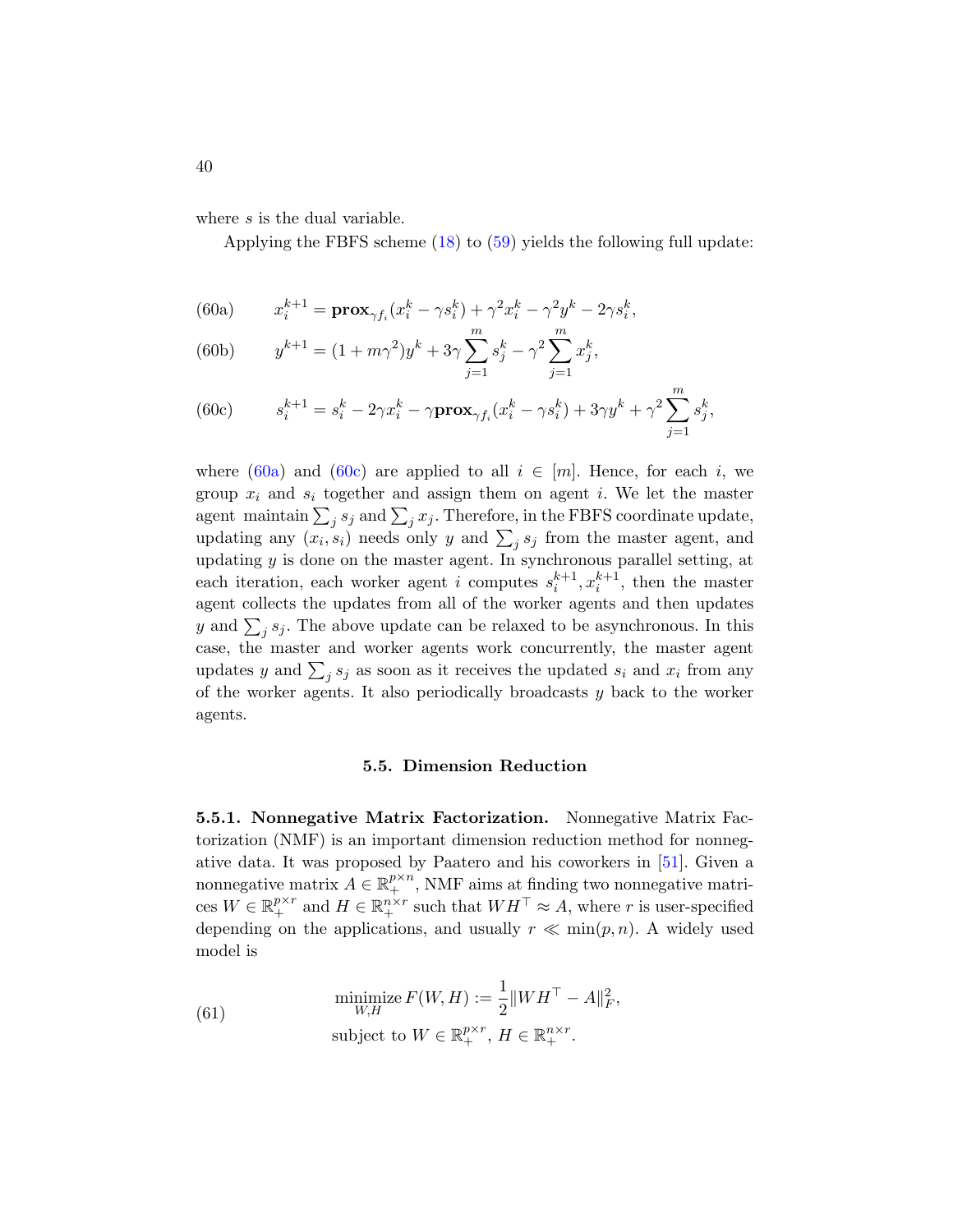Applying the projected gradient method  $(21)$  to  $(61)$ , we have

(62a) 
$$
W^{k+1} = \max(0, W^k - \eta_k \nabla_W F(W^k, H^k)),
$$

(62b) 
$$
H^{k+1} = \max (0, H^k - \eta_k \nabla_H F(W^k, H^k)).
$$

In general, we do not know the Lipschitz constant of  $\nabla F$ , so we have to choose  $\eta_k$  by line search such that the Armijo condition is satisfied.

Partitioning the variables into 2r block coordinates:  $(w_1, \ldots, w_r, h_1, \ldots, h_r)$ where  $w_i$  and  $h_i$  are the *i*th columns of W and H, respectively, we can apply the coordinate update based on the projected-gradient method:

<span id="page-40-0"></span>(63) 
$$
\begin{cases}\n\text{if } w_{i_k} \text{ is chosen for some } i_k \in [r], \text{ then compute} \\
w_{i_k}^{k+1} = \max (0, w_{i_k}^k - \eta_k \nabla_{w_{i_k}} F(W^k, H^k)); \\
\text{if } h_{i_k-r} \text{ is chosen for some } i_k \in \{r+1, ..., 2r\}, \text{ then compute} \\
h_{i_k-r}^{k+1} = \max (0, h_{i_k-r}^k - \eta_k \nabla_{h_{i_k-r}} F(W^k, H^k)).\n\end{cases}
$$

It is easy to see that  $\nabla_{w_i} F(W^k, H^k)$  and  $\nabla_{h_i} F(W^k, H^k)$  are both Lipschitz continuous with constants  $||h_i^k||_2^2$  and  $||w_i^k||_2^2$  respectively. Hence, we can set

$$
\eta_k = \begin{cases} \frac{1}{||h_{i_k}^k||_2^2}, & \text{if } 1 \le i_k \le r, \\ \frac{1}{||w_{i_{k-r}}^k||_2^2}, & \text{if } r+1 \le i_k \le 2r. \end{cases}
$$

However, it is possible to have  $w_i^k = 0$  or  $h_i^k = 0$  for some i and k, and thus the setting in the above formula may have trouble of being divided by zero. To overcome this problem, one can first modify the problem [\(61\)](#page-39-2) by restricting  $W$  to have unit-norm columns and then apply the coordinate update method in [\(63\)](#page-40-0). Note that the modification does not change the optimal value since  $WH<sup>T</sup> = (WD)(HD<sup>-1</sup>)<sup>T</sup>$  for any  $r \times r$  invertible diagonal matrix  $D$ . We refer the readers to  $[82]$  for more details.

Note that  $\nabla_W F(W,H) = (W H^\top - A) H, \nabla_H F(W,H) = (W H^\top - A)^\top W$ and  $\nabla_{w_i} F(W, H) = (WH<sup>T</sup> - A)h_i, \nabla_{h_i} F(W, H) = (WH<sup>T</sup> - A)<sup>T</sup>w_i, \forall i.$ Therefore, the coordinate updates given in  $(63)$  are computationally worthy (by maintaining the residual  $W^{k}(H^{k})^{\top} - A$ ).

### 5.6. Stylized Optimization

5.6.1. Second-Order Cone Programming (SOCP). SOCP extends LP by incorporating second-order cones. A second-order cone in  $\mathbb{R}^n$  is

$$
Q = \{(x_1, x_2, \ldots, x_n) \in \mathbb{R}^n : ||(x_2, \ldots, x_n)||_2 \le x_1\}.
$$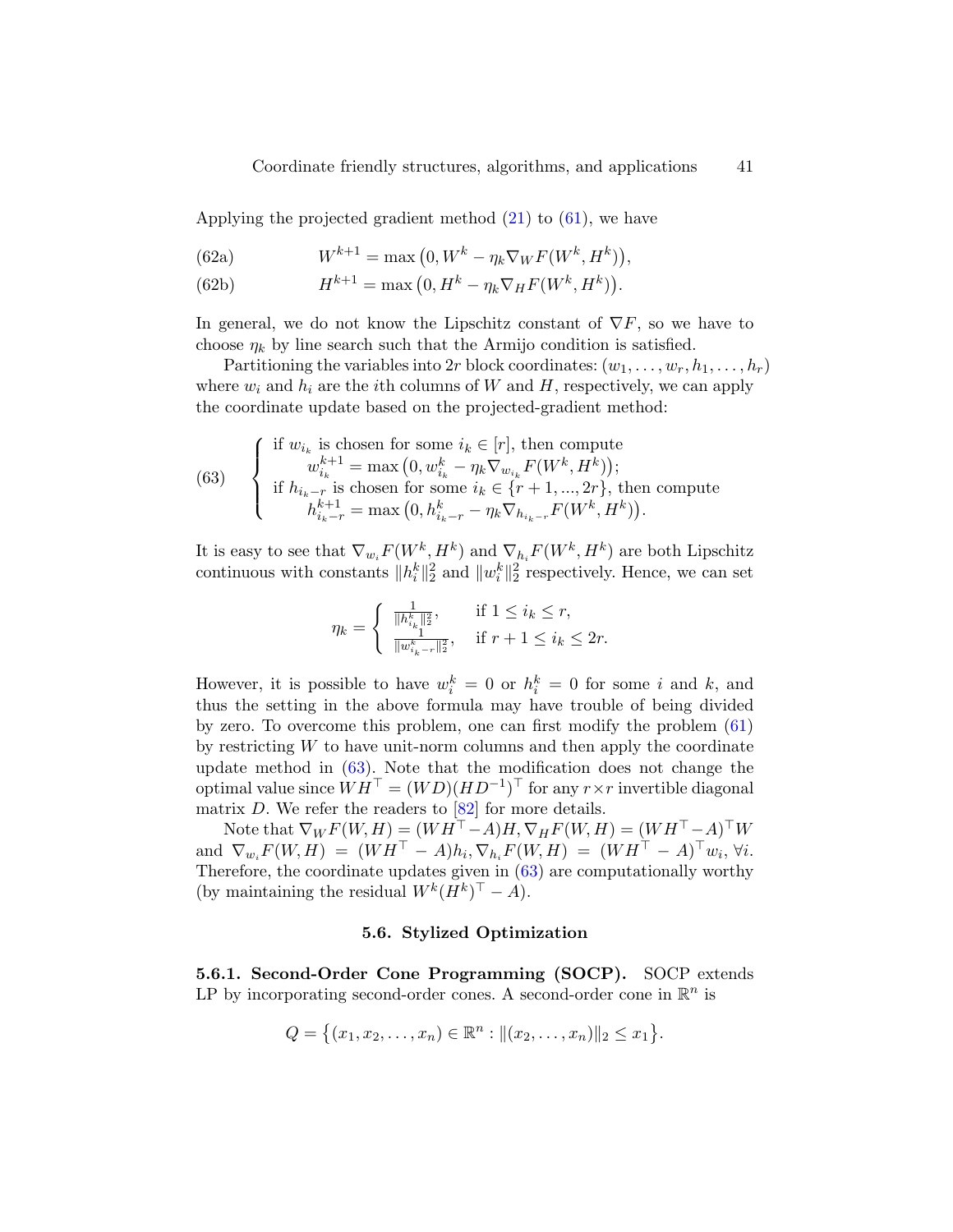Given a point  $v \in \mathbb{R}^n$ , let  $\rho_1^v := ||(v_2, \dots, v_n)||_2$  and  $\rho_2^v := \frac{1}{2}(v_1 + \rho_1^v)$ . Then, the projection of v to Q returns 0 if  $v_1 < -\rho_1^v$ , returns v if  $v_1 \ge \rho_1^v$ , and returns  $(\rho_2^v, \frac{\rho_2^v}{\rho_1^v} \cdot (v_2, \ldots, v_n))$  otherwise. Therefore, if we define the scalar couple:

$$
(\xi_1^v, \xi_2^v) = \begin{cases} (0, 0), & v_1 < -\rho_1^v, \\ (1, 1), & v_1 \ge \rho_1^v, \\ (\rho_2^v, \frac{\rho_2^v}{\rho_1^v}), & \text{otherwise,} \end{cases}
$$

then we have  $u = \text{proj}_Q(v) = (\xi_1^v v_1, \xi_2^v \cdot (v_2, \dots, v_n))$ . Based on this, we have

**Proposition 2.** 1. Let  $v \in \mathbb{R}^n$  and  $v^+ := v + \nu e_i$  for any  $\nu \in \mathbb{R}$ . Then,  $given \rho_1^v, \rho_2^v, \xi_1^v, \xi_2^v$  defined above, it takes  $O(1)$  operations to obtain  $\rho_1^{v^+}, \rho_2^{v^+}, \xi_1^{v^+}, \xi_2^{v^+}.$ 

2. Let  $v \in \mathbb{R}^n$  and  $A = [a_1 \ A_2] \in \mathbb{R}^{m \times n}$ , where  $a_1 \in \mathbb{R}^m$ ,  $A_2 \in \mathbb{R}^{m \times (n-1)}$ . Given  $\rho_1^v, \rho_2^v, \xi_1^v, \xi_2^v$ , we have

$$
A(2 \cdot \mathbf{proj}_Q(v) - v) = ((2\xi_1^v - 1)v_1) \cdot a_1 + (2\xi_2^v - 1) \cdot A_2(v_2, \dots, v_n)^\top.
$$

By the proposition, if  $\mathcal{T}_1$  is an affine operator, then in the composition  $\mathcal{T}_1 \circ \mathbf{proj}_Q$ , the computation of  $\mathbf{proj}_Q$  is cheap as long as we maintain  $\rho_{1}^{v}, \rho_{2}^{v}, \xi_{1}^{v}, \check{\xi}_{2}^{v}.$ 

<span id="page-41-0"></span>Given  $x, c \in \mathbb{R}^n$ ,  $b \in \mathbb{R}^m$ , and  $A \in \mathbb{R}^{m \times n}$ , the standard form of SOCP is

(64a) 
$$
\min_x \text{size } c^\top x, \text{ subject to } Ax = b,
$$

(64b) 
$$
x \in X = Q_1 \times \cdots \times Q_{\bar{n}},
$$

where each  $Q_i$  is a second-order cone, and  $\bar{n} \neq n$  in general. The problem [\(64\)](#page-41-0) is equivalent to

$$
\underset{x}{\text{minimize}} \left( c^{\top} x + \iota_{A \cdot = b}(x) \right) + \iota_X(x),
$$

to which we can apply the DRS iteration  $z^{k+1} = \mathcal{T}_{\text{DRS}}(z^k)$  (see [\(16\)](#page-19-0)), in which  $\mathcal{J}_{\gamma A} = \mathbf{proj}_X$  and  $\mathcal{T}_{\gamma B}$  is a linear operator given by

$$
\mathcal{J}_{\gamma\mathcal{B}}(x) = \underset{y}{\arg\min} \ c^{\top}y + \frac{1}{2\gamma} \|y - x\|^2 \quad \text{subject to } Ay = b.
$$

Assume that the matrix A has full row-rank (otherwise,  $Ax = b$  has either redundant rows or no solution). Then, in [\(16\)](#page-19-0), we have  $\mathcal{R}_{\gamma\beta}(x) = Bx + d$ , where  $B := I - 2A^{\top} (A A^{\top})^{-1} A$  and  $d := 2A^{\top} (A A^{\top})^{-1} (b + \gamma A c) - 2\gamma c$ .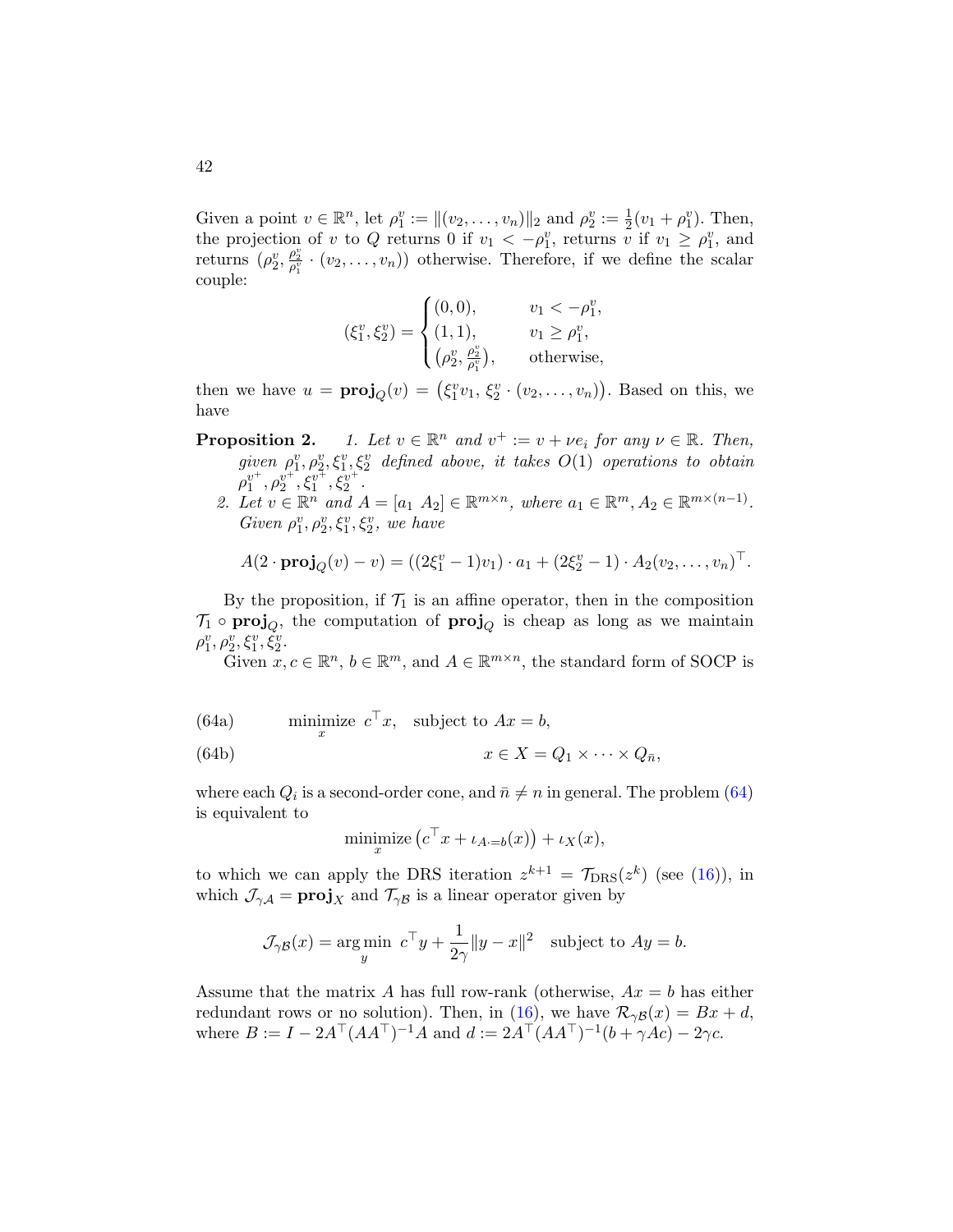It is easy to apply coordinate updates to  $z^{k+1} = \mathcal{T}_{\text{DRS}}(z^k)$  following Proposition [2.](#page-0-1) Specifically, by maintaining the scalars  $\rho_1^v, \rho_2^v, \xi_1^v, \xi_2^v$  for each  $v = x_i \in Q_i$  during coordinate updates, the computation of the projection can be completely avoided. We pre-compute  $(AA^{\top})^{-1}$  and cache the matrix B and vector d. Then,  $\mathcal{T}_{\text{DRS}}$  is CF, and we have the following coordinate update method

(65) 
$$
\begin{cases} \text{select } i \in [\bar{n}], \text{ then compute} \\ y_i^{k+1} = B_i x^k + d_i \\ x_i^{k+1} = \mathbf{proj}_{Q_i}(y_i^{k+1}) + \frac{1}{2}(x_i^k - y_i^{k+1}), \end{cases}
$$

where  $B_i \in \mathbb{R}^{n_i \times n}$  is the *i*th row block submatrix of B, and  $y_i^{k+1}$  is the intermediate variable.

It is trivial to extend this method for SOCPs with a quadratic objective:

minimize 
$$
c^{\top} x + \frac{1}{2} x^{\top} C x
$$
, subject to  $Ax = b$ ,  $x \in X = Q_1 \times \cdots \times Q_{\bar{n}}$ ,

because  $\mathcal{J}_2$  is still linear. Clearly, this method applies to linear programs as they are special SOCPs.

Note that many LPs and SOCPs have sparse matrices A, which deserve further investigation. In particular, we may prefer not to form  $(AA^{\top})^{-1}$  and use the results in  $\S4.2$  $\S4.2$  instead.

### 6. Numerical Experiments

<span id="page-42-0"></span>We illustrate the behavior of coordinate update algorithms for solving portfolio optimization, image processing, and sparse logistic regression problems. Our primary goal is to show the efficiency of coordinate update algorithms compared to the corresponding full update algorithms. We will also illustrate that asynchronous parallel coordinate update algorithms are more scalable than their synchronous parallel counterparts.

Our first two experiments run on Mac OSX 10.9 with 2.4 GHz Intel Core i5 and 8 Gigabytes of RAM. The experiments were coded in Matlab. The sparse logistic regression experiment runs on 1 to 16 threads on a machine with two 2.5 Ghz 10-core Intel Xeon  $E5-2670v2$  (20 cores in total) and 64 Gigabytes of RAM. The experiment was coded in C++ with OpenMP enabled. We use the Eigen library<sup>[7](#page-42-1)</sup> for sparse matrix operations.

<span id="page-42-1"></span><sup>7</sup><http://eigen.tuxfamily.org>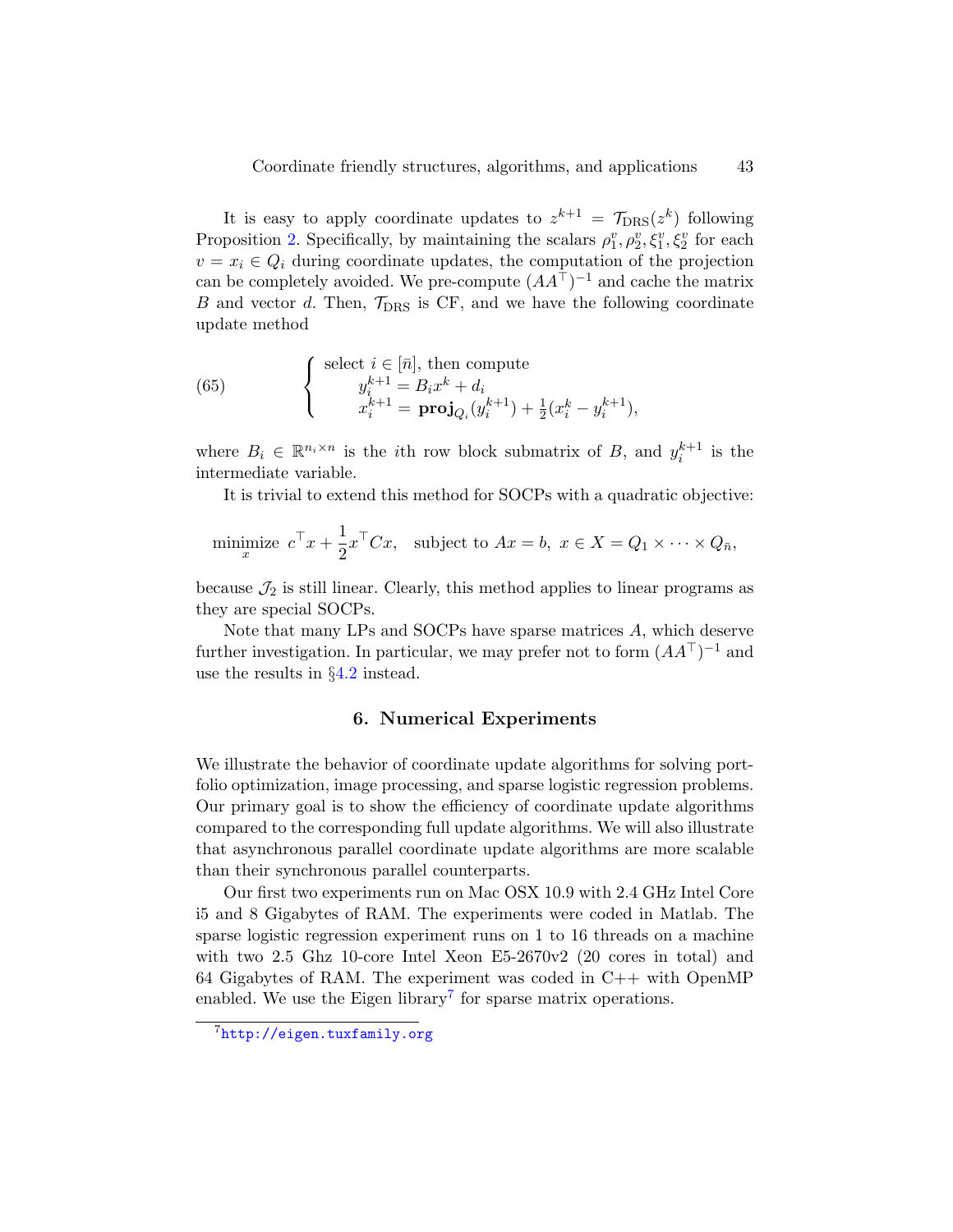#### 6.1. Portfolio Optimization

In this subsection, we compare the performance of the 3S splitting scheme [\(56\)](#page-37-0) with the corresponding coordinate update algorithm [\(57\)](#page-38-0) for solving the portfolio optimization problem [\(55\)](#page-36-0). In this problem, our goal is to distribute our investment resources to all the assets so that the investment risk is minimized and the expected return is greater than c. This test uses two datasets, which are summarized in Table [3.](#page-43-1) The NASDAQ dataset is collected through Yahoo! Finance. We collected one year (from 10/31/2014 to 10/31/2015) of historical closing prices for 2730 stocks.

<span id="page-43-1"></span>

|                        | Synthetic data                       | NASDAQ data                                      |  |
|------------------------|--------------------------------------|--------------------------------------------------|--|
| Number of assets $(N)$ | 1000                                 | 2730                                             |  |
| Expected return rate   | 0.02                                 | 0.02                                             |  |
| Asset return rate      |                                      | $3 * rand(N, 1) - 1$ mean of 30 days return rate |  |
| Risk                   | covariance matrix $+$ 0.01 $\cdot$ I | positive definite matrix                         |  |

Table 3: Two datasets for portfolio optimization

In our numerical experiments, for comparison purposes, we first obtain a high accurate solution by solving [\(55\)](#page-36-0) with an interior point solver. For both full update and coordinate update,  $\eta_k$  is set to 0.8. However, we use different  $\gamma$ . For 3S full update, we used the step size parameter  $\gamma_1 = \frac{2}{\ln 2}$  $\frac{2}{\|Q\|_2}$ , and for 3S coordinate update,  $\gamma_2 = \frac{2}{\max\{Q_{11}\}}$  $\frac{2}{\max\{Q_{11},...,Q_{NN}\}}$ . In general, coordinate update can benefit from more relaxed parameters. The results are reported in Figure [3.](#page-44-0) We can observe that the coordinate update method converges much faster than the 3S method for the synthetic data. This is due to the fact that  $\gamma_2$ is much larger than  $\gamma_1$ . However, for the NASDAQ dataset,  $\gamma_1 \approx \gamma_2$ , so 3S coordinate update is only moderately faster than 3S full update.

#### 6.2. Computed Tomography Image Reconstruction

<span id="page-43-0"></span>We compare the performance of algorithm [\(52\)](#page-35-1) and its corresponding coordinate version on Computed Tomography (CT) image reconstruction. We generate a thorax phantom of size  $284 \times 284$  to simulate spectral CT mea-surements. We then apply the Siddon's algorithm [\[66\]](#page-53-13) to form the sinogram data. There are 90 parallel beam projections and, for each projection, there are 362 measurements. Then the sinogram data is corrupted with Gaussian noise. We formulate the image reconstruction problem in the form of [\(48\)](#page-34-1). The primal-dual full update corresponds to [\(52\)](#page-35-1). For coordinate update, the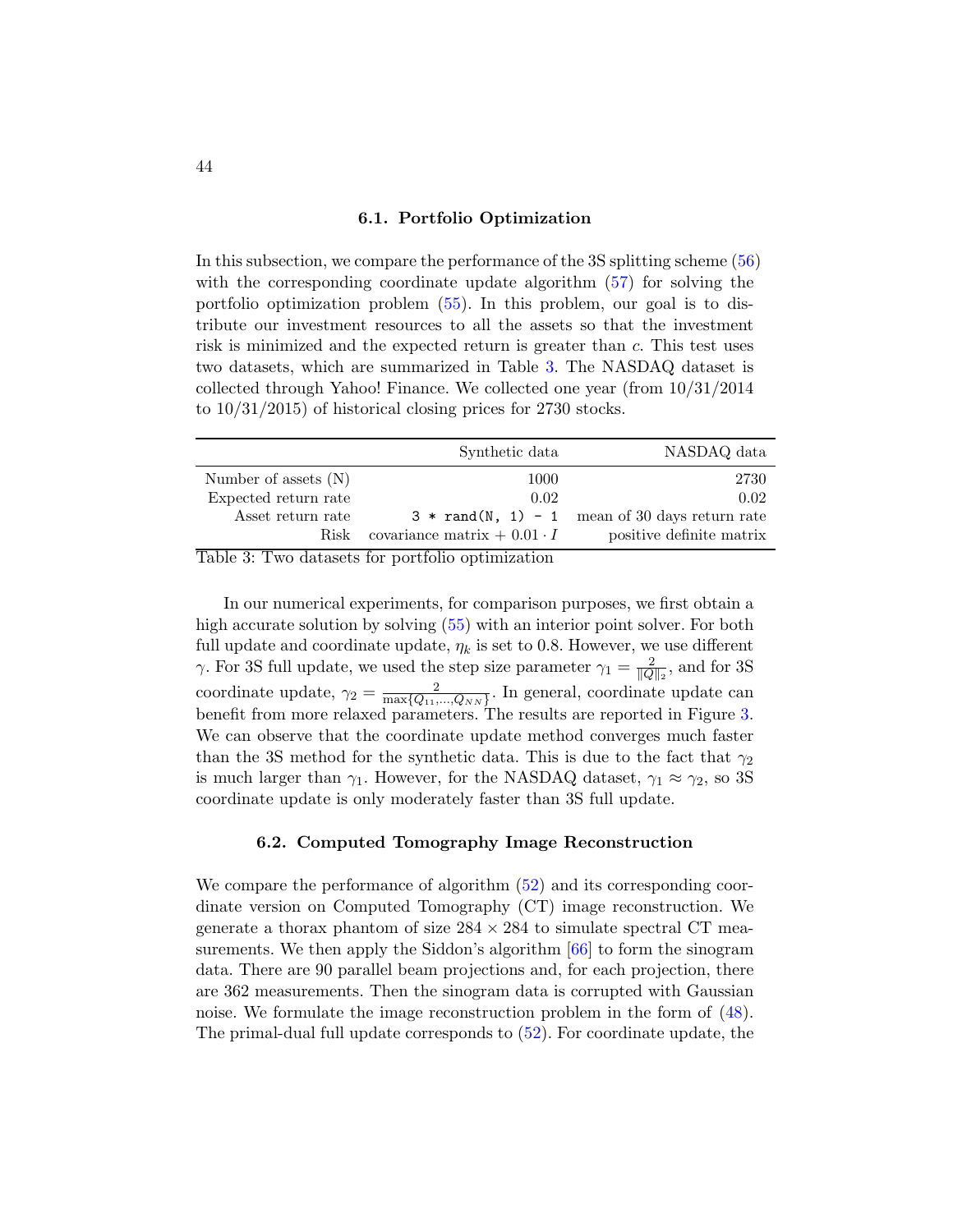<span id="page-44-0"></span>

Figure 3: Compare the convergence of 3S full update with 3S coordinate update algorithms.

block size for  $x$  is set to 284, which corresponds to a column of the image. The dual variables  $s, t$  are also partitioned into 284 blocks accordingly. A block of x and the corresponding blocks of s and t are bundled together as a single block. In each iteration, a bundled block is randomly chosen and updated. The reconstruction results are shown in Figure [4.](#page-45-0) After 100 epochs, the image recovered by the coordinate version is better than that by [\(52\)](#page-35-1). As shown in Figure [4d,](#page-45-0) the coordinate version converges faster than [\(52\)](#page-35-1).

### 6.3.  $\ell_1$  Regularized Logistic Regression

In this subsection, we compare the performance of sync-parallel coordinate update and async-parallel coordinate update for solving the sparse logistic regression problem

<span id="page-44-1"></span>(66) 
$$
\underset{x \in \mathbb{R}^n}{\text{minimize}} \lambda \|x\|_1 + \frac{1}{N} \sum_{j=1}^N \log \left(1 + \exp(-b_j \cdot a_j^\top x)\right),
$$

where  $\{(a_j, b_j)\}_{j=1}^N$  is the set of sample-label pairs with  $b_j \in \{1, -1\}, \lambda =$ 0.0001, and  $n$  and  $N$  represent the numbers of features and samples, respec-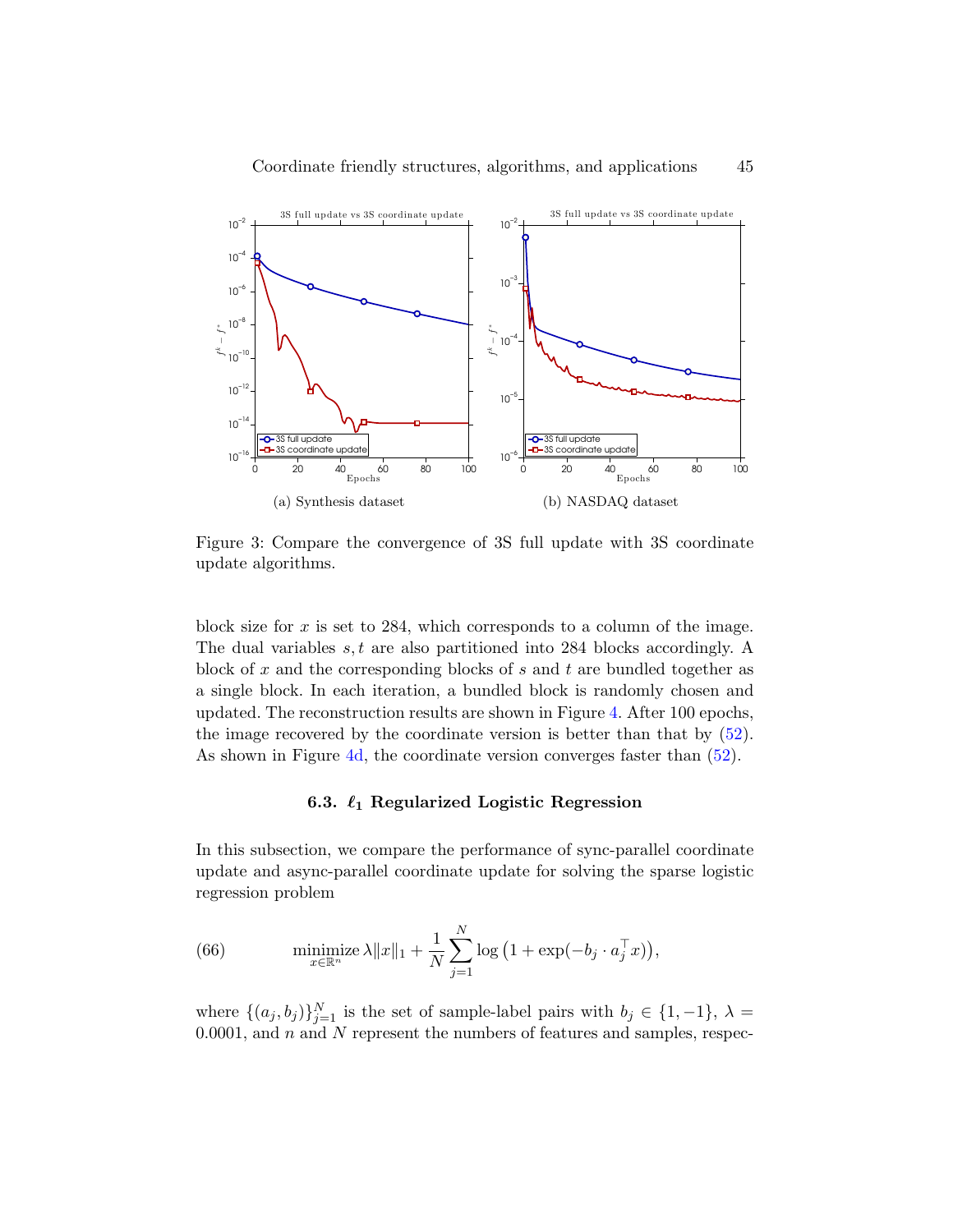<span id="page-45-0"></span>

Figure 4: CT image reconstruction.

tively. This test uses the datasets<sup>[8](#page-45-1)</sup>: real-sim and news20, which are summarized in Table [4.](#page-46-0)

We let each coordinate hold roughly 50 features. Since the total number of features is not divisible by 50, some coordinates have 51 features. We let each thread draw a coordinate uniformly at random at each iteration. We stop all the tests after 10 epochs since they have nearly identical progress per epoch. The step size is set to  $\eta_k = 0.9$ ,  $\forall k$ . Let  $A = [a_1, \ldots, a_N]^\top$  and  $b = [b_1, ..., b_N]^\top$ . In global memory, we store A, b and x. We also store the product  $Ax$  in global memory so that the forward step can be efficiently computed. Whenever a coordinate of  $x$  gets updated,  $Ax$  is immediately

<span id="page-45-1"></span><sup>8</sup><http://www.csie.ntu.edu.tw/~cjlin/libsvmtools/datasets/>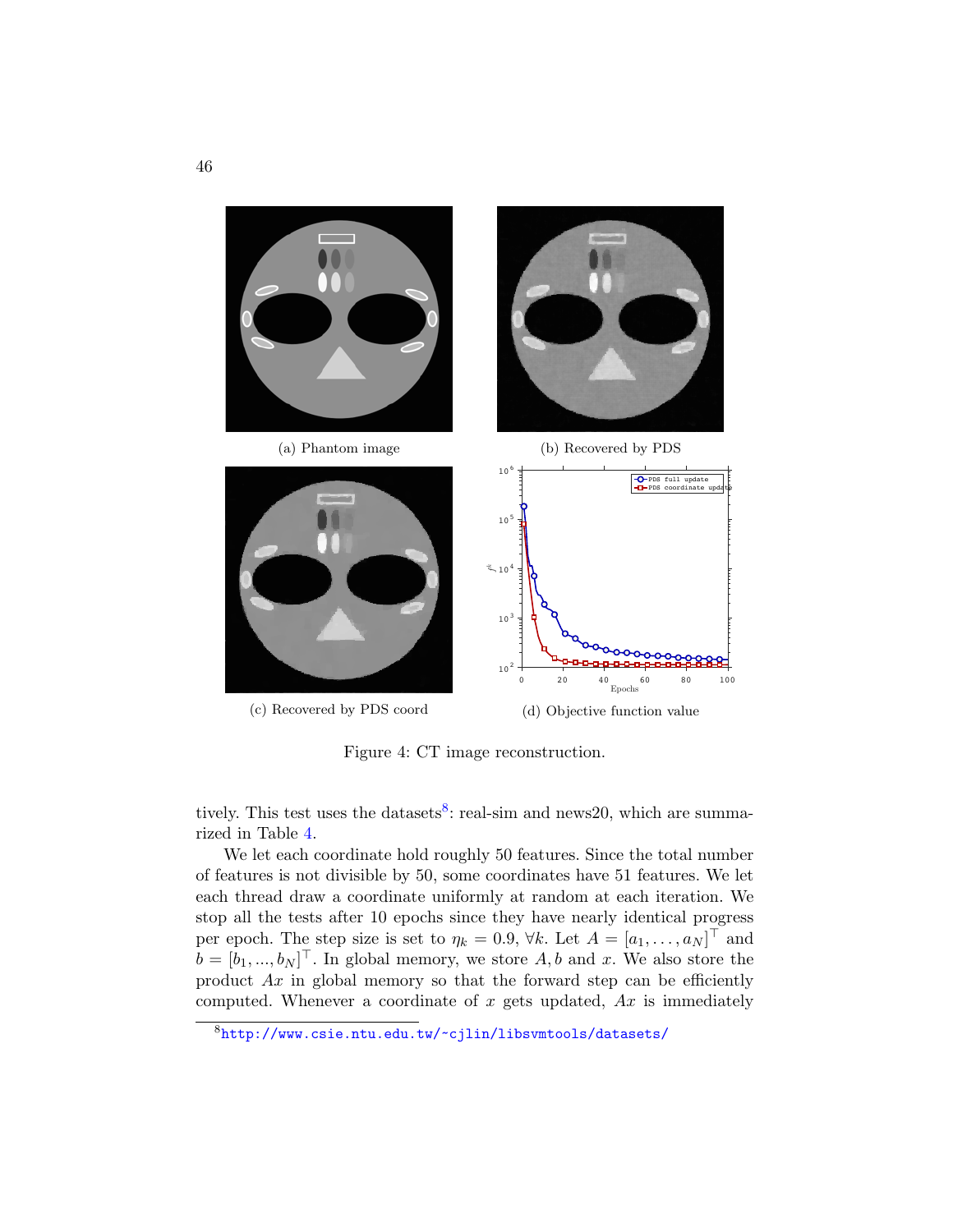| Name     | $#$ samples | $#$ features |
|----------|-------------|--------------|
| real-sim | 72, 309     | 20, 958      |
| news20   | 19,996      | 1,355,191    |

<span id="page-46-0"></span>Table 4: Two datasets for sparse logistic regression.

updated at a low cost. Note that if  $Ax$  is not stored in global memory, every coordinate update will have to compute  $Ax$  from scratch, which involves the entire x and will be very expensive.

Table [5](#page-47-5) gives the running times of the sync-parallel and async-parallel implementations on the two datasets. We can observe that async-parallel achieves almost-linear speedup, but sync-parallel scales very poorly as we explain below.

In the sync-parallel implementation, all the running threads have to wait for the last thread to finish an iteration, and therefore if a thread has a large load, it slows down the iteration. Although every thread is (randomly) assigned to roughly the same number of features (either 50 or 51 components of  $x$ ) at each iteration, their  $a_i$ 's have very different numbers of nonzeros, and the thread with the largest number of nonzeros is the slowest. (Sparse matrix computation is used for both datasets, which are very large.) As more threads are used, despite that they altogether do more work at each iteration, the per-iteration time may increase as the slowest thread tends to be slower. On the other hand, async-parallel coordinate update does not suffer from the load imbalance. Its performance grows nearly linear with the number of threads.

Finally, we have observed that the progress toward solving [\(66\)](#page-44-1) is mainly a function of the number of epochs and does not change appreciably when the number of threads increases or between sync-parallel and async-parallel. Therefore, we always stop at 10 epochs.

### 7. Conclusions

We have presented a coordinate update method for fixed-point iterations, which updates one coordinate (or a few variables) at every iteration and can be applied to solve linear systems, optimization problems, saddle point problems, variational inequalities, and so on. We proposed a new concept called CF operator. When an operator is CF, its coordinate update is computationally worthy and often preferable over the full update method, in particular in a parallel computing setting. We gave examples of CF operators and also discussed how the properties can be preserved by composing two or more such operators such as in operator splitting and primal-dual splitting schemes. In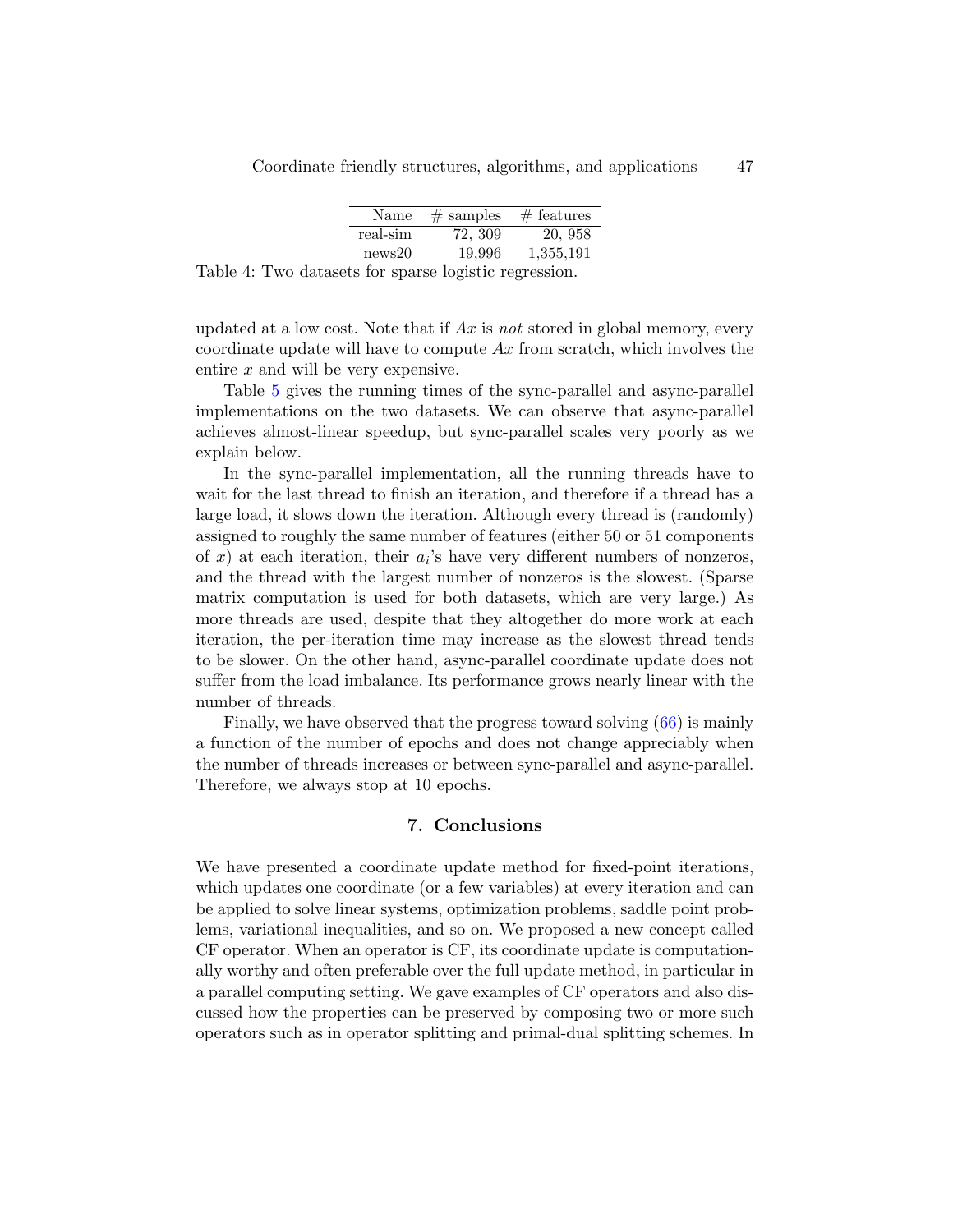<span id="page-47-5"></span>

|                | real-sim |      |         | news20  |             |       |         |         |
|----------------|----------|------|---------|---------|-------------|-------|---------|---------|
| $#$ threads    | time(s)  |      | speedup |         | time<br>(S) |       | speedup |         |
|                | async    | sync | async   | sync    | async       | sync  | async   | sync    |
|                | 81.6     | 82.1 | 1.0     | $1.0\,$ | 591.1       | 591.3 | 1.0     | $1.0\,$ |
| $\overline{2}$ | 45.9     | 80.6 | $1.8\,$ | 1.0     | 304.2       | 590.1 | 1.9     | $1.0\,$ |
| $\overline{4}$ | 21.6     | 63.0 | 3.8     | $1.3\,$ | 150.4       | 557.0 | 3.9     | $1.1\,$ |
| 8              | 16.1     | 61.4 | 5.1     | $1.3\,$ | 78.3        | 525.1 | 7.5     | 1.1     |
| 16             | 7.1      | 46.4 | 11.5    | $1.8\,$ | 41.6        | 493.2 | 14.2    | $1.2\,$ |

Table 5: Running times of async-parallel and sync-parallel FBS implementations for  $\ell_1$  regularized logistic regression on two datasets. Sync-parallel has very poor speedup due to the large distribution of coordinate sparsity and thus the large load imbalance across threads.

addition, we have developed CF algorithms for problems arising in several different areas including machine learning, imaging, finance, and distributed computing. Numerical experiments on portfolio optimization, CT imaging, and logistic regression have been provided to demonstrate the superiority of CF methods over their counterparts that update all coordinates at every iteration.

### References

- <span id="page-47-1"></span>[1] Attouch, H., Bolte, J., Redont, P., Soubeyran, A.: Proximal alternating minimization and projection methods for nonconvex problems: An approach based on the Kurdyka-Lojasiewicz inequality. Mathematics of Operations Research 35(2), 438–457 (2010)
- <span id="page-47-3"></span>[2] Bahi, J., Miellou, J.C., Rhofir, K.: Asynchronous multisplitting methods for nonlinear fixed point problems. Numerical Algorithms 15(3-4), 315–345 (1997)
- <span id="page-47-2"></span>[3] Baudet, G.M.: Asynchronous iterative methods for multiprocessors. J. ACM 25(2), 226–244 (1978).
- <span id="page-47-0"></span>[4] Bauschke, H.H., Borwein, J.M.: On the convergence of von Neumann's alternating projection algorithm for two sets. Set-Valued Analysis 1(2), 185–212 (1993)
- <span id="page-47-4"></span>[5] Bauschke, H.H., Combettes, P.L.: Convex analysis and monotone operator theory in Hilbert spaces. Springer Science & Business Media (2011)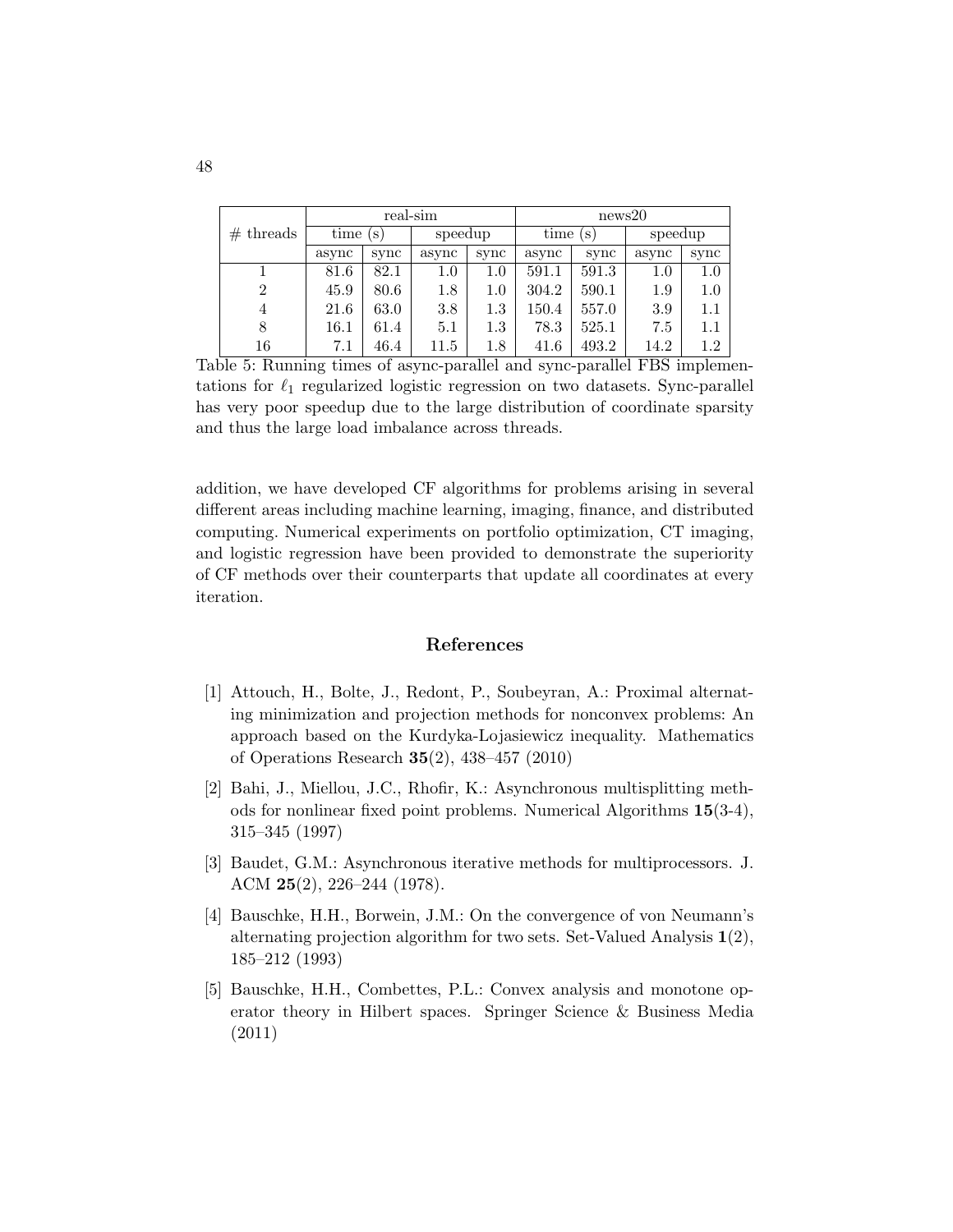- <span id="page-48-7"></span>[6] Baz, D.E., Frommer, A., Spiteri, P.: Asynchronous iterations with flexible communication: contracting operators. Journal of Computational and Applied Mathematics  $176(1)$ ,  $91 - 103$  (2005)
- <span id="page-48-8"></span>[7] Baz, D.E., Gazen, D., Jarraya, M., Spiteri, P., Miellou, J.: Flexible communication for parallel asynchronous methods with application to a nonlinear optimization problem. In: E. D'Hollander, F. Peters, G. Joubert, U. Trottenberg, R. Volpel (eds.) Parallel Computing Fundamentals, Applications and New Directions, Advances in Parallel Computing, vol. 12, pp. 429 – 436. North-Holland (1998)
- <span id="page-48-0"></span>[8] Beck, A., Tetruashvili, L.: On the convergence of block coordinate descent type methods. SIAM Journal on Optimization 23(4), 2037–2060 (2013)
- <span id="page-48-9"></span>[9] Bengio, Y., Delalleau, O., Le Roux, N.: Label propagation and quadratic criterion. In: Semi-Supervised Learning, pp. 193–216. MIT Press (2006)
- <span id="page-48-6"></span>[10] Bertsekas, D.P.: Distributed asynchronous computation of fixed points. Mathematical Programming 27(1), 107–120 (1983)
- <span id="page-48-2"></span>[11] Bertsekas, D.P.: Nonlinear programming. Athena Scientific (1999)
- <span id="page-48-4"></span>[12] Bertsekas, D.P., Tsitsiklis, J.N.: Parallel and distributed computation: numerical methods. Prentice hall Englewood Cliffs, NJ (1989)
- <span id="page-48-1"></span>[13] Bolte, J., Sabach, S., Teboulle, M.: Proximal alternating linearized minimization for nonconvex and nonsmooth problems. Mathematical Programming 146(1-2), 459–494 (2014)
- <span id="page-48-5"></span>[14] Bradley, J.K., Kyrola, A., Bickson, D., Guestrin, C.: Parallel coordinate descent for l1-regularized loss minimization. In: Proceedings of the 28th International Conference on Machine Learning (ICML-11), pp. 321–328 (2011)
- <span id="page-48-10"></span>[15] Briceño-Arias, L.M.: Forward-Douglas–Rachford splitting and forwardpartial inverse method for solving monotone inclusions. Optimization 64(5), 1239–1261 (2015)
- <span id="page-48-11"></span>[16] Briceno-Arias, L.M., Combettes, P.L.: Monotone operator methods for Nash equilibria in non-potential games. In: Computational and Analytical Mathematics, pp. 143–159. Springer (2013)
- <span id="page-48-3"></span>[17] Chazan, D., Miranker, W.: Chaotic relaxation. Linear Algebra and its Applications 2(2), 199–222 (1969)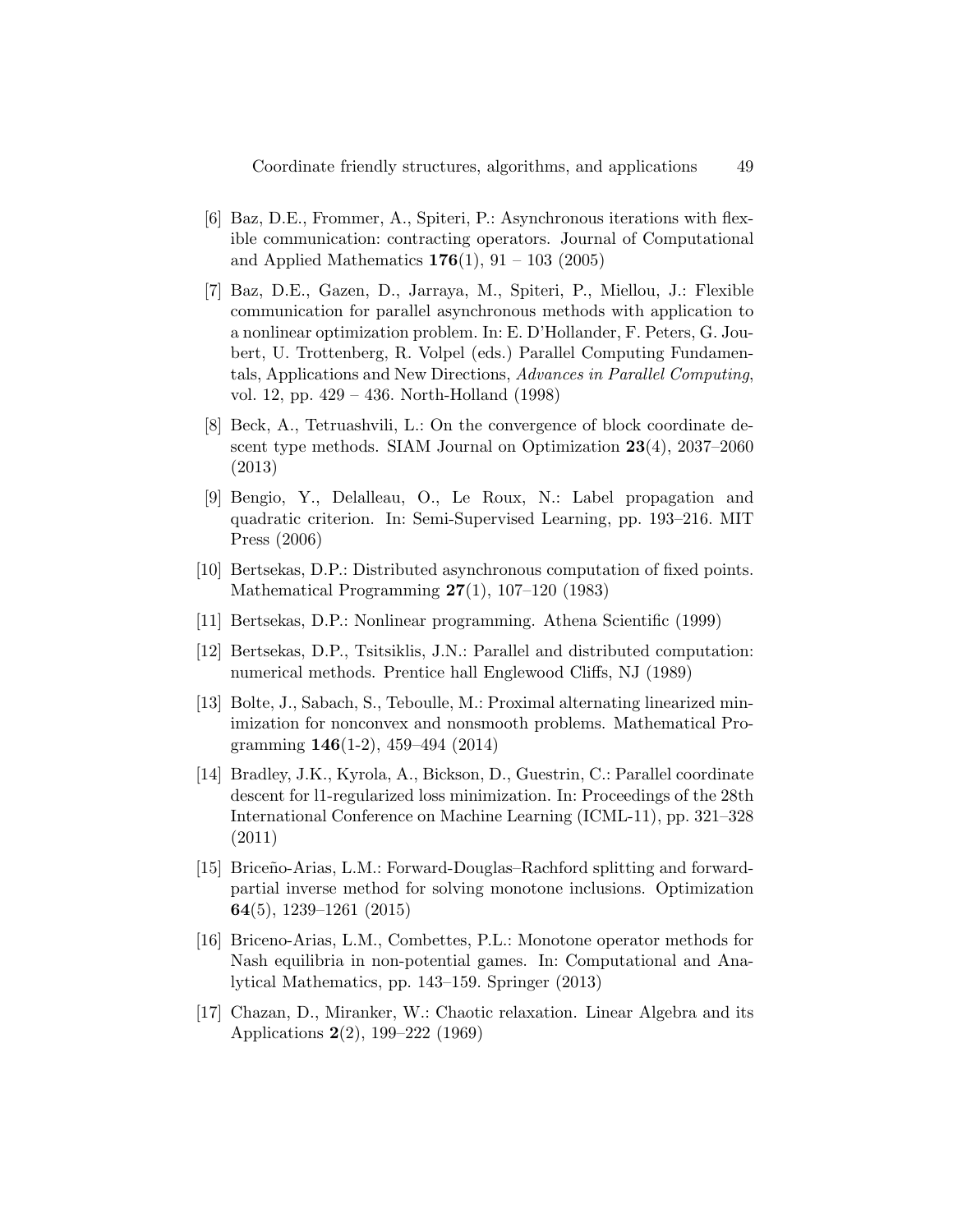- <span id="page-49-8"></span>[18] Combettes, P.L., Condat, L., Pesquet, J.C., Vu, B.C.: A forwardbackward view of some primal-dual optimization methods in image recovery. In: Proceedings of the 2014 IEEE International Conference on Image Processing (ICIP), pp. 4141–4145 (2014)
- <span id="page-49-5"></span>[19] Combettes, P.L., Pesquet, J.C.: Stochastic quasi-Fejér block-coordinate fixed point iterations with random sweeping. SIAM Journal on Optimization  $25(2)$ , 1221–1248 (2015).
- <span id="page-49-7"></span>[20] Condat, L.: A primal–dual splitting method for convex optimization involving Lipschitzian, proximable and linear composite terms. Journal of Optimization Theory and Applications 158(2), 460–479 (2013)
- <span id="page-49-1"></span>[21] Dang, C.D., Lan, G.: Stochastic block mirror descent methods for nonsmooth and stochastic optimization. SIAM Journal on Optimization  $25(2)$ , 856–881 (2015).
- <span id="page-49-11"></span>[22] Davis, D.: An  $o(n \log(n))$  algorithm for projecting onto the ordered weighted  $\ell_1$  norm ball. arXiv preprint arXiv:1505.00870 (2015)
- <span id="page-49-9"></span>[23] Davis, D.: Convergence rate analysis of primal-dual splitting schemes. SIAM Journal on Optimization 25(3), 1912–1943 (2015)
- <span id="page-49-6"></span>[24] Davis, D., Yin, W.: A three-operator splitting scheme and its optimization applications. arXiv preprint arXiv:1504.01032 (2015)
- <span id="page-49-2"></span>[25] Dhillon, I.S., Ravikumar, P.K., Tewari, A.: Nearest neighbor based greedy coordinate descent. In: Advances in Neural Information Processing Systems, pp. 2160–2168 (2011)
- <span id="page-49-0"></span>[26] Douglas, J., Rachford, H.H.: On the numerical solution of heat conduction problems in two and three space variables. Transactions of the American Mathematical Society 82(2), 421–439 (1956)
- <span id="page-49-3"></span>[27] El Baz, D., Gazen, D., Jarraya, M., Spiteri, P., Miellou, J.C.: Flexible communication for parallel asynchronous methods with application to a nonlinear optimization problem. Advances in Parallel Computing 12, 429–436 (1998)
- <span id="page-49-10"></span>[28] Fercoq, O., Bianchi, P.: A coordinate descent primal-dual algorithm with large step size and possibly non separable functions. arXiv preprint arXiv:1508.04625 (2015)
- <span id="page-49-4"></span>[29] Frommer, A., Szyld, D.B.: On asynchronous iterations. Journal of Computational and Applied Mathematics 123(1-2), 201–216 (2000)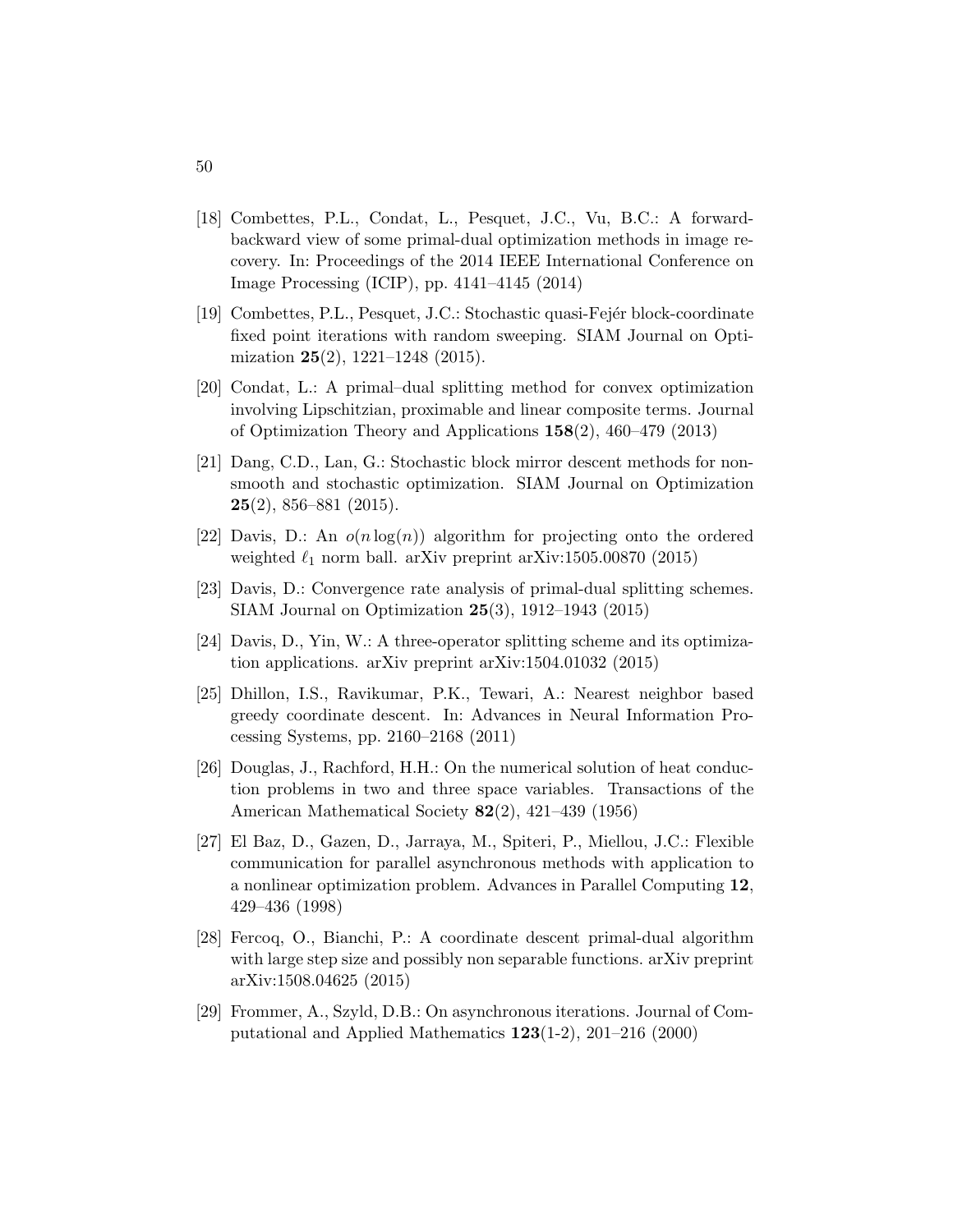- <span id="page-50-1"></span>[30] Gabay, D., Mercier, B.: A dual algorithm for the solution of nonlinear variational problems via finite element approximation. Computers & Mathematics with Applications  $2(1)$ , 17–40 (1976)
- <span id="page-50-0"></span>[31] Glowinski, R., Marroco, A.: Sur l'approximation, par éléments finis d'ordre un, et la résolution, par pénalisation-dualité d'une classe de problèmes de dirichlet non linéaires. Revue française d'automatique, informatique, recherche opérationnelle. Analyse numérique  $9(2)$ , 41–76 (1975)
- <span id="page-50-4"></span>[32] Grippo, L., Sciandrone, M.: On the convergence of the block nonlinear Gauss-Seidel method under convex constraints. Operations Research Letters 26(3), 127–136 (2000)
- <span id="page-50-3"></span>[33] Han, S.: A successive projection method. Mathematical Programming  $40(1), 1-14 (1988)$
- <span id="page-50-10"></span>[34] Hastie, T., Tibshirani, R., Friedman, J., Franklin, J.: The elements of statistical learning: data mining, inference and prediction. The Mathematical Intelligencer  $27(2)$ , 83–85 (2005)
- <span id="page-50-2"></span>[35] Hildreth, C.: A quadratic programming procedure. Naval Research Logistics Quarterly  $4(1)$ , 79–85 (1957)
- <span id="page-50-5"></span>[36] Hong, M., Wang, X., Razaviyayn, M., Luo, Z.Q.: Iteration complexity analysis of block coordinate descent methods. arXiv preprint arXiv:1310.6957v2 (2015)
- <span id="page-50-7"></span>[37] Hsieh, C.j., Yu, H.f., Dhillon, I.: PASSCoDe: Parallel asynchronous stochastic dual co-ordinate descent. In: Proceedings of the 32nd International Conference on Machine Learning (ICML-15), pp. 2370–2379 (2015)
- <span id="page-50-11"></span>[38] Jacob, L., Obozinski, G., Vert, J.P.: Group lasso with overlap and graph lasso. In: Proceedings of the 26th International Conference on Machine Learning (ICML-09), pp. 433–440. ACM (2009)
- <span id="page-50-9"></span>[39] Krasnosel'skii, M.A.: Two remarks on the method of successive approximations. Uspekhi Matematicheskikh Nauk 10(1), 123–127 (1955)
- <span id="page-50-8"></span>[40] Lebedev, V., Tynjanskiı, N.: Duality theory of concave-convex games. In: Soviet Math. Dokl, vol. 8, pp. 752–756 (1967)
- <span id="page-50-6"></span>[41] Li, Y., Osher, S.: Coordinate descent optimization for  $\ell_1$  minimization with application to compressed sensing; a greedy algorithm. Inverse Problems and Imaging 3(3), 487–503 (2009)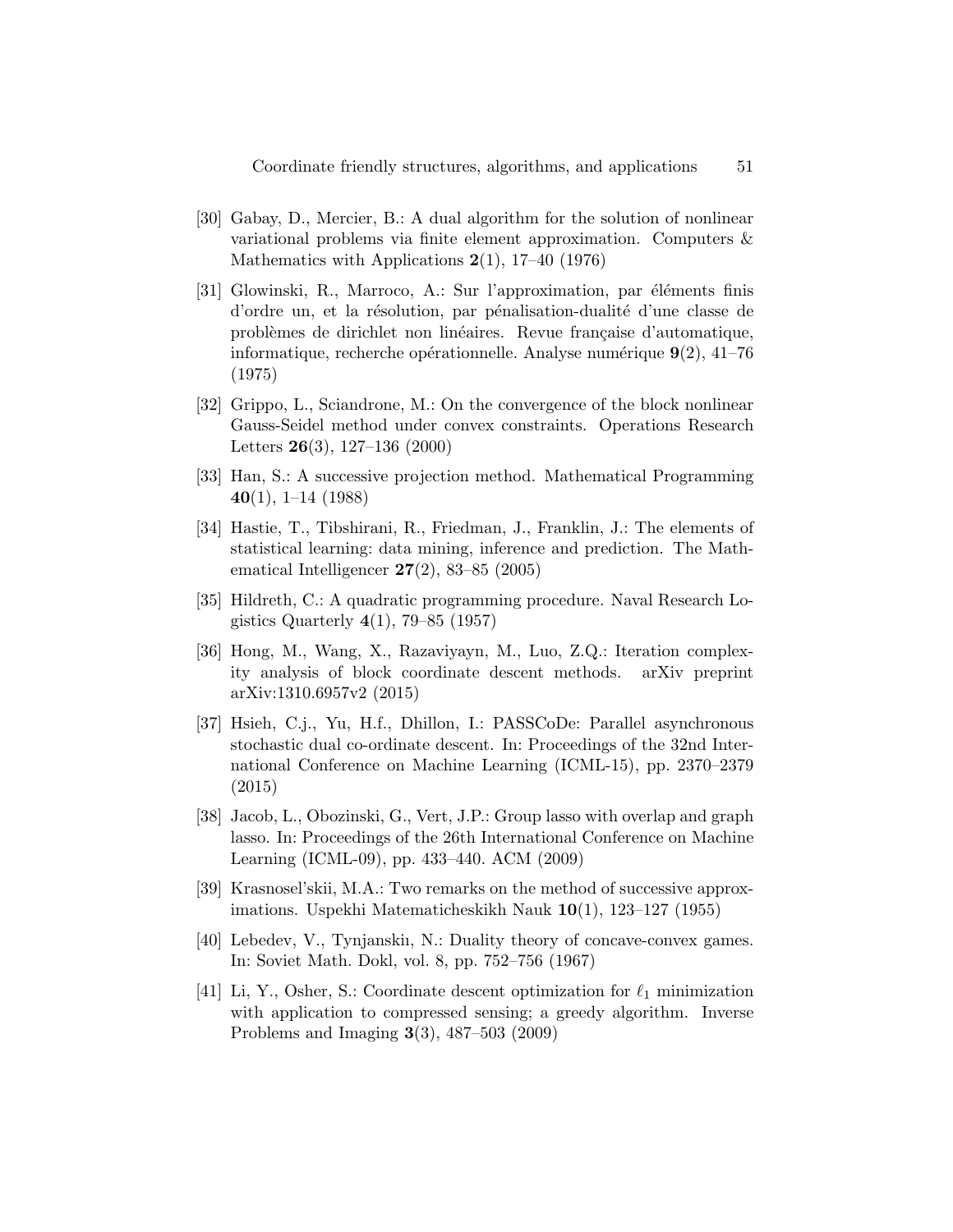- <span id="page-51-6"></span>[42] Liu, J., Wright, S.J.: Asynchronous stochastic coordinate descent: Parallelism and convergence properties. SIAM Journal on Optimization  $25(1), 351-376 (2015)$
- <span id="page-51-5"></span>[43] Liu, J., Wright, S.J., Ré, C., Bittorf, V., Sridhar, S.: An asynchronous parallel stochastic coordinate descent algorithm. Journal of Machine Learning Research 16, 285–322 (2015)
- <span id="page-51-2"></span>[44] Lu, Z., Xiao, L.: On the complexity analysis of randomized blockcoordinate descent methods. Mathematical Programming  $152(1-2)$ , 615–642 (2015).
- <span id="page-51-0"></span>[45] Luo, Z.Q., Tseng, P.: On the convergence of the coordinate descent method for convex differentiable minimization. Journal of Optimization Theory and Applications  $72(1)$ ,  $7-35(1992)$
- <span id="page-51-8"></span>[46] McLinden, L.: An extension of Fenchel's duality theorem to saddle functions and dual minimax problems. Pacific Journal of Mathematics 50(1), 135–158 (1974)
- <span id="page-51-4"></span>[47] Nedić, A., Bertsekas, D.P., Borkar, V.S.: Distributed asynchronous incremental subgradient methods. Studies in Computational Mathematics 8, 381–407 (2001)
- <span id="page-51-1"></span>[48] Nesterov, Y.: Efficiency of coordinate descent methods on huge-scale optimization problems. SIAM Journal on Optimization 22(2), 341–362 (2012)
- <span id="page-51-3"></span>[49] Nutini, J., Schmidt, M., Laradji, I., Friedlander, M., Koepke, H.: Coordinate descent converges faster with the Gauss-Southwell rule than random selection. In: Proceedings of the 32nd International Conference on Machine Learning (ICML-15), pp. 1632–1641 (2015)
- <span id="page-51-9"></span>[50] O'Connor, D., Vandenberghe, L.: Primal-dual decomposition by operator splitting and applications to image deblurring. SIAM Journal on Imaging Sciences 7(3), 1724–1754 (2014)
- <span id="page-51-10"></span>[51] Paatero, P., Tapper, U.: Positive matrix factorization: A non-negative factor model with optimal utilization of error estimates of data values. Environmetrics 5(2), 111–126 (1994)
- <span id="page-51-7"></span>[52] Passty, G.B.: Ergodic convergence to a zero of the sum of monotone operators in Hilbert space. Journal of Mathematical Analysis and Applications 72(2), 383–390 (1979)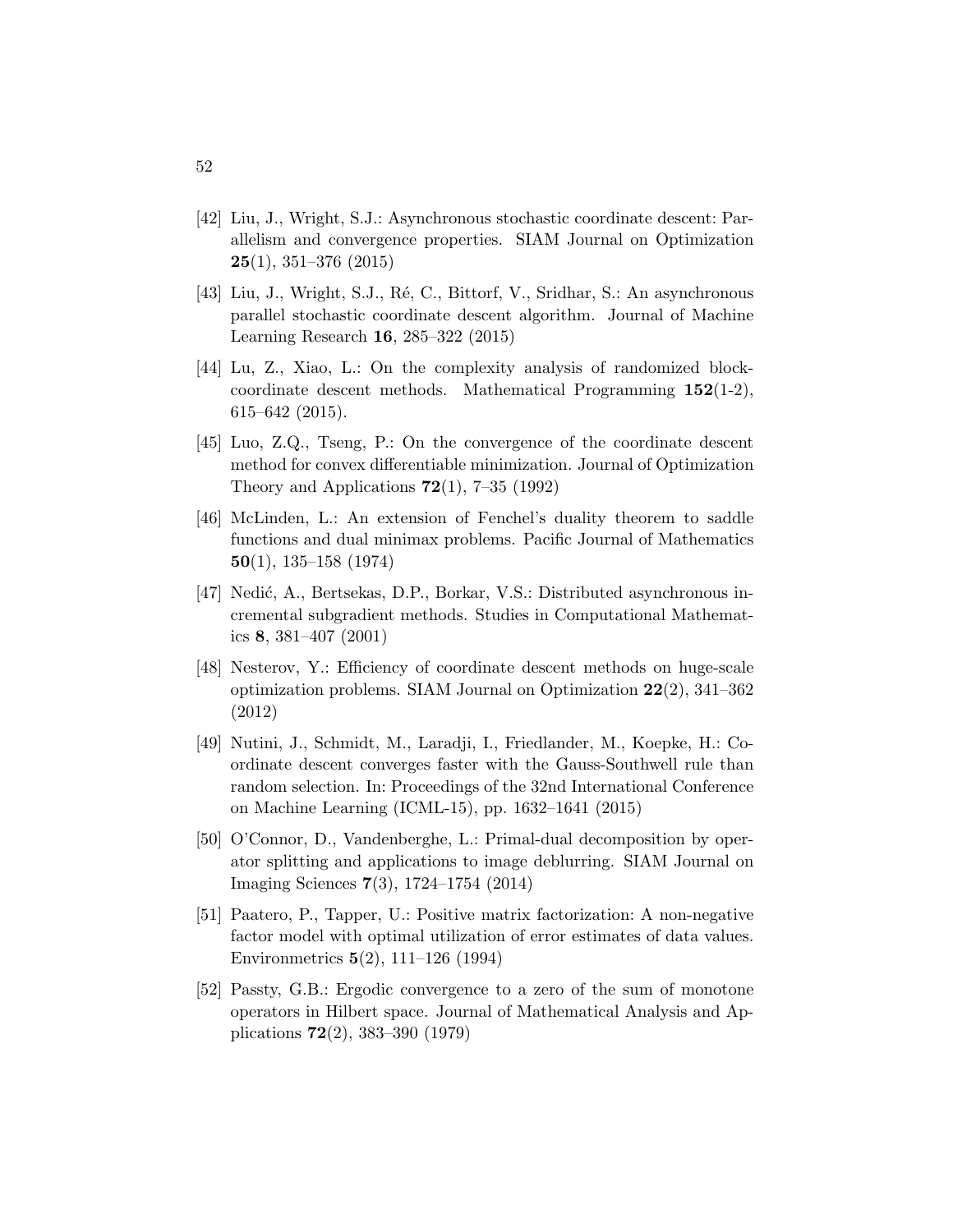- <span id="page-52-8"></span>[53] Peaceman, D.W., Rachford Jr, H.H.: The numerical solution of parabolic and elliptic differential equations. Journal of the Society for Industrial and Applied Mathematics 3(1), 28–41 (1955)
- <span id="page-52-4"></span>[54] Peng, Z., Xu, Y., Yan, M., Yin, W.: ARock: an algorithmic framework for asynchronous parallel coordinate updates. ArXiv e-prints arXiv:1506.02396 (2015)
- <span id="page-52-3"></span>[55] Peng, Z., Yan, M., Yin, W.: Parallel and distributed sparse optimization. In: Proceedings of the 2013 Asilomar Conference on Signals, Systems and Computers, pp. 659–646 (2013)
- <span id="page-52-9"></span>[56] Pesquet, J.C., Repetti, A.: A class of randomized primal-dual algorithms for distributed optimization. Journal of Nonlinear and Convex Analysis 16(12), 2453–2490 (2015)
- <span id="page-52-0"></span>[57] Polak, E., Sargent, R., Sebastian, D.: On the convergence of sequential minimization algorithms. Journal of Optimization Theory and Applications 12(6), 567–575 (1973)
- <span id="page-52-1"></span>[58] Razaviyayn, M., Hong, M., Luo, Z.Q.: A unified convergence analysis of block successive minimization methods for nonsmooth optimization. SIAM Journal on Optimization 23(2), 1126–1153 (2013)
- <span id="page-52-6"></span>[59] Recht, B., Re, C., Wright, S., Niu, F.: Hogwild: A lock-free approach to parallelizing stochastic gradient descent. In: Advances in Neural Information Processing Systems, pp. 693–701 (2011)
- <span id="page-52-10"></span>[60] Repetti, A., Chouzenoux, E., Pesquet, J.C.: A random block-coordinate primal-dual proximal algorithm with application to 3d mesh denoising. In: Proceedings of the 2015 IEEE International Conference on Acoustics, Speech and Signal Processing (ICASSP), pp. 3561–3565 (2015)
- <span id="page-52-2"></span>[61] Richtárik, P., Takáč, M.: Iteration complexity of randomized blockcoordinate descent methods for minimizing a composite function. Mathematical Programming 144(1-2), 1–38 (2014)
- <span id="page-52-5"></span>[62] Richt´arik, P., Tak´aˇc, M.: Parallel coordinate descent methods for big data optimization. Mathematical Programming 156(1), 433–484 (2016).
- <span id="page-52-11"></span>[63] Rockafellar, R.T.: Convex analysis. Princeton University Press (1997)
- <span id="page-52-7"></span>[64] Rue, H., Held, L.: Gaussian Markov random fields: theory and applications. CRC Press (2005)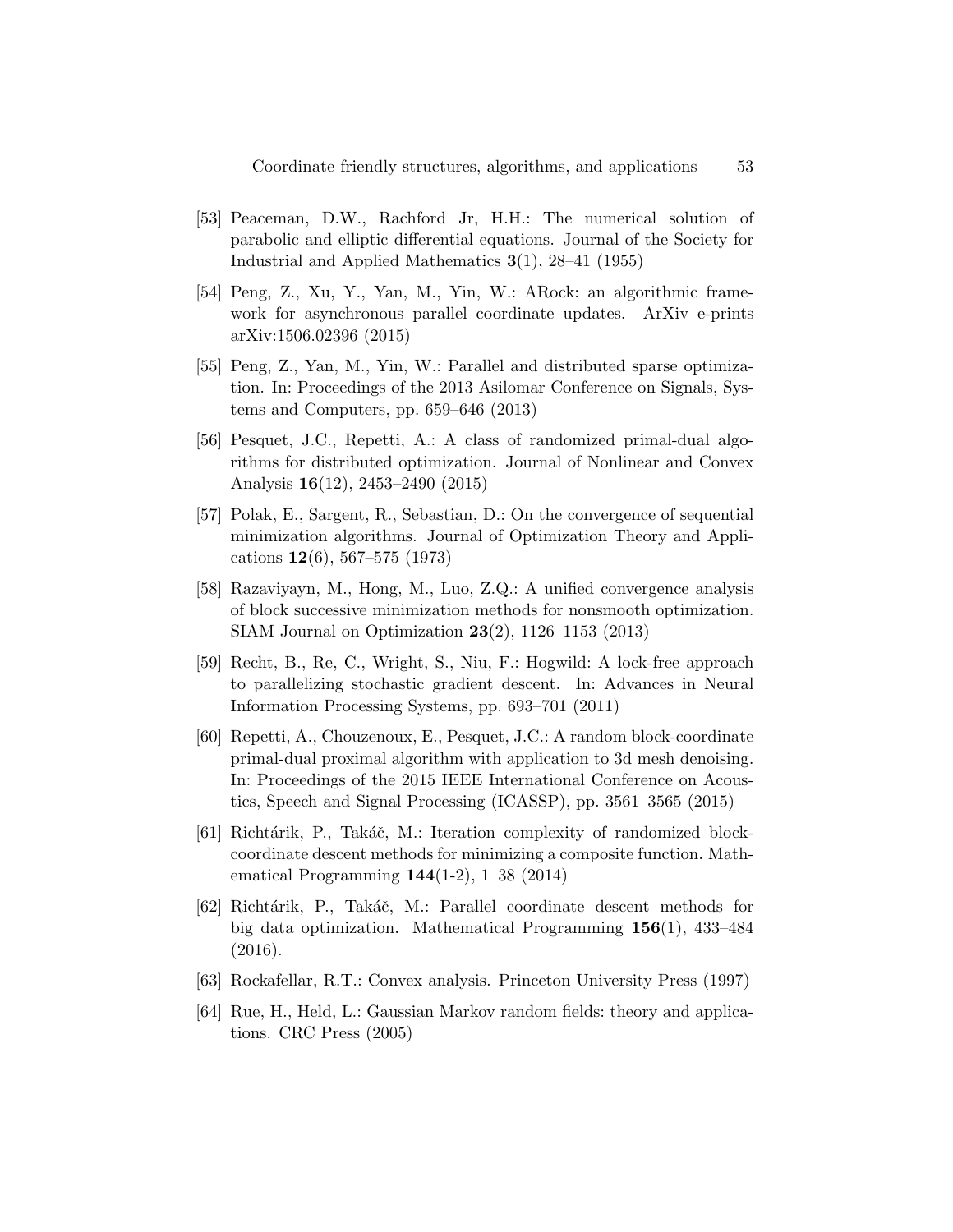- <span id="page-53-12"></span>[65] Scholkopf, B., Smola, A.J.: Learning with kernels: support vector machines, regularization, optimization, and beyond. MIT press (2001)
- <span id="page-53-13"></span>[66] Siddon, R.L.: Fast calculation of the exact radiological path for a threedimensional CT array. Medical Physics 12(2), 252–255 (1985)
- <span id="page-53-8"></span>[67] Strikwerda, J.C.: A probabilistic analysis of asynchronous iteration. Linear Algebra and its Applications  $349(1)$ ,  $125-154$  (2002)
- <span id="page-53-11"></span>[68] Tseng, P.: Applications of a splitting algorithm to decomposition in convex programming and variational inequalities. SIAM Journal on Control and Optimization 29(1), 119–138 (1991)
- <span id="page-53-7"></span>[69] Tseng, P.: On the rate of convergence of a partially asynchronous gradient projection algorithm. SIAM Journal on Optimization 1(4), 603–619 (1991)
- <span id="page-53-2"></span>[70] Tseng, P.: Dual coordinate ascent methods for non-strictly convex minimization. Mathematical Programming  $59(1)$ , 231–247 (1993)
- <span id="page-53-9"></span>[71] Tseng, P.: A modified forward-backward splitting method for maximal monotone mappings. SIAM J. Control and Optimization 38(2), 431– 446 (2000).
- <span id="page-53-3"></span>[72] Tseng, P.: Convergence of a block coordinate descent method for nondifferentiable minimization. Journal of Optimization Theory and Applications 109(3), 475–494 (2001)
- <span id="page-53-6"></span>[73] Tseng, P., Yun, S.: Block-coordinate gradient descent method for linearly constrained nonsmooth separable optimization. Journal of Optimization Theory and Applications  $140(3)$ , 513–535 (2009)
- <span id="page-53-5"></span>[74] Tseng, P., Yun, S.: A coordinate gradient descent method for nonsmooth separable minimization. Mathematical Programming 117(1-2), 387–423 (2009)
- <span id="page-53-0"></span>[75] Von Neumann, J.: On rings of operators. reduction theory. Annals of Mathematics 50(2), 401–485 (1949)
- <span id="page-53-10"></span>[76] Vũ, B.C.: A splitting algorithm for dual monotone inclusions involving cocoercive operators. Advances in Computational Mathematics 38(3), 667–681 (2013)
- <span id="page-53-1"></span>[77] Warga, J.: Minimizing certain convex functions. Journal of the Society for Industrial and Applied Mathematics  $11(3)$ , 588–593 (1963)
- <span id="page-53-4"></span>[78] Wright, S.J.: Coordinate descent algorithms. Mathematical Programming  $151(1)$ , 3-34  $(2015)$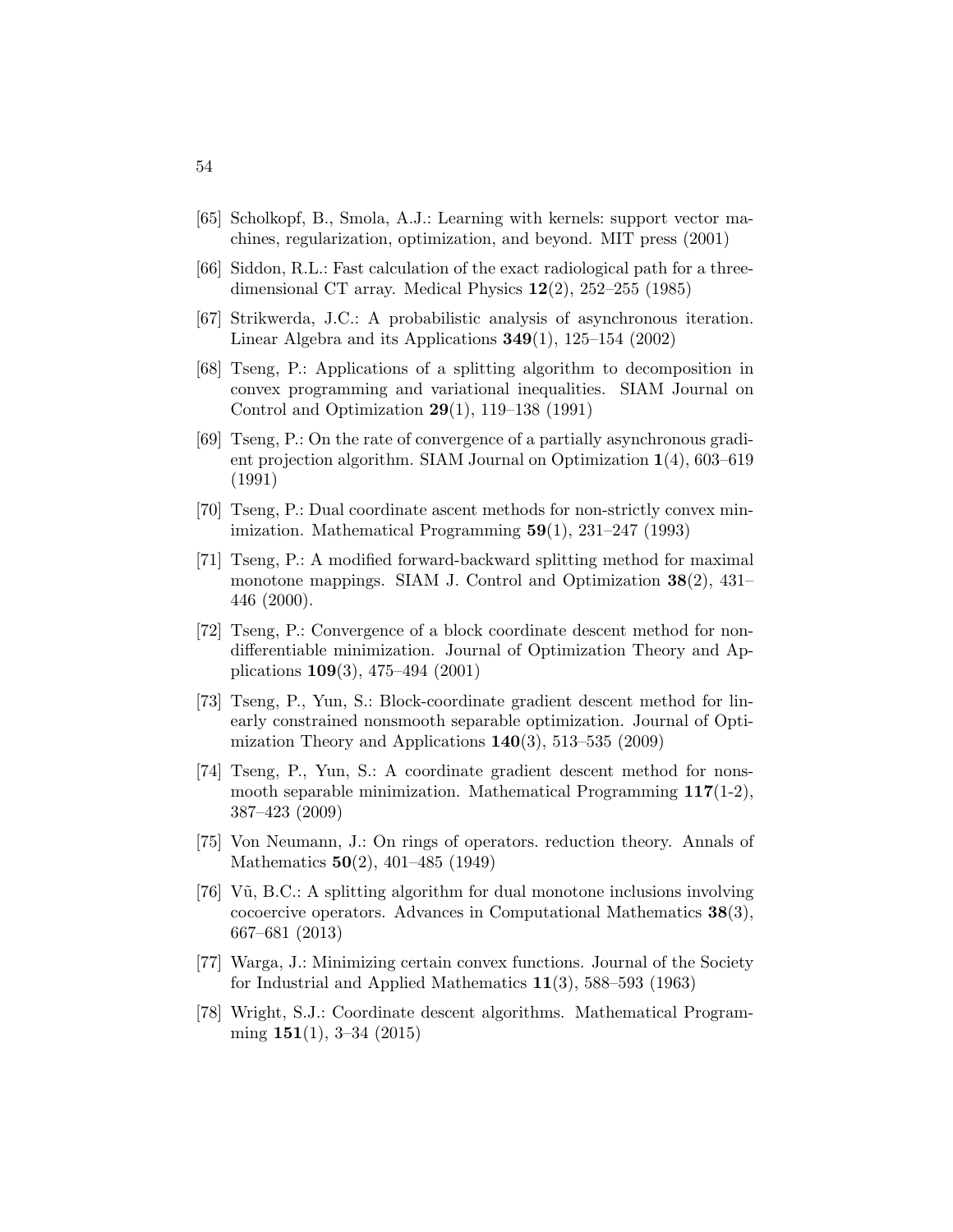- <span id="page-54-5"></span>[79] Wu, T.T., Lange, K.: Coordinate descent algorithms for lasso penalized regression. The Annals of Applied Statistics 2(1), 224–244 (2008)
- <span id="page-54-3"></span>[80] Xu, Y.: Alternating proximal gradient method for sparse nonnegative Tucker decomposition. Mathematical Programming Computation 7(1), 39–70 (2015).
- <span id="page-54-1"></span>[81] Xu, Y., Yin, W.: A block coordinate descent method for regularized multiconvex optimization with applications to nonnegative tensor factorization and completion. SIAM Journal on Imaging Sciences 6(3), 1758–1789 (2013)
- <span id="page-54-2"></span>[82] Xu, Y., Yin, W.: A globally convergent algorithm for nonconvex optimization based on block coordinate update. arXiv preprint arXiv:1410.1386 (2014)
- <span id="page-54-4"></span>[83] Xu, Y., Yin, W.: Block stochastic gradient iteration for convex and nonconvex optimization. SIAM Journal on Optimization 25(3), 1686– 1716 (2015).
- <span id="page-54-7"></span>[84] Yuan, M., Lin, Y.: Model selection and estimation in regression with grouped variables. Journal of the Royal Statistical Society: Series B (Statistical Methodology) 68(1), 49–67 (2006)
- <span id="page-54-0"></span>[85] Zadeh, N.: A note on the cyclic coordinate ascent method. Management Science 16(9), 642–644 (1970)

### Appendix A. Some Key Concepts of Operators

<span id="page-54-6"></span>In this section, we go over a few key concepts in monotone operator theory and operator splitting theory.

**Definition 8** (monotone operator). A set-valued *operator*  $\mathcal{T}$ :  $\mathbb{H} \rightrightarrows \mathbb{H}$  is monotone if  $\langle x - y, u - v \rangle \geq 0, \ \forall x, y \in \mathbb{H}, u \in \mathcal{T}x, v \in \mathcal{T}y$ . Furthermore,  $\mathcal{T}$ is maximally monotone if its graph  $\mathrm{Graph}(T) = \{(x, u) \in \mathbb{H} \times \mathbb{H} : u \in \mathcal{T}x\}$ is not strictly contained in the graph of any other monotone operator.

Example 18. An important maximally monotone operator is the subdifferential ∂f of a closed proper convex function f.

**Definition 9** (nonexpansive operator). An operator  $\mathcal{T} : \mathbb{H} \to \mathbb{H}$  is nonexpansive if  $\|\mathcal{T} x - \mathcal{T} y\| \leq \|x - y\|, \forall x, y \in \mathbb{H}.$  We say  $\mathcal{T}$  is averaged, or  $\alpha$ -averaged, if there is one nonexpansive operator R such that  $\mathcal{T} =$  $(1 - \alpha)\mathcal{I} + \alpha \mathcal{R}$  for some  $0 < \alpha < 1$ . A  $\frac{1}{2}$ -averaged operator  $\mathcal{T}$  is also called firmly-nonexpansive.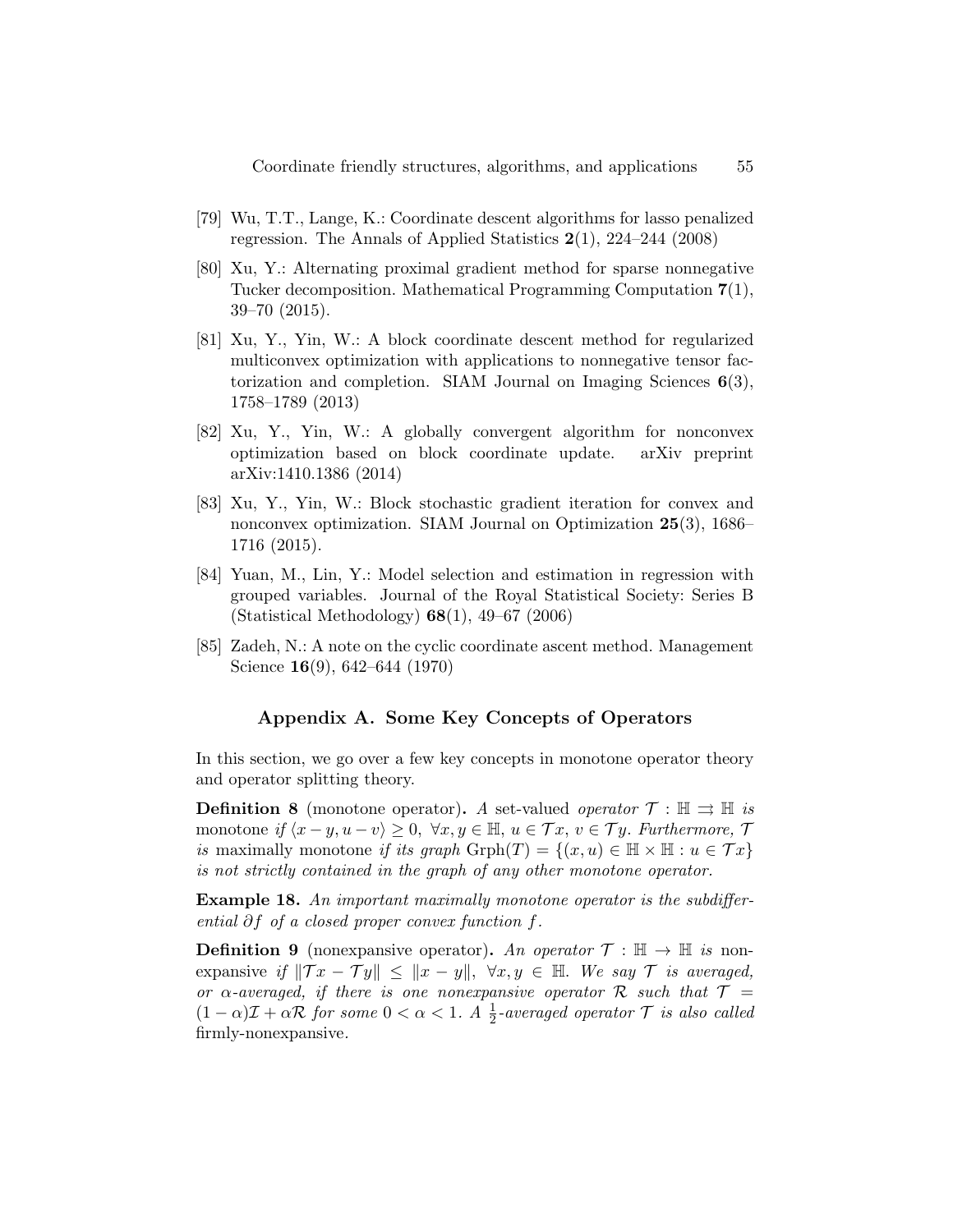By definition, a nonexpansive operator is single-valued. Let  $\mathcal T$  be averaged. If  $\mathcal T$  has a fixed point, the iteration [\(2\)](#page-2-0) converges to a fixed point; otherwise, the iteration diverges unboundedly. Now let  $\mathcal T$  be nonexpansive. The damped update of  $\mathcal{T}: x^{k+1} = x^k - \eta(x^k - \mathcal{T}x^k)$ , is equivalent to applying the averaged operator  $(1 - \eta)\mathcal{I} + \eta\mathcal{T}$ .

Example 19. A common firmly-nonexpansive operator is the resolvent of a maximally monotone map  $\mathcal{T}$ , written as

<span id="page-55-1"></span>(67) 
$$
\mathcal{J}_{\mathcal{A}} := (\mathcal{I} + \mathcal{A})^{-1}.
$$

Given  $x \in \mathbb{H}$ ,  $\mathcal{J}_{\mathcal{A}}(x) = \{y : x \in y + \mathcal{A}y\}$ . (By monotonicity of A,  $\mathcal{J}_{\mathcal{A}}$  is a singleton, and by maximality of A,  $\mathcal{J}_{\mathcal{A}}(x)$  is well defined for all  $x \in \mathbb{H}$ . ) A reflective resolvent is

<span id="page-55-2"></span>(68) 
$$
\mathcal{R}_{\mathcal{A}} := 2\mathcal{J}_{\mathcal{A}} - \mathcal{I}.
$$

<span id="page-55-0"></span>**Definition 10** (proximal map). The proximal map for a function  $f$  is a special resolvent defined as:

(69) 
$$
\mathbf{prox}_{\gamma f}(y) = \argmin_x \left\{ f(x) + \frac{1}{2\gamma} ||x - y||^2 \right\},\,
$$

where  $\gamma > 0$ . The first-order variational condition of the minimization yields  $\mathbf{prox}_{\gamma f}(y) = (\mathcal{I} + \gamma \partial f)^{-1}$ ; hence,  $\mathbf{prox}_{\gamma f}$  is firmly-nonexpansive. When  $x \in \mathbb{R}^m$  and  $\mathbf{prox}_{\gamma f}$  can be computed in  $O(m)$  or  $O(m \log m)$  operations, we call f proximable.

Examples of proximable functions include  $\ell_1, \ell_2, \ell_\infty$ -norms, several matrix norms, the owl-norm [\[22\]](#page-49-11), (piece-wise) linear functions, certain quadratic functions, and many more.

**Example 20.** A special proximal map is the projection map. Let  $X$  be a nonempty closed convex set, and  $\iota_S$  be its indicator function. Minimizing  $\iota_S(x)$  enforces  $x \in S$ , so  $\mathbf{prox}_{\gamma \iota_S}$  reduces to the projection map  $\mathbf{proj}_S$  for any  $\gamma > 0$ . Therefore,  $\mathbf{proj}_S$  is also firmly nonexpansive.

**Definition 11** (β-cocoercive operator). An operator  $\mathcal{T}$  :  $\mathbb{H} \to \mathbb{H}$  is  $\beta$ cocoercive if  $\langle x - y, \mathcal{T} x - \mathcal{T} y \rangle \ge \beta ||\mathcal{T} x - \mathcal{T} y||^2$ ,  $\forall x, y \in \mathbb{H}$ .

Example 21. A special example of cocoercive operator is the gradient of a smooth function. Let f be a differentiable function. Then  $\nabla f$  is  $\beta$ -Lipschitz continuous if and only if  $\nabla f$  is  $\frac{1}{\beta}$ -cocoercive [\[5,](#page-47-4) Corollary 18.16].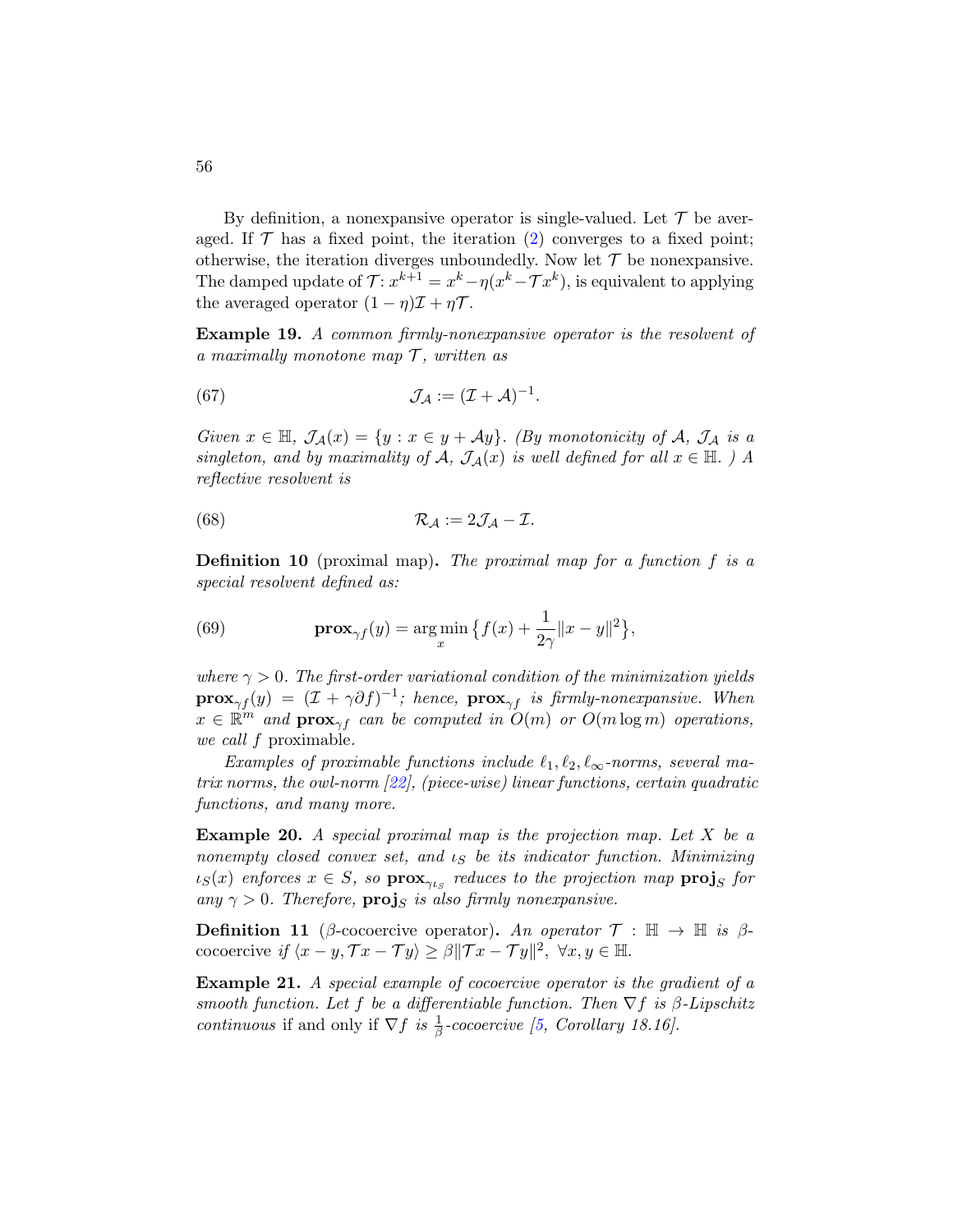### <span id="page-56-0"></span>Appendix B. Derivation of ADMM from the DRS Update

We derive the ADMM update in  $(23)$  from the DRS update

<span id="page-56-1"></span>(70a) 
$$
s^k = \mathcal{J}_{\eta \mathcal{B}}(t^k),
$$

<span id="page-56-2"></span>(70b) 
$$
t^{k+1} = \left(\frac{1}{2}(2\mathcal{J}_{\eta\mathcal{A}} - \mathcal{I}) \circ (2\mathcal{J}_{\eta\mathcal{B}} - \mathcal{I}) + \frac{1}{2}\mathcal{I}\right)(t^k),
$$

where  $\mathcal{A} = -\partial f^*(-)$  and  $\mathcal{B} = \partial g^*$ .

Note [\(70a\)](#page-56-1) is equivalent to  $t^k \in s^k + \eta \partial g^*(s^k)$ , i.e., there is a  $y^k \in \partial g^*(s^k)$ such that  $t^k = s^k + \eta y^k$ , so

<span id="page-56-8"></span><span id="page-56-4"></span>k

(71) 
$$
t^k - \eta y^k = s^k \in \partial g(y^k).
$$

In addition, [\(70b\)](#page-56-2) can be written as

(72) 
$$
t^{k+1} = \mathcal{J}_{\eta A}(2s^k - t^k) + t^k - s^k
$$

$$
= s^k + (\mathcal{J}_{\eta A} - \mathcal{I})(2s^k - t^k)
$$

$$
= s^k + (\mathcal{I} - (\mathcal{I} + \eta \partial f^*)^{-1})(t^k - 2s^k)
$$

$$
= s^k + \eta(\eta \mathcal{I} + \partial f)^{-1}(t^k - 2s^k)
$$

$$
= s^k + \eta(\eta \mathcal{I} + \partial f)^{-1}(\eta y^k - s^k),
$$

<span id="page-56-3"></span>where in the fourth equality, we have used the Moreau's Identity  $[63]$ :  $(\mathcal{I} +$  $(\partial h)^{-1} + (\mathcal{I} + \partial h^*)^{-1} = \mathcal{I}$  for any closed convex function h. Let

<span id="page-56-5"></span>(73) 
$$
x^{k+1} = (\eta \mathcal{I} + \partial f)^{-1} (\eta y^k - s^k) = (\mathcal{I} + \frac{1}{\eta} \partial f)^{-1} (y^k - \frac{1}{\eta} s^k).
$$

Then  $(72)$  becomes

$$
t^{k+1} = s^k + \eta x^{k+1},
$$

and

<span id="page-56-6"></span>(74) 
$$
s^{k+1} \stackrel{(71)}{=} t^{k+1} - \eta y^{k+1} = s^k + \eta x^{k+1} - \eta y^{k+1},
$$

which together with  $s^{k+1} \in \partial g(y^{k+1})$  gives

<span id="page-56-7"></span>(75) 
$$
y^{k+1} = (\eta \mathcal{I} + \partial g)^{-1} (s^k + \eta x^{k+1}) = (\mathcal{I} + \frac{1}{\eta} \partial g)^{-1} (x^{k+1} + \frac{1}{\eta} s^k).
$$

Hence, from  $(73)$ ,  $(74)$ , and  $(75)$ , the ADMM update in  $(23)$  is equivalent to the DRS update in [\(70\)](#page-56-8) with  $\eta = \frac{1}{\gamma}$  $\frac{1}{\gamma}.$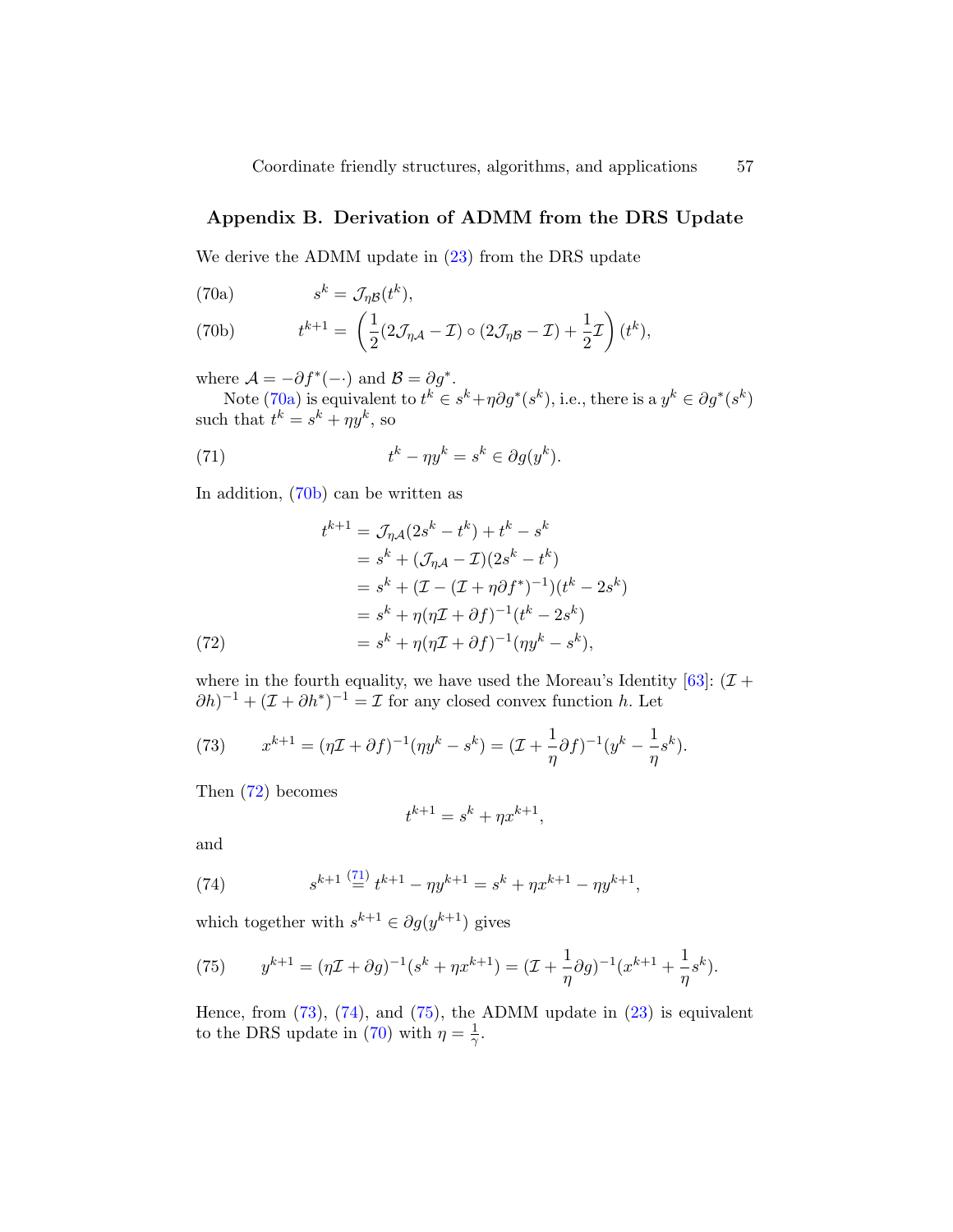# <span id="page-57-0"></span>Appendix C. Representing the Condat-Vũ Algorithm as a Nonexpansive Operator

We show how to derive the Condat-V $\tilde{u}$  algorithm  $(28)$  by applying a forwardbackward operator to the optimality condition [\(27\)](#page-22-0):

(76) 
$$
0 \in \left( \begin{array}{c} \begin{bmatrix} \nabla f & 0 \\ 0 & 0 \end{bmatrix} + \begin{bmatrix} \partial g & 0 \\ 0 & \partial h^* \end{bmatrix} + \begin{bmatrix} 0 & A^\top \\ -A & 0 \end{bmatrix} \end{array} \right) \underbrace{\begin{bmatrix} x \\ s \end{bmatrix}}_{z},
$$

It can be written as  $0 \in \mathcal{A}z + \mathcal{B}z$  after we define  $z = \begin{bmatrix} x \\ y \end{bmatrix}$ s . Let  $M$  be a symmetric positive definite matrix, we have

$$
0 \in Az + Bz
$$
  
\n
$$
\Leftrightarrow Mz - Az \in Mz + Bz
$$
  
\n
$$
\Leftrightarrow z - M^{-1}Az \in z + M^{-1}Bz
$$
  
\n
$$
\Leftrightarrow z = (I + M^{-1}B)^{-1} \circ (I - M^{-1}A)z.
$$

Convergence and other results can be found in [\[23\]](#page-49-9). The last equivalent relation is due to  $M^{-1}$ B being a maximally monotone operator under the norm induced by  $M$ . We let

$$
M = \begin{bmatrix} \frac{1}{\eta} I & A^\top \\ A & \frac{1}{\gamma} I \end{bmatrix} \succ 0
$$

and iterate

$$
z^{k+1} = \mathcal{T} z^k = (\mathcal{I} + M^{-1} \mathcal{B})^{-1} \circ (\mathcal{I} - M^{-1} \mathcal{A}) z^k.
$$

We have  $Mz^{k+1} + Bz^{k+1} = Mz^k - Az^k$ :

$$
\begin{cases} \frac{1}{\eta} x^{k} + A^{\top} s^{k} - \nabla f(x^{k}) & \in \frac{1}{\eta} x^{k+1} + A^{\top} s^{k+1} + A^{\top} s^{k+1} + \partial g(x^{k+1}), \\ \frac{1}{\gamma} s^{k} + A x^{k} & \in \frac{1}{\gamma} s^{k+1} + A x^{k+1} - A x^{k+1} + \partial h^{*} (s^{k+1}), \end{cases}
$$

which is equivalent to

$$
\left\{\begin{array}{l} s^{k+1}=\mathbf{prox}_{\gamma h^*}(s^k+\gamma A x^k), \\ x^{k+1}=\mathbf{prox}_{\eta g}(x^k-\eta(\nabla f(x^k)+A^\top(2s^{k+1}-s^k))).\end{array}\right.
$$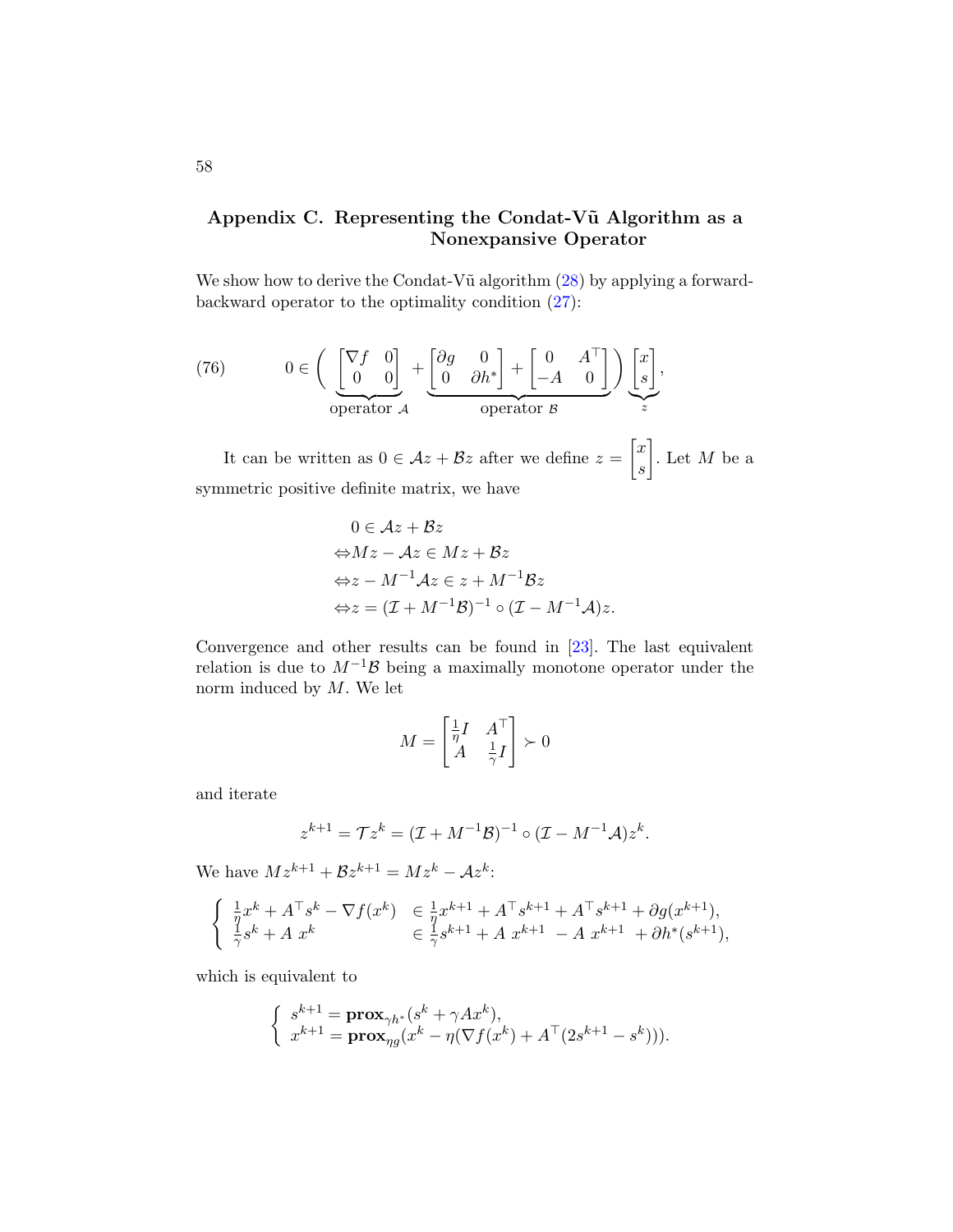Now we derived the Condat-Vũ algorithm. With proper choices of  $\eta$  and  $\gamma$ , the forward-backward operator  $\mathcal{T} = (\mathcal{I} + M^{-1}\mathcal{B})^{-1} \circ (\mathcal{I} - M^{-1}\mathcal{A})$  can be shown to be  $\alpha$ -averaged if we use the inner product  $\langle z_1, z_2 \rangle_M = z_1^{\top} M z_2$  and norm  $||z||_M =$ √  $\overline{z^{\top}Mz}$  on the space of  $z = \begin{bmatrix} x \\ y \end{bmatrix}$ s . More details can be found in [\[23\]](#page-49-9).

If we change the matrix M to  $\begin{bmatrix} \frac{1}{\eta} \end{bmatrix}$  $\frac{1}{\eta}I \quad -A^{\top}$  $-A = \frac{1}{\alpha}$  $\frac{1}{\gamma}I$ 1 , the other algorithm [\(29\)](#page-22-3) can be derived similarly.

# <span id="page-58-0"></span>Appendix D. Proof of Convergence for Async-parallel Primal-dual Coordinate Update Algorithms

Algorithms [1](#page-27-1) and [2](#page-28-1) differ from that in [\[54\]](#page-52-4) in the following aspects:

- 1. the operator  $\mathcal{T}_{CV}$  is nonexpansive under a norm induced by a symmetric positive definite matrix  $M$  (see Appendix [C\)](#page-57-0), instead of the standard Euclidean norm;
- 2. the coordinate updates are no longer orthogonal to each other under the norm induced by  $M$ ;
- 3. the block coordinates may overlap each other.

Because of these differences, we make two major modifications to the proof in [\[54,](#page-52-4) Section 3]: (i) adjusting parameters in [\[54,](#page-52-4) Lemma 2] and modify its proof to accommodate for the new norm; (2) modify the inner product and induced norm used in [\[54,](#page-52-4) Theorem 2] and adjust the constants in [\[54,](#page-52-4) Theorems 2 and 3].

We assume the same inconsistent case as in  $[54]$ , i.e., the relationship between  $\hat{z}^k$  and  $z^k$  is

(77) 
$$
\hat{z}^k = z^k + \sum_{d \in J(k)} (z^d - z^{d+1}),
$$

where  $J(k) \subseteq \{k-1,\ldots,k-\tau\}$  and  $\tau$  is the maximum number of other updates to z during the computation of the update. Let  $S = \mathcal{I} - \mathcal{T}_{CV}$ . Then the coordinate update can be rewritten as  $z^{k+1} = z^k - \frac{\eta_k}{(m+n)}$  $\frac{\eta_k}{(m+p)q_{i_k}}\mathcal{S}_{i_k}\hat{z}^k,$ where  $S_i\hat{z}^k = (\hat{z}_1^k, \ldots, \hat{z}_{i-1}^k, (\mathcal{S}\hat{z}^k)_i, \hat{z}_{i+1}^k, \ldots, \hat{z}_{m+p}^k)$  for Algorithm [1.](#page-27-1) For Algorithm [2,](#page-28-1) the update is

<span id="page-58-1"></span>(78) 
$$
z^{k+1} = z^k - \frac{\eta_k}{m q_{i_k}} \mathcal{S}_{i_k} \hat{z}^k,
$$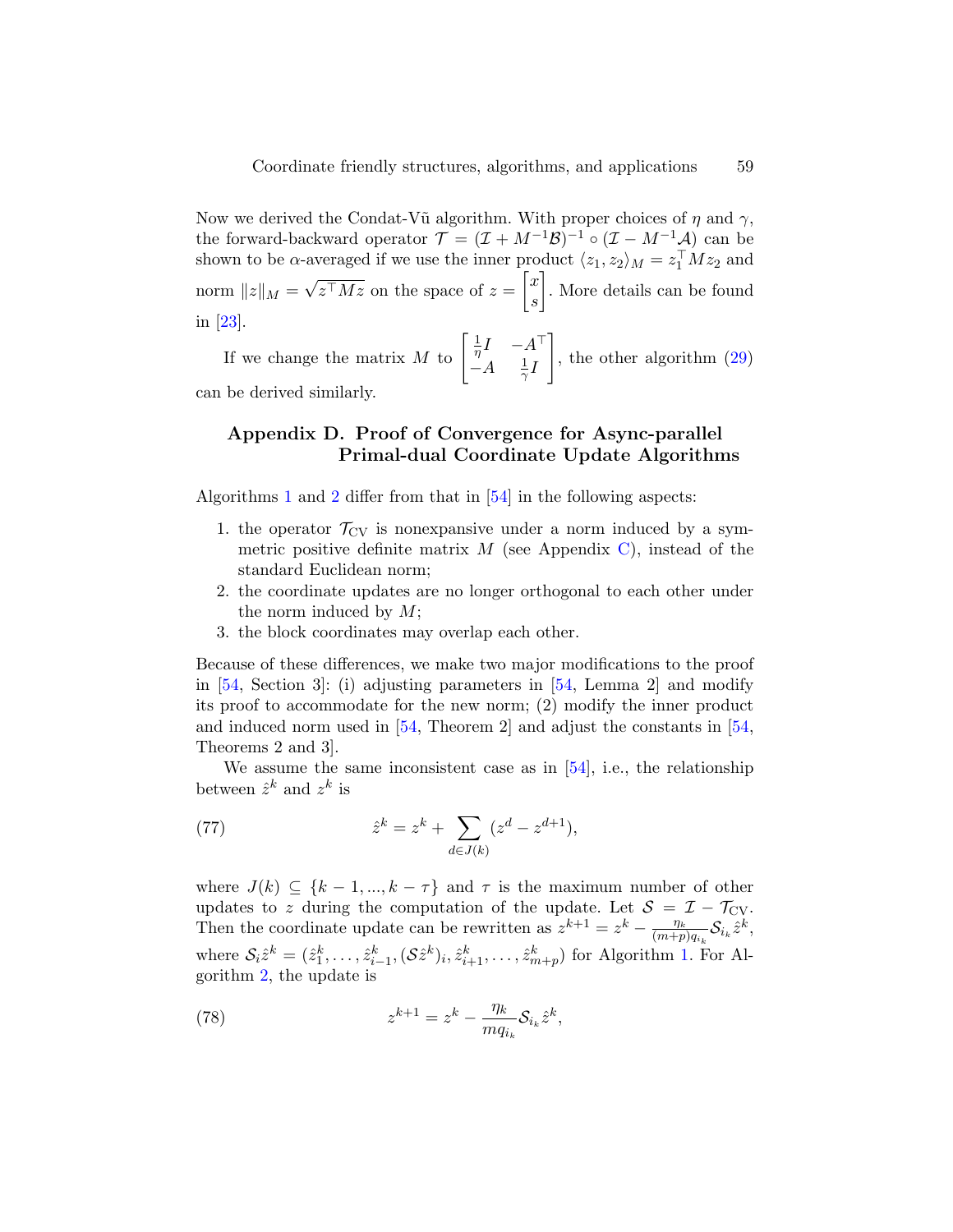where

Sizˆ <sup>k</sup> = 0 . . . 0 IH<sup>i</sup> 0 . . . 0 ρi,1IG<sup>1</sup> . . . ρi,pIG<sup>p</sup> Szˆ k

Let  $\lambda_{\text{max}}$  and  $\lambda_{\text{min}}$  be the maximal and minimal eigenvalues of the matrix M, respectively, and  $\kappa = \frac{\lambda_{\max}}{\lambda_{\min}}$  $\frac{\lambda_{\text{max}}}{\lambda_{\text{min}}}$  be the condition number. Then we have the following lemma.

Lemma [1](#page-27-1). For both Algorithms 1 and [2,](#page-28-1)

(79) 
$$
\sum_{i} S_{i} \hat{z}^{k} = S \hat{z}^{k},
$$

<span id="page-59-0"></span>(80) 
$$
\sum_{i} \|\mathcal{S}_{i}\hat{z}^{k}\|_{M}^{2} \leq \kappa \|\mathcal{S}\hat{z}^{k}\|_{M}^{2},
$$

where *i* runs from [1](#page-27-1) to  $m + p$  for Algorithm 1 and 1 to m for Algorithm [2.](#page-28-1) *Proof.* The first part comes immediately from the definition of  $S$  for both algorithms. For the second part, we have

(81) 
$$
\sum_{i} \|\mathcal{S}_{i}\hat{z}^{k}\|_{M}^{2} \leq \sum_{i} \lambda_{\max} \|\mathcal{S}_{i}\hat{z}^{k}\|^{2} = \lambda_{\max} \|\mathcal{S}\hat{z}^{k}\|^{2} \leq \frac{\lambda_{\max}}{\lambda_{\min}} \|\mathcal{S}\hat{z}^{k}\|_{M}^{2},
$$

for Algorithm [1.](#page-27-1) For Algorithm [2,](#page-28-1) the equality is replaced by " $\leq$ ".

 $\Box$ 

.

At last we define

<span id="page-59-1"></span>(82) 
$$
\overline{z}^{k+1} := z^k - \eta_k \mathcal{S} \hat{z}^k,
$$

 $q_{\min} = \min_i q_i > 0$ , and  $|J(k)|$  be the number of elements in  $J(k)$ . It is shown in [\[23\]](#page-49-9) that with proper choices of  $\eta$  and  $\gamma$ ,  $\mathcal{T}_{CV}$  is nonexpansive under the norm induced by M. Then Lemma [2](#page-60-0) shows that  $S$  is  $1/2$ -cocoercive under the same norm.

60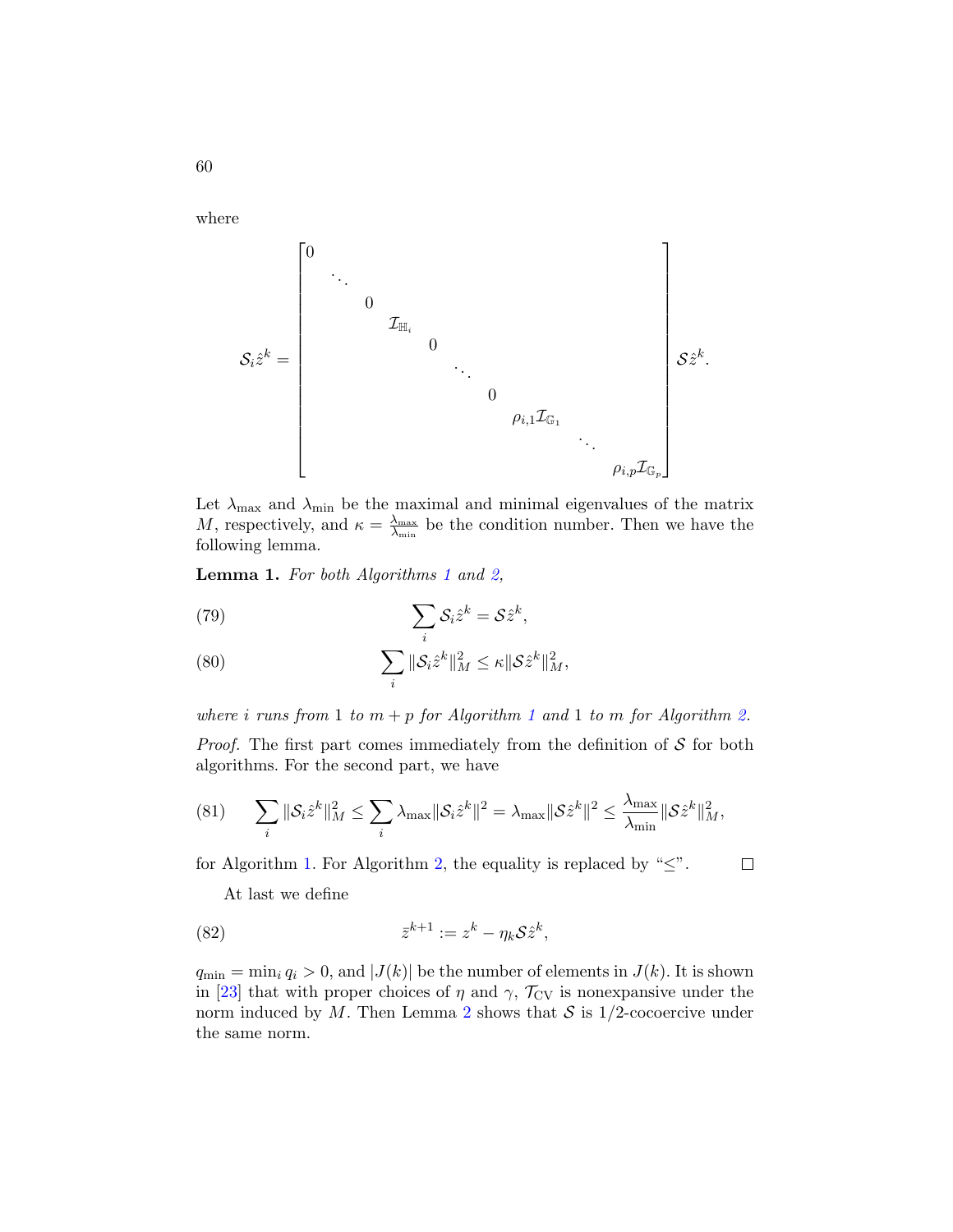<span id="page-60-0"></span>**Lemma 2.** An operator  $\mathcal{T} : \mathbb{F} \to \mathbb{F}$  is nonexpansive under the induced norm by M if and only if  $S = \mathcal{I} - \mathcal{T}$  is 1/2-cocoercive under the same norm, i.e.,

(83) 
$$
\langle z-\tilde{z}, \mathcal{S}z-\mathcal{S}\tilde{z}\rangle_M \geq \frac{1}{2} \|\mathcal{S}z-\mathcal{S}\tilde{z}\|_M^2, \quad \forall \ z, \tilde{z} \in \mathbb{F}.
$$

<span id="page-60-1"></span>The proof is the same as that of [\[5,](#page-47-4) Proposition 4.33].

We state the complete theorem for Algorithm [2.](#page-28-1) The theorem for Algo-rithm [1](#page-27-1) is similar (we need to change m to  $m + p$  when necessary).

**Theorem 2.** Let  $Z^*$  be the set of optimal solutions of [\(24\)](#page-21-1) and  $(z^k)_{k\geq 0} \subset \mathbb{F}$ be the sequence generated by Algorithm [2](#page-28-1) (with proper choices of  $\eta$  and  $\gamma$ such that  $\mathcal{T}_{CV}$  is nonexpansive under the norm induced by M), under the following conditions:

- (i)  $f, g, h^*$  are closed proper convex functions. In addition, f is differentiable and  $\nabla f$  is Lipschitz continuous with  $\beta$ ;
- (ii)  $\eta_k \in [\eta_{\min}, \eta_{\max}]$  for certain  $0 < \eta_{\max} < \frac{mq_{\min}}{2\tau\sqrt{\kappa q_{\min}}}$  $\frac{m_{\text{fmin}}}{2\tau\sqrt{\kappa q_{\text{min}}+\kappa}}$  and any  $0<\eta_{\text{min}}\leq$  $\eta_{\text{max}}$ .

Then  $(z^k)_{k\geq 0}$  converges to a  $Z^*$ -valued random variable with probability 1.

The proof directly follows [\[54,](#page-52-4) Section 3]. Here we only present the key modifications. Interested readers are referred to [\[54\]](#page-52-4) for the complete procedure.

The next lemma shows that the conditional expectation of the distance between  $z^{k+1}$  and any  $z^* \in \text{Fix}\mathcal{T}_{CV} = Z^*$  for given  $\mathcal{Z}^k = \{z^0, z^1, \dots, z^k\}$ has an upper bound that depends on  $\mathcal{Z}^k$  and  $z^*$  only.

**Lemma 3.** Let  $(z^k)_{k\geq 0}$  be the sequence generated by Algorithm [2.](#page-28-1) Then for any  $z^* \in \text{Fix} \mathcal{T}_{CV}$ , we have

<span id="page-60-2"></span>(84)  
\n
$$
\mathbb{E}(\|z^{k+1} - z^*\|_M^2 \mid \mathcal{Z}^k) \le \|z^k - z^*\|_M^2 + \frac{\sigma}{m} \sum_{d \in J(k)} \|z^d - z^{d+1}\|_M^2 + \frac{1}{m} \left( \frac{|J(k)|}{\sigma} + \frac{\kappa}{mq_{\min}} - \frac{1}{\eta_k} \right) \|z^k - \bar{z}^{k+1}\|_M^2
$$

where  $\mathbb{E}(\cdot | \mathcal{Z}^k)$  denotes conditional expectation on  $\mathcal{Z}^k$  and  $\sigma > 0$  (to be optimized later).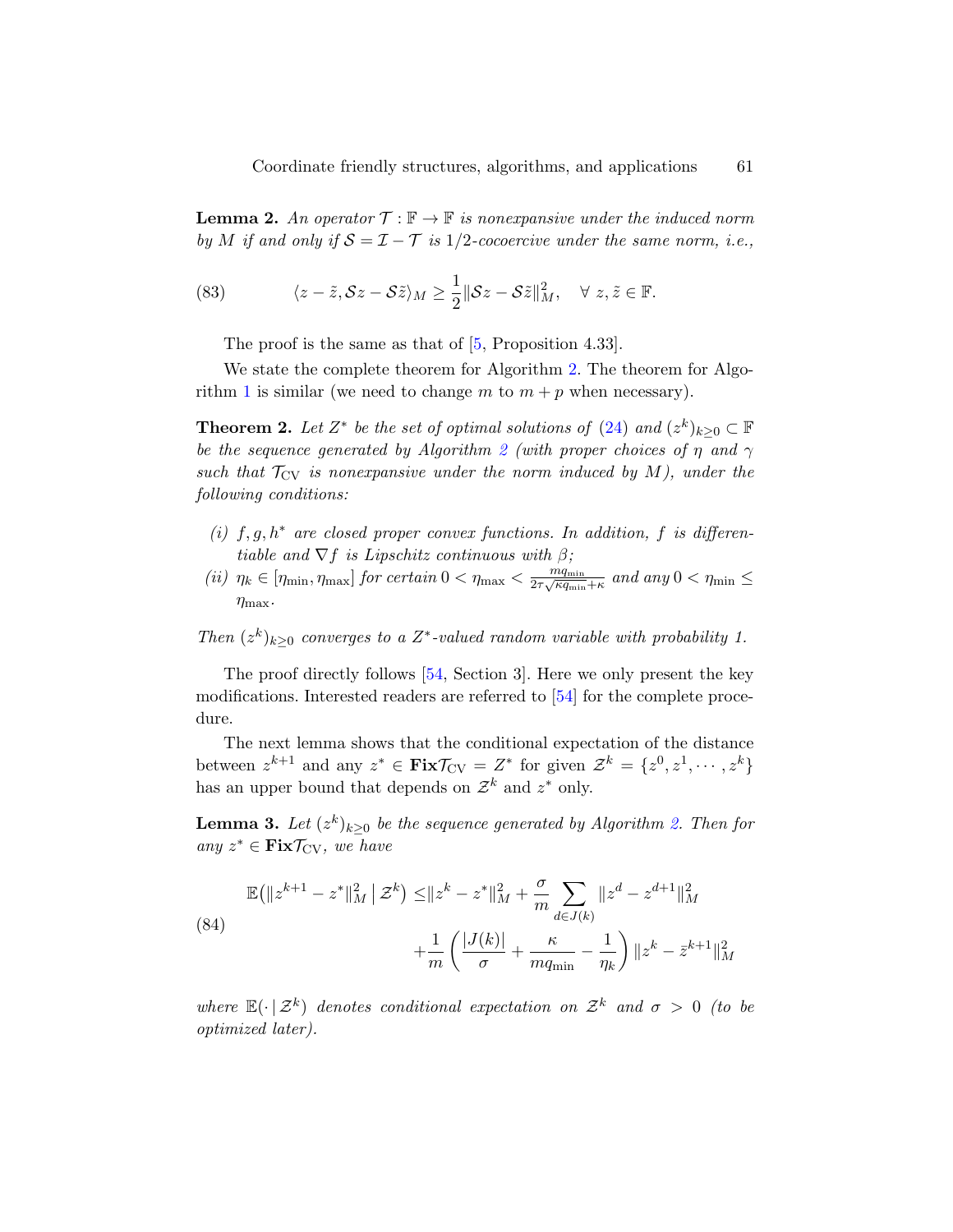Proof. We have

<span id="page-61-2"></span>
$$
\mathbb{E}\left(\|z^{k+1} - z^*\|_M^2 \,|\, \mathcal{Z}^k\right)
$$
\n
$$
\stackrel{(78)}{=} \mathbb{E}\left(\|z^k - \frac{\eta_k}{m q_{i_k}} \mathcal{S}_{i_k} \hat{z}^k - z^*\|_M^2 \,|\, \mathcal{Z}^k\right)
$$
\n
$$
= \|z^k - z^*\|_M^2 + \mathbb{E}\left(\frac{2\eta_k}{m q_{i_k}} \left\langle \mathcal{S}_{i_k} \hat{z}^k, z^* - z^k \right\rangle_M + \frac{\eta_k^2}{m^2 q_{i_k}^2} \|\mathcal{S}_{i_k} \hat{z}^k\|_M^2 \,|\, \mathcal{Z}^k\right)
$$
\n
$$
= \|z^k - z^*\|_M^2 + \frac{2\eta_k}{m} \sum_{i=1}^m \left\langle \mathcal{S}_i \hat{z}^k, z^* - z^k \right\rangle_M + \frac{\eta_k^2}{m^2} \sum_{i=1}^m \frac{1}{q_i} \|\mathcal{S}_i \hat{z}^k\|_M^2
$$
\n
$$
= \|z^k - z^*\|_M^2 + \frac{2\eta_k}{m} \left\langle \mathcal{S}\hat{z}^k, z^* - z^k \right\rangle_M + \frac{\eta_k^2}{m^2} \sum_{i=1}^m \frac{1}{q_i} \|\mathcal{S}_i \hat{z}^k\|_M^2,
$$

where the third equality holds because the probability of choosing i is  $q_i$ . Note that

<span id="page-61-0"></span>(86) 
$$
\sum_{i=1}^{m} \frac{1}{q_i} \|\mathcal{S}_i \hat{z}^k\|_{M}^2 \leq \frac{1}{q_{\min}} \sum_{i=1}^{m} \|\mathcal{S}_i \hat{z}^k\|_{M}^2 \leq \frac{\kappa}{q_{\min}} \sum_{i=1}^{m} \|\mathcal{S} \hat{z}^k\|_{M}^2
$$

$$
\stackrel{\text{(82)}}{=} \frac{\kappa}{\eta_k^2 q_{\min}} \|z^k - \bar{z}^{k+1}\|_{M}^2,
$$

<span id="page-61-1"></span>and  
\n(87)  
\n
$$
\langle \mathcal{S}\hat{z}^{k}, z^{*} - z^{k} \rangle_{M}
$$
\n
$$
= \langle \mathcal{S}\hat{z}^{k}, z^{*} - \hat{z}^{k} + \sum_{d \in J(k)} (z^{d} - z^{d+1}) \rangle_{M}
$$
\n
$$
\stackrel{\text{(82)}}{=} \langle \mathcal{S}\hat{z}^{k}, z^{*} - \hat{z}^{k} \rangle_{M} + \frac{1}{\eta_{k}} \sum_{d \in J(k)} \langle z^{k} - \bar{z}^{k+1}, z^{d} - z^{d+1} \rangle_{M}
$$
\n
$$
\leq \langle \mathcal{S}\hat{z}^{k} - \mathcal{S}z^{*}, z^{*} - \hat{z}^{k} \rangle_{M} + \frac{1}{2\eta_{k}} \sum_{d \in J(k)} \left( \frac{1}{\sigma} || z^{k} - \bar{z}^{k+1} ||_{M}^{2} + \sigma || z^{d} - z^{d+1} ||_{M}^{2} \right)
$$
\n
$$
\stackrel{\text{(83)}}{\leq} - \frac{1}{2} ||\mathcal{S}\hat{z}^{k}||_{M}^{2} + \frac{1}{2\eta_{k}} \sum_{d \in J(k)} \left( \frac{1}{\sigma} || z^{k} - \bar{z}^{k+1} ||_{M}^{2} + \sigma || z^{d} - z^{d+1} ||_{M}^{2} \right)
$$
\n
$$
\stackrel{\text{(82)}}{=} - \frac{1}{2\eta_{k}^{2}} || z^{k} - \bar{z}^{k+1} ||_{M}^{2} + \frac{|J(k)|}{2\sigma\eta_{k}} || z^{k} - \bar{z}^{k+1} ||_{M}^{2} + \frac{\sigma}{2\eta_{k}} \sum_{d \in J(k)} || z^{d} - z^{d+1} ||_{M}^{2},
$$

where the first inequality follows from the Young's inequality. Plugging [\(86\)](#page-61-0) and [\(87\)](#page-61-1) into [\(85\)](#page-61-2) gives the desired result.  $\Box$ 

Let  $\mathbb{F}^{\tau+1} = \prod_{i=0}^{\tau} \mathbb{F}$  be a product space and  $\langle \cdot | \cdot \rangle$  be the induced inner product:

$$
\langle (z^0, \ldots, z^{\tau}) | (\tilde{z}^0, \ldots, \tilde{z}^{\tau}) \rangle = \sum_{i=0}^{\tau} \langle z^i, \tilde{z}^i \rangle_M, \quad \forall (z^0, \ldots, z^{\tau}), (\tilde{z}^0, \ldots, \tilde{z}^{\tau}) \in \mathbb{F}^{\tau+1}.
$$

62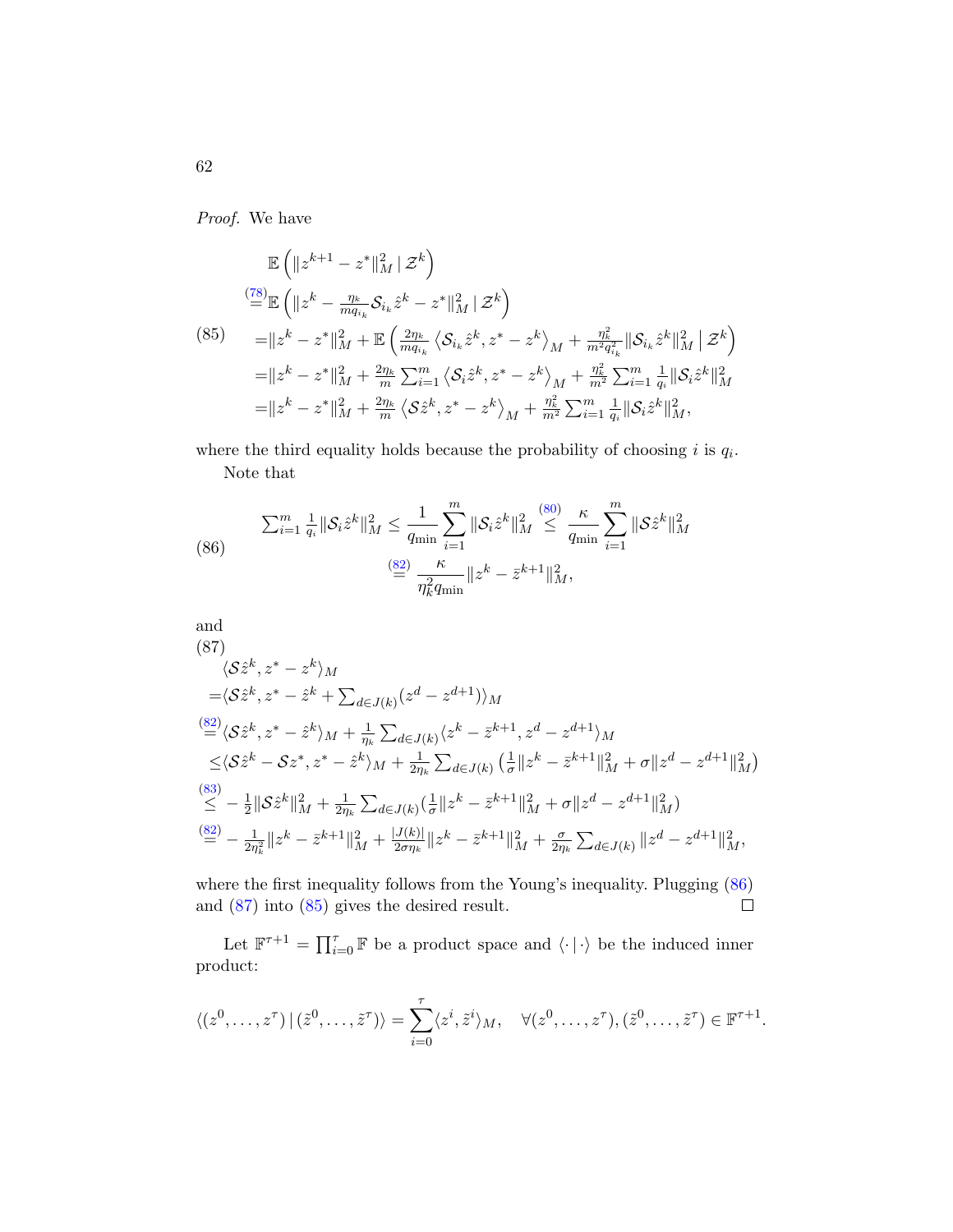Define a  $(\tau + 1) \times (\tau + 1)$  matrix U' by

$$
U' := \begin{bmatrix} 1 & 0 & \cdots & 0 \\ 0 & 0 & \cdots & 0 \\ \vdots & \vdots & \ddots & \vdots \\ 0 & 0 & \cdots & 0 \end{bmatrix} + \sqrt{\frac{q_{\min}}{\kappa}} \begin{bmatrix} \tau & -\tau & & & & \\ -\tau & 2\tau - 1 & 1 - \tau & & & \\ & 1 - \tau & 2\tau - 3 & 2 - \tau & & \\ & & \ddots & \ddots & \ddots & \\ & & & -2 & 3 & -1 \\ & & & & -1 & 1 \end{bmatrix},
$$

and let  $U = U' \otimes \mathcal{I}_{F}$ . Here  $\otimes$  represents the Kronecker product. For a given  $(y^{0}, \dots, y^{\tau}) \in \mathbb{F}^{\tau+1}, (z^{0}, \dots, z^{\tau}) = U(y^{0}, \dots, y^{\tau})$  is given by:

$$
z^{0} = y^{0} + \tau \sqrt{\frac{q_{\min}}{\kappa}} (y^{0} - y^{1}),
$$
  
\n
$$
z^{i} = \sqrt{\frac{q_{\min}}{\kappa}} ((i - \tau - 1)y^{i-1} + (2\tau - 2i + 1)y^{i} + (i - \tau)y^{i+1}), \text{ if } 1 \leq i \leq \tau - 1,
$$
  
\n
$$
z^{\tau} = \sqrt{\frac{q_{\min}}{\kappa}} (y^{\tau} - y^{\tau - 1}).
$$

Then  $U$  is a self-adjoint and positive definite linear operator since  $U'$  is symmetric and positive definite, and we define  $\langle \cdot | \cdot \rangle_U = \langle \cdot | U \cdot \rangle$  as the Uweighted inner product and  $\|\cdot\|_U$  the induced norm.

Let

$$
\mathbf{z}^k = (z^k, z^{k-1}, \dots, z^{k-\tau}) \in \mathbb{F}^{\tau+1}, \ k \ge 0, \ \mathbf{z}^* = (z^*, \dots, z^*) \in \mathbf{Z}^* \subseteq \mathbb{F}^{\tau+1},
$$

<span id="page-62-0"></span>where  $z^k = z^0$  for  $k < 0$ . With (88)  $\xi_k(\mathbf{z}^*) := \|\mathbf{z}^k - \mathbf{z}^*\|_U^2 = \|z^k - z^*\|_M^2 + \sqrt{\tfrac{q_{\min}}{\kappa}} \sum_{i = k - \tau}^{k - 1} (i - (k - \tau) + 1)\|z^i - z^{i + 1}\|_M^2,$ 

we have the following fundamental inequality:

**Theorem 3** (fundamental inequality). Let  $(z^k)_{k\geq 0}$  be the sequence generated by Algorithm [2.](#page-28-1) Then for any  $z^* \in Z^*$ , it holds that

$$
\mathbb{E}\left(\xi_{k+1}(\mathbf{z}^*)\,\big|\,\mathcal{Z}^k\right)\leq \xi_k(\mathbf{z}^*)+\frac{1}{m}\left(\frac{2\tau\sqrt{\kappa}}{m\sqrt{q_{\min}}}+\frac{\kappa}{mq_{\min}}-\frac{1}{\eta_k}\right)\|\bar{z}^{k+1}-z^k\|^2_M.
$$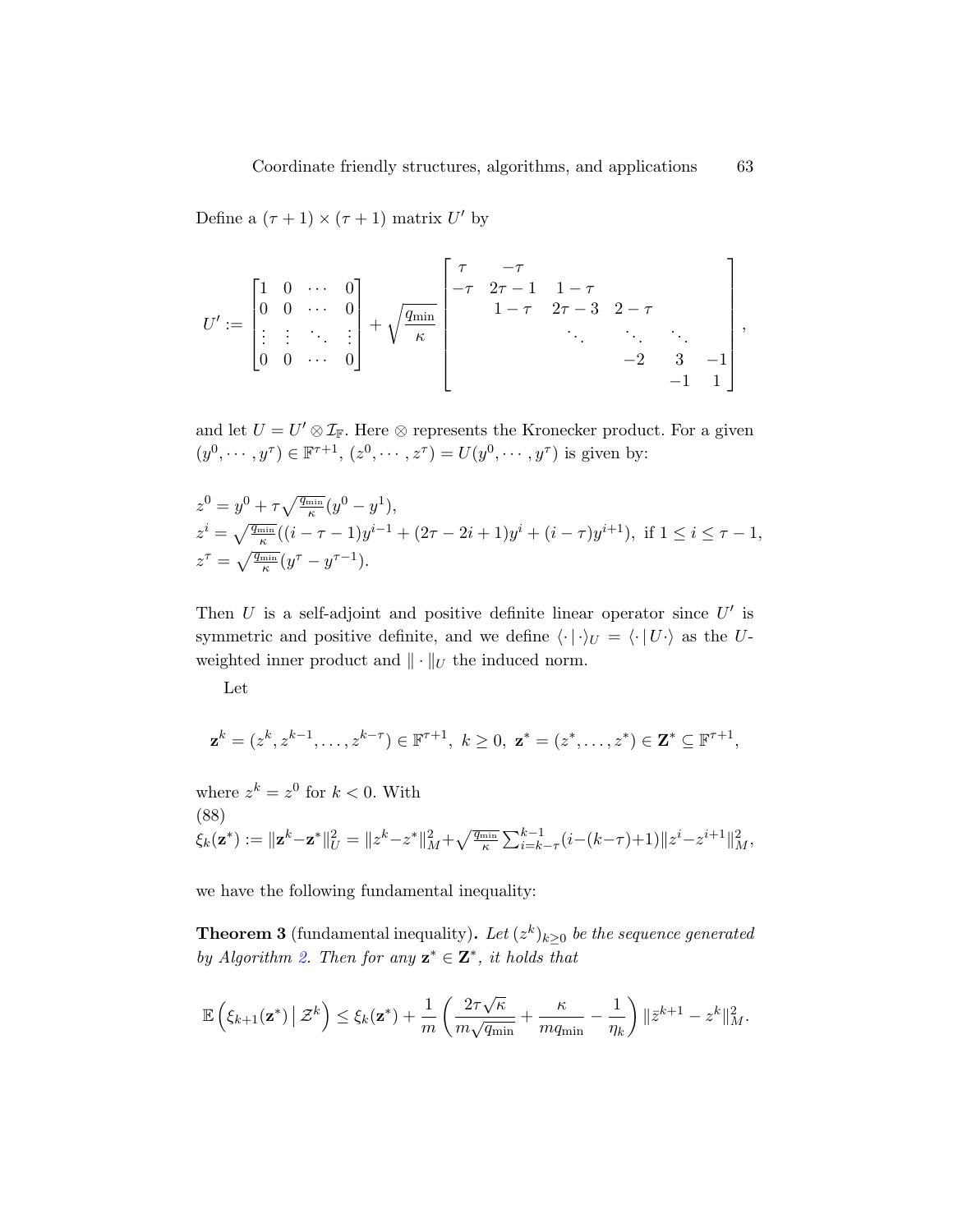*Proof.* Let  $\sigma = m \sqrt{\frac{q_{\min}}{\kappa}}$ . We have

$$
\mathbb{E}(\xi_{k+1}(\mathbf{z}^*)|\mathcal{Z}^k)
$$
\n
$$
\stackrel{(88)}{=} \mathbb{E}(\|z^{k+1} - z^*\|_M^2|\mathcal{Z}^k) + \sigma \sum_{i=k+1-\tau}^k \frac{i-(k-\tau)}{m} \mathbb{E}(\|z^i - z^{i+1}\|_M^2|\mathcal{Z}^k)
$$
\n
$$
\stackrel{(78)}{=} \mathbb{E}(\|z^{k+1} - z^*\|_M^2|\mathcal{Z}^k) + \frac{\sigma\tau}{m} \mathbb{E}(\frac{\eta_k^2}{m^2 q_{i_k}^2} \|S_{i_k}\hat{z}^k\|_M^2|\mathcal{Z}^k) + \sigma \sum_{i=k+1-\tau}^{k-1} \frac{i-(k-\tau)}{m} \|z^i - z^{i+1}\|_M^2
$$
\n
$$
\leq \mathbb{E}(\|z^{k+1} - z^*\|_M^2|\mathcal{Z}^k) + \frac{\sigma\tau\kappa}{m^3 q_{\min}} \|z^k - \bar{z}^{k+1}\|_M^2 + \sigma \sum_{i=k+1-\tau}^{k-1} \frac{i-(k-\tau)}{m} \|z^i - z^{i+1}\|_M^2
$$
\n
$$
\stackrel{(84)}{\leq} \|z^k - z^*\|_M^2 + \frac{1}{m} \left(\frac{|J(k)|}{\sigma} + \frac{\sigma\tau\kappa}{m^2 q_{\min}} + \frac{\kappa}{m q_{\min}} - \frac{1}{\eta_k}\right) \|z^k - \bar{z}^{k+1}\|_M^2
$$
\n
$$
+ \frac{\sigma}{m} \sum_{d \in J(k)} \|z^d - z^{d+1}\|_M^2 + \sigma \sum_{i=k+1-\tau}^{k-1} \frac{i-(k-\tau)}{m} \|z^i - z^{i+1}\|_M^2
$$
\n
$$
\leq \|z^k - z^*\|_M^2 + \frac{1}{m} \left(\frac{\tau}{\sigma} + \frac{\sigma\tau\kappa}{m^2 q_{\min}} + \frac{\kappa}{m q_{\min}} - \frac{1}{\eta_k}\right) \|z^k - \bar{z}^{k+1}\|_M^2
$$
\n
$$
+ \frac{\sigma}{m} \sum_{i=k-\tau}^{
$$

The first inequality follows from the computation of the conditional expectation on  $\mathcal{Z}^k$  and [\(86\)](#page-61-0), the third inequality holds because  $J(k) \subset \{k-1, k-1\}$  $2, \dots, k - \tau$ , and the last equality uses  $\sigma = m\sqrt{\frac{q_{\min}}{\kappa}}$ , which minimizes  $rac{\tau}{\sigma} + \frac{\sigma \tau \kappa}{m^2 q_m}$  $\frac{\sigma\tau\kappa}{m^2q_{\min}}$  over  $\sigma > 0$ . Hence, the desired inequality holds.

Zhimin Peng PO Box 951555 UCLA MATH DEPARTMENT Los Angeles, CA 90095 E-mail address: [zhimin.peng@math.ucla.edu](mailto:zhimin.peng@math.ucla.edu)

Tianyu Wu PO Box 951555 UCLA MATH DEPARTMENT Los Angeles, CA 90095 E-mail address: [wuty11@math.ucla.edu](mailto:wuty11@math.ucla.edu)

Yangyang Xu 207 Church St SE University of Minnesota, Twin Cities Minneapolis, MN 55455 E-mail address: [yangyang@ima.umn.edu](mailto:yangyang@ima.umn.edu)

64